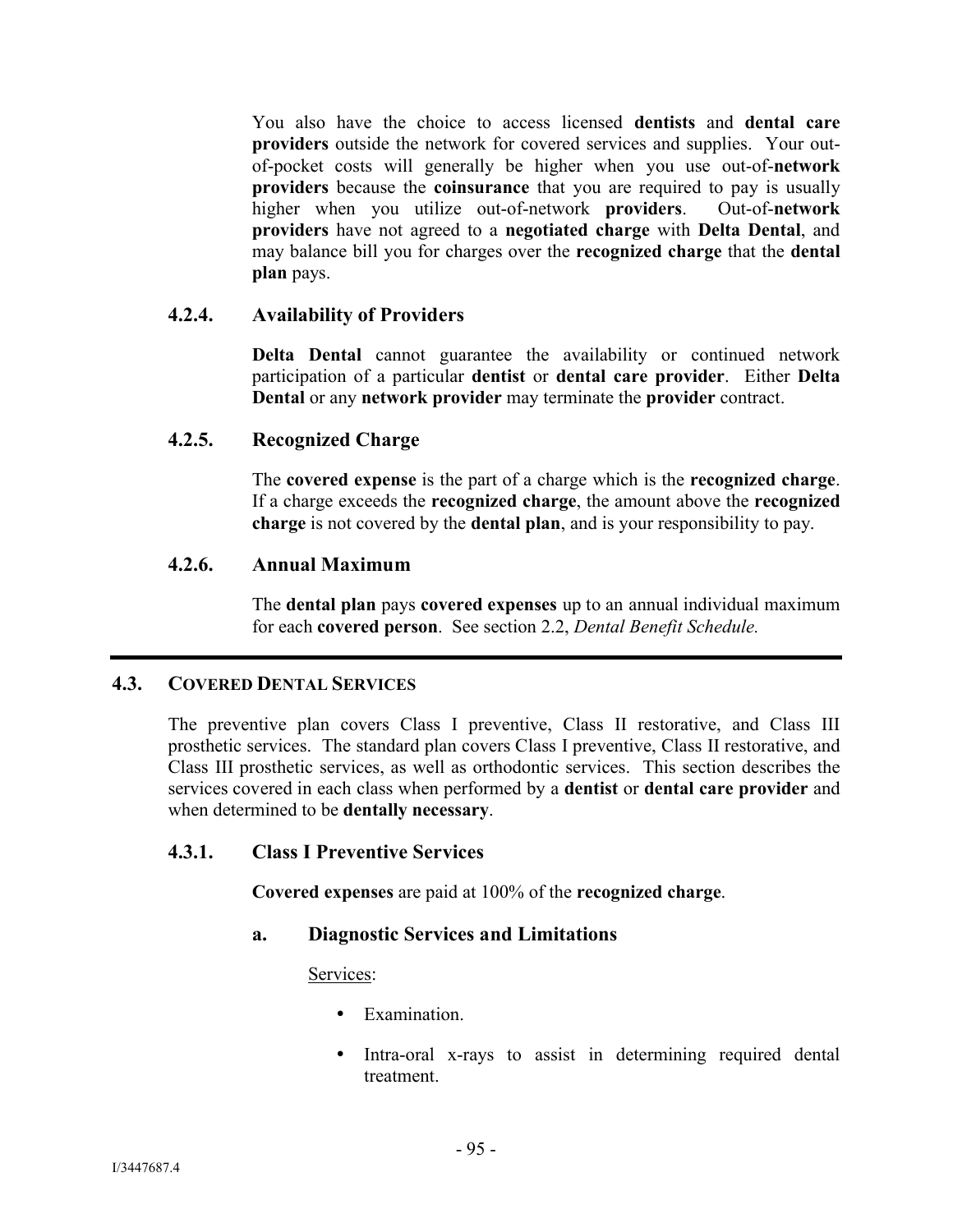#### Limitations:

- Periodic (routine) or comprehensive examinations or consultations are covered once in any 6-month period.
- Complete series x-rays or a panoramic film is covered once in any 5-year period.
- Supplementary bitewing x-rays are covered once in any 12month period.
- Separate charges for review of a proposed treatment plan or for diagnostic aids such as study models and certain lab tests are not covered.
- Only the following x-rays are covered by the dental plan: complete series or panoramic, periapical, occlusal, and bitewing.

# **b. Preventive Services and Limitations**

#### Services:

- **Prophylaxis** (cleanings).
- Periodontal maintenance.
- Topical application of fluoride.
- Sealants
- Space maintainers.

#### Limitations:

- **Prophylaxis** (cleaning) or **periodontal maintenance** is covered once in any 6-month period. Additional cleaning benefit is available for **covered persons** with diabetes, **covered persons** in their third trimester of pregnancy, and covered persons with periodontal disease under the **dental plan's** Oral Health, Total Health program (see section 4.4, *Oral Health, Total Health Program and Benefits*).
- Topical application of fluoride is covered once in any 6-month period for **covered persons** age 18 and under. For **covered persons** age 19 and over, topical application of fluoride is covered once in any 6-month period if there is recent history of periodontal surgery or high risk of decay due to medical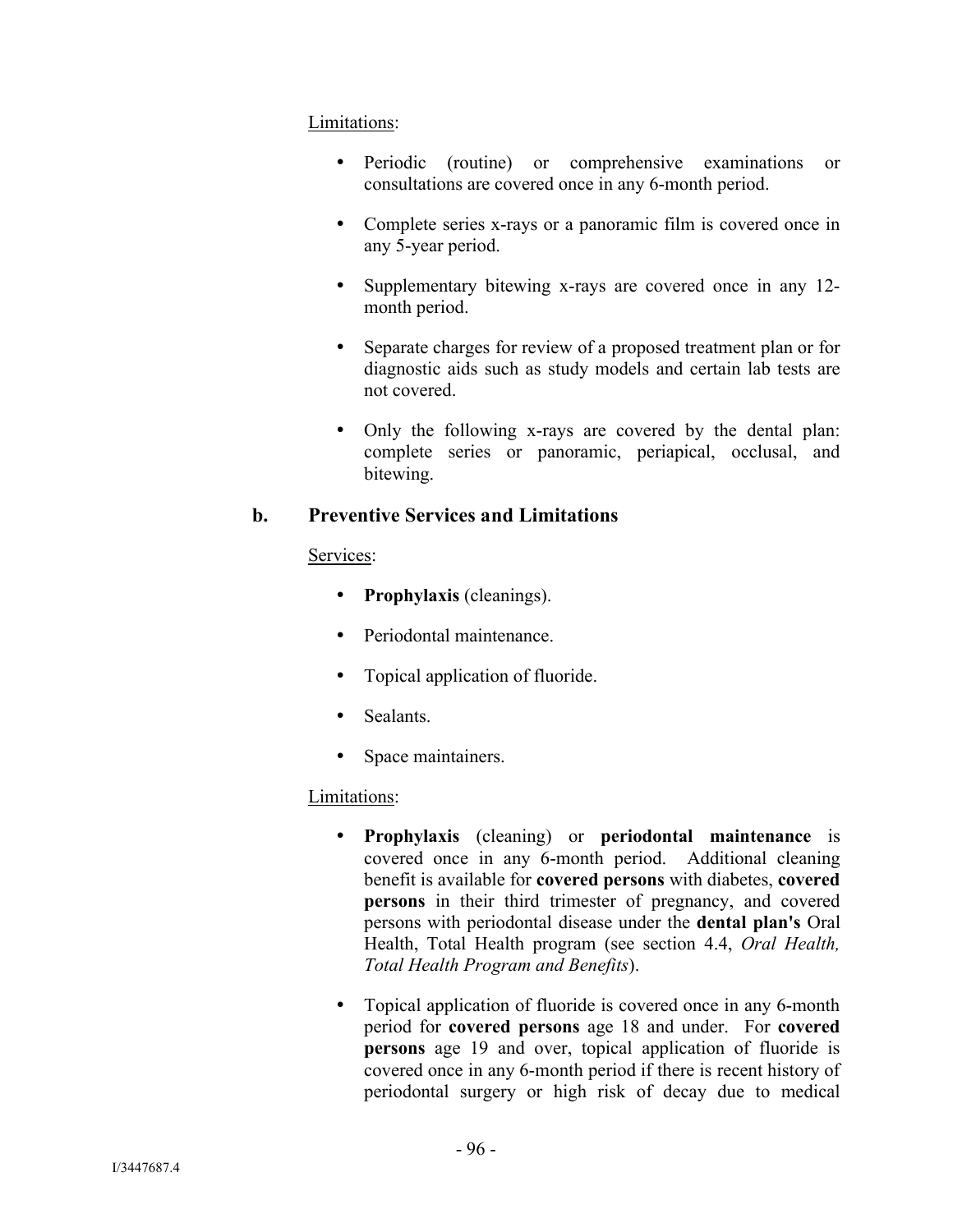disease or chemotherapy or similar type of treatment (poor diet or oral hygiene does not constitute a medical disease).

- Sealant benefits are limited to the unrestored, occlusal surfaces of permanent molars. Benefits will be limited to one sealant per tooth, during any 5-year period.
- Space maintainers are limited to once per space. Space maintainers for primary **anterior** teeth, missing permanent teeth or for **covered persons** age 14 or over are not covered.

# **4.3.2. Class II Restorative Services**

**Covered expenses** are paid at 80% of the **recognized charge** for the standard plan and 10% of the **recognized charge** for the preventive plan.

#### **a. Restorative Services and Limitations**

Services: Fillings on teeth for the treatment of decay.

# Limitations:

- Inlays are considered an optional service; an alternate benefit of a composite filling will be provided.
- Crown buildups are considered to be included in the crown **restoration** cost. A buildup will be a benefit only if necessary for tooth retention.
- Additional limitations when teeth are restored with crowns or **cast restorations** are in section 4.3.3, *Class III Prosthetic Services.*
- A separate charge for general anesthesia and/or IV sedation when in conjunction with non-surgical procedures is not covered.

# **b. Oral Surgery Services and Limitations**

#### Services:

- Extractions (including surgical).
- Other minor surgical procedures.

#### Limitations: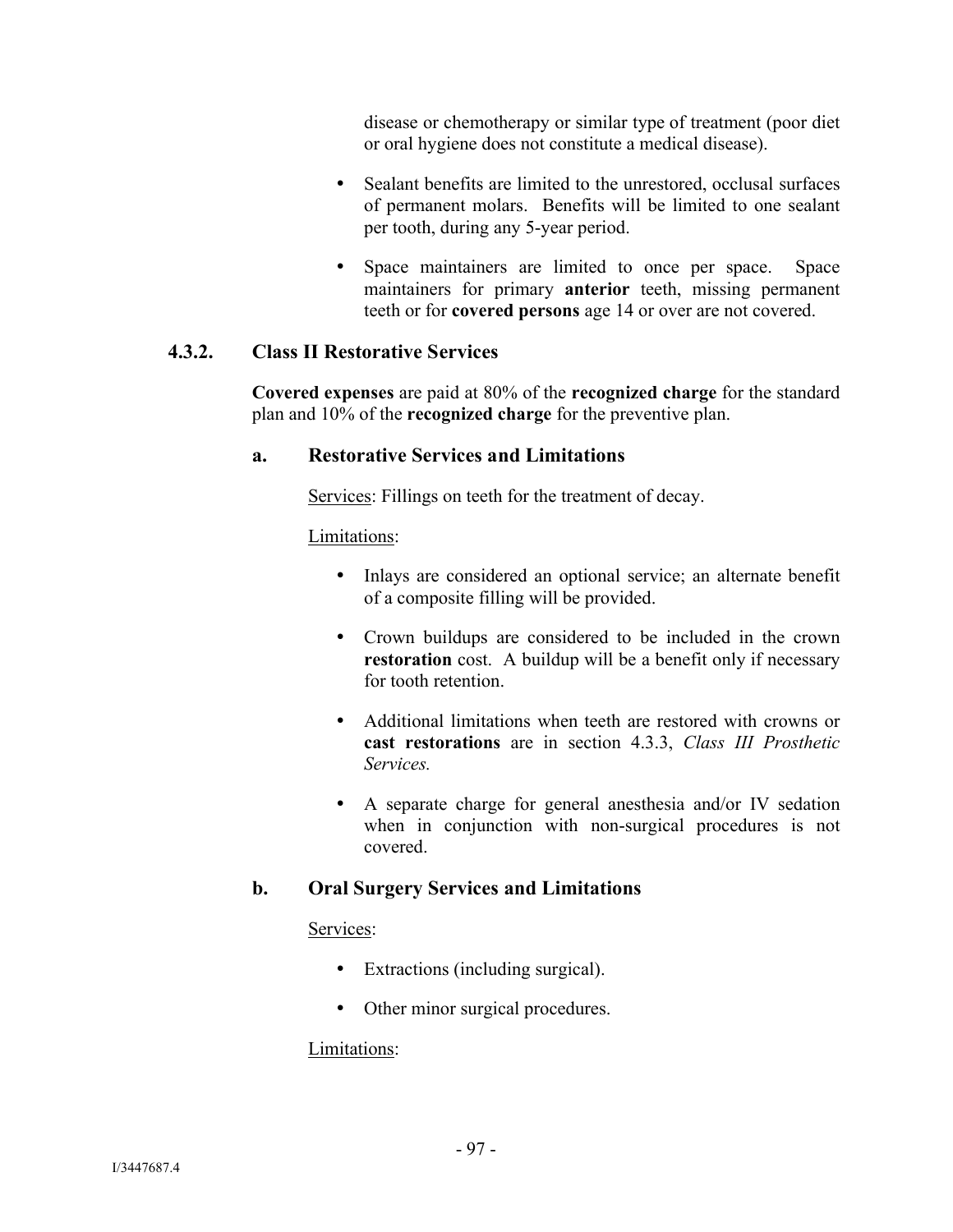- A separate, additional charge for **alveoloplasty** done in conjunction with surgical removal of teeth is not covered.
- Surgery on larger lesions or malignant lesions is not considered minor surgery.
- Brush biopsy is covered once in any 6-month period. Benefits for are limited to the sample collection and do not include coverage for pathology (lab) services.

# **c. Endodontic Services and Limitations**

Services: Procedures for treatment of teeth with diseased or damaged nerves (for example, pulpal therapy and root canal filling).

#### Limitations:

- A separate charge for cultures is not covered.
- Pulp capping is covered only when there is exposure of the pulp.
- Cost of retreatment of the same tooth by the same **dentist** within 24 months of a root canal is not eligible for additional coverage.

#### **d. Periodontic Services and Limitations**

Services: Treatment of diseases of the gums and supporting structures of the teeth and/or **implants.**

#### Limitations:

- Periodontal scaling and root planing is limited to once per quadrant in any 24-month period.
- Coverage for **periodontal maintenance** procedure under Class I, Preventive.
- A separate charge for post-operative care done within 3 months following periodontal surgery is not covered.
- Full mouth **debridement** is limited to once in a 3-year period and only if there has been no cleaning (**prophylaxis**, **periodontal maintenance**) within 24 months.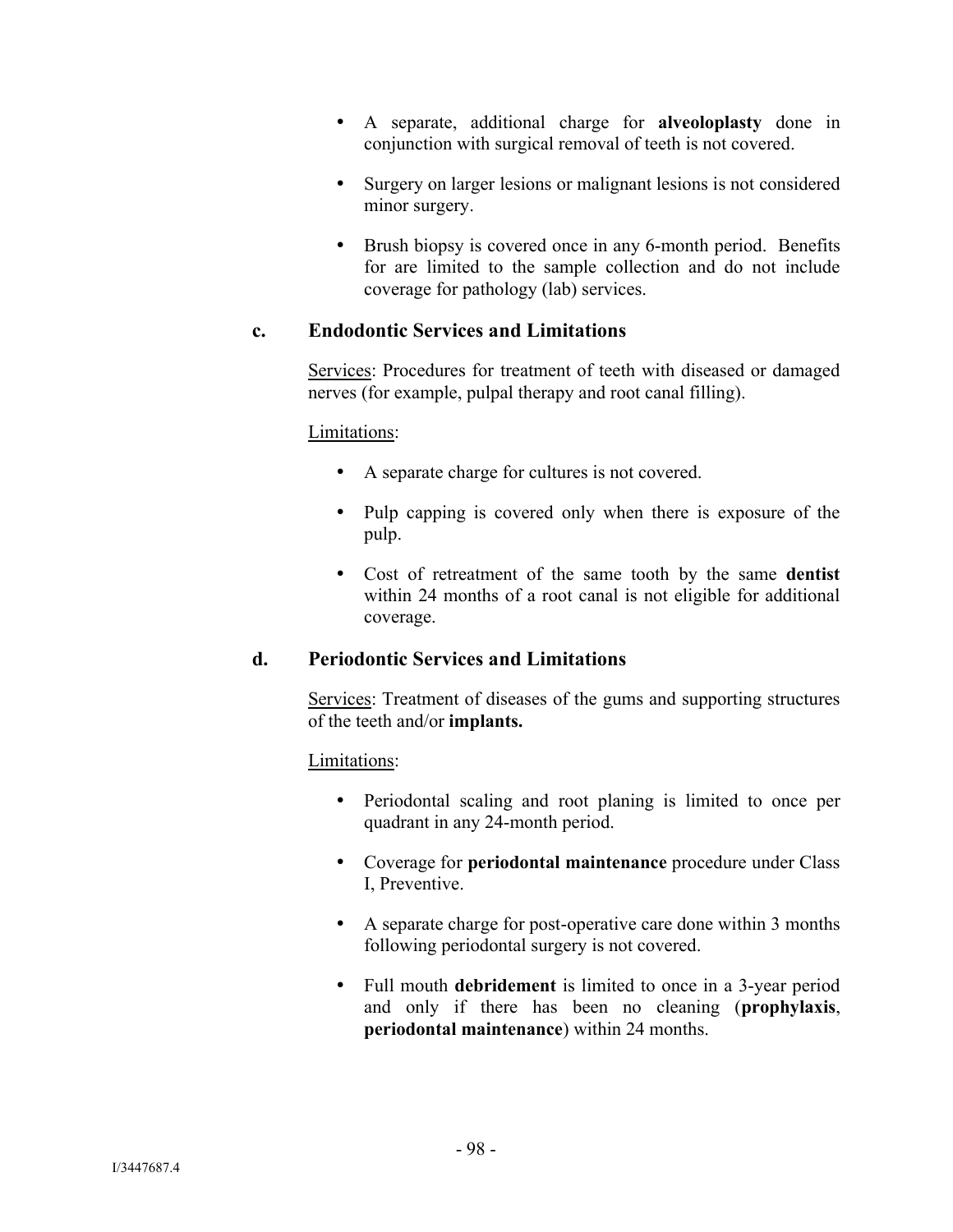#### **e. Anesthesia Services**

- General anesthesia or IV sedation in conjunction with a covered surgical procedures performed in a dental office).
- General anesthesia or IV sedation when necessary due to concurrent medical conditions.

# **4.3.3. Class III Prosthetic Services**

**Covered expenses** are paid at 50% of the **recognized charge** for the standard plan and 10% of the **recognized charge** for the preventive plan.

#### **a. Restorative Services and Limitations**

Services: **Cast restorations**, such as crowns, onlays or lab **veneers**, necessary to restore decayed or **broken** teeth to a state of functional acceptability.

Limitations:

- **Cast restorations** (including **pontics**) are covered once in a seven year period on any tooth.
- Porcelain **restorations** are considered **cosmetic** dentistry if placed on the upper second or third molars or the lower first, second or third molars. Coverage is limited to gold without porcelain, and the **covered person** is responsible for paying the difference.

#### **b. Prosthodontic Services and Limitations**

#### Services:

- **Bridges.**
- Partial and complete dentures.
- Denture **relines.**
- Repair of an existing prosthetic device.
- **Implants.**

#### Limitations:

 A **bridge** or denture (full or partial denture) will be covered once in a seven year period and only if the tooth, tooth site, or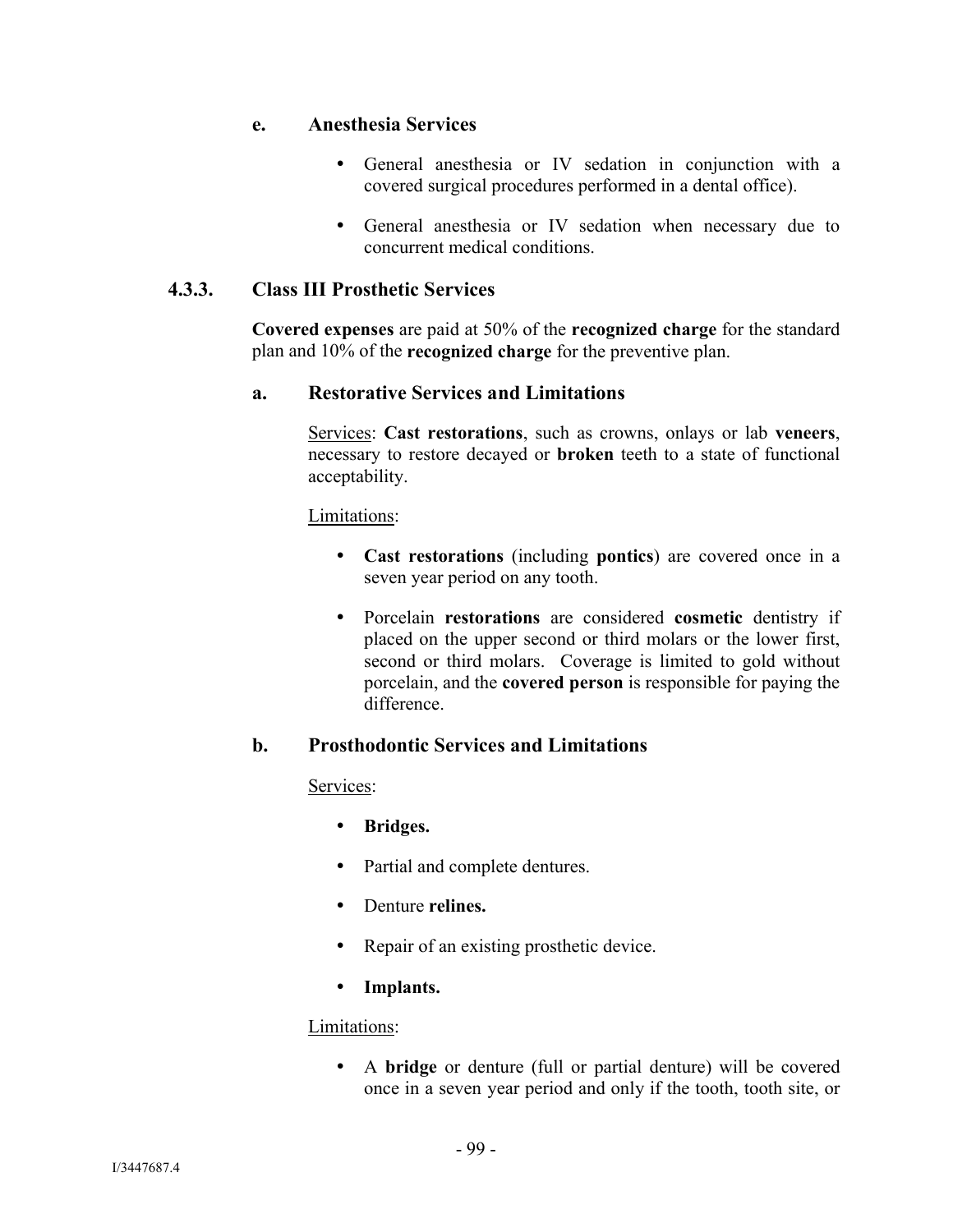teeth involved have not received a **cast restoration** benefit in the last seven years.

- Full, immediate and overdentures: If personalized or specialized techniques are used, the covered amount will be limited to the cost for a standard full denture. Temporary (interim or provisional) complete dentures are not covered.
- Partial dentures: A temporary (interim) partial denture is only a benefit when placed within two months of the extraction of an **anterior** tooth or for missing **anterior** permanent teeth of **covered persons** age 16 or under. If a specialized or precision device is used, **covered expense** will be limited to the cost of a standard cast partial denture. No payment is provided for **cast restorations** for partial denture **retainer** teeth unless the tooth requires a **cast restoration** due to decayed or **broken** teeth.
- Denture adjustments, repairs, and **relines**: A separate, additional charge for denture adjustments, repairs, and **relines** done within six months after the initial placement is not covered. Subsequent **relines** will be covered once per denture in a 12-month period. Subsequent adjustments are limited to two adjustments per denture in a 12-month period.
- Tissue conditioning is covered no more than twice per denture in a 36-month period.
- Surgical placement and removal of **implants** are covered. **Implant** placement and **implant** removal are limited to once per lifetime per tooth space. The dental plan will also cover:
	- The final crown and **implant abutment** over a single **implant**. This benefit is limited to once per tooth or tooth space over the lifetime of the **implant**; or
	- $\triangleright$  Provide an alternate benefit per arch of a full or partial denture for the final **implant supported prosthetic** when the **implant** is placed to support a prosthetic device. The frequency limitation for prosthetic devices will apply to this alternate benefit (once in any seven year period); or
	- The final **implant supported prosthetic bridge retainer** and **implant abutment**, or **pontic**. The benefit is limited to once per tooth or tooth space in any seven year period.
	- **Implant supported prosthetic bridges** are not covered if one or more of the **retainers** is supported by a natural tooth.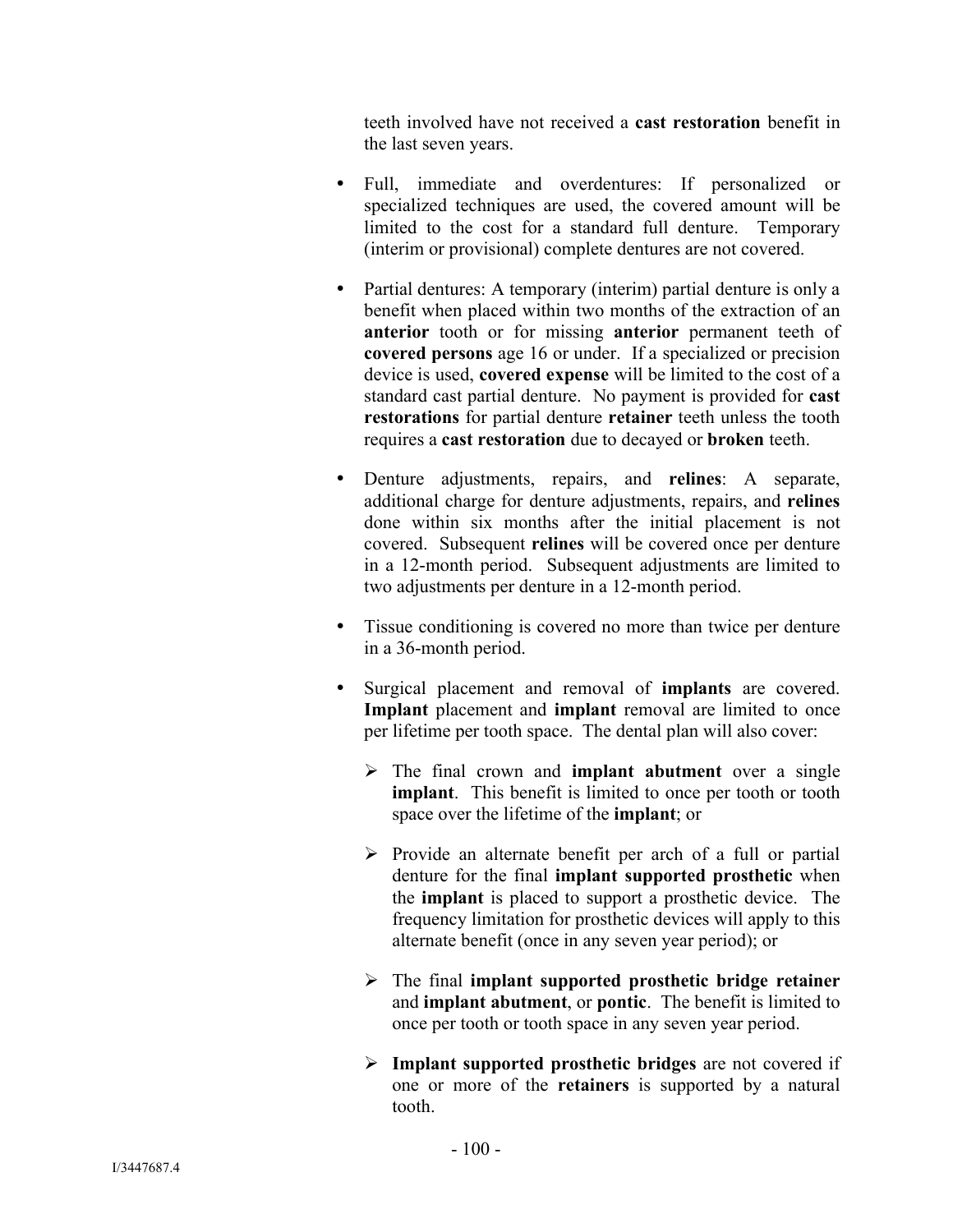- $\triangleright$  These benefits or alternate benefits are not provided if the tooth, **implant**, or tooth space received a **cast restoration** or prosthodontic benefit, including a **pontic**, within the previous seven years.
- Fixed **bridges** or removable cast partial dentures are not covered for **covered persons** under age 16.
- Porcelain **restorations** are considered **cosmetic** if placed on the upper second or third molars or the lower first, second, or third molars. Coverage is limited to a corresponding metallic prosthetic. The **covered person** is responsible for paying the difference.

# **c. Other Services and Limitations**

Services: Athletic mouthguard.

Limitations:

• An athletic mouthguard is covered once in any 12 month period for **covered persons** age 15 and under and once in any 24-month period age 16 and over.

# **4.3.4. General Limitation – Optional Services**

If a more expensive treatment than is functionally adequate is performed, the **dental plan** will pay the applicable percentage of the **recognized charge** for the least costly treatment. The **covered person** will be responsible for the remainder of the **dentist's** fee.

# **4.4. ORAL HEALTH, TOTAL HEALTH PROGRAM AND BENEFITS**

The **dental plan** covers additional cleanings (**prophylaxis** or **periodontal maintenance**) for certain **covered persons**. This benefit is for the cleaning only. Coverage for a routine exam and other services is subject to the frequency limitations outlined in section 4.3, *Covered Dental Services*.

The following **covered persons** should consider enrolling in this program:

#### **Diabetics**

For **covered persons** with diabetes, elevated blood sugar levels can have a negative effect on oral health. Diabetes increases the risk of cavities, gum disease, tooth loss, dry mouth and infection. Conversely, poor oral health can make diabetes more difficult to manage. Infections may cause blood sugar to rise and require more insulin to keep it under control. Research confirms that regular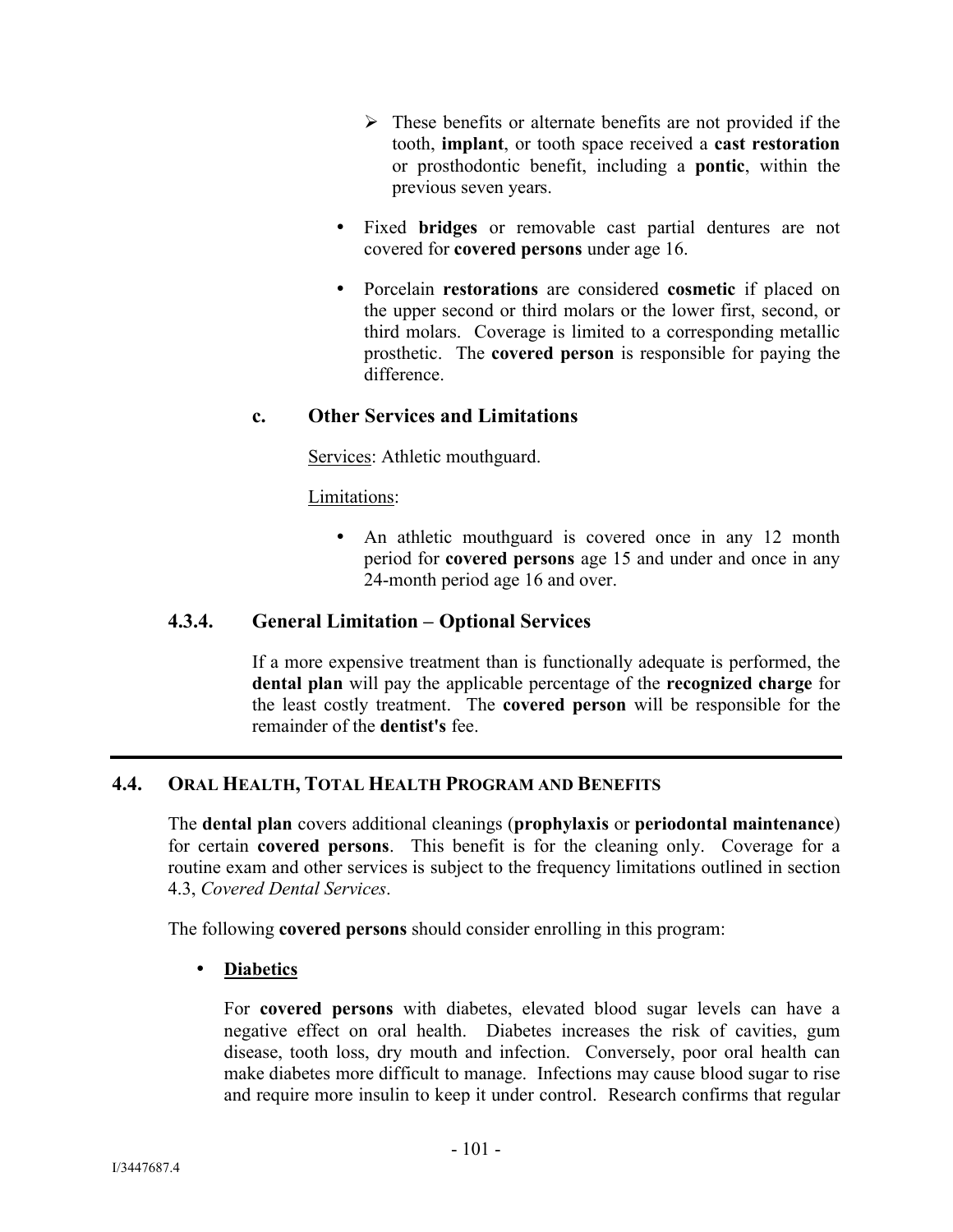visits to the **dentist** may help in the diagnosis and management of diabetes. Diabetic **covered persons** are eligible for a total of four cleanings per calendar year.

#### **Pregnant Persons**

Keeping the mouth healthy during a pregnancy is important for a **covered person** and the baby. According to the American Dental Association, pregnant women who have periodontal (gum) disease are more likely to have a baby that is born too early and too small.

Research suggests that periodontal disease triggers increased levels of biological fluids that induce labor. Furthermore, data suggests that women whose periodontal condition worsens during pregnancy have an even higher risk of having a premature baby. Dental visits during a woman's third trimester of pregnancy may help prevent pre-term, low birth weight babies.

**Covered persons** should talk to their **dentist** about scheduling a routine cleaning or **periodontal maintenance** during the third trimester of pregnancy. Pregnant **covered persons** are eligible for a cleaning in the third trimester of pregnancy regardless of normal plan frequency limits.

#### **4.5. ORTHODONTIC BENEFITS AND LIMITS**

Orthodontic services are defined as the procedures of treatment for correcting malocclusioned teeth.

The standard plan will pay 50% of the **recognized charge** for orthodontic services, up to the orthodontic lifetime maximum. See section 2.2, *Dental Benefit Schedule*. This lifetime maximum is not included in the **dental plan's** annual individual maximum. The **deductible** does not apply to orthodontic services.

The **dental plan's** obligation to make payments for treatment will end when treatment stops for any reason prior to completion, or upon termination of eligibility or of the **dental plan**.

If treatment began before the **covered person** was eligible under the **dental plan**, payment will be based on the balance of the dentist's normal payment pattern. The orthodontic lifetime maximum will apply to this amount.

Repair or replacement of an appliance furnished under the **dental plan** is not covered.

#### **4.6. DENTAL PLAN EXCLUSIONS**

In addition to the limitations and exclusions described elsewhere in the **dental plan**, the following services, procedures and conditions are not covered, even if otherwise **dentally**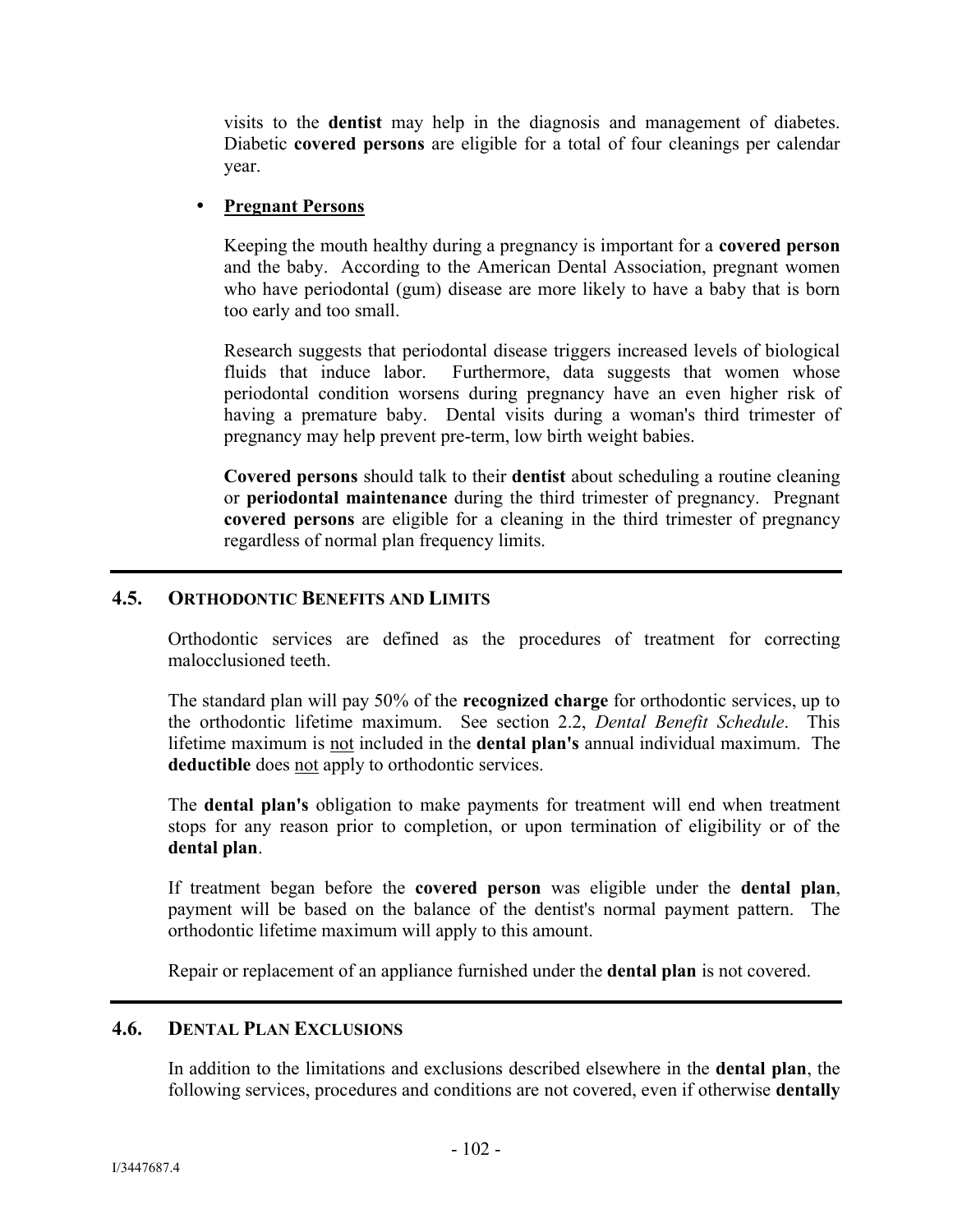**necessary**, if they relate to a condition that is otherwise covered by the **dental plan**, or if recommended, referred, or provided by a **dentist** or **dental care provider**.

- 1. Services covered under the **medical plan**.
- 2. General anesthesia and/or IV sedation, except as stated in section 4.3, *Covered Dental Services*.
- 3. Anesthetics, analgesics, hypnosis, and medications, including nitrous oxide, local anesthetics or any other prescribed drugs.
- 4. Services or supplies not specifically described in the dental plan as covered dental services.
- 5. Claims submitted more than 12 months after the date of service.
- 6. Congenital or developmental malformations, including, but not limited to treatment of cleft palate, maxillary and/or mandibular (upper and lower jaw) malformations, enamel hypoplasia, and fluorosis (discoloration of teeth).
- 7. **Cosmetic** services.
- 8. **Experimental or investigational** procedures, including expenses incidental to or incurred as a direct consequence of such procedures.
- 9. Facility fees, including additional fees charged by the dentist for hospital, extended care facility or home care treatment.
- 10. Gnathologic recordings.
- 11. Illegal acts, riot or rebellion, including services and supplies for treatment of an injury or condition caused by or arising out of active covered person's voluntary participation in a riot, armed invasion or aggression or rebellion or arising directly from an illegal act.
- 12. Instructions or training, including plaque control and oral hygiene or dietary instruction.
- 13. Localized delivery of antimicrobial agents.
- 14. Missed appointment charges.
- 15. Services and supplies related to never events, which are events that should never happen while receiving services in a dental office, including but not limited to removing a non-diseased tooth structure or performing a procedure on the wrong patient or wrong tooth.
- 16. Periodontal charting.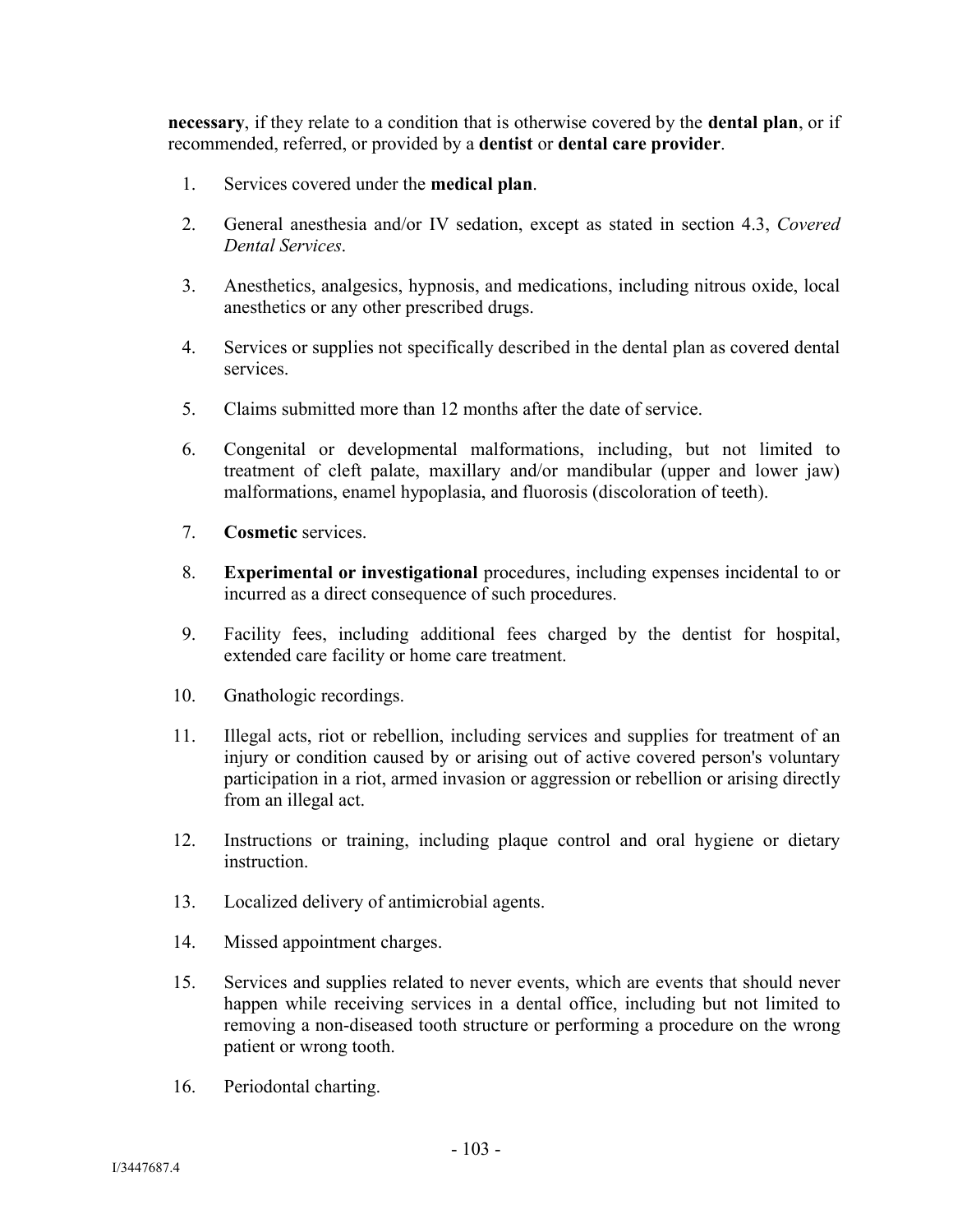- 17. Precision attachments.
- 18. Rebuilding or maintaining chewing surface and stabilizing teeth, including services only to prevent wear or protect worn or cracked teeth. Such services include increasing vertical dimension, equilibration, periodontal splinting, and nightguards (occlusal guard).
- 19. Services on tongue, lip or cheek.
- 20. Services otherwise available, including:
	- Those compensable under workers' compensation or employer's liability laws.
	- Those provided by any city, county, state or Federal law, except for Medicaid coverage.
	- Those provided, without cost to the **covered person**, by any municipality, county or other political subdivision or community agency, except to the extent that such payments are insufficient to pay for the applicable covered dental services provided under the **dental plan**.
	- Any condition, disease, ailment, **injury** or diagnostic service to the extent that benefits are provided or would have been provided had the **covered person** enrolled, applied or maintained eligibility for such benefits under Title XVIII of the Social Security Act, as amended.
	- Those provided under separate contracts that are used to provide coordinated coverage for **covered persons** and are considered parts of the same plan.
- 21. Services provided by a relative, which includes a **covered person**, a **spouse**, **same-sex partner**, child, sibling, or parent of a **covered person** or his or her **spouse** or **same-sex partner**.
- 22. Services and supplies for treatment of **illness** or **injury** for which a third party is or may be responsible to the extent of any recovery received from or on behalf of the third party. Includes benefits payable under any automobile medical, personal injury protection (PIP), automobile no fault, underinsured or uninsured, homeowner, commercial premises coverage, or similar contract or insurance, when such contract or insurance is issued to, or makes benefits available to, a **covered person**, whether or not such benefits are requested. See section 11, *Subrogation and Reimbursement Rights*.
- 23. Treatment of any disturbance of the temporomandibular joint (TMJ).
- 24. Treatment after coverage terminates, except for Class III services that were ordered and fitted while still eligible, and then only if such items are cemented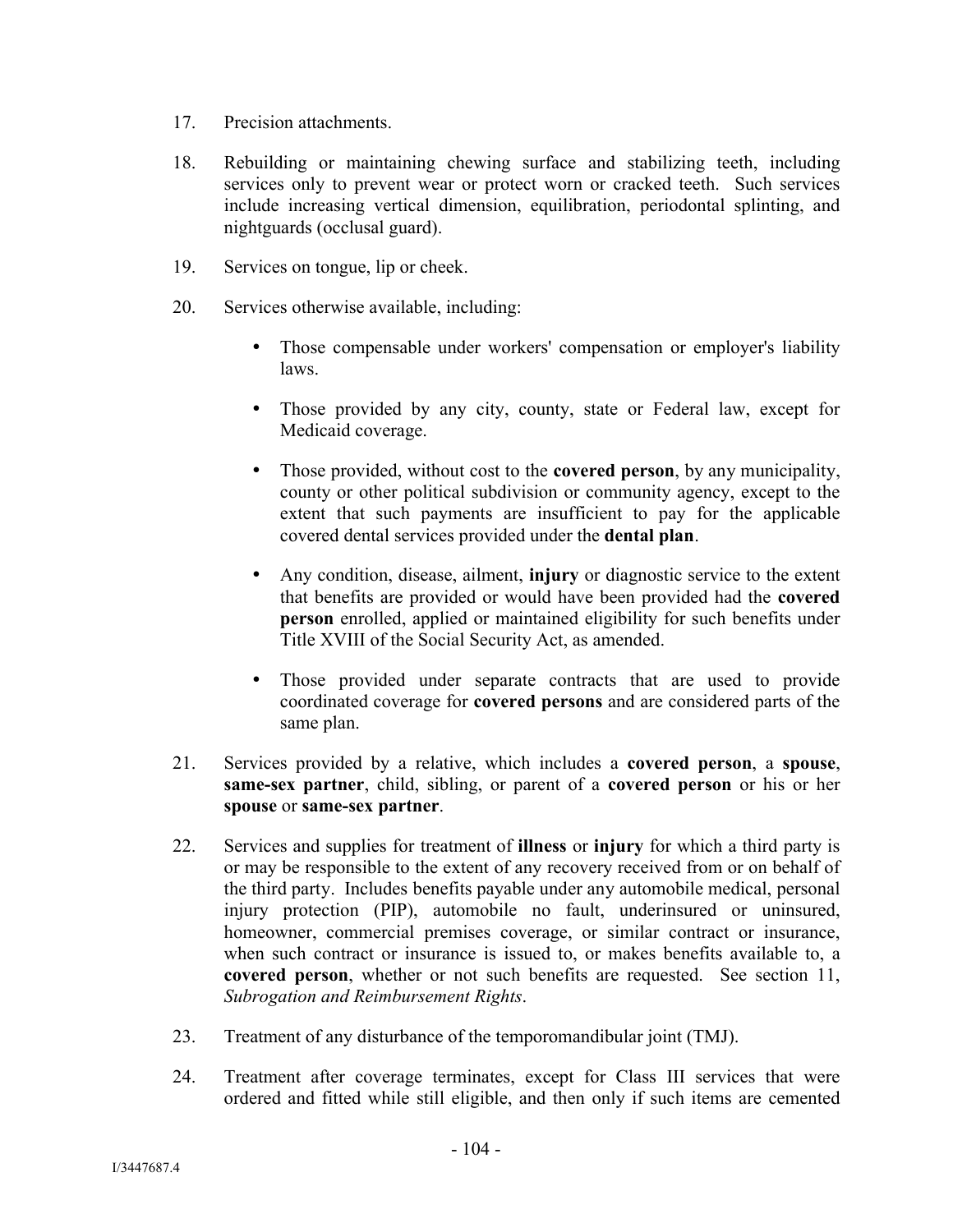within 31 days after a **covered person's** eligibility ends. This provision is not applicable if the **Division** transfers the **dental plan** to another **claims administrator**.

- 25. Treatment before coverage begins under the **dental plan**.
- 26. Treatment that is not **dentally necessary**, including services not established as necessary for the treatment or prevention of a dental **injury** or disease otherwise covered under the **dental plan**; that are inappropriate with regard to standards of good dental practice; with poor prognosis.

#### **4.7. ADVANCE CLAIM REVIEW FOR DENTAL CLAIMS**

Before beginning expensive treatment, ask your **dentist** to file a description of the proposed course of treatment and expected charges with **Delta Dental**. **Delta Dental** will review the proposal and advise you and your **dentist** of the estimated benefits payable.

A course of treatment is a planned program of one or more services or supplies. It may be rendered by one or more **providers** for the treatment of a condition diagnosed by the attending **physician** or **dentist** as a result of an examination. It begins on the day the **provider** first renders the service to correct or treat such a condition. **Emergency** treatments, oral examinations, **prophylaxis**, and dental x-rays are considered part of a course of treatment.

By receiving an advance review, you will eliminate the possibility of unexpected claim **denials**.

As part of advance claim review and for any claim, **Delta Dental**, at its expense, has the right to require you to obtain an oral examination. You must furnish to **Delta Dental** all diagnostic and evaluative material required to establish your right to benefits. Evaluative material includes dental X-rays, models, charts, and written reports.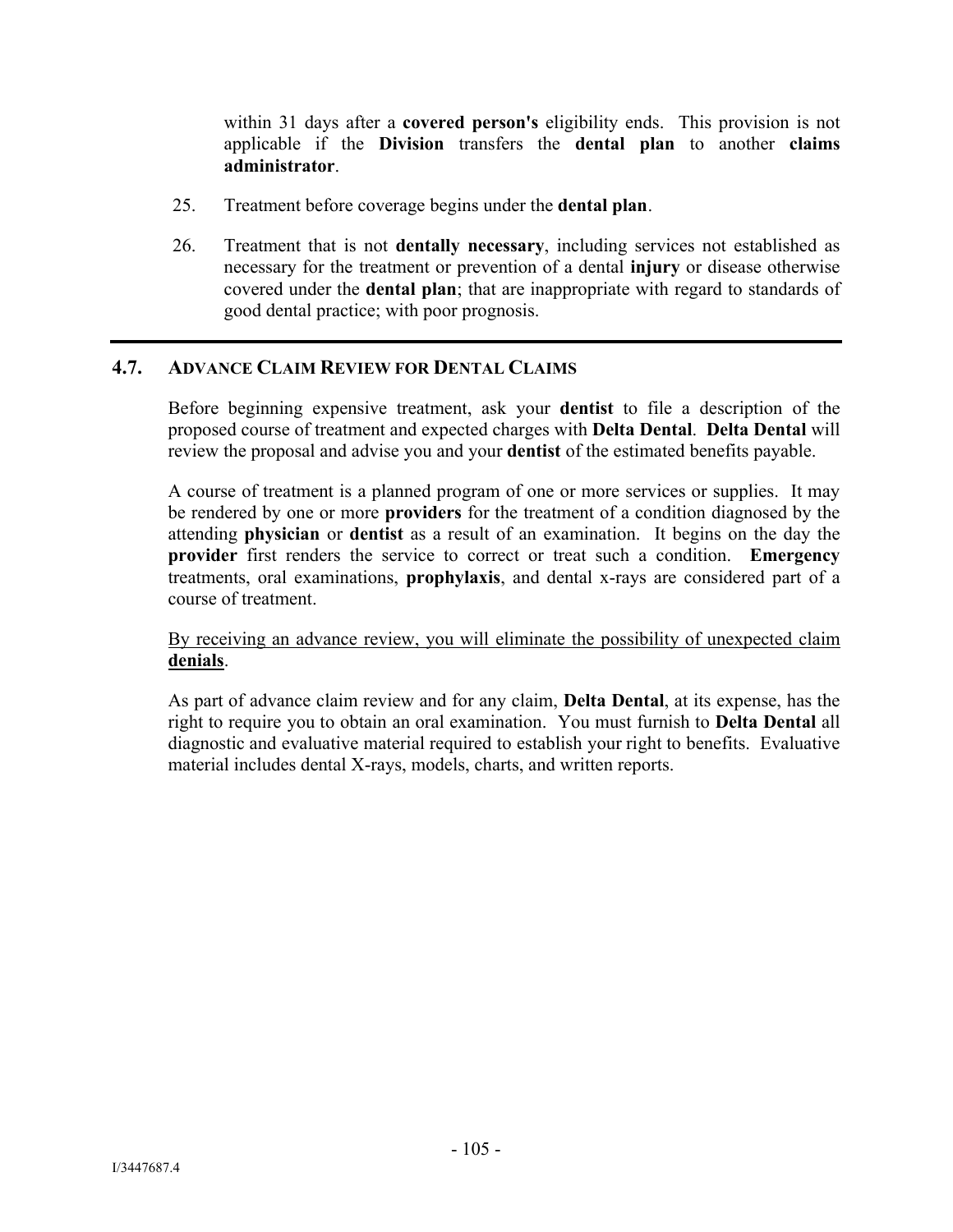#### **5.1. INTRODUCTION**

The **vision plan** will pay for covered expenses up to the limits and maximums shown in section 2.3, *Vision Benefit Schedule.*

# **5.2. HOW VISION BENEFITS ARE PAID**

#### **5.2.1. Deductible**

You pay no **deductible** under the **vision plan**.

#### **5.2.2. Copayment**

Each **covered person** must pay any applicable **copayment** before the **vision plan** will pay any benefits for that covered service. See section 2.3, *Vision Benefit Schedule*.

#### **5.2.3. Coinsurance**

The **vision plan** pays 100% of the **recognized charges** for covered vision and optical services, less any applicable **copayment**.

#### **5.2.4. Annual Allowances**

The **vision plan** pays **covered expenses** up to an annual allowance for certain services. See section 2.3, *Vision Benefit Schedule*.

#### **5.2.5. Network Providers**

If you choose a **VSP doctor** or an **affiliated provider** under the **vision plan**, you will lower your out-of-pocket costs. See section 2.3, *Vision Benefit Schedule*. **VSP doctors** are located in retail, neighborhood, medical and professional settings, and include Costco Optical, Visionworks, Cohen's Fashion Optical, Wisconsin Vision, and RX Optical. You have the freedom to choose any **provider**, national retailer, or local retail chain.

For a list of **VSP doctors**, call **VSP** at the number listed in the front of this **plan** or visit www.vsp.com/. Select a **VSP doctor** from the list and make an appointment. You must identify yourself as a **covered person** under the **vision plan** when you make the appointment. The **VSP doctor** will contact **VSP** to determine what benefits you are eligible for. If you do not identify yourself as a **covered person**, and the **VSP doctor** does not contact **VSP**, your benefits will be paid out-of-network.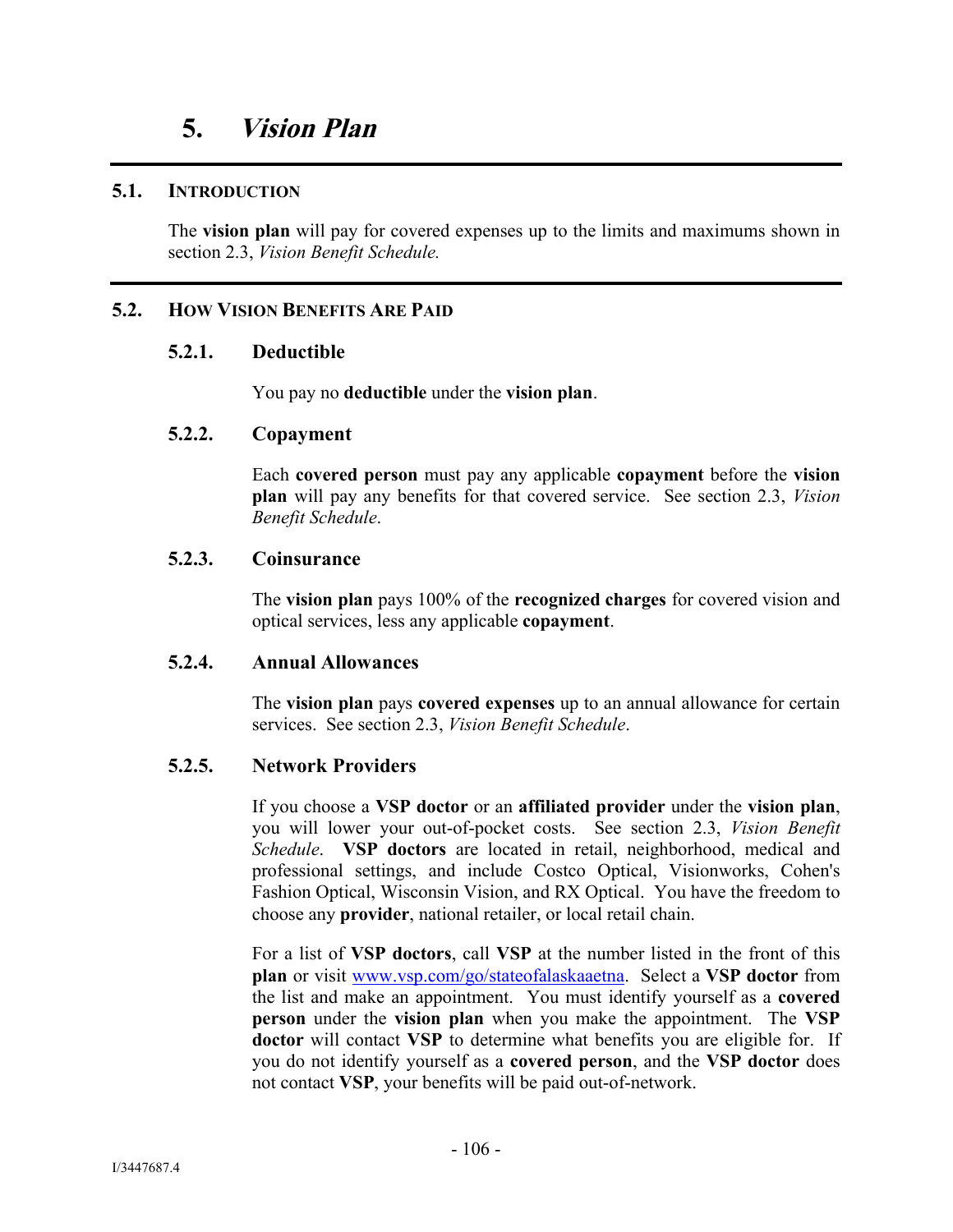# **5.3. COVERED VISION SERVICES**

The following services and supplies are covered under the **vision plan**.

#### **5.3.1. Vision Exam**

**Covered expenses** include a complete initial vision analysis including an appropriate examination of visual functions and the **prescription** of corrective eyewear where indicated by a legally qualified ophthalmologist. Subsequent regular eye examinations are covered once every calendar year.

# **5.3.2. Vision Supplies**

**Covered expenses** include charges for lenses and frames, or prescription contact lenses, when prescribed by a legally qualified ophthalmologist or optometrist.

#### **Prescription Lenses**

**Covered expenses** include one pair of **prescription** single vision, lined bifocal, lined trifocal, or lenticular lenses per calendar year. The following lens options are covered in full with a **VSP doctor** at no additional cost to the **covered person**:

- $\triangleright$  Progressive lenses
- $\triangleright$  Anti-reflective coating
- $\triangleright$  Scratch resistant coating
- $\triangleright$  Polycarbonate lenses

#### **Frames**

**Covered expenses** include a frame every two calendar years up to the allowance set forth in section 2.3, *Vision Benefit Schedule*. There is a 20% discount for any out-of-pocket cost over the frame allowance. The frame allowance may be applied towards non-**prescription** sunglasses for post PRK, Lasik, or Custom LASIK patients.

Some brands of spectacle frames may be unavailable for purchase under the **vision plan**, or may be subject to additional limitations. **Covered persons** may obtain details regarding frame brand availability from their **VSP doctor** or by calling **VSP** at the number in the front of the **plan**.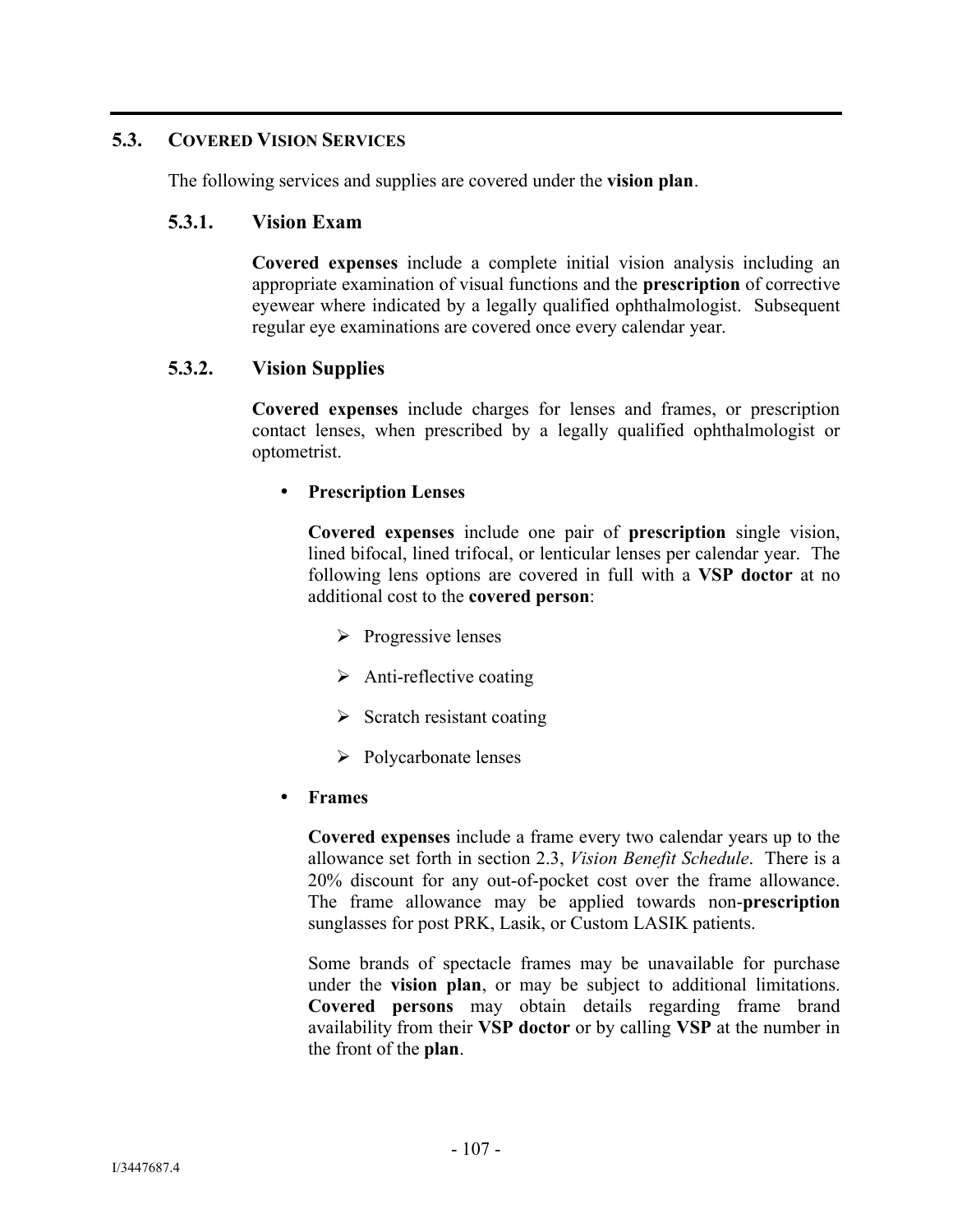#### **Additional Services**

The following professional services are included in lens and frame coverage:

- $\triangleright$  Prescribing and ordering proper lenses
- $\triangleright$  Assisting in the selection of frames
- $\triangleright$  Verifying the accuracy of the finished lenses
- $\triangleright$  Proper fitting and adjustment of frames
- $\triangleright$  Subsequent adjustments to frames to maintain comfort and efficiency
- $\triangleright$  Progress or follow-up work as necessary

#### **Contact Lenses**

Elective contact lenses are available once every calendar year in lieu of all other lens and frame benefits under the **vision plan**. Prior approval by **VSP** is not required for **covered persons** to be eligible for necessary contact lenses.

#### **Low Vision Benefit**

The low vision benefit is available to **covered persons** who have severe visual problems that are not correctable with regular lenses. The **vision plan** covers complete low vision analysis and diagnosis, which includes a comprehensive examination of visual functions, and the **prescription** of corrective eyewear or vision aids where indicated. Supplemental care aids are also covered. The low vision benefit is subject to the maximums set forth in section 2.3, *Vision Benefit Schedule*.

#### **5.4. VISION PLAN EXCLUSIONS**

The **vision plan** is designed to cover visual needs rather than **cosmetic** materials. When the **covered person** selects any of the following extras, the **vision plan** will pay the basic cost of the allowed lenses or frames, and the **covered person** will pay the additional costs for the options:

- Optional **cosmetic** processes
- Color coating
- Mirror coating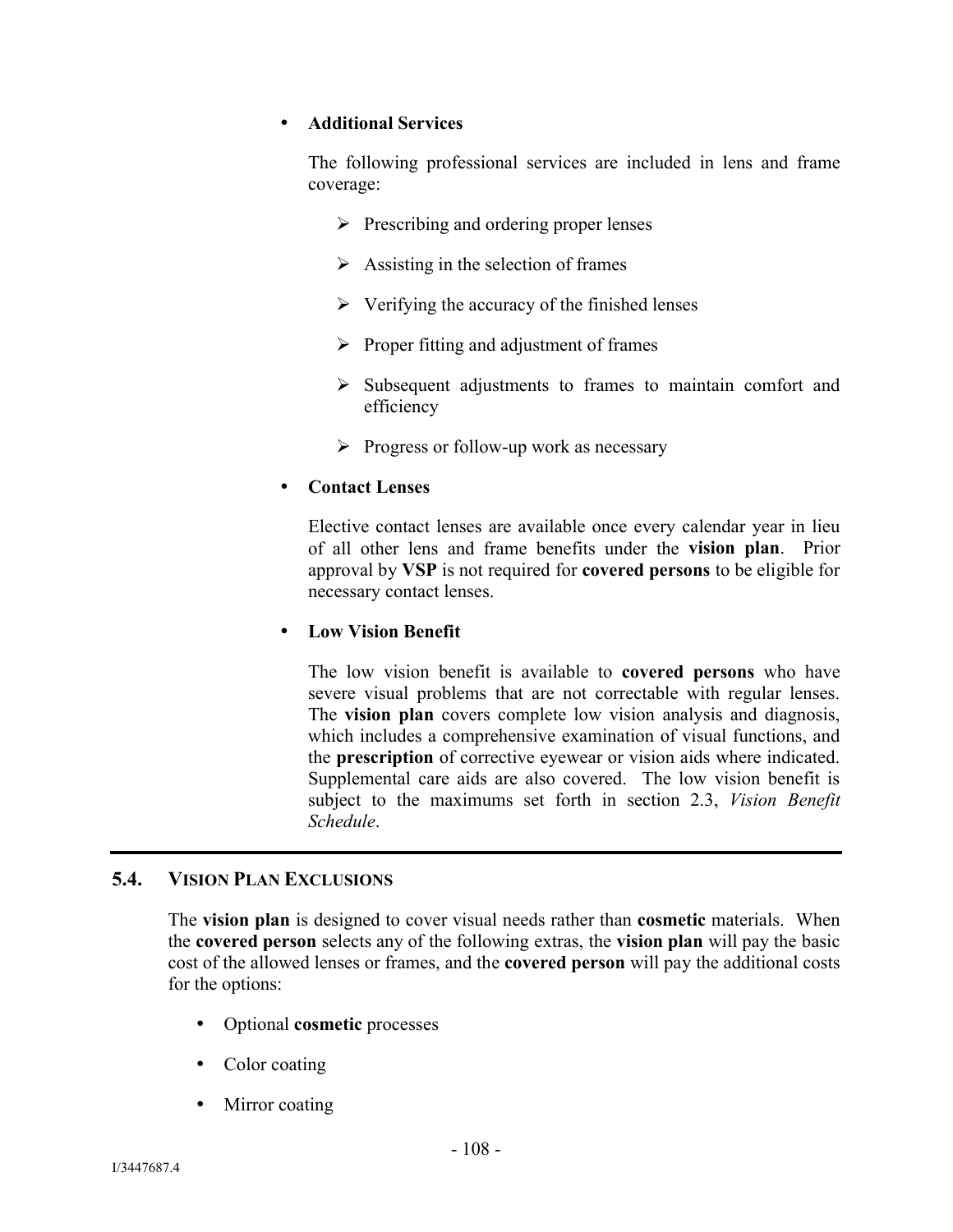- Blended lenses
- Cosmetic lenses
- Laminated lenses
- Oversized lenses
- UV (ultraviolet) protected lenses
- Certain limitations on low vision care
- A frame that costs more than the **vision plan** allowance
- Contact lenses, except as provided in section 5.3, *Covered Vision Services*.

The following services, procedures and conditions are not covered under the **vision plan**, even if they relate to a condition that is otherwise covered by the **vision plan** or if recommended, referred or provided by a **VSP doctor**.

- 1. Orthoptics or vision training and any associated supplemental testing; plano lenses (less than a + .50 diopter power); or two pair of glasses in lieu of bifocals.
- 2. Replacement of lenses and frames furnished under the **vision plan** which are lost or broken, except at the normal intervals when services are otherwise available.
- 3. Medical or surgical treatment of the eyes.
- 4. Corrective vision treatment that is **experimental or investigational**.
- 5. Costs for services and/or materials above the **vision plan** allowance.
- 6. Services and/or materials not listed as covered services in section 5.3, *Covered Vision Services*.

**VSP** may, at its discretion, waive any of these limitations if, in the opinion of **VSP's** optometric consultants, it is necessary for the visual welfare of the **covered person**.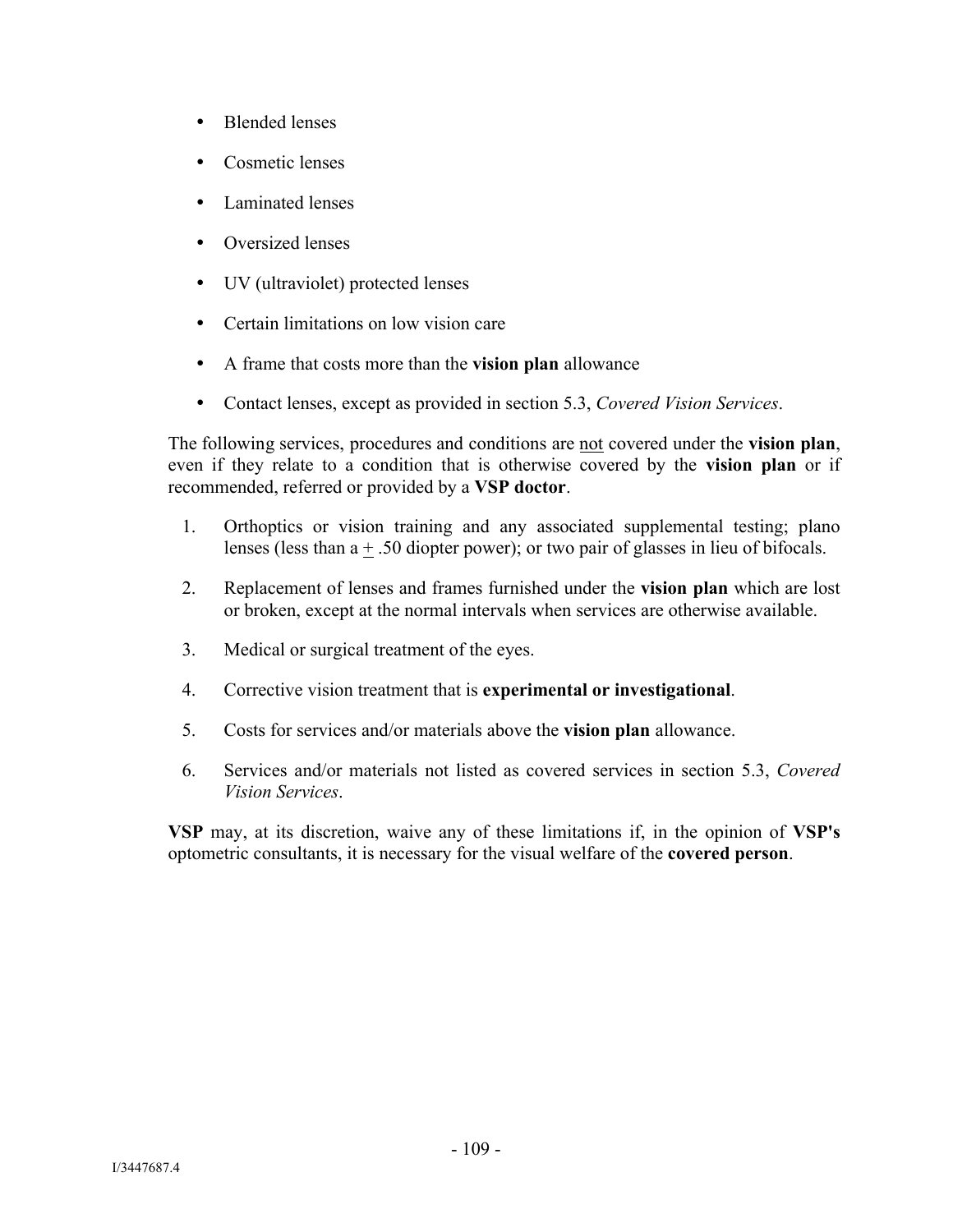## **6.1. INTRODUCTION**

The **health plan** is designed to cover most, but not all, of your health expenses. You can elect to reduce your salary on a pre-tax basis by a specified amount and contribute that money to a health flexible spending account (HFSA) to reimburse some of your unpaid medical expenses. Since your contributions are not subject to federal or state taxes, you pay less in taxes each year.

# **6.2. HOW THE HFSA WORKS**

The health flexible spending account (HFSA) works similar to a personal checking account, except that accounts are maintained for bookkeeping purposes only, with no interest or earnings credited.

Coverage begins and ends as specified in section 1.7, *When Coverage Begins,* and section 1.9, *When Coverage Ends*. You decide how much you want to contribute to the HFSA each month, up to a maximum of \$208 per month. Your contribution must be:

- in whole dollars;
- at least \$20 per month (\$240 per **benefit year**); and
- no more than \$208 per month (\$2,496 per **benefit year**).

The amount of contribution you elect will be deducted from your paycheck in equal amounts throughout the **benefit year**. Federal income taxes are not withheld on the amount you contribute. If you are on leave without pay or do not have enough payroll in a month, a contribution will not be taken that month.

Your contributions are deposited into your individual reimbursement account under the HFSA. Throughout the **benefit year**, you may request reimbursement from the HFSA for eligible medical expenses you have incurred. You will be reimbursed up to the amount that you elected for your annual contribution or the amount of the claim, whichever is less.

For example, if you timely elect to make monthly contributions of \$100 to the HFSA, your annual contribution election is \$1,200. By March, you have contributed \$300 to your account. In April, you incur a \$500 expense that is not covered by the **medical plan**. If you are covered by the HFSA in April, you will be reimbursed \$500 for that expense, even though you have not yet contributed sufficient money to cover the request. During the rest of the **benefit year**, you can be reimbursed for additional expenses up to \$700 (\$1,200 - \$500).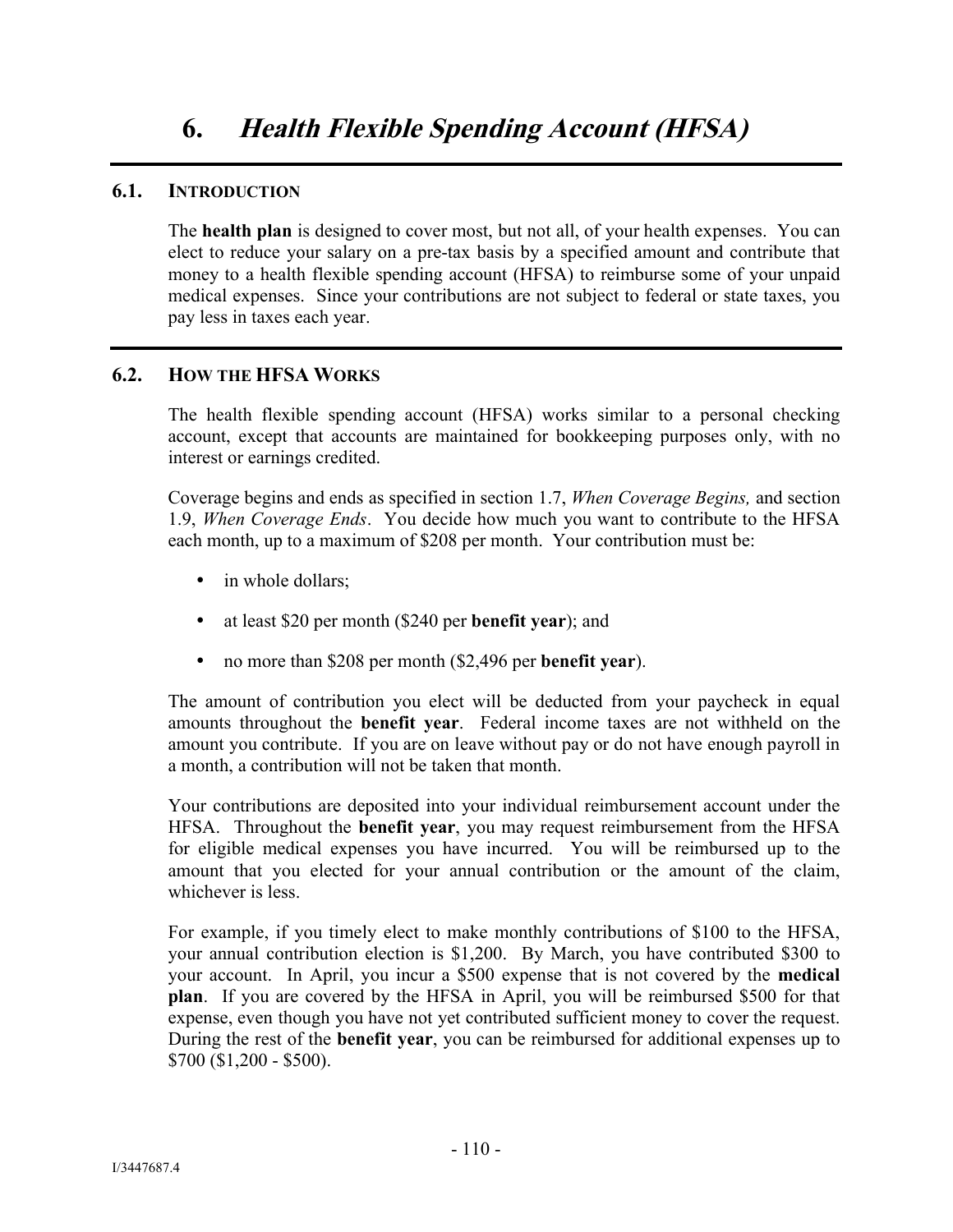If you drop coverage under the HFSA during a **benefit year**, you will be entitled to reimbursements from your HFSA for eligible medical expenses that were incurred during the **benefit year** but before your coverage under the HFSA ended, subject to COBRA continuation coverage. In addition, you will not be entitled to reimbursement of eligible medical expenses for any **dependent** after the person is no longer a **dependent**.

## **6.3. USE IT OR LOSE IT**

In exchange for the tax advantages of using the health flexible spending account (HFSA), the Internal Revenue Service (IRS) requires that you forfeit any money remaining in your reimbursement account after all eligible medical expenses for the **benefit year** have been reimbursed. You must request reimbursement for expenses incurred during the **benefit year** no later than 90 days following the end of the **benefit year** (by March 31). Because of this use it or lose it rule, it is important that you plan carefully when you participate in the HFSA.

# **6.4. ELIGIBLE MEDICAL EXPENSES**

Eligible medical expenses are health, dental and vision expenses as defined under Code Section 213(d) that are not otherwise reimbursable by the **plan** or any other health plan. In addition, expenses reimbursed out of your HFSA must be expenses incurred by you, your **spouse**, your **dependent children**, and any other **dependent** you claim on your income tax return each year. **PayFlex** will make the final determination as to whether an expense may be reimbursed from the HFSA.

A complete list of tax deductible medical expenses is available in IRS Publication No. 502. You will find it online at www.irs.gov/publications.

Examples of eligible medical expenses include:

- **custodial care** expenses
- hearing aids
- **deductibles**
- **copayments**
- **coinsurance**
- amounts in excess of the maximums allowed by the **medical plan**, **dental plan**, or **vision plan**
- insulin (whether or not prescribed)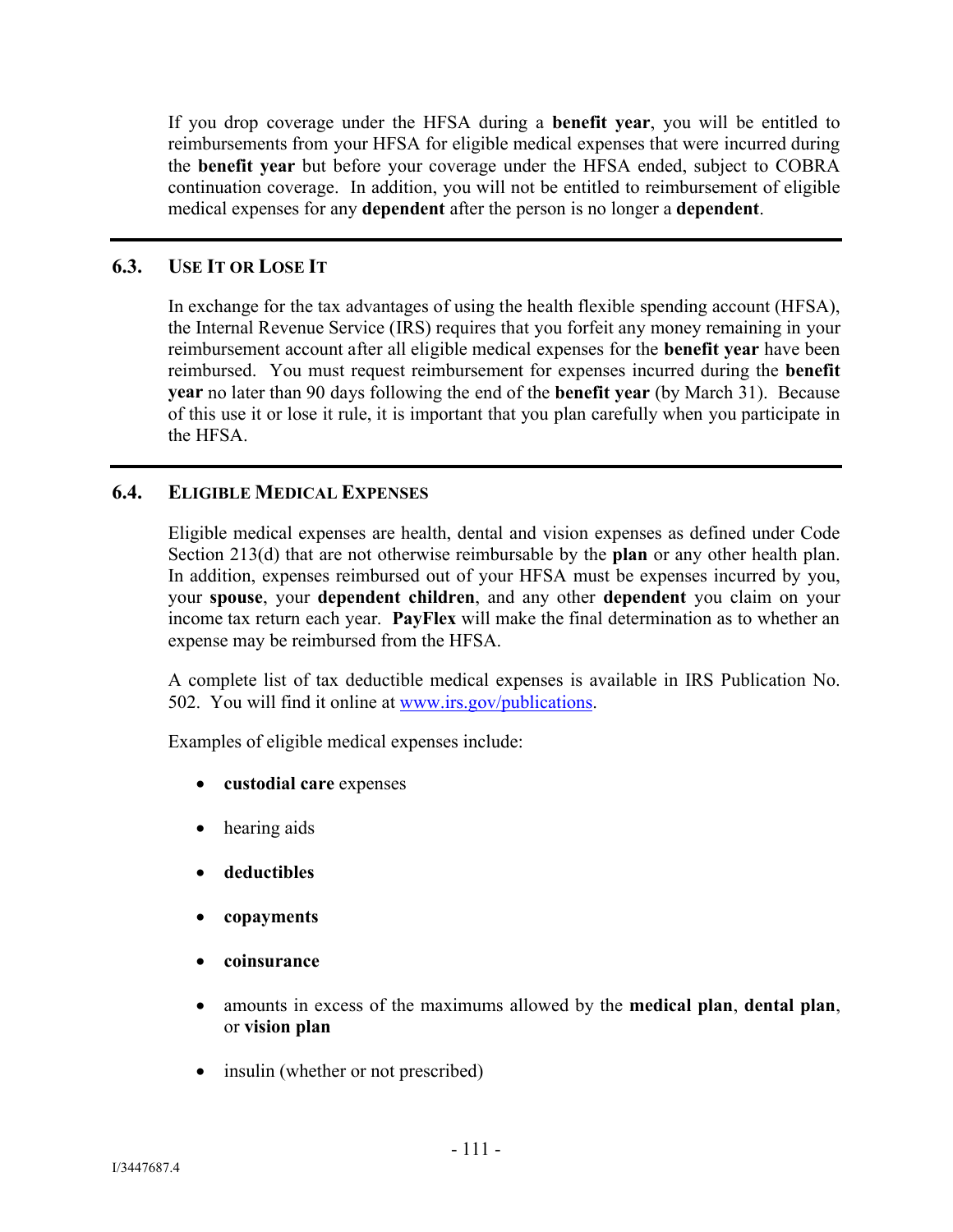#### **prescription drugs**

over-the-counter drugs, but only if you have a **prescription**

Examples of expenses that cannot be reimbursed include, but are not limited to:

- certain **cosmetic** surgery and procedures
- premiums for the **health plan**, **dental plan**, **vision plan** or other health care coverage
- travel expenses
- fees for health club
- vitamins
- qualified long-term care services

# **6.5. HFSA VS. TAX DEDUCTIONS**

If you use the health flexible spending account (HFSA) to pay for eligible medical expenses, you cannot take a tax deduction on your income tax for the same medical expenses. You are allowed a deduction on your tax return for expenses that total more than 7.5% of your adjusted gross income. You must choose which is more advantageous for you. Since tax laws are complicated and subject to change, you should re-examine your tax situation every year, and discuss it with your tax specialist.

# **6.6. HOW MUCH TO CONTRIBUTE**

The health flexible spending account (HFSA) can save you money if you budget your expenses carefully. Keep in mind that you must forfeit any money remaining in your reimbursement account at the end of the **benefit year** after all eligible medical expenses have been paid. Most **employees** find, however, that they can avoid the risk of forfeiture by planning ahead.

When considering how much to contribute, remember your annual contribution will be deducted from your paycheck over the entire **benefit year**, not just for a few months at a time. For example, if you expect to incur \$600 in eligible medical expenses, you could contribute \$50 per month (\$600 for the **benefit year** or 12 x \$50). Information that might be helpful for you to consider in determining how much to contribute to your HFSA includes:

 What expenses you may have that are not covered by the **plan** but are reimbursable from the HFSA;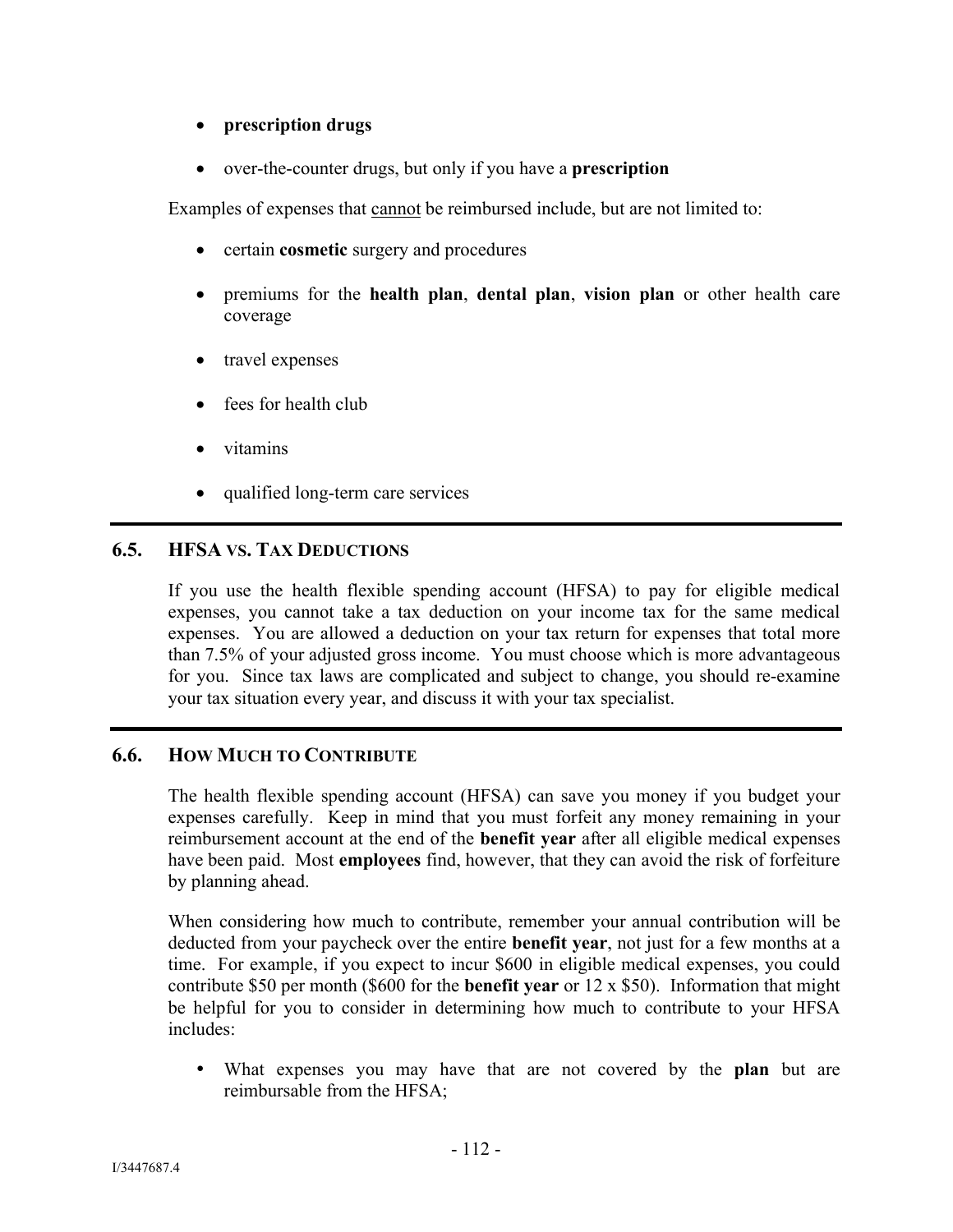- How much your **deductibles** are expected to be for the **benefit year;**
- An estimate of the total out-of-pocket costs you could pay under the **plan**;
- An estimate of what your **coinsurance** and **copayments** will total; and
- How much you paid for health care costs during the last **benefit year**. For example, if your out-of-pocket health care costs were \$500 during the last **benefit year**, they may run close to that this year.

Remember, the law requires that what you do not use by the end of the **benefit year**, you lose.

# **6.7. SUBMITTING CLAIMS FOR REIMBURSEMENT**

You should submit a claim for medical expenses to the **plan** and any other health plan in which you participate first. You will receive an *EOB* showing your out-of-pocket costs.

To be reimbursed for unpaid eligible medical expenses, claims for reimbursement to the HFSA may be submitted in one of the following ways:

- *Streamlined claims submission –* With this option, claims are sent to the **claims administrator** by you or your **provider** as normal. Any amounts that are unpaid by the **plan**, such as **deductibles**, **copayments**, or non-**covered medical expenses**, are electronically transferred to **PayFlex**. You cannot elect this option if you have any health coverage in addition to the **plan.** This includes a second **State** plan (such as coverage through your **spouse**) or any other health insurance plan. For example, a husband and wife who are covered by each other's health plans may not elect streamlined claims submission.
- *Direct claims submission* With this option, you submit your claims to **PayFlex**  on the *Request for Reimbursement* form after receiving your *EOB* from the **plan** or any other health plan in which you participate. This form is available from your human resources office, the **Division**, **PayFlex**, or www.AlaskaCare.gov. If you have more than one health plan, you must submit the claim with copies of the *EOB* from all plans. This is the only option available if you have more than one health plan.
- *Over-the-counter (OTC) claims submission* With this option, you submit claims to **PayFlex** on the *HFSA OTC Claims* form regardless of whether you have elected streamlined or direct claims submission. You must submit each claim with itemized statements or receipts, an *EOB* from your health plan, and a **prescription**.

Reimbursements are issued daily. Checks are payable to you, not to your **provider**. Claims for services incurred during the **benefit year** will be accepted any time during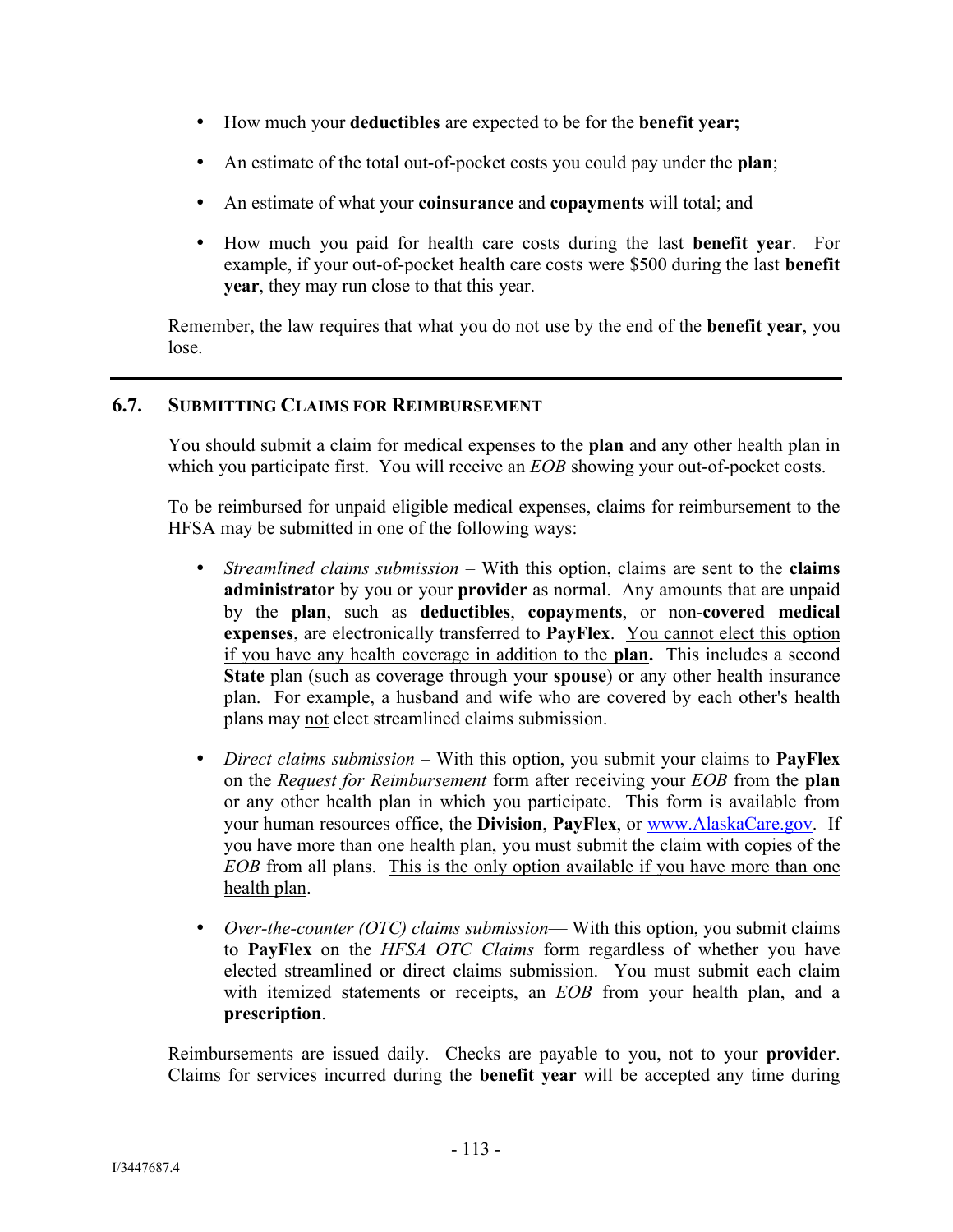that year. You have 90 days after the end of the **benefit year** (generally until March 31) to file all unpaid claims for that **benefit year**.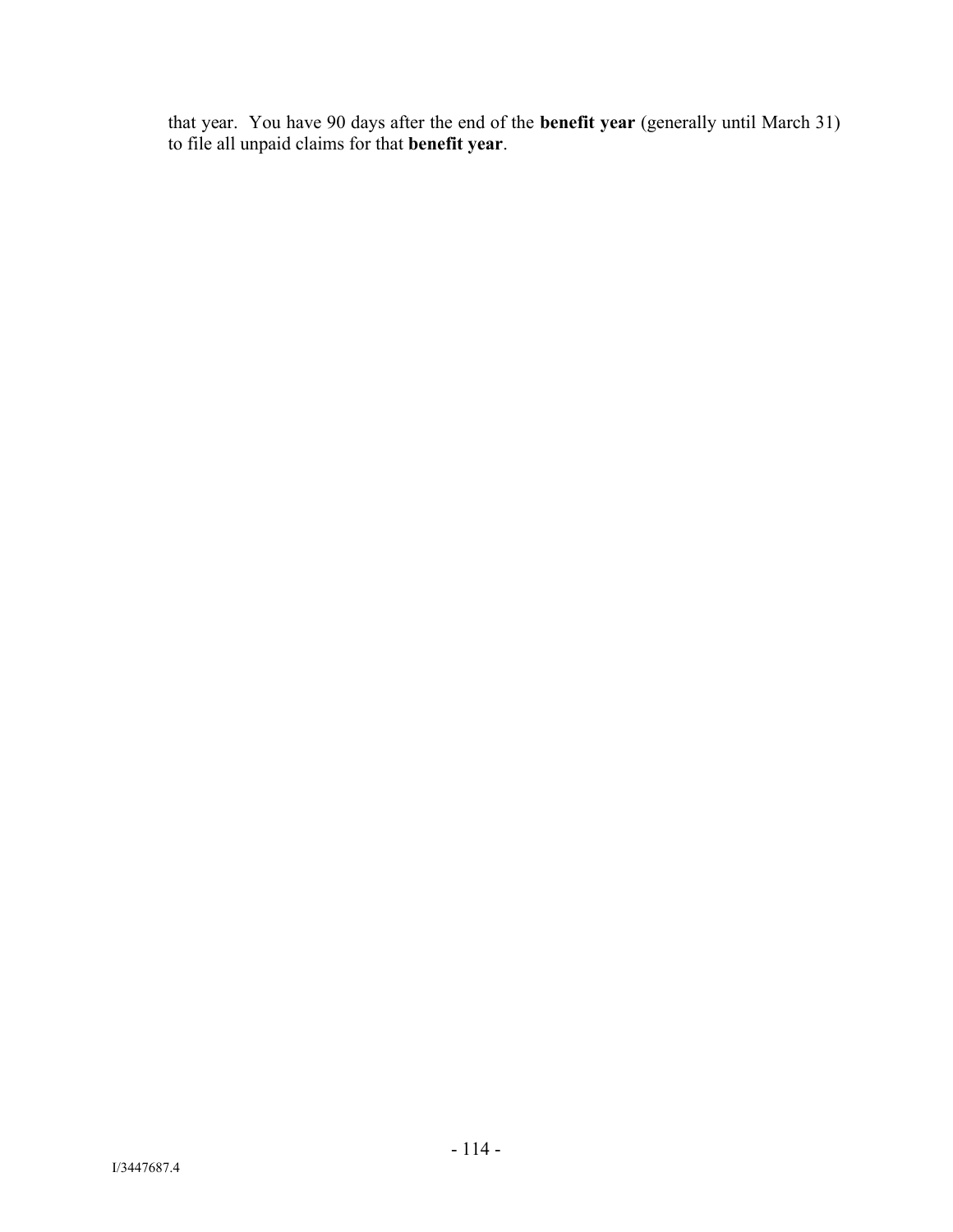# **7. How To File A Claim**

#### **7.1. REQUIRED CLAIM FORM SUBMISSION**

You must submit a signed **State** claim form each **benefit year** for you, your **spouse** or **same-sex partner**, and your **dependent children** to the **Division**. Failure to submit a completed claim form when you submit your first claim for you, your **spouse** or **samesex partner**, or your **dependent children** may result in benefits for your expenses being held until the form is received. You must complete the *Patient Information* section of the claim form, including the section pertaining to other group medical coverage, in its entirety. This requirement applies regardless of whether a **provider** submits billing directly to the **claims administrator** on your behalf. Any claims submitted directly by a **provider** will be pended until the **Division** receives a completed **State** claim form.

You may obtain claims forms from your human resources office, the **claims administrator**, the **Division**, or www.AlaskaCare.gov.

#### **7.2. CLAIM FILING DEADLINE**

To receive benefits, you must submit a claim within 90 days after treatment began, or within 30 days after treatment ends, whichever is later. **Network providers** will submit claims on your behalf. If you are unable to meet the deadline for filing the claim, your claim will be accepted if you file as soon as possible, but not later than 12 months after the date you incurred the expenses.

#### **7.3. HOSPITAL SERVICES**

Your health care coverage is good worldwide. If you are hospitalized in a licensed, general **hospital** anywhere, even outside Alaska, you can use your **hospital** benefits.

When you are admitted to the **hospital**, give your health ID card to the admitting clerk. The **hospital** may bill **Aetna** directly. **Aetna** will send you an *EOB* form that shows the amount charged and the amount paid to the **hospital**. If you already paid the **hospital** charges and this fact is shown clearly on the claim form, **Aetna** will send the benefits check to you, along with the *EOB* form.

#### **7.4. PHYSICIAN AND OTHER PROVIDER SERVICES**

The fastest way to process bills is to ask your **provider** to bill **Aetna** directly on a medical claim form. The claim forms are available from your human resources office, the **Division**, **Aetna**, or www.AlaskaCare.gov.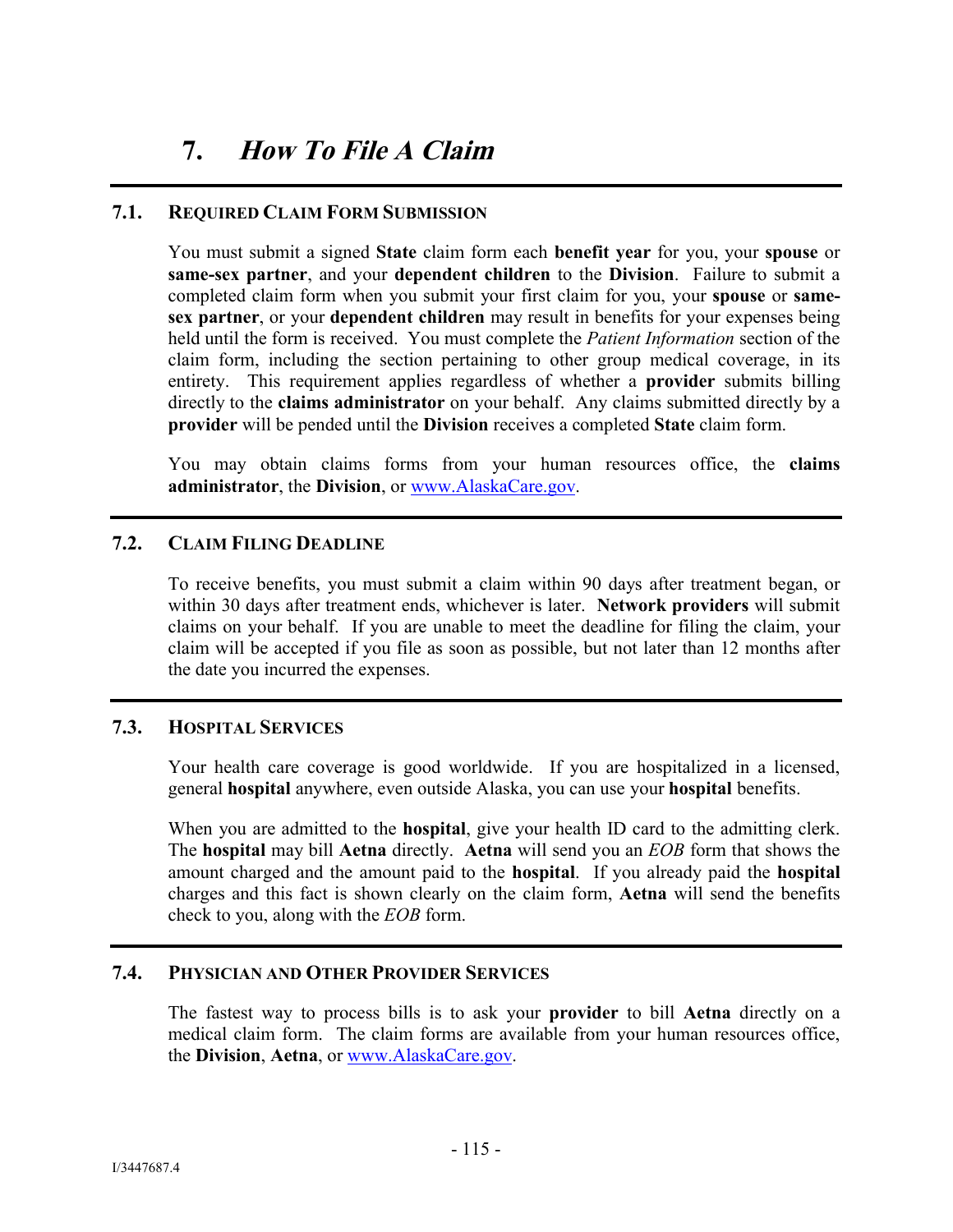If your **provider** does not bill directly, complete *Part 1, Patient Information* and have your **provider** complete *Part 2, Medical Information* and/or attach an itemized bill.

The itemized bill must include:

- Your **provider's** name
- Your **provider's** employer identification number
- Your diagnosis (or the International Classification of Diseases diagnosis code)
- The date of service
- An itemized description of the service and charges

#### **7.5. DENTAL SERVICES**

You can get a *Dental Benefits Claim* form from your **provide**r, your human resources office, the **Division**, **Delta Dental**, or www.AlaskaCare.gov. Follow the instructions under section 7.4, *Physician and Other Provider Services*, for completing the form.

#### **7.6. VISION SERVICES**

You can get a *Vision Benefits Claim* form from your **provider**, your human resources office, the **Division**, **VSP**, or www.vsp.com/. Follow the instructions under section 7.4, *Physician and Other Provider Services*, for completing the form.

#### **7.7. PRESCRIPTION DRUGS**

No claim filing is necessary if you obtain your drugs from a **network pharmacy**.

If you do not use a **network pharmacy**, be sure to obtain a receipt from the pharmacist. Cash register receipts are not acceptable. Medicines that do not require a **prescription** are not covered. Send the receipt with a medical claim form to **Aetna**. You can get these forms from your human resources office, the **Division**, **Aetna**, or www.AlaskaCare.gov.

The receipt must include the:

- Patient's name
- Date of purchase
- Prescription number
- Itemized purchase price for each drug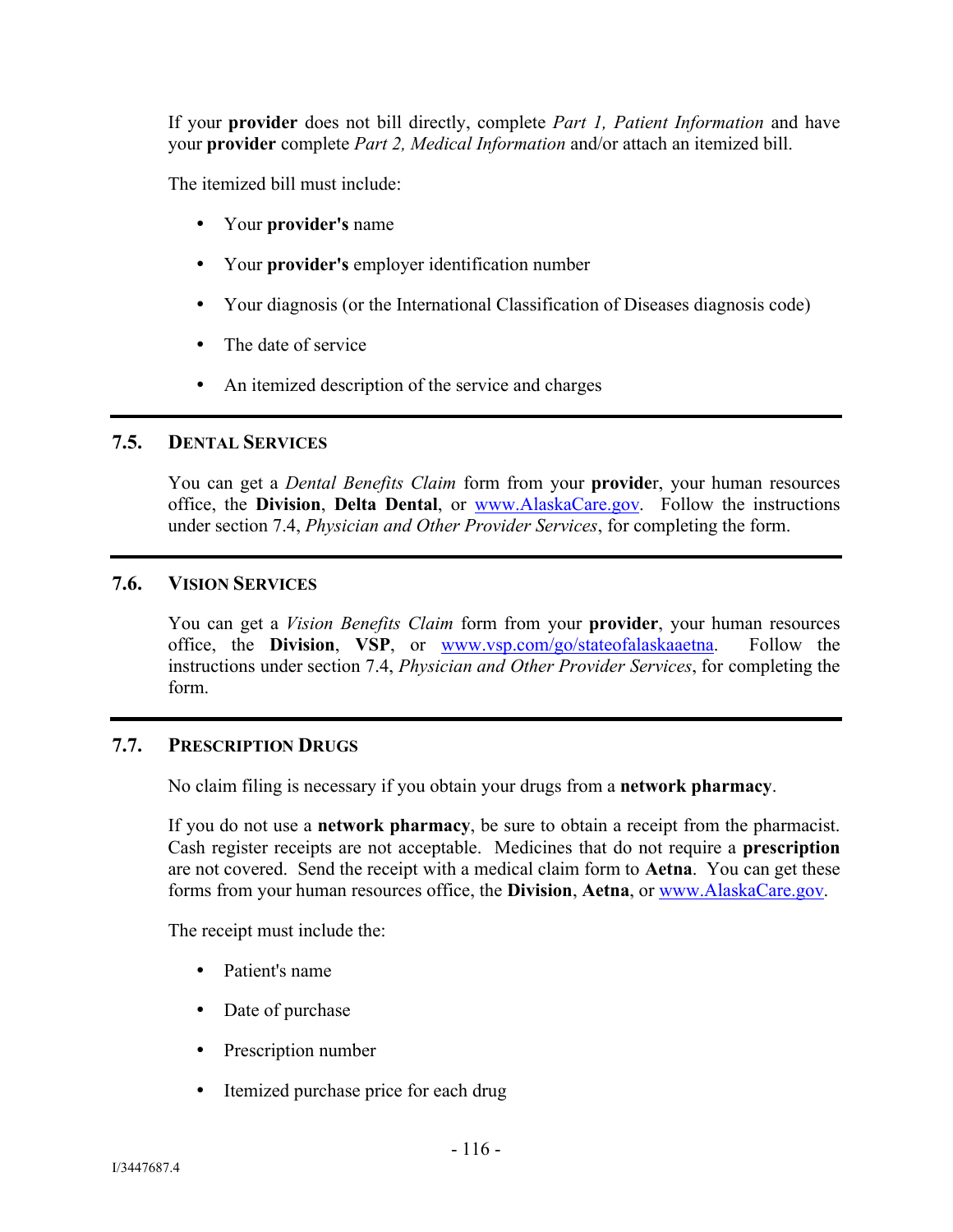- Ouantity
- Name of drug
- Name of **pharmacy**

The **medical plan** will pay benefits for **prescription drugs** purchased elsewhere only if actual drug receipts accompany your claim submission. If receipts are not submitted to **Aetna**, your claim will be held pending your submission of receipts.

# **7.8. MEDICAL BENEFITS**

For covered medical services, the following are examples of the information needed to process your claim:

- Nursing care. If you need special nursing services at home or in the **hospital**, your claim must include the date, hours worked and the name of the referring **physician**.
- Blood and blood derivatives. You are encouraged to replace blood or blood derivatives that you use. If you do not, you must get a bill from the blood bank which includes the date of service, location where the blood was transported, and the total charge.
- Appliances (braces, crutches, wheelchairs, etc.). The bill must include a description of the item, indicate whether it was purchased or rented, list the name of the **physician** who prescribed the item, and show the total charge.
- **Ambulance**. The bill must include the date of the service, where you were transported to and from, and the total charge.

# **7.9. OTHER CLAIM FILING TIPS**

You must list your participant account number on all bills or correspondence. The number is listed on your identification card. Send all bills to the **claims administrator's** address listed in the front of this **plan**. This address is also in your welcome kit and on your identification card.

If you have other health coverage in addition to the **plan**, you should submit your claims to the primary plan first. Then send a copy of the claim and the *EOB* from the primary plan to the secondary plan so that benefits will be coordinated properly between plans. See section 10, *Coordination of Benefits,* for information on how to determine which plan is primary.

If you have claim problems, call or write to the **claims administrator** and a customer service professional will help you. When you call, be sure to have your identification card or *EOB* available. Include your participant account number from your identification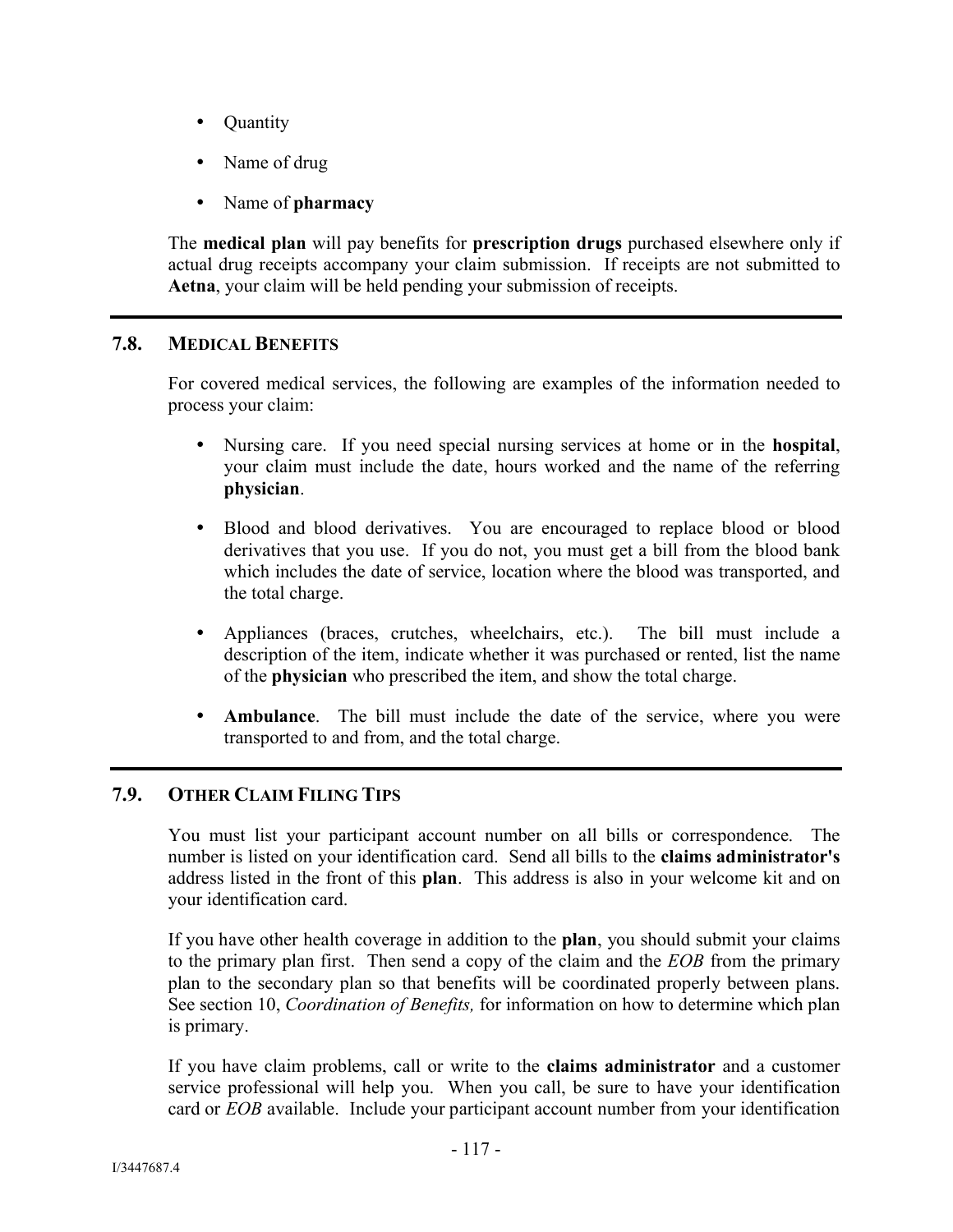card on any letter you write. The **claims administrator** needs this information to identify your particular coverage.

#### **7.10. BENEFIT PAYMENTS**

If you have not paid the **provider** and you include the **provider's** name, address and tax identification number, the **claims administrator** will pay the **provider** directly. If you have already paid the **provider** and this fact is clearly shown on the claim form, the **claims administrator** will send the benefit check to you along with the *EOB*.

#### **7.11. BEFORE FILING A CLAIM**

When you file a claim:

- Submit your bills with a claim form for each family member.
- Always check to make sure your **physician** or **dentist** has not already submitted your claim. If you give the **physician** permission to submit a claim, do not submit one yourself.

Complete the claim form fully and include information on any other group health care programs covering you and your **dependents**. If you have other coverage which should pay first before this **plan**, include a copy of that plan's explanation of benefits showing the amount it paid for the services.

#### **7.12. RECORDKEEPING**

Keep complete records of expenses for each of your **dependents**. Important records include:

- Names of **physician**s and others who furnish services
- Dates expenses are incurred
- Copies of all bills and receipts

You should also keep all *EOBs* sent to you.

# **7.13. PHYSICAL EXAMINATIONS**

The **claims administrator** will have the right and opportunity to have a **physician** or **dentist** of its choice examine any person for whom **precertification** or benefits have been requested. This will be done at all reasonable times while **precertification** or a claim for benefits is pending or under review. This will be done at no cost to you.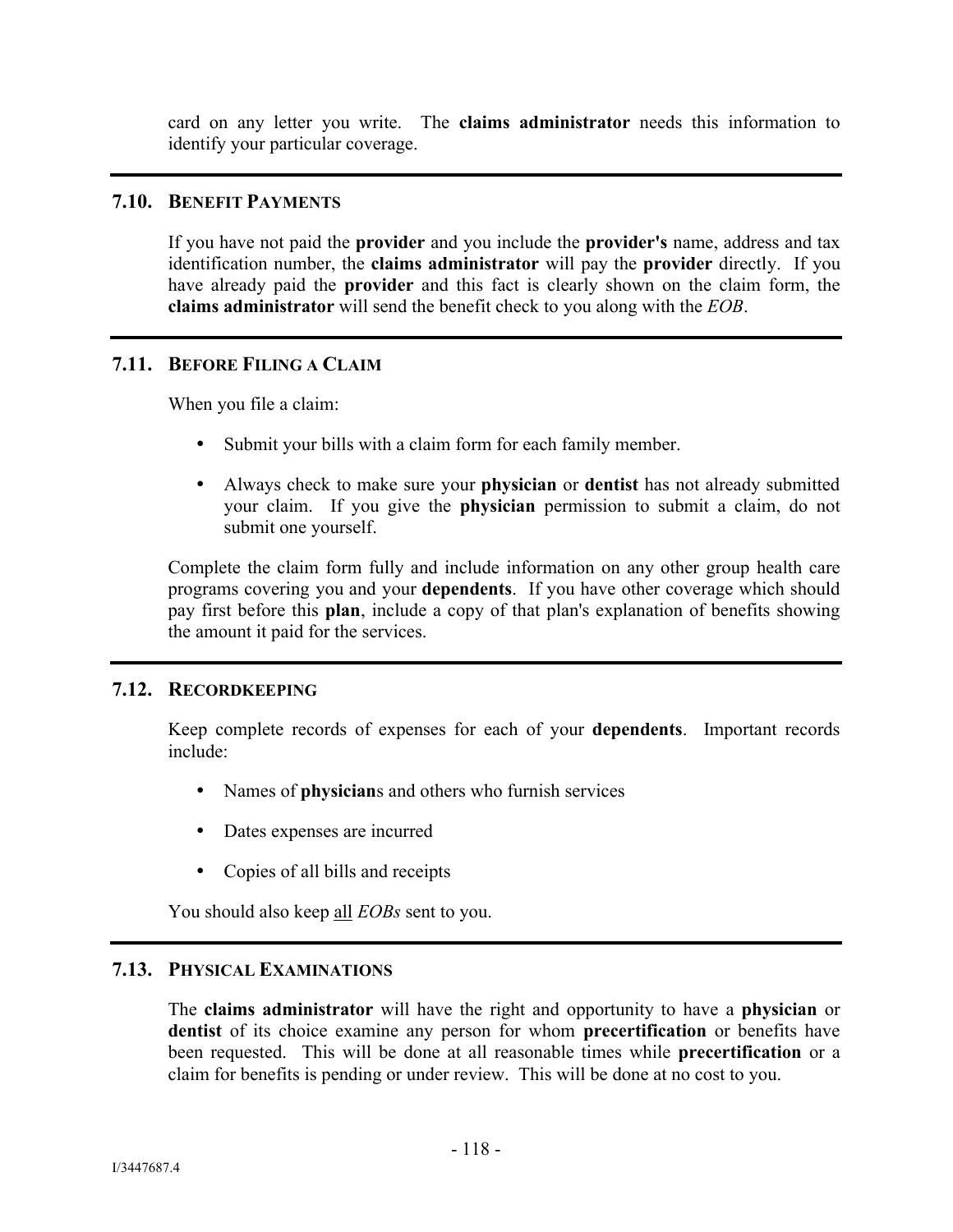# **7.14. TIME FRAMES FOR PROCESSING CLAIMS**

An *EOB* will be issued to you within 30 days after the **claims administrator** receives your claim. If the **claims administrator** needs additional time to process your claim, the **claims administrator** will send a notice of delay to you explaining the reasons within 30 days of receiving the claim, and will complete its processing and send the *EOB* no more than 45 days after receiving the claim. If additional information is needed to complete the processing of a claim, the notice of delay will describe the additional information needed and the party responsible for providing the additional information will have 45 days to submit it. Once the additional information is received, processing of the claim will be completed within 15 days.

# **7.15. IF A CLAIM IS DENIED**

If a claim or **precertification** is denied, in whole or in part, your *EOB* or letter from the **claims administrator** will explain the reason for the **denial**. If you believe your claim or **precertification** should be covered under the terms of the **plan**, you should contact the **claims administrator** to discuss the reason for the **denial**. If you still feel the claim or **precertification denial** should be covered under the terms of the **plan**, you can take the following steps to file an **appeal**.

# **7.15.1. Initial Claim for Plan Benefits**

Any claim to receive benefits under the **plan** must be filed with the **claims administrator** within the designated time period on the designated form, and will be deemed filed upon receipt. If you fail to follow the claims procedures under the **plan** for filing an **urgent care claim** or a **pre-service claim**, you will be notified orally (unless you request written notice) of the proper procedures to follow, not later than 24 hours for **urgent care claims** and five days for **pre-service claims**. This special timing rule applies only to **urgent care claims** and **pre-service claims** that: (1) are received by the person or unit customarily responsible for handling benefit matters; and (2) specify a claimant, a medical condition or symptom, and a specific treatment, service, or product for which approval is requested.

You must submit any required **physician** statements on the appropriate form. If the **claims administrator** disagrees with the **physician** statement, the terms of the **plan** will be followed in resolving any such dispute.

# **7.15.2. Initial Review of Plan Claims**

When a claim for health benefits has been properly filed, you will be notified of the approval or **denial** within the time period set forth in section 7.15.9, *Chart of Time Limits for Plan Claims*. For **urgent care claims**, the **claims administrator** will defer to the attending **provider** with respect to the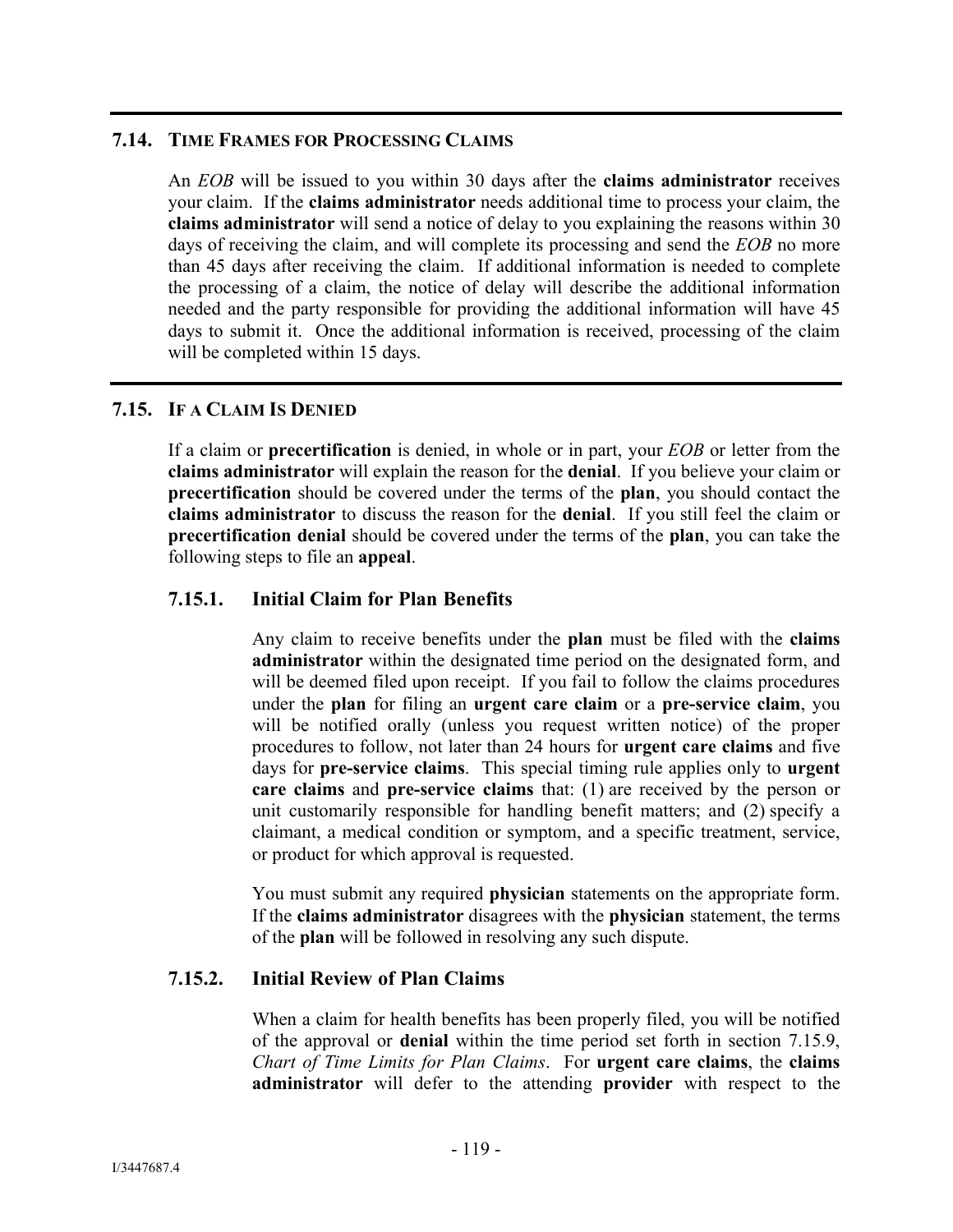decision as to whether a claim is an **urgent care claim** for purposes of determining the applicable time period.

# **7.15.3. Initial Denial of Plan Claims**

If any claim for **plan** benefits is partially or wholly denied, you will be given notice which will contain the following items:

- The specific reasons for the **denial**.
- References to **plan** provisions upon which the **denial** is based.
- A description of any additional material or information needed and why such material or information is necessary.
- A description of the review procedures and time limits, including information regarding how to initiate an **appeal**, information on the external review process (with respect to benefits under the **medical plan** and **dental plan**).
- The specific internal rule, guideline, protocol, or other similar criterion, if any, relied upon in making the **denial**, or a statement that such rule, guideline, protocol, or other similar criterion was relied upon, with a copy free of charge upon request.
- If the **denial** is based on a **medical necessity** or experimental treatment or similar exclusion or limit, either an explanation of the scientific or clinical judgment for the determination or a statement that such explanation will be provided free of charge upon request.
- For **urgent care claims**, a description of the expedited review process applicable to such claims.
- For **denials** of benefits under the **medical plan** or **dental plan**:
	- $\triangleright$  information sufficient to identify the claim involved (including the date of service, the health care **provider**, the claim amount (if applicable), and a statement describing the availability, upon request, of the diagnosis code and its corresponding meaning, and the treatment code and its corresponding meaning);
	- $\triangleright$  the **denial** code and its corresponding meaning, as well as a description of the **claims administrator's** standard, if any, that was used in the **denial** of the claim; and
	- $\triangleright$  the availability of, and contact information for, any applicable office of health insurance consumer assistance or ombudsman established under Section 2793 of the Public Health Services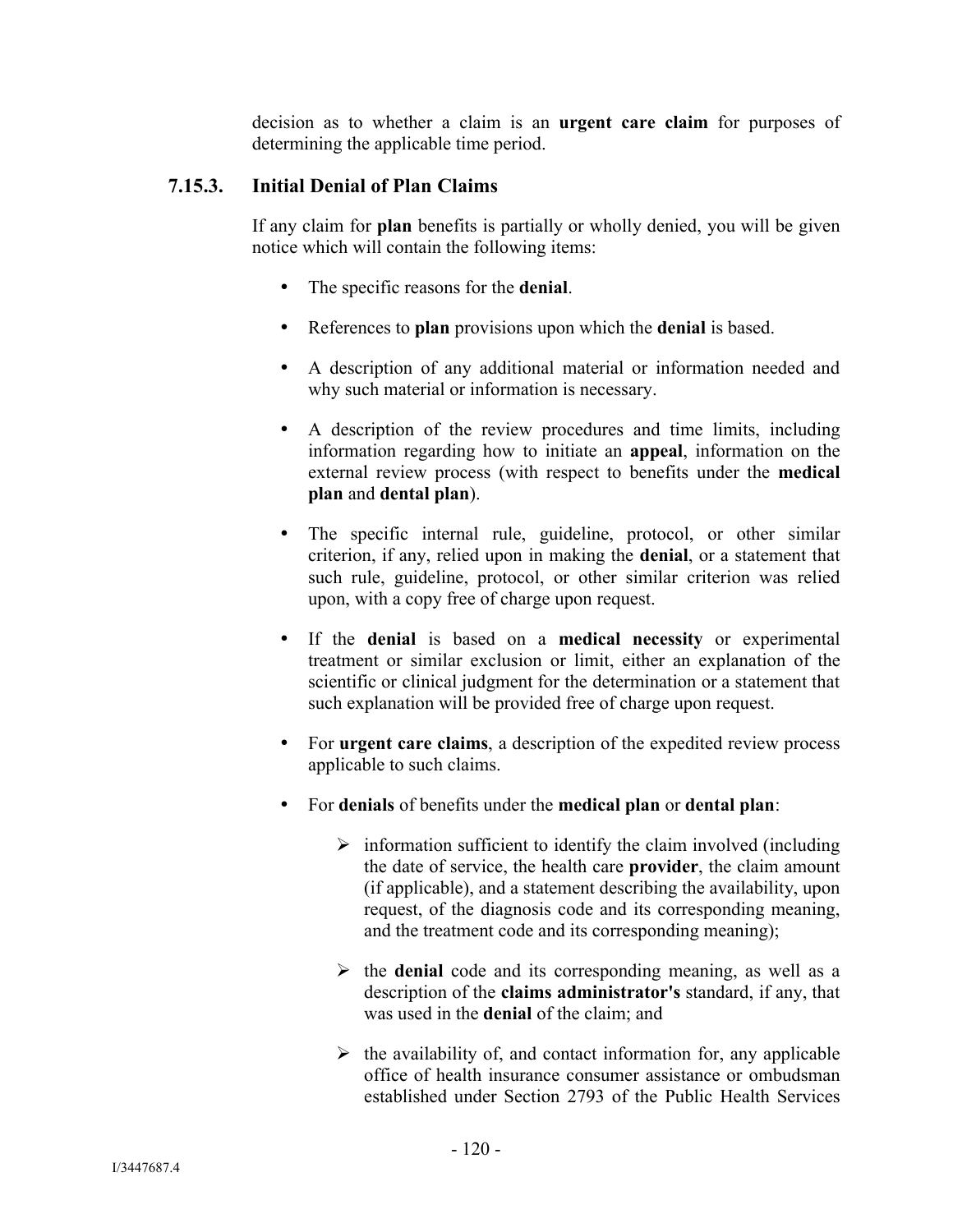Act to assist individuals with the internal claims and appeals and external review processes.

For **urgent care claims**, the information in the notice may be provided orally if you are given notification within three days after the oral notification.

# **7.15.4. First Level Appeal of Plan Claim Denial**

You may initiate a first level of **appeal** of the **denial** of a claim by filing a written claim **appeal** with the **claims administrator** within the time period set forth in section 7.15.9, *Chart of Time Limits for Plan Claims*, which will be deemed filed upon receipt. If the request is not timely, the decision of the **claims administrator** will be the final decision under the **plan**, and will be final, conclusive, and binding on all persons. For **urgent care claims**, you may make a request for an expedited **appeal** orally or in writing, and all necessary information will be transmitted by telephone, facsimile, or other similarly expeditious method.

# **7.15.5. Decision on First Level of Appeal of Plan Claim Denial**

You will receive notice of the **claims administrator's** decision on the first level of **appeal** within the time period set forth in section 7.15.9, *Chart of Time Limits for Plan Claims*. If the claim for benefits under the **plan** is denied on the first level of **appeal**, the **claims administrator** will provide notice to you containing the information set forth below. If you do not file a timely second level of **appeal**, the decision on the first level of **appeal** will be final, conclusive, and binding on all persons.

With respect to claims for benefits under the **medical plan** and **dental plan**, the **claims administrator** will provide you with the following information free of charge as soon as possible and sufficiently in advance of the date on which the notice of **final denial** is required that you have a reasonable opportunity to respond prior to that date:

- any new or additional evidence considered, relied upon, or generated by the **claims administrator** (or at the direction of the **claims administrator**) in connection with the claim; and
- any new or additional rationale that forms the basis of the **claims administrator's final denial**, if any.

In addition, if the claim under the **plan** is denied on **appeal** (including a **final denial**), you will be given notice with a statement that you are entitled to receive, free of charge, access to and copies of all documents, records, and other information that apply to the claim. The notice will also contain:

The specific reasons for the **denial.**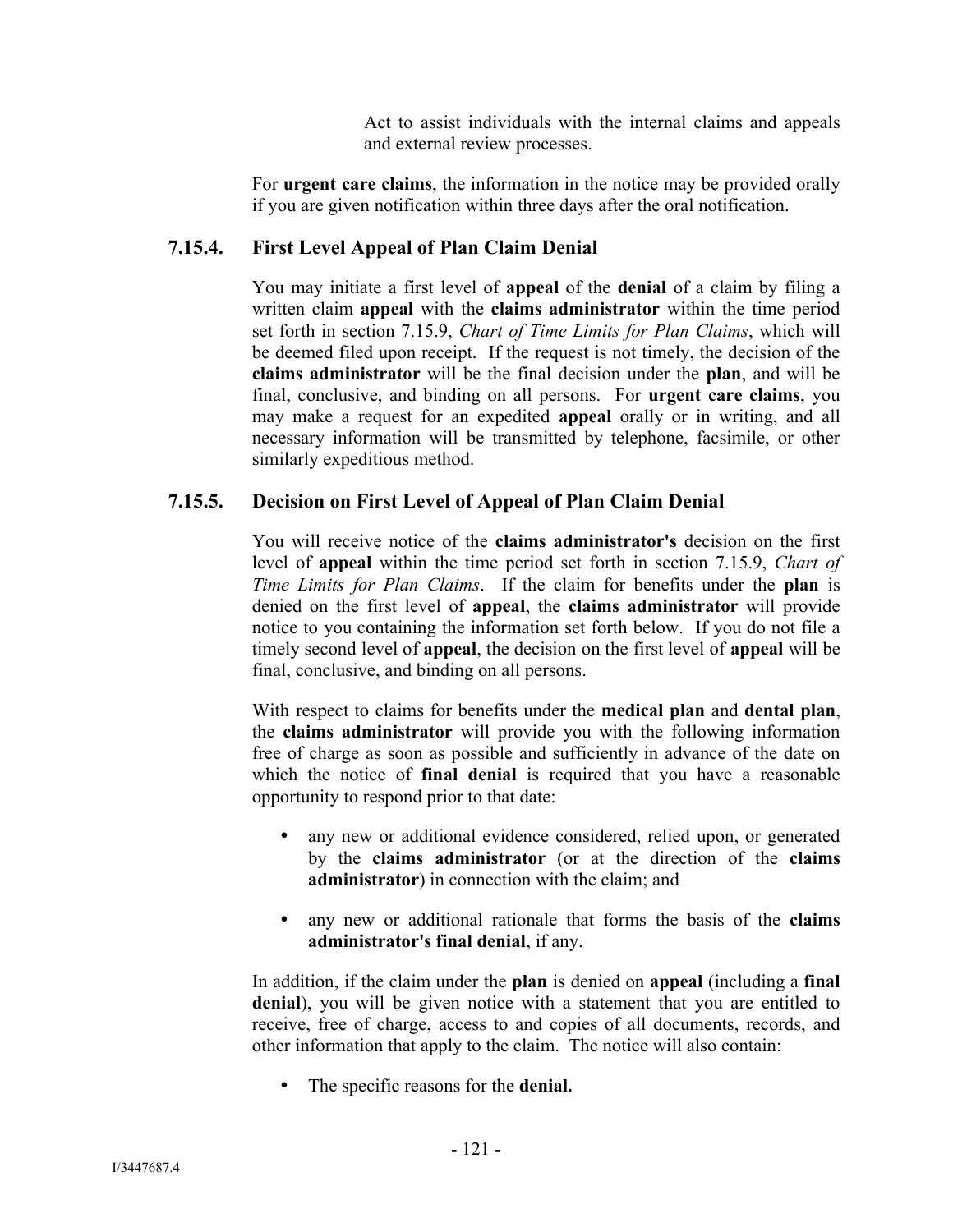- References to applicable **plan** provisions upon which the **denial** is based.
- A description of the review procedures and time limits, including information regarding how to initiate an **appeal**, and information on the external review process (with respect to benefits under the **medical plan** and **dental plan**).
- The specific internal rule, guideline, protocol, or other similar criterion, if any, relied upon in making the **denial**, or a statement that such rule, guideline, protocol, or other similar criterion was relied upon, with a copy free of charge upon request.
- If the **denial** is based on a **medical necessity** or experimental treatment or similar exclusion or limit, either an explanation of the scientific or clinical judgment for the determination or a statement that such explanation will be provided free of charge upon request.
- For **denials** of benefits under the **medical plan** and **dental plan**, (i) information sufficient to identify the claim involved (including the date of service, the health care provider, the claim amount (if applicable), and a statement describing the availability, upon request, of the diagnosis code and its corresponding meaning, and the treatment code and its corresponding meaning), (ii) the **denial** code and its corresponding meaning, as well as a description of the **claims administrator'**s standard, if any, that was used in the **denial** of the claim, and (iii) the availability of, and contact information for, any applicable office of health insurance consumer assistance or ombudsman established under Section 2793 of the Public Health Services Act to assist individuals with the internal claims and **appeals**  and external review process.
- For **denials** of benefits under the **medical plan** and **dental plan**, if the **denial** is a **final denial**, a discussion of the decision.

The decision on review will be final, conclusive, and binding on all persons, except as provided in section 7.15.6, *Second Level Appeal of Plan Claim Denial*.

# **7.15.6. Second Level Appeal of Plan Claim Denial**

You may initiate a second level of **appeal** of the **denial** of a claim, but only if the claim is not eligible for external review under section 7.15.10, *Application and Scope of External Review Process for Benefits Under the Medical Plan and Dental Plan*, because it does not involve medical judgment or a **rescission** of coverage under the **medical plan** or the **dental plan**. You may initiate the second level of **appeal** by filing a written claim **appeal** with the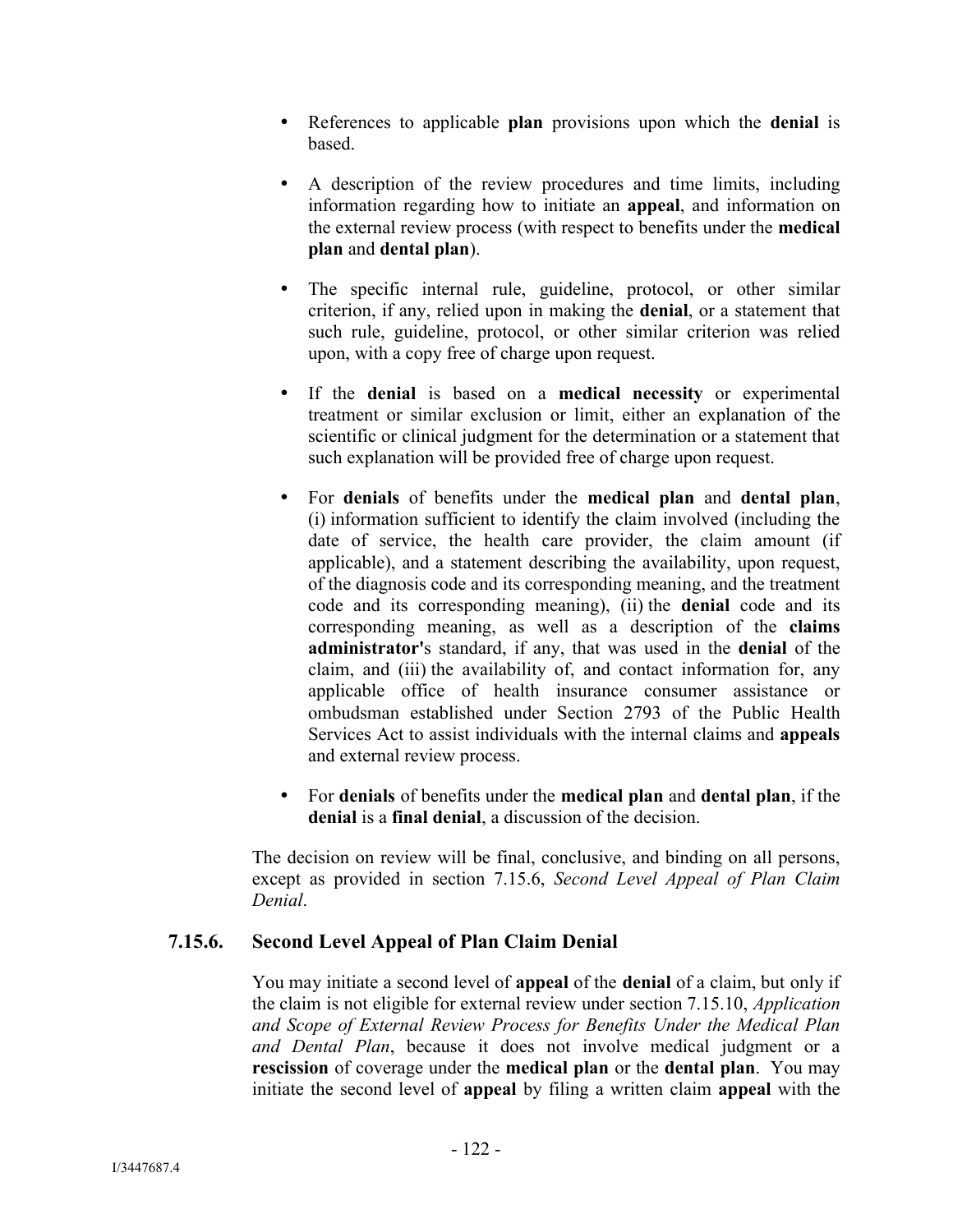**claims administrator** within the time period set forth in section 7.15.9, *Chart of Time Limits for Plan Claims*, which will be deemed filed upon receipt. If you do not file a timely second level of **appeal** with respect to a claim that is eligible for a second level of **appeal**, the decision on the first level of **appeal** will be final, conclusive, and binding on all persons.

# **7.15.7. Decision on Second Level of Appeal of Plan Claim Denial**

The **claims administrator** will provide you with notice of its decision on the second level of **appeal** within the time period set forth in section 7.15.9, *Chart of Time Limits for Plan Claims*. If the claim is denied on the second level of **appeal**, the **claims administrator** will provide notice to you containing the information set forth in section 7.15.5, *Decision on First Level of Appeal of Plan Claim Denial*. The decision on the second level of **appeal** will be final, conclusive and binding on all persons.

# **7.15.8. Ongoing Treatments**

If the **claims administrator** has approved an ongoing course of treatment to be provided to you over a certain period of time or for a certain number of treatments, any reduction or termination under of such course of treatment before the approved period of time or number of treatments end will constitute a denial. You will be notified of the **denial** within the time period set forth in section 7.15.9, *Chart of Time Limits for Plan Claims*, before the reduction or termination occurs, to allow you a reasonable time to file an **appeal** and obtain a determination on the **appeal**. With respect to **appeals** for benefits under the **medical plan** and **dental plan**, coverage for the ongoing course of treatment that is the subject of the **appeal** will continue pending the outcome of such **appeal**.

For an **urgent care claim**, any request by you to extend the ongoing treatment beyond the previously approved period of time or number of treatments will be decided no later than 24 hours after receipt of the **urgent care claim**, provided the claim is filed at least 24 hours before the treatment expires.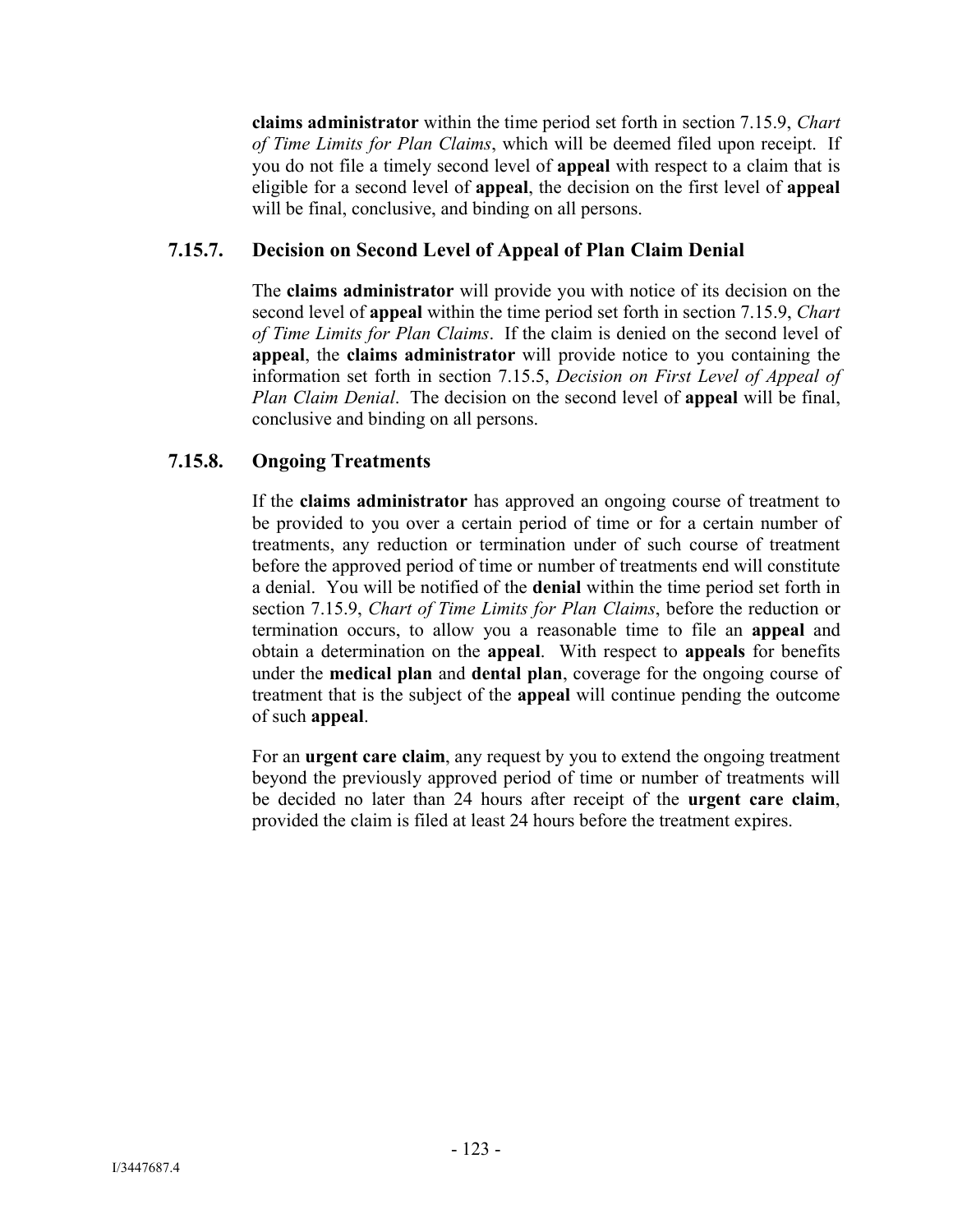| 7.15.9. | <b>Chart of Time Limits for Plan Claims</b> |  |  |
|---------|---------------------------------------------|--|--|
|         |                                             |  |  |

|                                          | <b>MAXIMUM TIME LIMITS FOR:</b> |                     |                          |                         |                      |                               |                        |                      |
|------------------------------------------|---------------------------------|---------------------|--------------------------|-------------------------|----------------------|-------------------------------|------------------------|----------------------|
|                                          | <b>Claims</b>                   | <b>Extension of</b> | <b>Claims</b>            | <b>Claims</b>           | <b>Claimant</b>      | <b>Claims</b>                 | <b>Claimant</b>        | <b>Claims</b>        |
|                                          | administrator                   | time by Plan        | admini-                  | admini-                 | to then              | admini-                       | to file                | administra-          |
|                                          | to decide                       | for                 | strator to               | strator to              | provide              | strator to                    | appeal                 | tor to               |
|                                          | initial claim (if               | determining         | notify                   | notify                  | needed               | decide claim                  |                        | decide               |
|                                          | no additional                   | initial claim       | claimant of              | claimant of             | infor-               | after                         |                        | appeal               |
|                                          | information is                  |                     | informa-                 | claimant's              | mation (if           | requesting                    |                        |                      |
|                                          | needed)                         |                     | tion                     | failure to              | extension            | additional                    |                        |                      |
| <b>TYPE</b>                              | (whether<br>adverse or          |                     | needed<br>from           | follow                  | allowed              | information                   |                        |                      |
| $\overline{\mathsf{OF}}$<br><b>CLAIM</b> | not)                            |                     | claimant to              | proper<br>procedures    | by Plan)             | and notifying<br>claimant (if |                        |                      |
|                                          |                                 |                     | decide                   |                         |                      | applicable)                   |                        |                      |
|                                          |                                 |                     | initial                  |                         |                      |                               |                        |                      |
|                                          |                                 |                     | claim, if                |                         |                      |                               |                        |                      |
|                                          |                                 |                     | not                      |                         |                      |                               |                        |                      |
|                                          |                                 |                     | provided                 |                         |                      |                               |                        |                      |
|                                          |                                 |                     | by                       |                         |                      |                               |                        |                      |
|                                          |                                 |                     | claimant                 |                         |                      |                               |                        |                      |
| <b>Urgent</b>                            | For claims for                  | None                | No later                 | No later than           | Not less             | No later than                 | 180 days               | All appeals          |
| Care                                     | medical plan                    |                     | than 24                  | 24 hours                | than 48              | 48 hours after                | after                  | must be              |
| <b>Claims</b>                            | benefits, no<br>later than 72   |                     | hours after              | after receipt           | hours after          | earlier of                    | receipt of             | decided<br>within 72 |
|                                          | hours after                     |                     | receipt of<br>incomplete | of improper<br>claim by | receipt of<br>notice | (i) claims<br>admini-         | denial by<br>claimant. | hours after          |
|                                          | receipt of the                  |                     | claim by                 | claims                  | from                 | strator's                     |                        | claim                |
|                                          | claim by the                    |                     | claims                   | admini-                 | claims               | receipt of                    |                        | admini-              |
|                                          | claims                          |                     | admini-                  | strator.                | admini-              | additional                    |                        | strator's            |
|                                          | administrator.                  |                     | strator.                 |                         | strator.             | information                   |                        | receipt of           |
|                                          |                                 |                     |                          |                         |                      | from claimant.                |                        | appeal from          |
|                                          |                                 |                     |                          |                         |                      | or (ii) end of                |                        | claimant.            |
|                                          |                                 |                     |                          |                         |                      | time period                   |                        |                      |
|                                          |                                 |                     |                          |                         |                      | given to                      |                        |                      |
|                                          |                                 |                     |                          |                         |                      | claimant to                   |                        |                      |
|                                          |                                 |                     |                          |                         |                      | provide                       |                        |                      |
|                                          |                                 |                     |                          |                         |                      | additional                    |                        |                      |
|                                          |                                 |                     |                          |                         |                      | information                   |                        |                      |
|                                          |                                 |                     |                          |                         |                      | (48 hours).                   |                        |                      |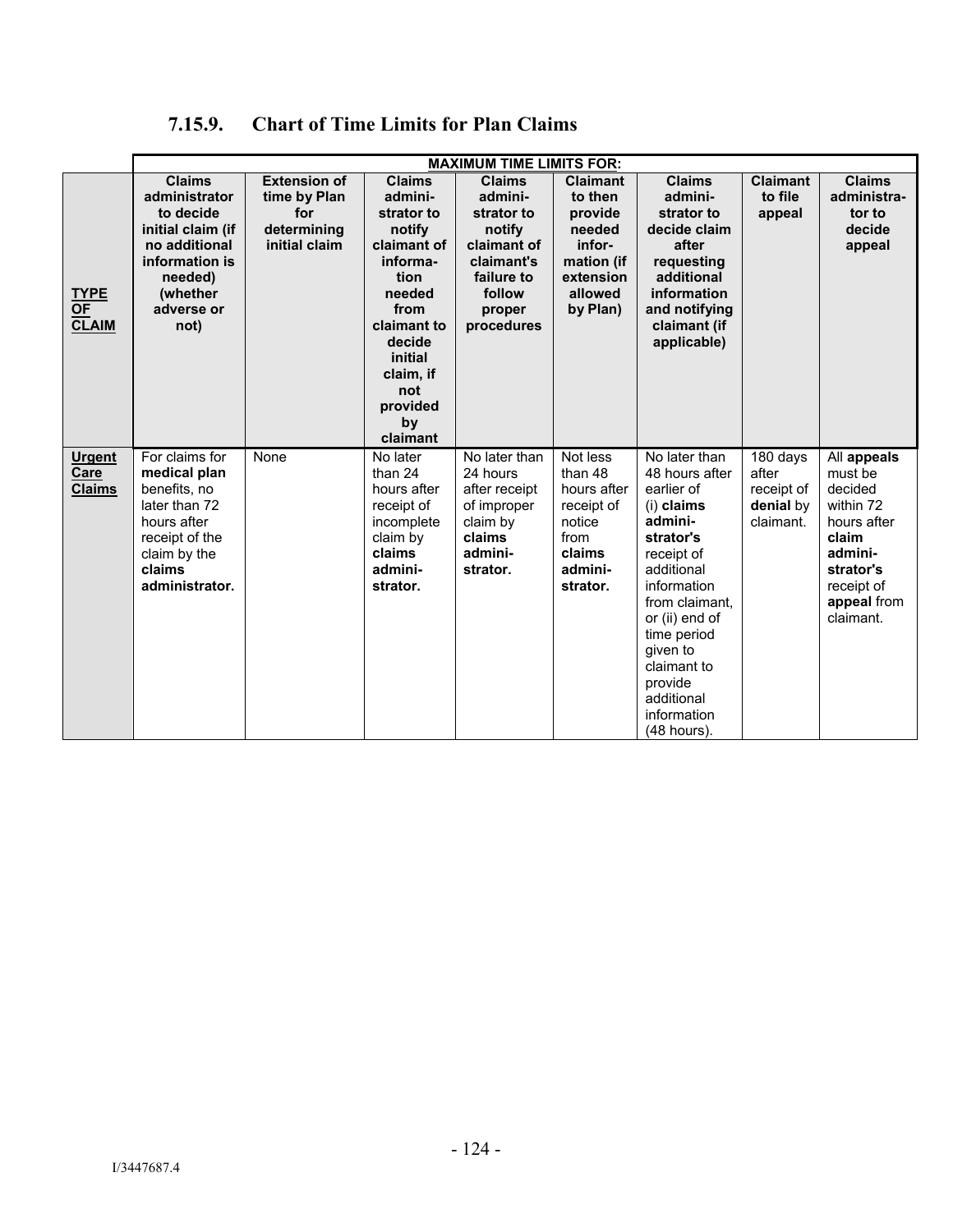|                                         | <b>MAXIMUM TIME LIMITS FOR:</b>                                                                                                                  |                                                                                                                                                                                                                                                                                                                                                                                                                                                                                                                                                                                                                                                             |                                                                                                                                                                                             |                                                                                                                               |                                                                                                                                                                                                                            |                                                                                                                                                                                                                                                                                    |                                                           |                                                                                                                                                                                                                                                                                                                                                                                                                  |  |
|-----------------------------------------|--------------------------------------------------------------------------------------------------------------------------------------------------|-------------------------------------------------------------------------------------------------------------------------------------------------------------------------------------------------------------------------------------------------------------------------------------------------------------------------------------------------------------------------------------------------------------------------------------------------------------------------------------------------------------------------------------------------------------------------------------------------------------------------------------------------------------|---------------------------------------------------------------------------------------------------------------------------------------------------------------------------------------------|-------------------------------------------------------------------------------------------------------------------------------|----------------------------------------------------------------------------------------------------------------------------------------------------------------------------------------------------------------------------|------------------------------------------------------------------------------------------------------------------------------------------------------------------------------------------------------------------------------------------------------------------------------------|-----------------------------------------------------------|------------------------------------------------------------------------------------------------------------------------------------------------------------------------------------------------------------------------------------------------------------------------------------------------------------------------------------------------------------------------------------------------------------------|--|
| <b>TYPE</b><br>OF<br><b>CLAIM</b>       | <b>Claims</b><br>administrator<br>to decide<br>initial claim (if<br>no additional<br>information is<br>needed)<br>(whether<br>adverse or<br>not) | <b>Extension of</b><br>time by Plan<br>for<br>determining<br>initial claim                                                                                                                                                                                                                                                                                                                                                                                                                                                                                                                                                                                  | <b>Claims</b><br>admini-<br>strator to<br>notify<br>claimant of<br>informa-<br>tion<br>needed<br>from<br>claimant to<br>decide<br>initial<br>claim, if<br>not<br>provided<br>by<br>claimant | <b>Claims</b><br>admini-<br>strator to<br>notify<br>claimant of<br>claimant's<br>failure to<br>follow<br>proper<br>procedures | <b>Claimant</b><br>to then<br>provide<br>needed<br>infor-<br>mation (if<br>extension<br>allowed<br>by Plan)                                                                                                                | <b>Claims</b><br>admini-<br>strator to<br>decide claim<br>after<br>requesting<br>additional<br>information<br>and notifying<br>claimant (if<br>applicable)                                                                                                                         | <b>Claimant</b><br>to file<br>appeal                      | <b>Claims</b><br>administra-<br>tor to<br>decide<br>appeal                                                                                                                                                                                                                                                                                                                                                       |  |
| Pre-<br><b>Service</b><br><b>Claims</b> | No later than<br>15 days after<br>receipt of<br>claim by the<br>claims<br>administrator.                                                         | One time 15-<br>day extension<br>allowed if (i) due<br>to matters<br>beyond claims<br>administrator's<br>control and<br>(ii) claims<br>administrator<br>notifies claimant<br>before end of<br>initial 15-day<br>time period of<br>the<br>circumstances<br>requiring such<br>extension and<br>the date claims<br>administrator<br>expects to<br>render decision.<br>If extension is<br>due to<br>claimant's<br>failure to submit<br>information,<br>notice will<br>describe<br>required<br>information.<br><b>Note: Claims</b><br>administrator<br>may or may not<br>allow extension<br>due to<br>claimant's<br>failure to<br>provide needed<br>information. | N/A                                                                                                                                                                                         | No later than<br>5 days after<br>receipt of<br>improper<br>claim by<br>claims<br>admini-<br>strator.                          | At least 45<br>days after<br>receipt of<br>notice<br>from<br>claims<br>admini-<br>strator.<br>Note:<br><b>Claims</b><br>admini-<br>strator<br>may or<br>may not<br>request<br>needed<br>informa-<br>tion from<br>claimant. | No later than<br>15 days after<br>earlier of<br>(i) claims<br>admini-<br>strator's<br>receipt of<br>additional<br>information<br>from claimant,<br>if requested,<br>or (ii) end of<br>time period<br>given to<br>claimant to<br>provide<br>additional<br>information<br>(45 days). | 180 days<br>after<br>receipt of<br>denial by<br>claimant. | One level<br>appeal:<br>30 days after<br>claims<br>admini-<br>strator's<br>receipt of<br>appeal from<br>claimant.<br>Two level<br>appeal:<br>First level -<br>15 days after<br>claims<br>administra-<br>tor's receipt<br>of claimant's<br>first level<br>appeal<br>request.<br>Second level<br>$-15$ days<br>after claims<br>administra-<br>tor's receipt<br>of claimant's<br>second level<br>appeal<br>request. |  |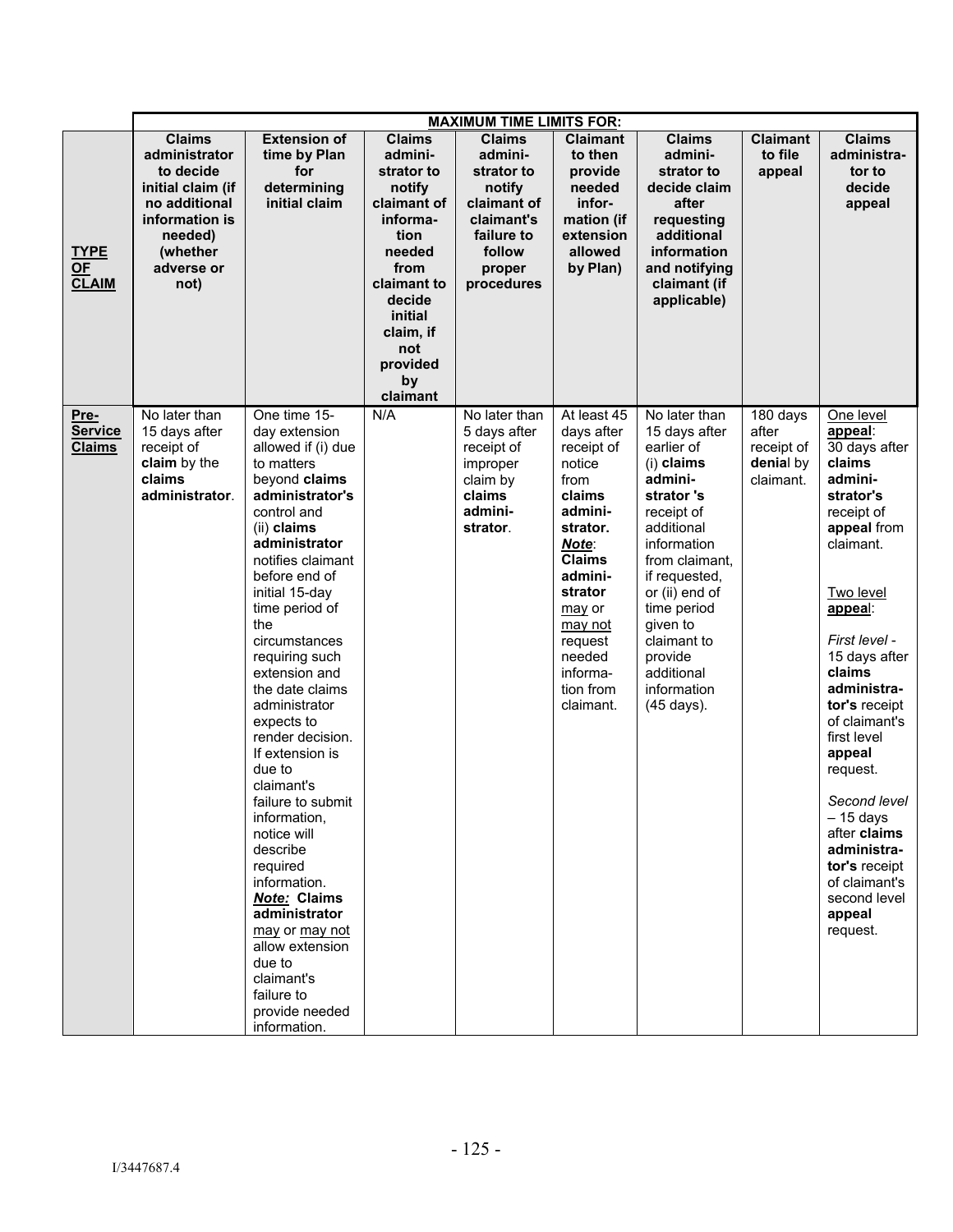|                                        | <b>MAXIMUM TIME LIMITS FOR:</b>                                                                                                                  |                                                                                                                                                                                                                                                                                                                                                                                                                                                                                                                                                                                                                                                             |                                                                                                                                                                                             |                                                                                                                               |                                                                                                                                                                                                                            |                                                                                                                                                                                                                                                                                    |                                                           |                                                                                                                                                                                                                                                                                                                                                                                                                  |  |
|----------------------------------------|--------------------------------------------------------------------------------------------------------------------------------------------------|-------------------------------------------------------------------------------------------------------------------------------------------------------------------------------------------------------------------------------------------------------------------------------------------------------------------------------------------------------------------------------------------------------------------------------------------------------------------------------------------------------------------------------------------------------------------------------------------------------------------------------------------------------------|---------------------------------------------------------------------------------------------------------------------------------------------------------------------------------------------|-------------------------------------------------------------------------------------------------------------------------------|----------------------------------------------------------------------------------------------------------------------------------------------------------------------------------------------------------------------------|------------------------------------------------------------------------------------------------------------------------------------------------------------------------------------------------------------------------------------------------------------------------------------|-----------------------------------------------------------|------------------------------------------------------------------------------------------------------------------------------------------------------------------------------------------------------------------------------------------------------------------------------------------------------------------------------------------------------------------------------------------------------------------|--|
| <b>TYPE</b><br>OF<br><b>CLAIM</b>      | <b>Claims</b><br>administrator<br>to decide<br>initial claim (if<br>no additional<br>information is<br>needed)<br>(whether<br>adverse or<br>not) | <b>Extension of</b><br>time by Plan<br>for<br>determining<br>initial claim                                                                                                                                                                                                                                                                                                                                                                                                                                                                                                                                                                                  | <b>Claims</b><br>admini-<br>strator to<br>notify<br>claimant of<br>informa-<br>tion<br>needed<br>from<br>claimant to<br>decide<br>initial<br>claim, if<br>not<br>provided<br>by<br>claimant | <b>Claims</b><br>admini-<br>strator to<br>notify<br>claimant of<br>claimant's<br>failure to<br>follow<br>proper<br>procedures | <b>Claimant</b><br>to then<br>provide<br>needed<br>infor-<br>mation (if<br>extension<br>allowed<br>by Plan)                                                                                                                | <b>Claims</b><br>admini-<br>strator to<br>decide claim<br>after<br>requesting<br>additional<br>information<br>and notifying<br>claimant (if<br>applicable)                                                                                                                         | <b>Claimant</b><br>to file<br>appeal                      | <b>Claims</b><br>administra-<br>tor to<br>decide<br>appeal                                                                                                                                                                                                                                                                                                                                                       |  |
| Post-<br>Ser-<br>vice<br><b>Claims</b> | No later than<br>30 days after<br>receipt of<br>claim by the<br>claims<br>administrator.                                                         | One time 15-<br>day extension<br>allowed if (i) due<br>to matters<br>beyond claims<br>administrator's<br>control and<br>(ii) claims<br>administrator<br>notifies claimant<br>before end of<br>initial 30-day<br>time period of<br>the<br>circumstances<br>requiring such<br>extension and<br>the date claims<br>administrator<br>expects to<br>render decision.<br>If extension is<br>due to<br>claimant's<br>failure to submit<br>information,<br>notice will<br>describe<br>required<br>information.<br><b>Note: Claims</b><br>administrator<br>may or may not<br>allow extension<br>due to<br>claimant's<br>failure to<br>provide needed<br>information. | N/A                                                                                                                                                                                         | N/A                                                                                                                           | At least 45<br>days after<br>receipt of<br>notice<br>from<br>claims<br>admini-<br>strator.<br>Note:<br><b>Claims</b><br>admini-<br>strator<br>may or<br>may not<br>request<br>needed<br>informa-<br>tion from<br>claimant. | No later than<br>15 days after<br>earlier of<br>(i) claims<br>admini-<br>strator's<br>receipt of<br>additional<br>information<br>from claimant,<br>if requested,<br>or (ii) end of<br>time period<br>given to<br>claimant to<br>provide<br>additional<br>information<br>(45 days). | 180 days<br>after<br>receipt of<br>denial by<br>claimant. | One level<br>appeal:<br>60 days after<br>claims<br>administra-<br>tor's receipt<br>of appeal<br>from<br>claimant.<br>Two level<br>appeal:<br>First level -<br>30 days after<br>claims<br>administra-<br>tor's receipt<br>of claimant's<br>first level<br>appeal<br>request.<br>Second level<br>$-30$ days<br>after claims<br>administra-<br>tor's receipt<br>of claimant's<br>second level<br>appeal<br>request. |  |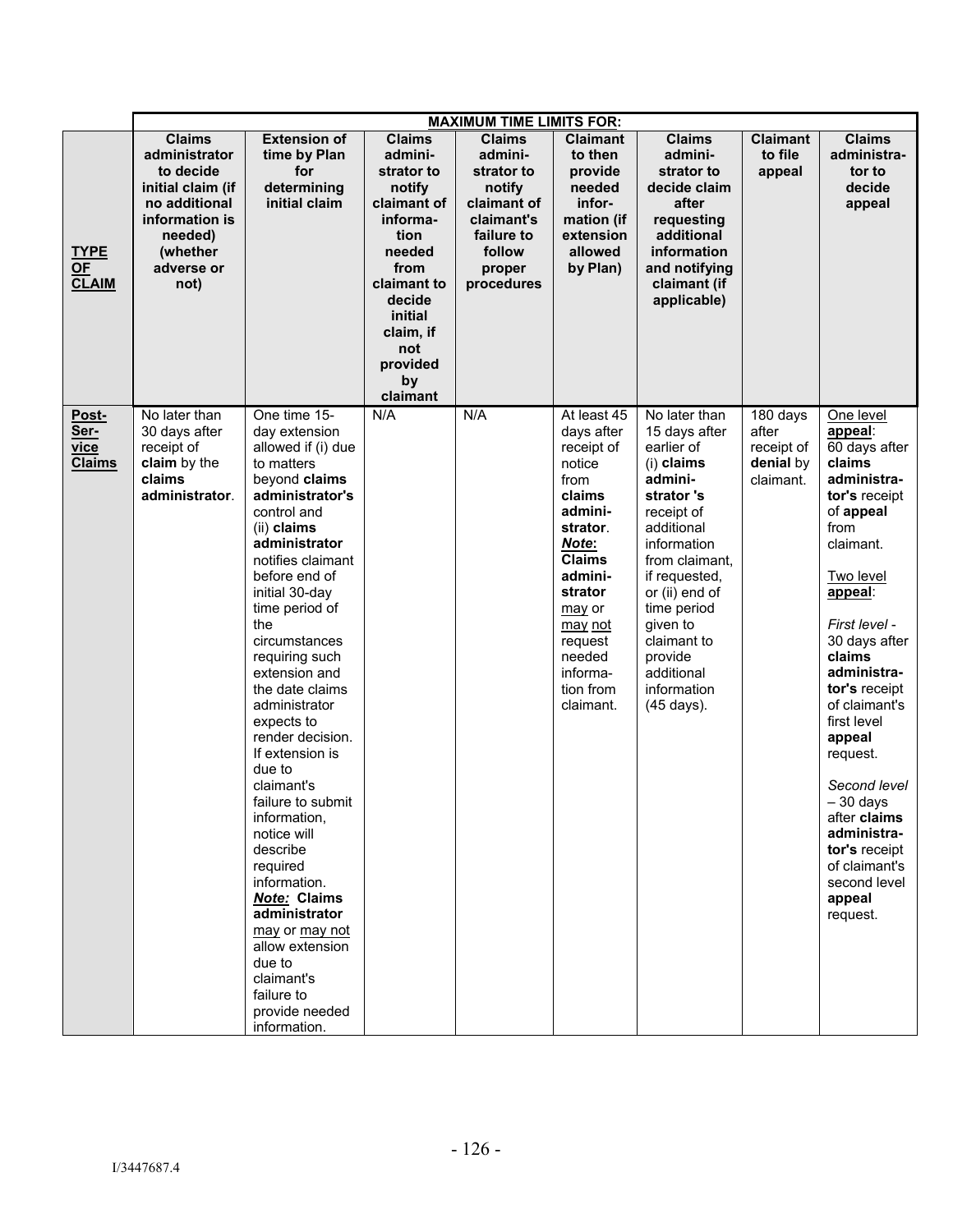# **7.15.10. Application and Scope of External Review Process for Benefits Under the Medical Plan and Dental Plan**

Upon receipt of a **final denial** (including a deemed **final denial**) with respect to benefits under the **medical plan** or **dental plan**, you may apply for external review. Upon receipt of a **denial** with respect to benefits under the **medical plan** or **dental plan** that is not a **final denial**, you only apply for external review as provided below regarding expedited external review for **urgent care claims**.

The external review process will apply only to:

- a **final denial** with respect to benefits under the **medical plan** or **dental plan** that involves medical judgment, including but not limited to, those based on the **medical plan's** or **dental plan's** requirements for **medical necessity**, appropriateness, health care setting, level of care, or effectiveness of a covered benefit; or its determination that a treatment is **experimental or investigational**; and
- a **rescission** of coverage under the **medical plan** or **dental plan** (whether or not the **rescission** has any effect on any particular benefit at that time).

# **7.15.11. Standard External Review Process for Claims for Benefits under the Medical Plan and Dental Plan**

- a. Timing of Request for External Review. You must file a request for external review of a benefit claim under the **medical plan** and **dental plan** with the **claims administrator** no later than the date which is four months following the date of receipt of a notice of **final denial**. If there is no corresponding date four months after the date of receipt of such notice, then the request must be filed by the first day of the fifth month following receipt of the notice (*e.g.*, if a **final denial** is received on October 30, request must be made by the following March 1). If the last filing date would fall on a Saturday, Sunday, or Federal holiday, the last filing date is extended to the next day that is not a Saturday, Sunday, or Federal holiday.
- b. Preliminary Review. The **claims administrator** will complete a preliminary review of the request for external review within five business days to determine whether:
	- you are or were covered under the applicable **medical plan** or **dental plan** at the time the covered service was requested or provided, as applicable;
	- the type of claim is eligible for external review;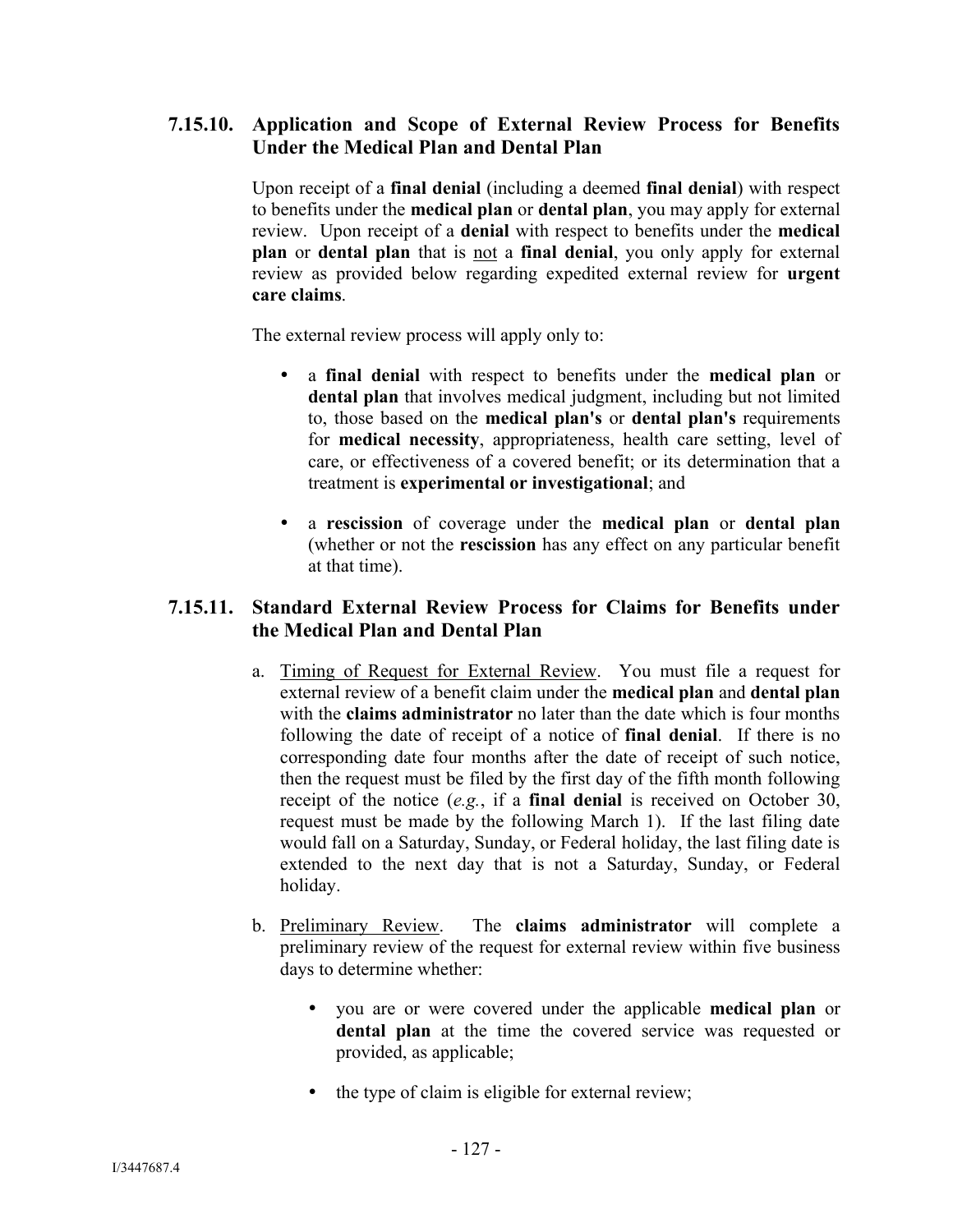- you have exhausted (or are deemed to have exhausted) the **medical plan's** or **dental plan's** internal claims and appeals process; and
- you have provided all the information and forms required to process an external review.

The **claims administrator** will issue a notification to the claimant within one business day of completing the preliminary review. If the request is complete, but ineligible for external review, the notification will include the reasons for its ineligibility. If the request is not complete, the notification will describe the information or materials needed to make the request complete, and you will be allowed to perfect the request for external review by the later of the four month filing period described above, or within the 48 hour period following the receipt of the notification.

- c. Referral to Independent Review Organization (IRO). The **claims administrator** will assign an independent review organization (IRO) to your request for external review. Upon assignment, the IRO will undertake the following tasks with respect to the request for external review:
	- Timely notify you in writing of the request's eligibility and acceptance for external review. This notice will include a statement that you may submit in writing to the IRO, within ten business days following the date of receipt of the notice, additional information that the IRO must consider when conducting the external review. The IRO is not required to, but may, accept and consider additional information submitted after ten business days.
	- Review all documents and any information considered in making a **final denial** received by the **claims administrator**. The **claims administrator** will provide the IRO with such documents and information within five business days after the date of assignment of the IRO. Failure by the **claims administrator** to timely provide the documents and information will not delay the conduct of the external review. If the **claims administrator** fails to timely provide the documents and information, the assigned IRO may terminate the external review and make a decision to reverse the **final denial**. In such case, the IRO will notify you and the **claims administrator** of its decision within one business day.
	- Forward any information submitted by you to the **claims administrator** within one business day of receipt. Upon receipt of any such information, the **claims administrator** may reconsider its final denial that is the subject of the external review. Reconsideration by the **claims administrator** must not delay the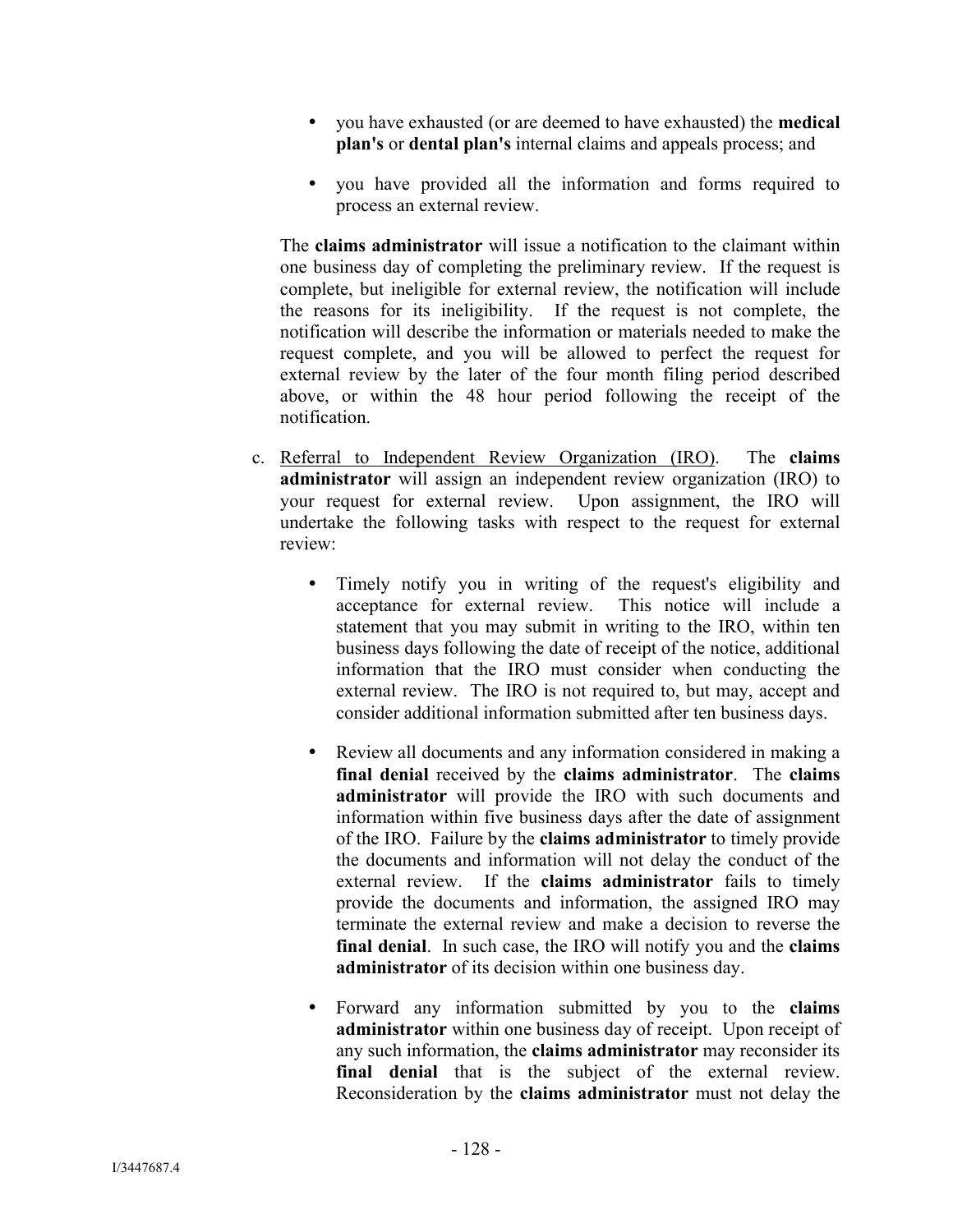external review. The external review may be terminated as a result of reconsideration only if the **claims administrator** decides to reverse its **final denial** and provide coverage or payment. In such case, the **claims administrator** must provide written notice of its decision to you and IRO within one business day, and the IRO will then terminate the external review.

- Review all information and documents timely received under a *de novo* standard. The IRO will not be bound by any decisions or conclusions reached during the **claims administrator's** internal claims and **appeals** process. In addition to the information and documents provided, the IRO, to the extent the information and documents are available and the IRO considers them appropriate, will further consider the following in reaching a decision:
	- $\triangleright$  your medical records;
	- the attending **health care professional's** recommendation;
	- reports from appropriate **health care professionals** and other documents submitted by the **claims administrator**, you, or your **physician**;
	- $\triangleright$  the terms of the applicable **medical plan** or **dental plan** to ensure that the IRO's decision is not contrary to the terms of the **medical plan** or **dental plan**, unless the terms are inconsistent with applicable law;
	- $\triangleright$  appropriate practice guidelines, which must include applicable evidence-based standards and may include any other practice guidelines developed by the Federal government, national or professional medical societies, boards, and associations;
	- $\triangleright$  any applicable clinical review criteria developed and used by the **medical plan** or **dental plan**, unless the criteria are inconsistent with the terms of the **medical plan** or **dental plan** or with applicable law; and
	- $\triangleright$  the opinion of the IRO's clinical reviewer(s) after considering the information described in this paragraph to the extent the information or documents are available and the clinical reviewer(s) consider appropriate.
- d. Notice of Final External Review Decision. The IRO will provide written notice of its decision within 45 days after the IRO receives the request for external review. Such notice will be delivered to you and the **claims administrator** and will contain the following: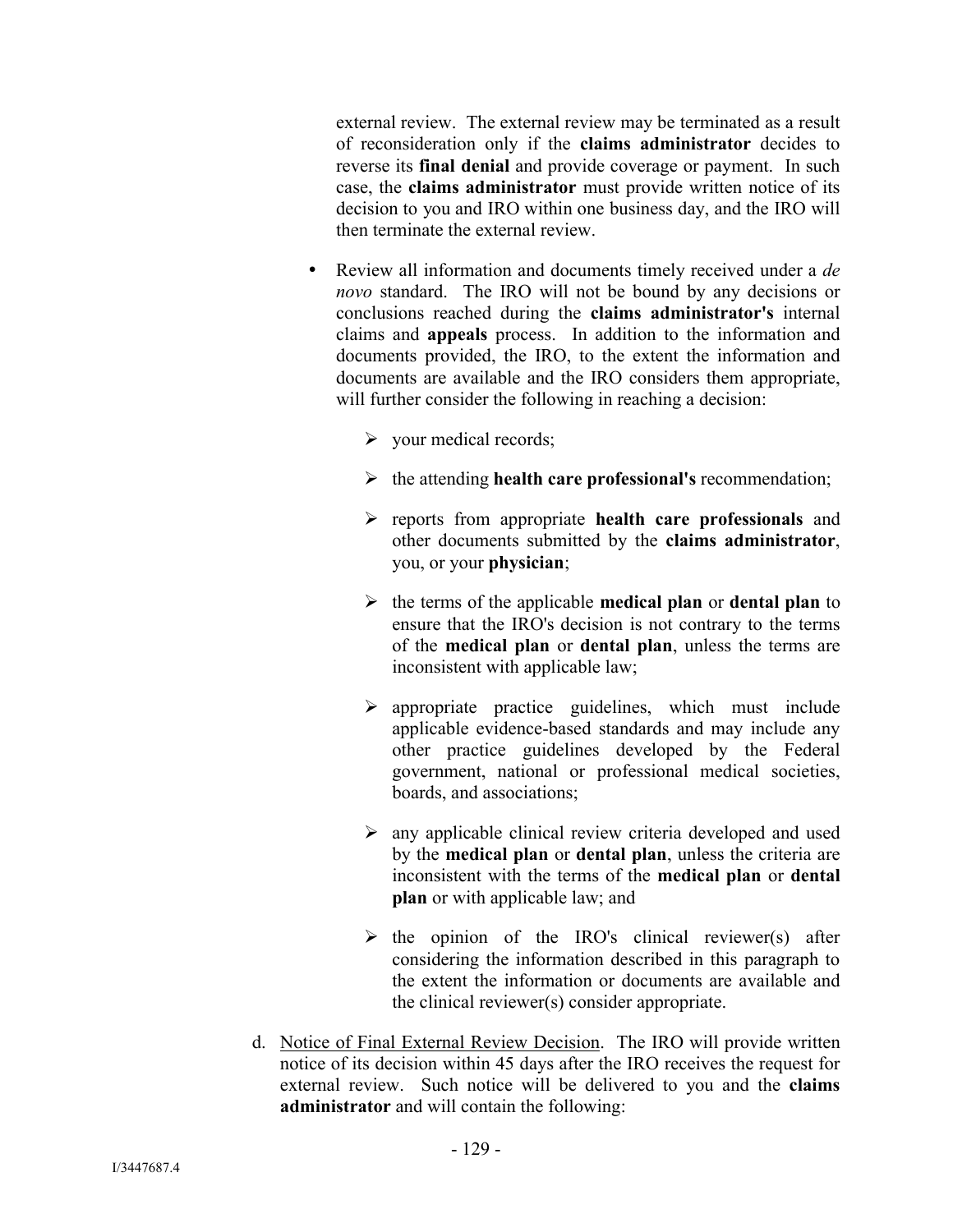- a general description of the reason for the request for external review, including information sufficient to identify the claim (including the date or dates of service, the health care **provider**, the claim amount (if applicable), the diagnosis code and its corresponding meaning, the treatment code and its corresponding meaning, and the reason for the previous **denial**);
- the date the IRO received the assignment to conduct external review and the date of the decision;
- references to the evidence or documentation, including specific coverage provisions and evidence-based standards, considered in reaching the decision;
- a discussion of the principal reason or reasons for its decision, including the rationale for its decision and any evidence-based standards that were relied upon in making its decision;
- a statement that the determination is binding except to the extent that other remedies may be available under state or Federal law to the **medical plan**, **dental plan** or you;
- a statement that judicial review may be available to you; and
- current contact information, including phone number, for any applicable office of health insurance consumer assistance or ombudsman established under Section 2793 of the Public Health Service Act.
- e. Reversal of Plan's Decision. If the **final denial** of the **claims administrator** is reversed by the decision, the **medical plan** or **dental plan** will immediately provide coverage or payment (including immediately authorizing or immediately paying benefits) for a claim, upon receipt of notice of such reversal.
- f. Maintenance of Records. An IRO will maintain records of all claims and notices associated with an external review for six years. An IRO must make such records available for examination by you, the **claims administrator**, or a state or Federal oversight agency upon request, except where such disclosure would violate state or Federal privacy laws.

# **7.15.12. Expedited External Review Process for Medical Plan or Dental Plan**

a. Application of Expedited External Review. You may make a request for expedited external review under the **medical plan** and **dental plan** at the time you receive either: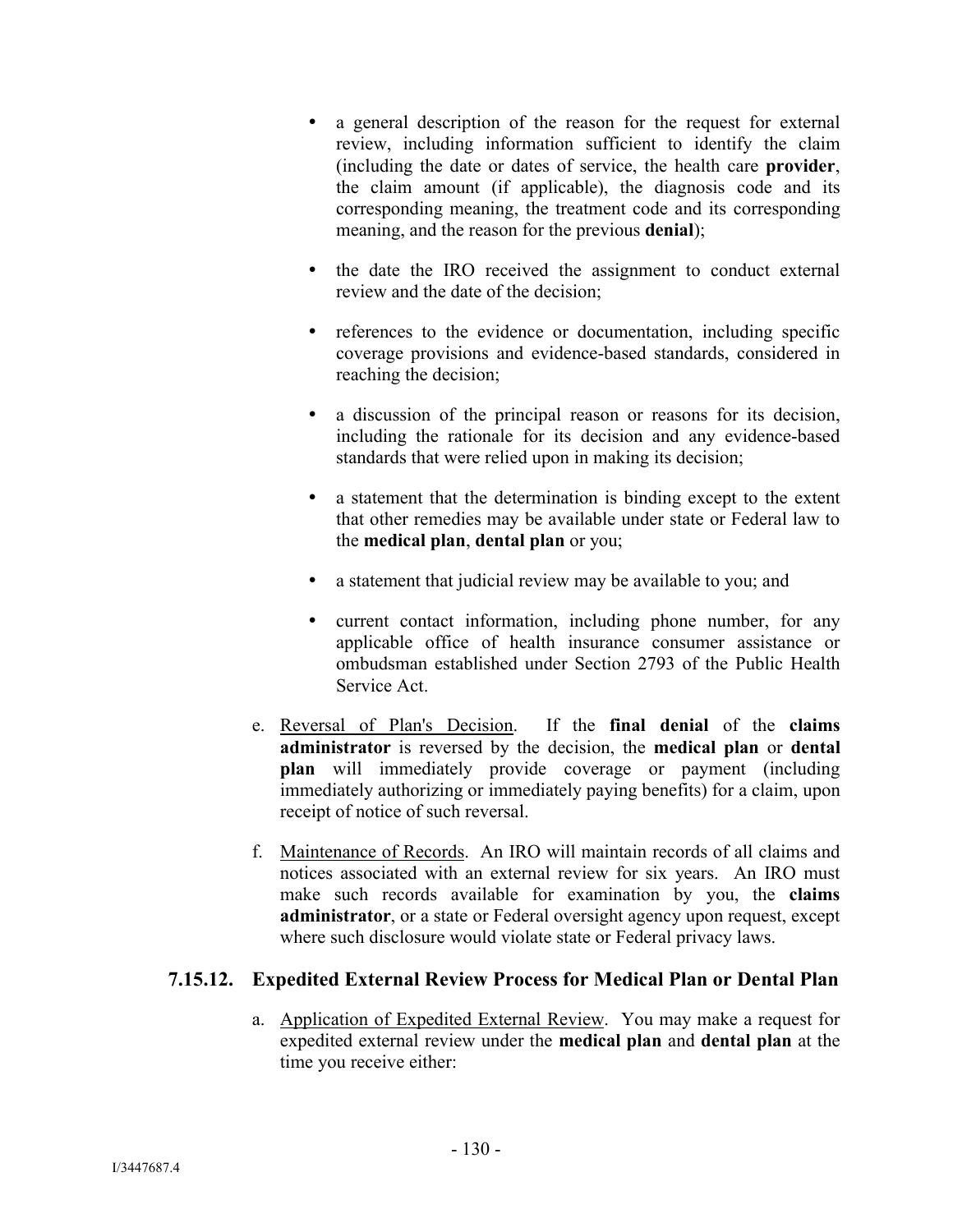- a **denial** with respect to benefits under the **medical plan**, if the **denial** involves a medical condition of you for which the timeframe for completion of an internal **appeal** of an **urgent care claim** would seriously jeopardize your life or health or would jeopardize your ability to regain maximum function and you have filed a request for an **appeal** of an **urgent care claim**; or
- a **final denial** with respect to benefits under the **medical plan** or **dental plan**, if you have a medical condition where the timeframe for completion of a standard external review would seriously jeopardize your life or health or would jeopardize your ability to regain maximum function, or if the **final denial** concerns admission, availability of care, continued **stay**, or a health care item or service for which you received **emergency** services, but have not been discharged from a facility.
- b. Preliminary Review. Immediately upon receipt of a request for expedited external review, the **claims administrator** must determine whether the request meets the reviewability requirements set forth above. The **claims administrator** will immediately send a notice that meets the requirements set forth for standard external review of you for its eligibility determination.
- c. Referral to Independent Review Organization (IRO). Upon a determination that a request is eligible for expedited external review following the preliminary review, the **claims administrator** will assign an IRO pursuant to the requirements set forth above for standard external review. The **claims administrator** must provide or transmit all necessary documents and information considered in making the **denial** or **final denial** determination to the assigned IRO electronically or by telephone or facsimile or any other available expeditious method. The assigned IRO, to the extent the information or documents are available and the IRO considers them appropriate, will consider the information or documents described above under the procedures for standard external review. In reaching a decision, the assigned IRO will review the claim *de novo* and is not bound by any decisions or conclusions reached during the **claims administrator's** internal claims and **appeals** process.
- d. Notice of Final External Review Decision. The IRO will provide notice of its decision, in accordance with the requirements set forth above, as expeditiously as your medical condition or circumstances require, but in no event more than 72 hours after the IRO receives the request for an expedited external review. If the notice is not in writing, within 48 hours after the date of providing such notice, the assigned IRO will provide written confirmation of the decision to you and the **claims administrator**.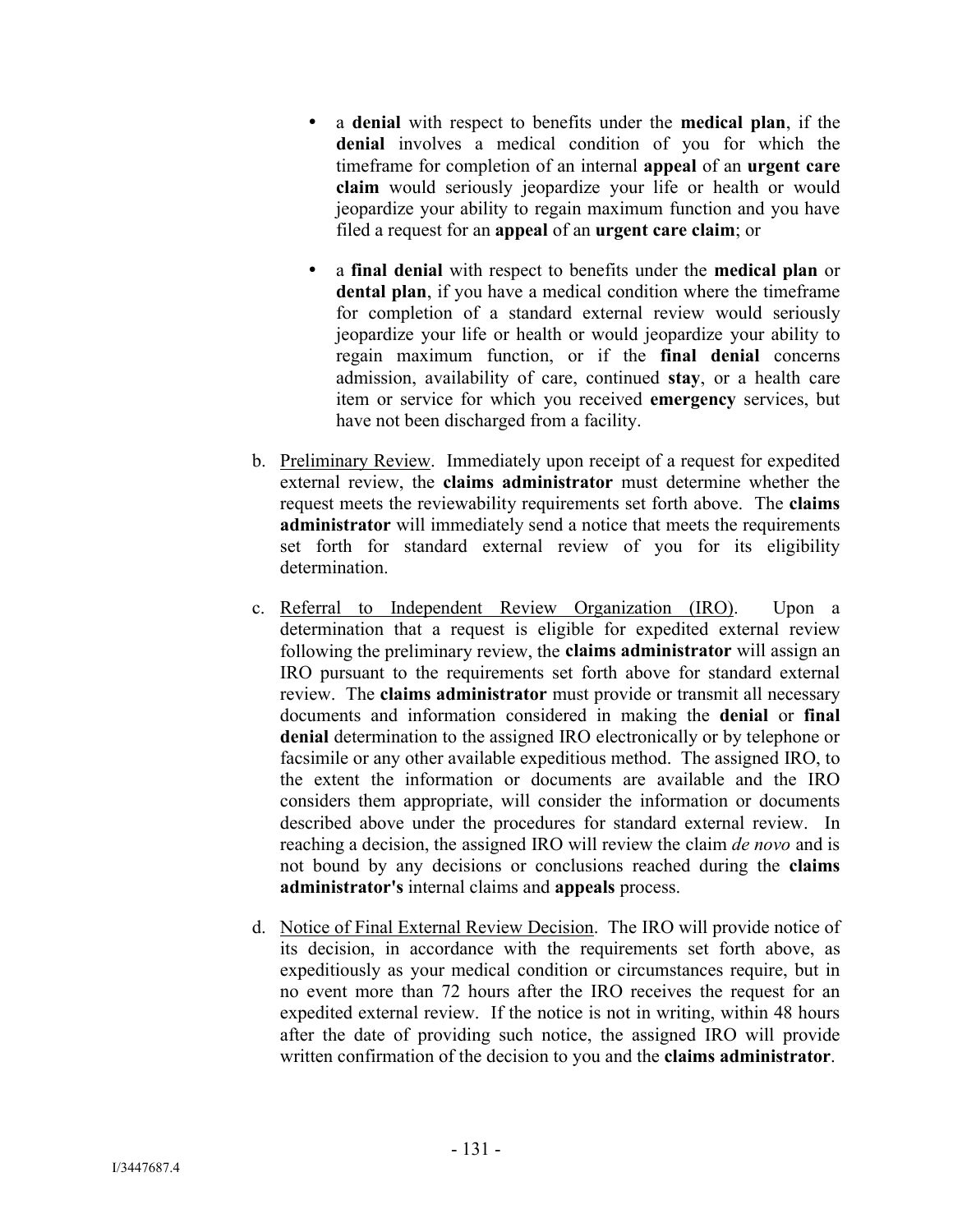#### **7.16. CLAIMS PROCEDURES APPLICABLE TO ALL CLAIMS**

#### **7.16.1. Authorized Representative**

Your authorized representative may act on your behalf in pursuing a benefit claim or **appeal**, pursuant to reasonable procedures. In the case of an **urgent care claim**, a **health care professional** with knowledge of your medical condition will be permitted to act as your authorized representative.

## **7.16.2. Calculating Time Periods**

The period of time within which an initial benefit determination or a determination on an **appeal** is required to be made will begin when a claim or **appeal** is filed regardless of whether the information necessary to make a determination accompanies the filing.

Solely for purposes of initial **pre-service claims** and **post-service claims**, if the time period for making the initial benefit determination is extended (in the **claims administrator**'**s** discretion) because you failed to submit information necessary to decide the claim, the time period for making the determination will be suspended from the date notification of the extension is sent to you until the earlier of (1) the date on which response from you is received, or (2) the end of the time period given to you to provide the additional information (at least 45 days).

## **7.16.3. Full and Fair Review**

Upon request and free of charge, you or your duly authorized representative will be given reasonable access to, and copies of, all documents, records, and other information relevant to your claim, or may submit to the appropriate person or entity written comments, documents, records, and other information relating to the claim. If timely requested, review of a denied claim will take into account all comments, documents, records, and other information submitted by you or your authorized representative relating to your claim without regard to whether such information was submitted or considered in the initial benefit determination.

**Appeals** for health claims will be reviewed by an appropriate named fiduciary of the **plan** who is neither the individual nor subordinate of the individual who made the initial determination. The **claims administrator** will not give any weight to the initial determination, and, if the **appeal** is based, in whole or in part, on a medical judgment, the **claims administrator** will consult with an appropriate **health care professional** who is neither the individual nor subordinate of the individual who was consulted in connection with the initial determination. The **claims administrator** will identify any medical or vocational experts whose advice was obtained without regard to whether the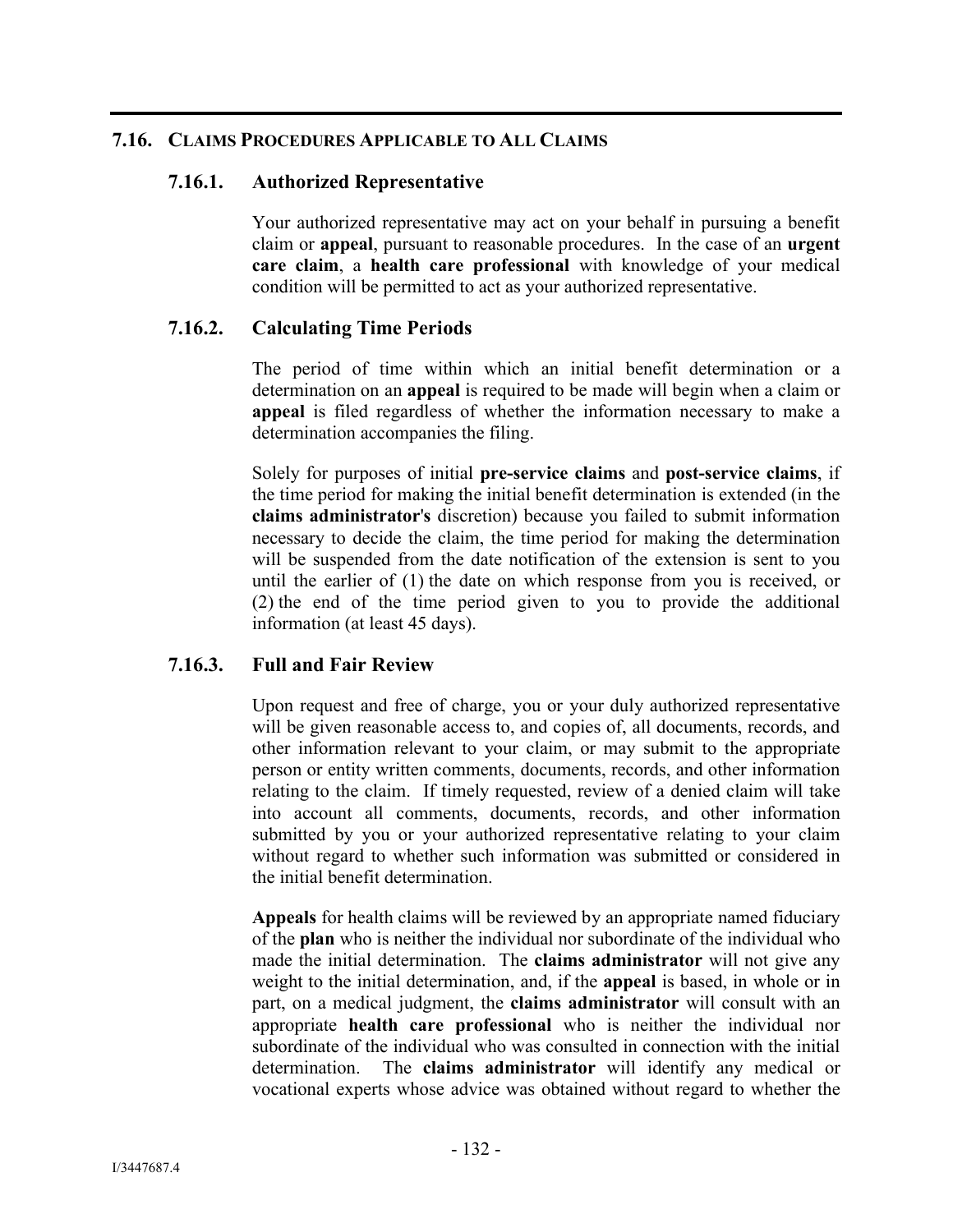advice was relied upon in making the benefit determination. In the case of two levels of **appeal**, the second level reviewer will not afford deference to the first level reviewer, nor will the second level reviewer be the same individual or the subordinate of the first level reviewer.

#### **7.16.4. Exhaustion of Remedies**

If you fail to file a request for review of a **denial**, in whole or in part, of benefits in accordance with the procedures herein outlined, you will have no right to review and no right to bring action, at law or in equity, in any court and the **denial** of the claim will become final and binding on all persons for all purposes.

With respect to claims under the **medical plan** and **dental plan**, except as provided below, if the **claims administrator** fails to strictly adhere to all the requirements with respect to a claim under section 7.15, *If a Claim Is Denied*, and section 7.16, *Claims Procedures Applicable to All Claims*, you are deemed to have exhausted the internal claims and **appeals** process with respect to such claims. Accordingly, you may initiate an external review with respect to such claims as outlined in section 7.15, *If a Claim Is Denied*. You are also entitled to pursue any available remedies under State law, as applicable, with respect to such claims.

Notwithstanding the above, the internal claims and **appeals** process with respect to claims under the **medical plan** or **dental plan** will not be deemed exhausted based on *de minimis* violations that do not cause, and are not likely to cause, prejudice or harm to you, so long as the **claims administrator** demonstrates that the violation was for good cause or due to matters beyond the control of the **claims administrator** and that the violation occurred in the context of an ongoing, good faith exchange of information between the **claims administrator** and you. This exception is not available if the violation is part of a pattern of violations by the **claims administrator**. You may request a written explanation of the violation from the **claims administrator**, and the **claims administrator** will provide such explanation within 10 days, including a specific description of its basis, if any, for asserting that the violation should not cause the process outlined in sections 7.15, *If a Claim Is Denied*, and section 7.16, *Claims Procedures Applicable to All Claims,* to be deemed exhausted. If the IRO or a court rejects your request for immediate review due to deemed exhaustion on the basis that the **claims administrator** met the standards for the exception described in this subsection, you will have the right to resubmit and pursue the internal **appeal** of the **medical plan** or **dental plan** claim. In such case, within a reasonable time after the IRO or court rejects the claim for immediate review (not to exceed 10 days), the **claims administrator** will provide you with notice of the opportunity to resubmit and pursue the internal **appeal** of the **medical plan** or **dental plan** claim. Time periods for re-filing the **medical plan** or **dental plan** claim will begin to run upon your receipt of such notice.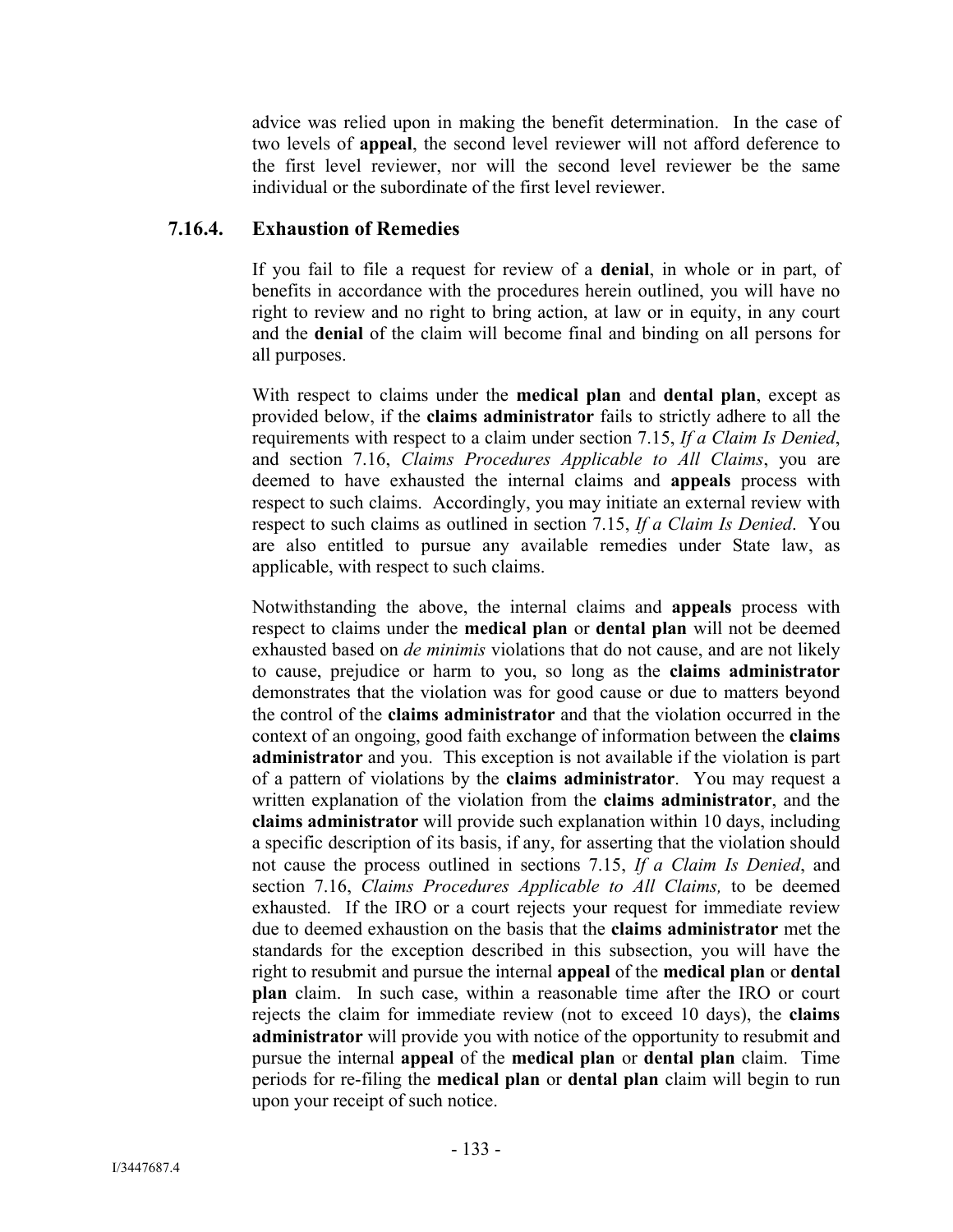# **8. Consolidated Omnibus Budget Reconciliation Act (COBRA) and Extended Health Coverage**

#### **8.1. INTRODUCTION**

If you and/or your **dependents** lose coverage due to a qualifying event, you and/or your **dependents** may continue coverage under the **plan** by electing COBRA coverage and paying the required premium as described in this section.

You may elect coverage under the **plan** that is the same or less than the level of coverage that you or your **dependents** had at the time your coverage terminates under the **plan**. For example, if you are covered under the **medical plan** and have elected the standard plan, you may elect COBRA continuation coverage under either the standard plan or the economy plan, but not the premium plan. Additionally, you may elect COBRA continuation coverage:

- under the **medical plan** only; or
- under the **medical plan** and under the **dental plan** and/or the **vision plan**.

You may not elect COBRA continuation coverage under the **dental plan** or the **vision plan** without also electing COBRA continuation coverage under the **medical plan**.

#### **8.2. RIGHT TO CONTINUATION COVERAGE**

If you are a qualified beneficiary, you may elect to continue coverage under the **plan** after a qualifying event. Only those persons who are covered under the **plan** on the day before the event which triggered termination of coverage are eligible to elect COBRA continuation coverage, except that **dependent children** born to or placed for adoption with you while you are on continuation coverage may be added to your coverage if the **child** is otherwise eligible under the **plan**.

A qualified beneficiary is a person who is covered under the **plan** on the day before a qualifying event (but also including **dependent children** born to or placed for adoption with you during the continuation coverage) who is:

- an **eligible employee**;
- a **spouse** or **same-sex partner**; or
- a **dependent child**.

The right to continued coverage is triggered by a qualifying event, which, but for the continued coverage, would result in a loss of coverage under the **plan**. A "loss of coverage" includes ceasing to be covered under the same terms and conditions as in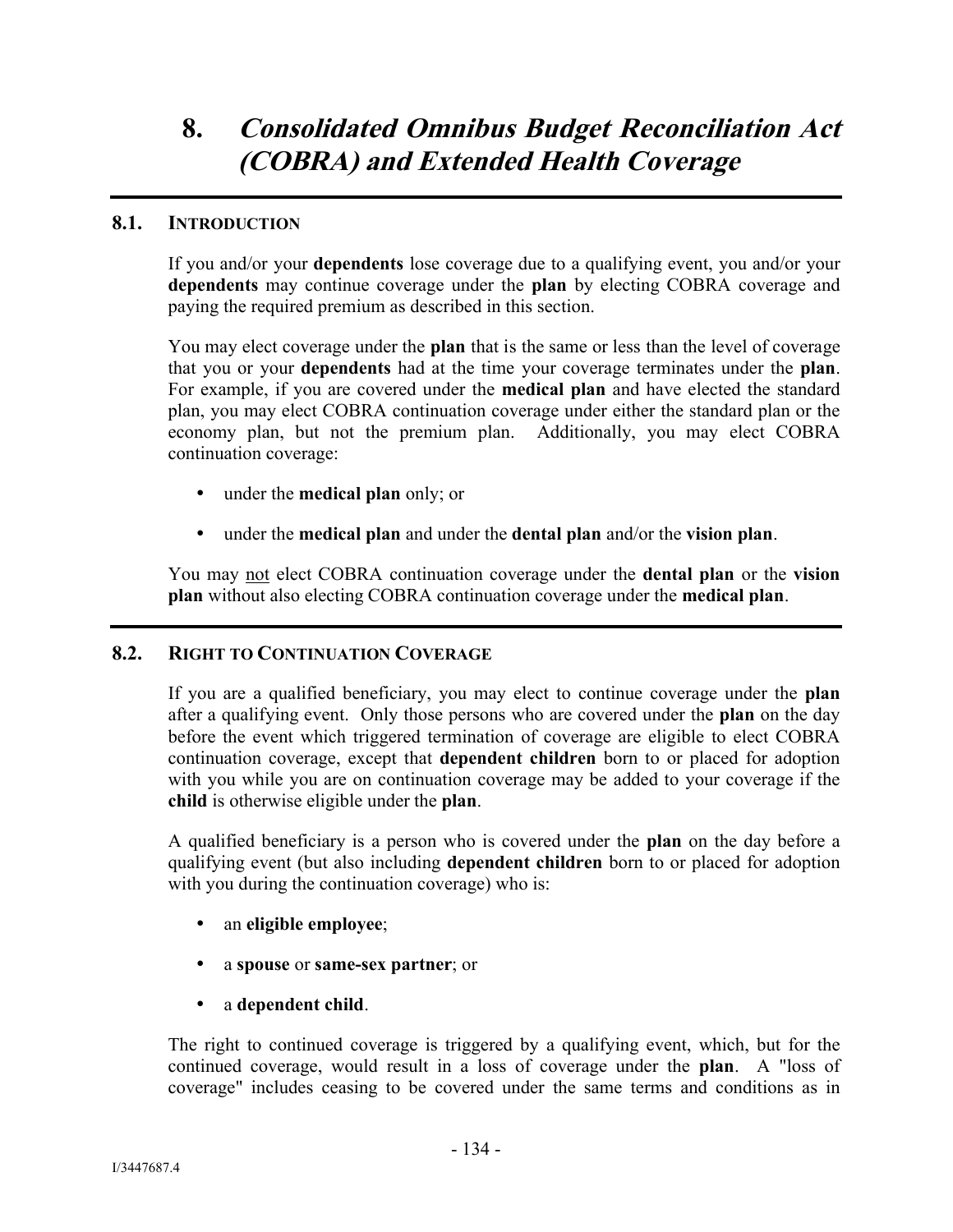effect immediately before the qualifying event or an increase in the premium or contribution that must be paid by a **covered person**. Qualifying events include:

- Your death.
- The termination (other than by reason of gross misconduct) of your employment or reduction of your hours that would result in a termination of coverage under the **plan**.
- Your divorce or legal separation from your **spouse** or dissolution of your samesex partnership with your **same-sex partner.**
- Your becoming entitled to Medicare benefits under Title XVIII of the Social Security Act (42 USC § 1395-1395ggg).
- Your child ceasing to be a **dependent child** under the eligibility requirements of the **plan**.

If a qualifying event occurs to a qualified beneficiary, then that qualified beneficiary may elect to continue coverage under the **medical plan**, **dental plan** and/or **vision plan**.

## **8.3. ELECTION OF CONTINUATION COVERAGE**

Continuation coverage does not begin unless it is elected by a qualified beneficiary. Each qualified beneficiary who loses coverage as a result of a qualifying event has an independent right to elect continuation coverage, regardless of whether any other qualified beneficiary with respect to the same qualifying event elects continuation coverage.

The election period begins on or before the date the qualified beneficiary would lose coverage under the **plan** due to the qualifying event, and ends on or before the date that is 60 days after the later of:

- the date the qualified beneficiary would lose coverage due to the qualifying event; or
- the date on which notice of the right to continued coverage is sent by **PayFlex**.

The election of continuation coverage must be made on a form provided by **PayFlex** and payment for coverage, as described in the notice, must be made when due. An election is considered to be made on the date it is sent to **PayFlex**.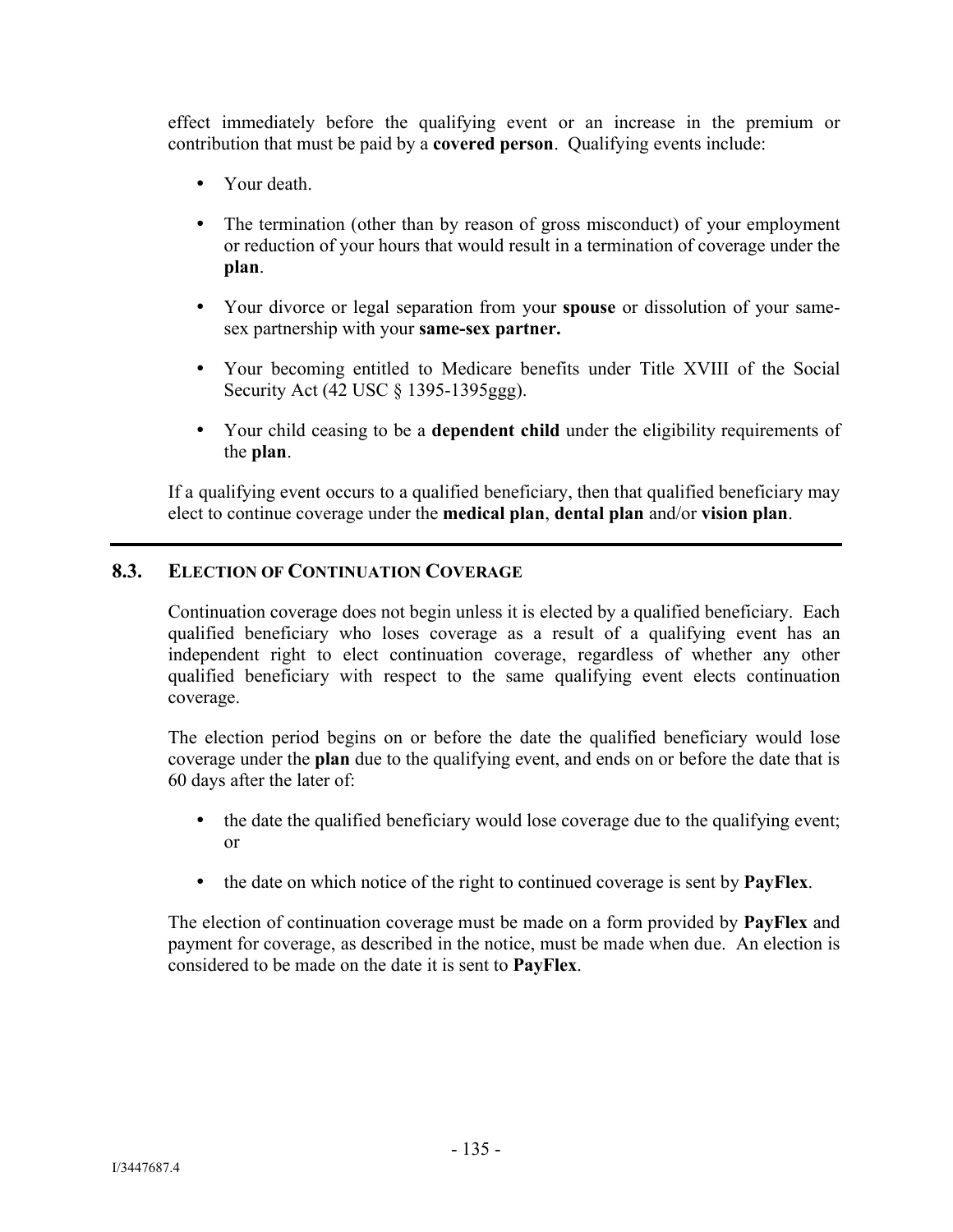## **8.4. PERIOD OF CONTINUATION COVERAGE**

## **8.4.1. Termination of Employment or Reduction in Hours**

In the case of a qualifying event caused by termination of employment or reduction in hours, the qualified beneficiary may elect to extend coverage for a period of up to 18 months from the date of the qualifying event.

## **8.4.2. Second Qualifying Event**

If a second or additional qualifying event occurs during the initial 18 month continuation coverage period (or during a 29 month maximum coverage period in the case of a disability), the qualified beneficiary may elect to extend the continuation coverage period for a period of up to 36 months from the date of the earlier qualifying event.

If you became entitled to Medicare within 18 months prior to a qualifying event caused by termination of employment or reduction in hours, qualified beneficiaries (other than you) may elect to extend coverage for a period of 36 months from the date of your entitlement to Medicare benefits.

## **8.4.3. Disability**

If a qualified beneficiary is determined under Title II or XVI of the Social Security Act to be disabled within 60 days of the initial continuation coverage period due to termination of employment or reduction of hours (even if the disability commenced or was determined to be a disability before the first 60 days of the initial 18 month continuation coverage period), coverage may be continued for all qualified beneficiaries for a period of up to 29 months from the date of the qualifying event.

You must provide notice of a disability determination to **PayFlex** within 18 months of the qualifying event and within 60 days after the latest of:

- the date of the disability determination by the Social Security Administration;
- the date the qualifying event occurs;
- the date you lose or would lose coverage due to the qualifying event; or
- the date on which you are informed, via the **plan** or the general COBRA notice, of your obligation to provide such notice and procedures for providing such notice.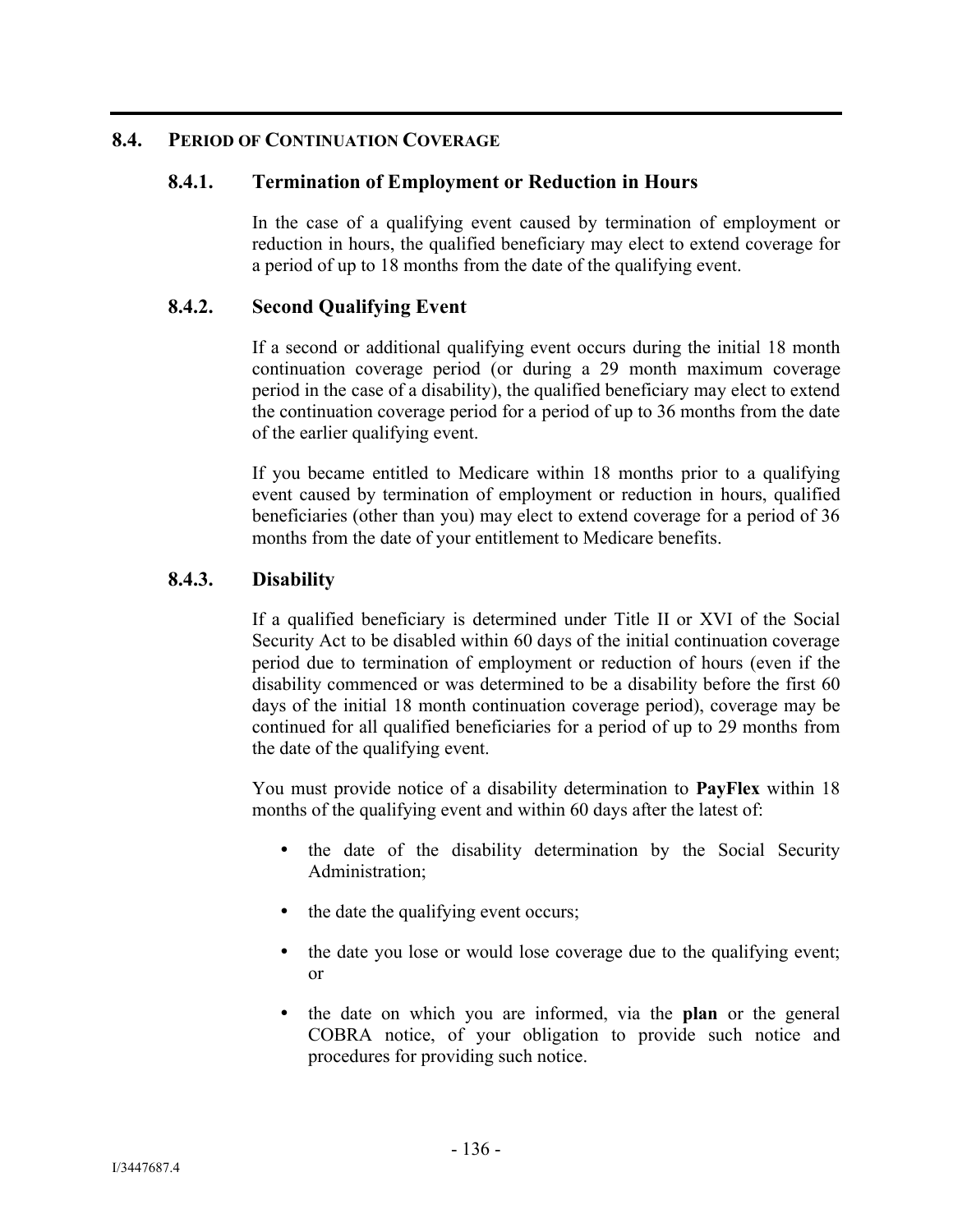You are also responsible for notifying the **Division** within 30 days of the later of:

- the date of the final determination by the Social Security Administration that you are no longer disabled; or
- on the date which you are informed, via the **plan** or the general COBRA notice, of your obligation to provide such notice and procedures for providing such notice.

# **8.4.4. Other Qualifying Events**

In the case of any qualifying event not otherwise described above, the qualified beneficiary may elect to extend coverage for a period of up to 36 months from the date of the qualifying event.

# **8.4.5. Health Flexible Spending Account (HFSA)**

Notwithstanding the above, continuation coverage under the health flexible spending account (HFSA) will extend only until the end of the **benefit year** in which the qualifying event occurs.

## **8.5. END OF CONTINUATION COVERAGE**

Continuation coverage will end upon the dates of the following occurrences, even if earlier than the periods specified under section 8.4, *Period of Continuation Coverage*.

- Timely payment of premiums for the continuation coverage is not made (including any grace periods).
- You first become covered under any other group health plan, after the date on which continuation coverage is elected, as an employee or otherwise, unless such other plan contains a limitation (other than a limitation which does not apply by virtue of HIPAA with respect to any pre-existing condition).
- You first become entitled to benefits under Medicare, after the date on which continuation coverage is elected.
- The **State** ceases to provide any group health plan to any **employee**.
- You cease to be disabled, if continuation coverage is due to the disability.

Notwithstanding the foregoing, the **plan** may also terminate the continuation coverage of a qualified beneficiary for cause on the same basis that it could terminate the coverage of a similarly situated non-COBRA beneficiary for cause (*e.g.*, in the case of submitting fraudulent claims to the **Division)**.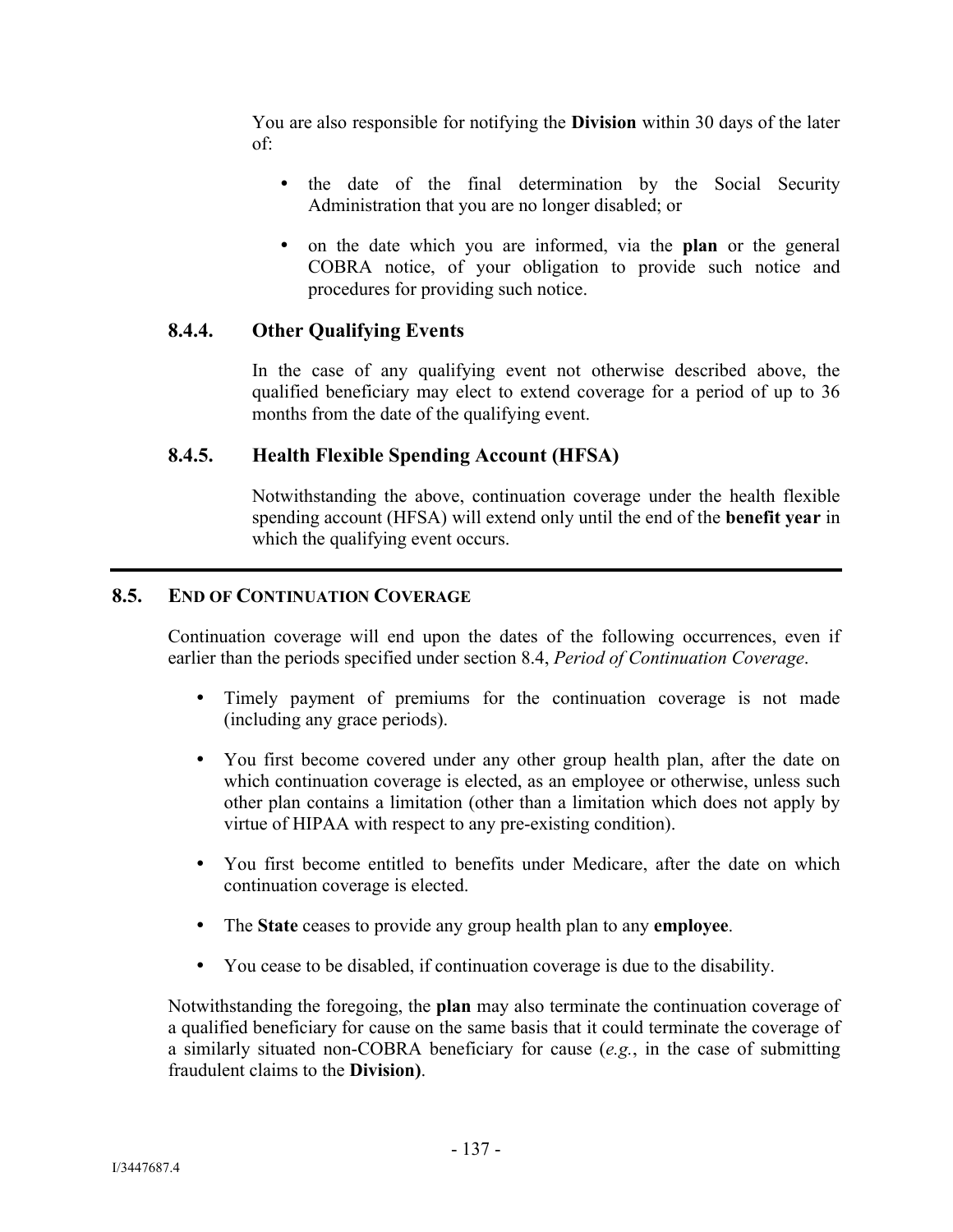#### **8.6. COST OF CONTINUATION COVERAGE**

You are responsible for paying the cost of continuation coverage. The premiums are payable on a monthly basis. By law, premiums cannot exceed 102% of the full premium cost for such coverage (or 150% for any extended period of coverage due to disability). After a qualifying event, **PayFlex** will provide a notice with amount of the premium, to whom the premium is to be paid, and the date of each month that payment is due. Failure to pay premiums on a timely basis will result in termination of coverage as of the date the premium is due. Payment of any premium will only be considered to be timely if made within 30 days after the date due.

A premium must be paid for the cost of continuation coverage for the time period between the date of the event which triggered continuation coverage and the date continued coverage is elected. This payment must be made within 45 days after the date of election. **PayFlex** will provide you notice specifying the amount of the premium, to whom the premium is to be paid, and the date payment is due. Failure to pay this premium on the date due will result in cancellation of coverage back to the initial date coverage would have terminated.

## **8.7. NOTIFICATION REQUIREMENTS**

## **8.7.1. General Notice to Covered Eligible Employee and Spouse/Same-Sex Partner**

The **plan** will provide, at the time of commencement of coverage, written notice to you and your **spouse** or **same-sex partner** of your rights to continuation coverage. This general notice will be provided no later than the earlier of:

- 90 days after your coverage commencement date under the **plan**; or
- the date on which the **Division** is required to furnish a COBRA election notice.

#### **8.7.2. Employer Notice to Division**

Your employer will notify the **Division** in the event of your death, termination of employment (other than gross misconduct), reduction in hours, layoff, or entitlement to Medicare benefits within 30 days after the date of the qualifying event.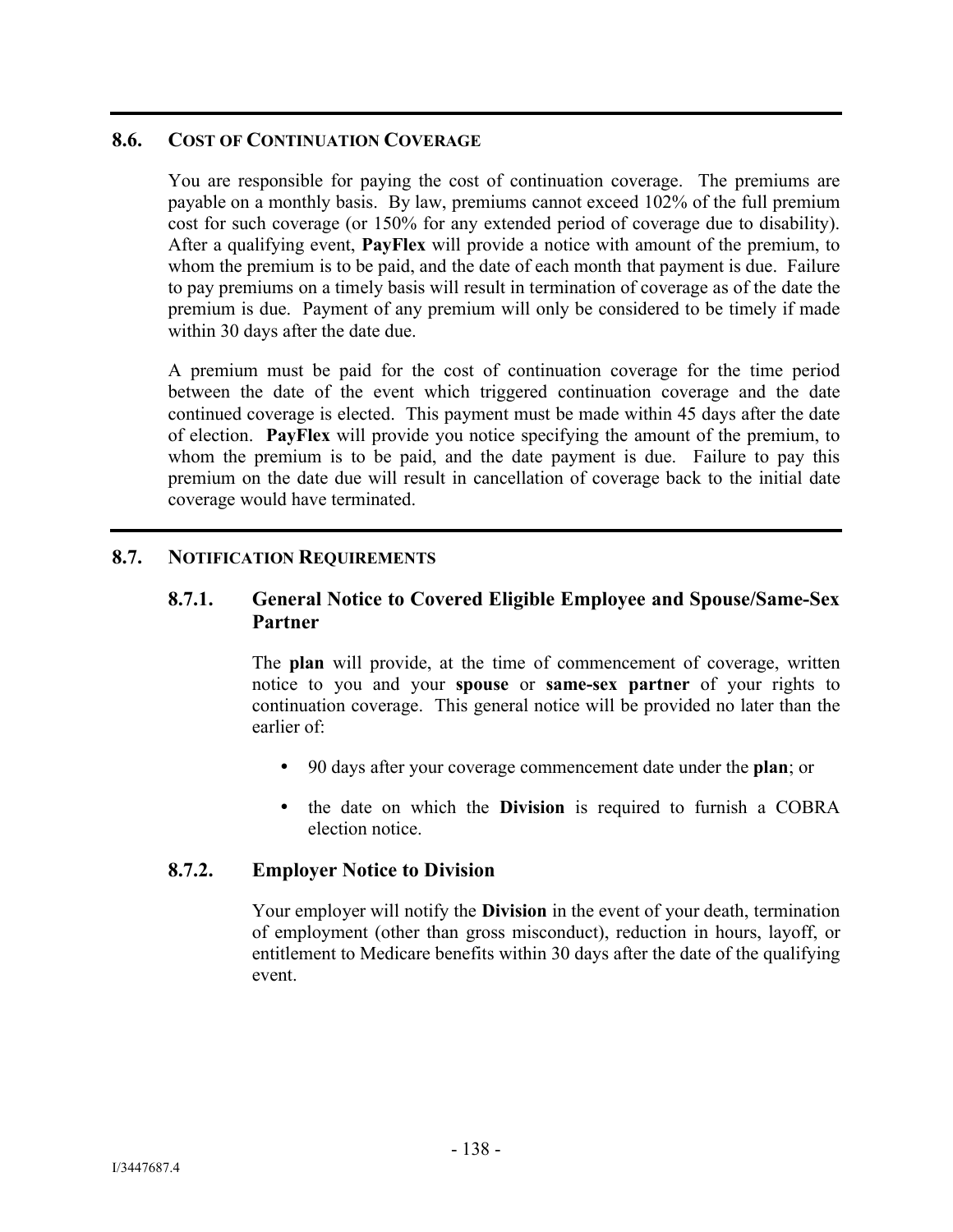# **8.7.3. Covered Eligible Employee/Qualified Beneficiary Notice to Administrator**

You must notify the **Division** of:

- your divorce or legal separation from your **spouse** or dissolution of same-sex partnership from your **same-sex partner**;
- a **child** ceasing to be a **dependent child** under the eligibility requirements of the **plan**;
- a second qualifying event; or
- notice of disability entitlement or cessation of disability.

You must give notice as soon as possible, but no later than 60 days after the later of:

- the date of such qualifying event;
- the date that you lose or would lose coverage due to such qualifying event; or
- the date on which you are informed, via the **plan** or the general COBRA notice, of your obligation to provide such notice and the plan procedures for providing such notice.

See section 8.3, *Election of Continuation Coverage*, for timing of notices applicable to disability determinations.

You or another qualified beneficiary, or a representative acting on behalf of you or another qualified beneficiary, may provide this notice. The provisions of notice by one individual satisfies any responsibility to provide notice on behalf of all related qualified beneficiaries with respect to the qualifying event. Failure to provide timely notice will result in your loss of any right to elect continuation coverage.

#### **8.7.4. Division's Notice to Qualified Beneficiary**

Upon receipt of a notice of qualifying event, **PayFlex** will provide to each qualified beneficiary notice of their right to elect continuation coverage, no later than 14 days after the date on which **PayFlex** received notice of the qualifying event. Any notification to a qualified beneficiary who is your **spouse** will be treated as a notification to all other qualified beneficiaries residing with such **spouse** at the time such notification is made.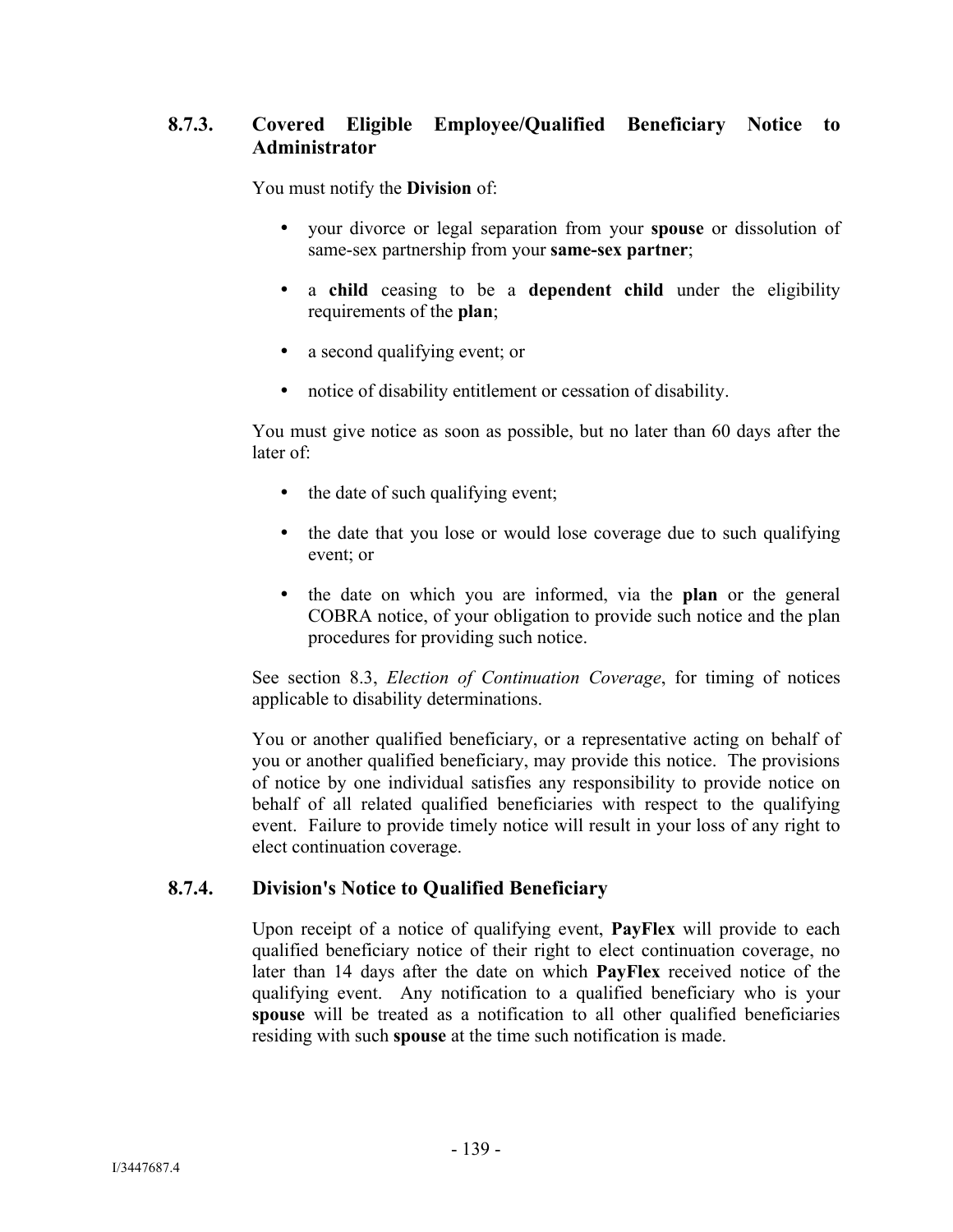## **8.7.5. Unavailability of Coverage**

If **PayFlex** receives a notice of a qualifying event or disability determination and determines that the person is not entitled to continuation coverage, **PayFlex** will notify the person with an explanation as to why such coverage is not available.

#### **8.7.6. Notice of Termination of Coverage**

**PayFlex** will provide notice to each qualified beneficiary of any termination of continuation coverage which is effective earlier than the end of the maximum period of continuation coverage applicable to such qualifying event, as soon as practicable following **PayFlex's** determination that continuation coverage should terminate.

## **8.7.7. Use of a Single Notice**

Required notices must be provided to each qualified beneficiary or individual; however:

- a single notice can be provided to you and your **spouse** or **same-sex partner** if you both reside at your address; and
- a single notice can be provided to you or your **spouse** for a **dependent child**, if the **dependent child** resides with you or your **spouse**.

#### **8.8. CONTINUATION HEALTH BENEFITS PROVIDED**

The continuation coverage provided to a qualified beneficiary who elects continued coverage will be identical to the coverage provided to similarly situated persons covered under the **plan** with respect to whom a qualifying event has not occurred. If coverage is modified under the **plan** for any group of similarly situated beneficiaries, the coverage will also be modified in the same manner for all individuals who are qualified beneficiaries under the **plan**. Continuation coverage will not be conditioned on evidence of good health.

You may change your elections during open enrollment for the **plan**.

## **8.9. BANKRUPTCY PROCEEDINGS**

Special continuation coverage provisions apply in the event of bankruptcy of the **State**. Notwithstanding any of the preceding sections, in the event of a bankruptcy proceeding under Title XI of the United States Code, where a loss of coverage or substantial elimination of your coverage occurs on or before the date of the loss or substantial elimination of coverage and any other individual who, on the day before the bankruptcy proceeding, is a beneficiary (under the **plan** as a **spouse**, **same-sex partner** or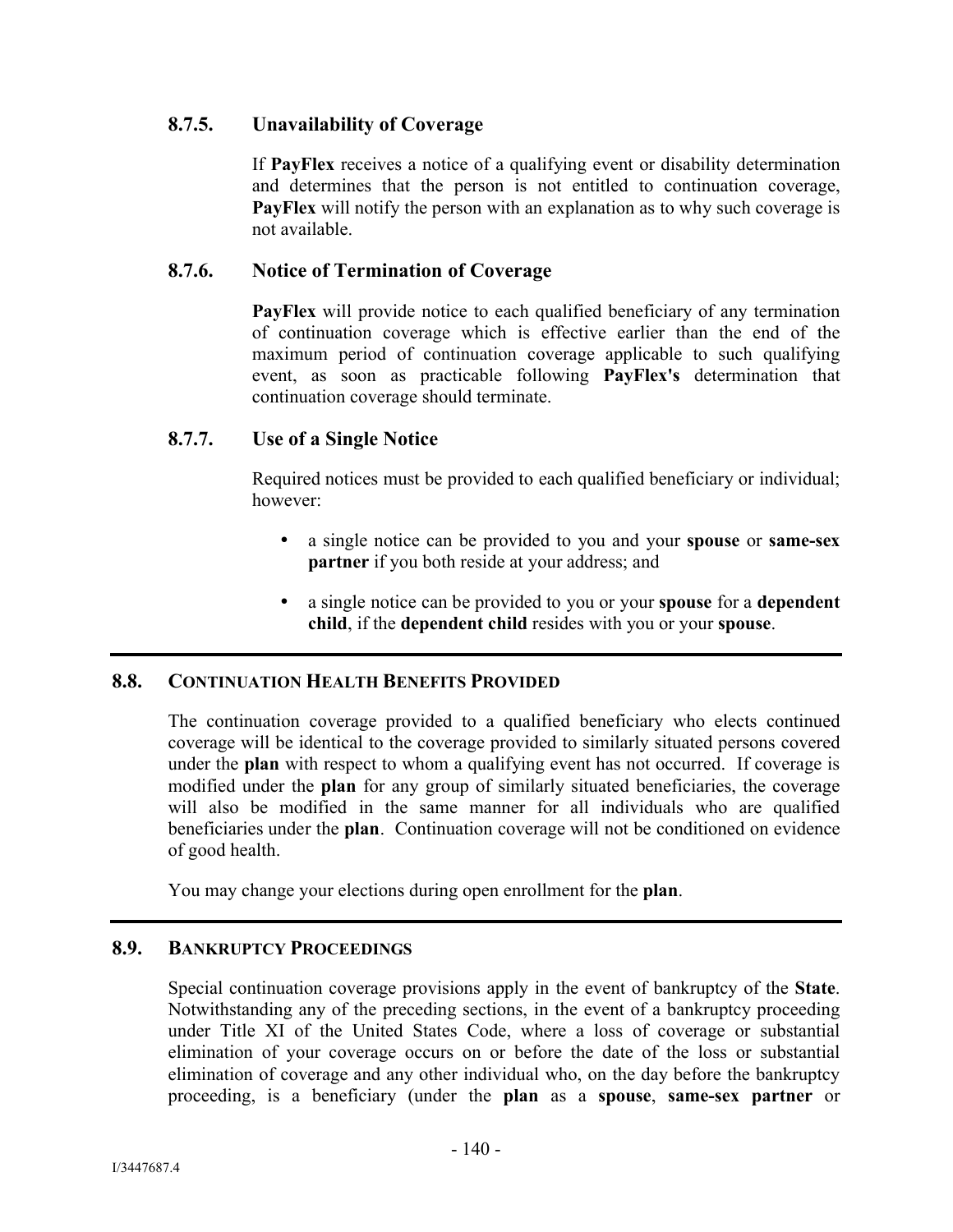**dependent child**) within one year before or after the date of the commencement of the bankruptcy proceeding, continuation coverage will be provided under the **plan** to the extent required under Code Section 4980(B).

#### **8.10. EXTENDED COVERAGE FOR DISABLED EMPLOYEES OR DEPENDENTS**

**Eligible employees** or **dependents** who are **totally disabled**, lose coverage under the **medical plan**, and waive their right to COBRA continuation coverage, are eligible for a limited extension of their coverage under the **medical plan**. This extended coverage is not available to an **employee** who is **totally disabled** and entitled to the protections under section 13.9, *Family and Medical Leave Act (FMLA)*.

Extended coverage under the **medical plan** is at no cost to the **totally disabled eligible employee** or **totally disabled dependent**.

You must be **totally disabled** due to **injury**, **illness**, or pregnancy when coverage under the **medical plan** terminates to be eligible for this benefit. Extended health benefits for **total disability** is provided for the number of months you have been covered under the **medical plan**, up to a maximum of 12 months. However, only the condition which caused the **total disability** is covered and coverage is provided only while you or your **dependent**, as applicable, is **totally disabled**.

To be eligible for extended health benefits, you or your **dependent**, as applicable, must be under a **physician**'s care and submit evidence of disability to the **claims administrator** within 90 days after you lose coverage under the **plan**. The **physician** must complete a *Statement of Disability* form available from the **Division** or the **claims administrator**. You must satisfy any unpaid portion of the **deductible** within three months of the date you lose coverage.

This extended coverage terminates when you or your **dependent**, as applicable, become covered under a group health plan with similar benefits.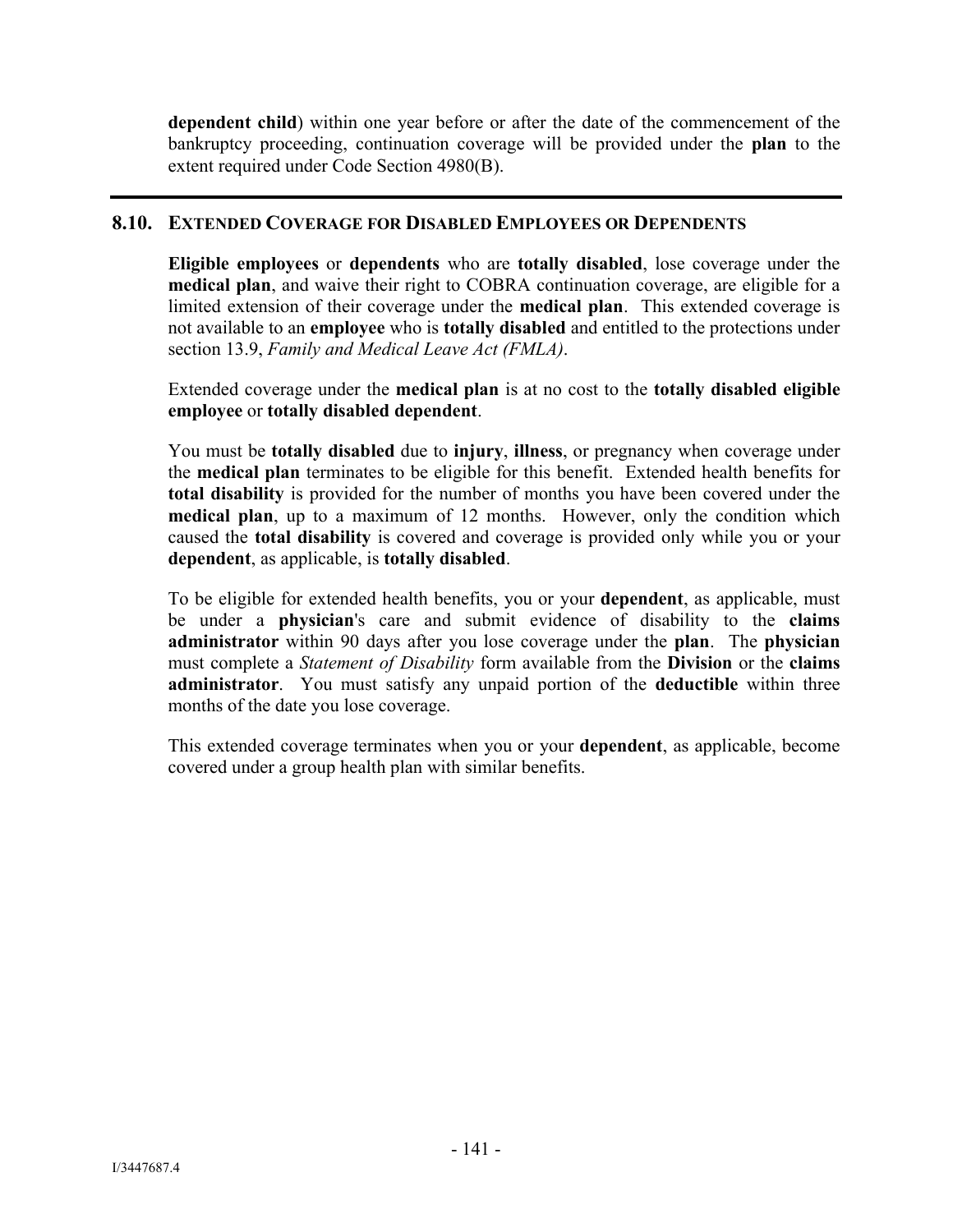#### **9.1. PRIMARY COVERAGE TO MEDICARE**

If coverage under the **medical plan** is primary to Medicare and you and/or your **dependents** who are eligible to be covered by Medicare incur a claim, the **medical plan** will pay for **covered expenses** subject to any applicable **deductible**, **copayment**, **coinsurance**, and any applicable **out-of-pocket limit**, exclusions or any other limits.

## **9.2. SECONDARY COVERAGE TO MEDICARE**

To the extent allowable under applicable law, coverage under the **medical plan** for you and your **dependents** who are eligible to be covered under Medicare will be secondary to coverage of you and your **dependents** under Medicare. The benefit payable under the **medical plan** will be reduced by the greater of:

- the amount actually paid by Medicare part A, Part B, Part C or Part D; or
- the amount Medicare would pay if you or your **dependents** were enrolled in Medicare Part A and Part B.

#### **9.3. MEDICARE COVERAGE ELECTION**

If you and your **dependents** choose not be covered by the **medical plan** and elect to be covered by Medicare, Medicare will provide the coverage and coverage under the **medical plan** will terminate.

#### **9.4. ELIGIBILITY FOR MEDICARE**

You and your **dependents** are considered eligible for all parts of Medicare for the purposes of the **medical plan** during any period you or your **dependents** have coverage under Medicare or, while otherwise qualifying for coverage under Medicare, do not have such coverage solely because you or your **dependents** have refused, discontinued, or failed to make any necessary application for Medicare Part A or Part B coverage.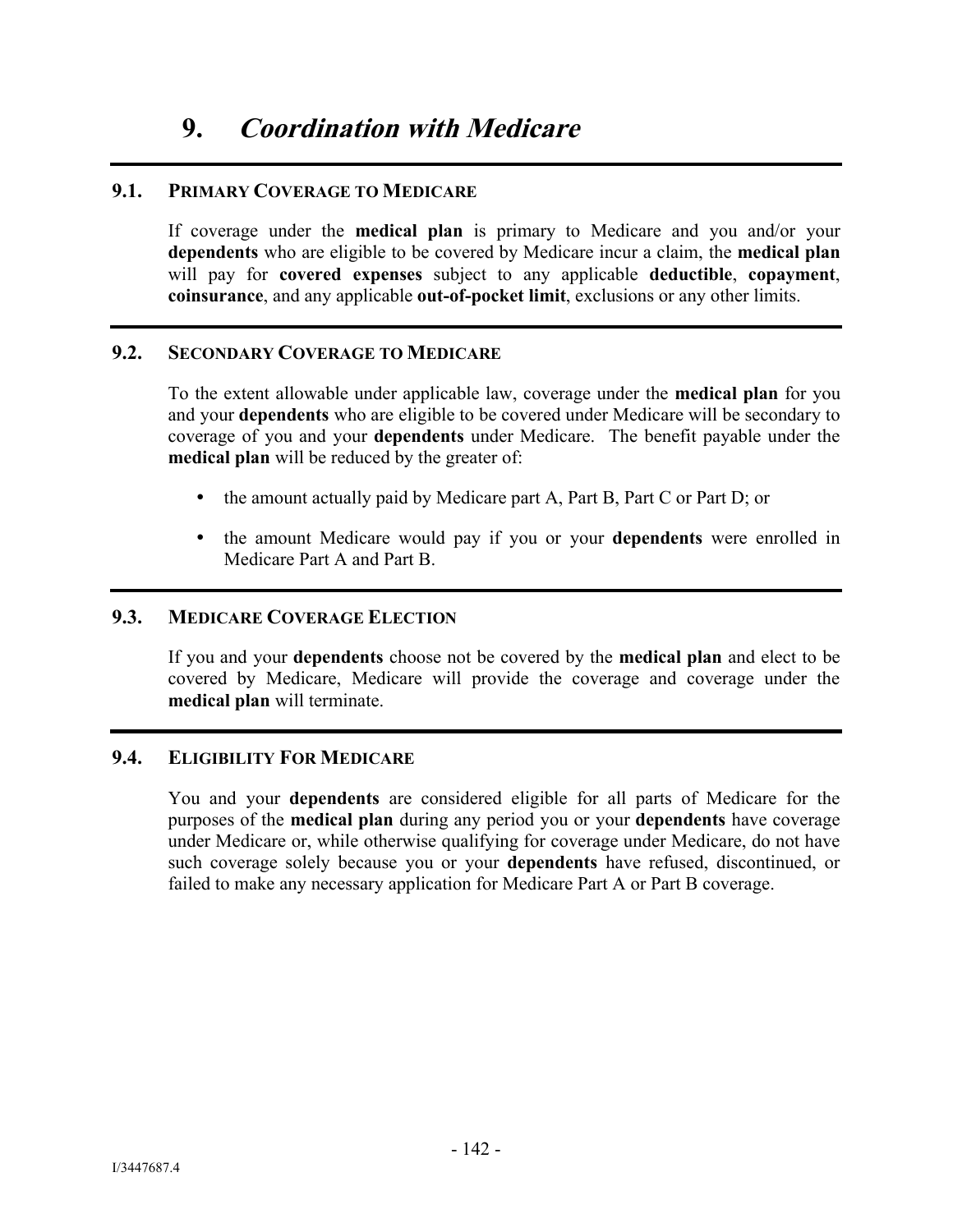## **10.1. WHEN COORDINATION OF BENEFITS APPLIES**

This coordination of benefits (COB) provision applies to the **medical plan** and **dental plan** when you or your covered **dependent** has health coverage under more than one plan. The order of benefit determination rules below determines which plan will pay as the primary plan. The primary plan pays first without regard to the possibility that another plan may cover some expenses. A secondary plan pays after the primary plan and may reduce the benefits it pays so that payments from all group plans do not exceed 100% of the total allowable expense.

## **10.2. DEFINED TERMS**

When used in this provision, the following words and phrases have the meaning explained herein.

- a. **Allowable Expense**. Allowable expense means a health care service or expense, including coinsurance and copayments, without reduction of any applicable deductible, that is covered at least in part by any of the plans covering the person. When a plan provides benefits in the form of services (for example, an HMO), the reasonable cash value of each service will be considered an allowable expense and a benefit paid. An expense or service that is not covered by any of the plans is not an allowable expense. Any expense that a health care provider by law or in accordance with a contractual agreement is prohibited from charging a covered person is not an allowable expense. The following are examples of expenses and services that are not allowable expenses:
	- If a **covered person** is confined in a private hospital room, the difference between the cost of a semi-private room in the hospital and the private room is not an allowable expense. This does not apply if one of the plans provides coverage for a private room.
	- If a person is covered by two or more plans that compute their benefit payments on the basis of reasonable or recognized charges, any amount in excess of the highest of the reasonable or recognized charges for a specific benefit is not an allowable expense.
	- If a person is covered by two or more plans that provide benefits or services on the basis of negotiated charges, an amount in excess of the highest of the negotiated charges is not an allowable expense.
	- The amount a benefit is reduced or not reimbursed by the primary plan because a covered person does not comply with the plan provisions is not an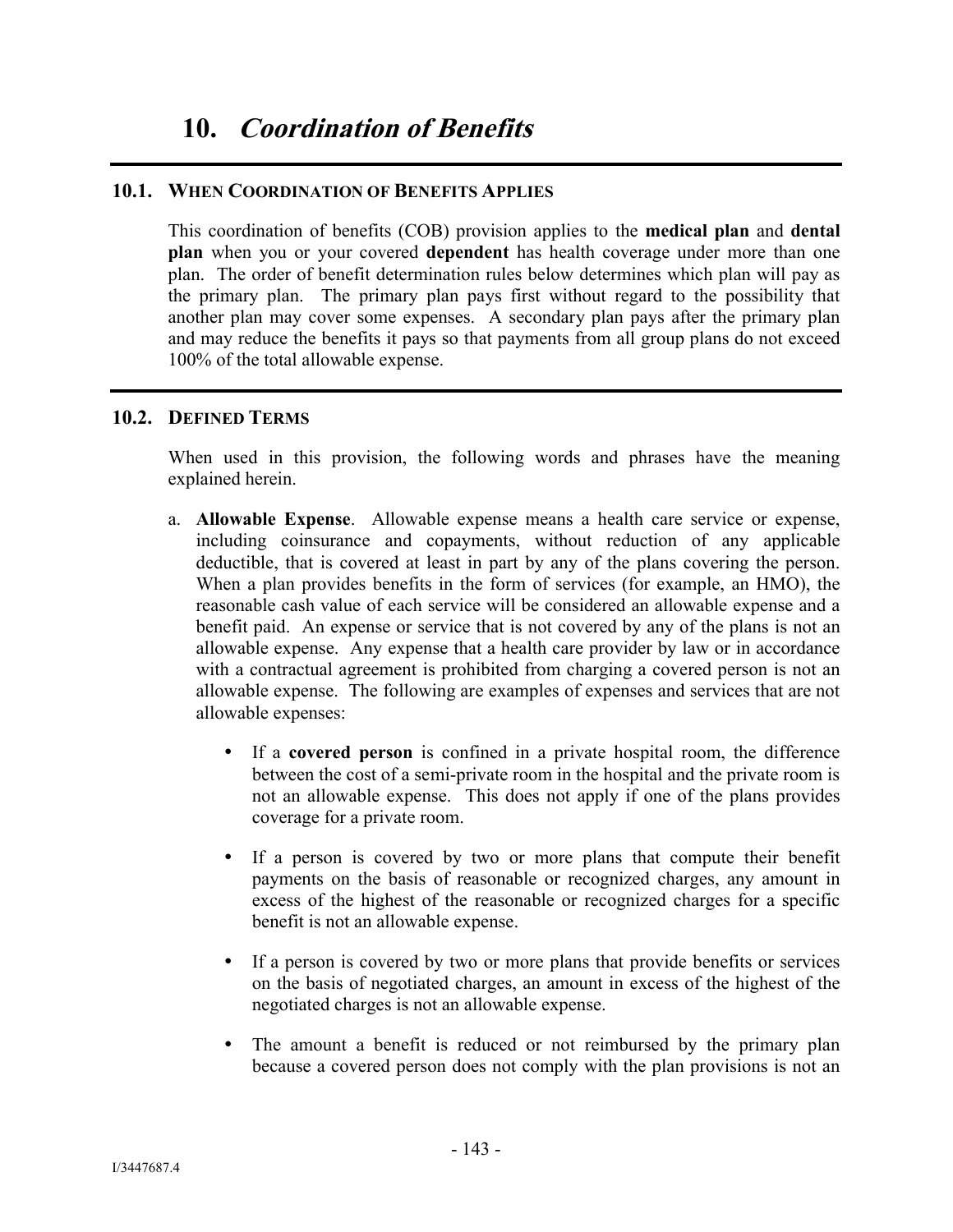allowable expense. Examples of these provisions are second surgical opinions, precertification of admissions, and preferred provider arrangements.

 If all plans covering a person are high deductible plans and the person intends to contribute to a health savings account established in accordance with Code Section 223, the primary high deductible plan's deductible is not an allowable expense, except as to any health expense that may not be subject to the deductible as described in Code Section  $223(c)(2)(C)$ .

If a person is covered by one plan that computes its benefit payments on the basis of reasonable or recognized charges, and another plan that provides its benefits or services on the basis of negotiated charges, the primary plan's payment arrangements will be the allowable expense for all the plans. However, if the secondary plan has a negotiated fee or payment amount different from the primary plan and if the provider contract permits, that negotiated fee will be the allowable expense used by the secondary plan to determine benefits.

- b. **Closed Panel Plan(s)**. A plan that provides health benefits to covered persons primarily in the form of services through a panel of providers that have contracted with or are employed by the plan, and that limits or excludes benefits for services provided by other providers, except in cases of emergency or referral by a panel member.
- c. **Custodial Parent**. A parent awarded custody by a court decree. In the absence of a court decree, it is the parent with whom the child resides more than one half of the calendar year without regard to any temporary visitation.
- d. **Plan**. Any plan providing benefits or services by reason of health care or treatment, which benefits or services are provided by one of the following:
	- Group or nongroup, blanket, or franchise health insurance policies issued by insurers, including health care service contractors.
	- Other prepaid coverage under service plan contracts, or under group or individual practice.
	- Uninsured arrangements of group or group-type coverage.
	- Labor-management trustee plans, labor organization plans, employer organization plans, or employee benefit organization plans.
	- Medicare or other governmental benefits.
	- Other group-type contracts. Group type contracts are those which are not available to the general public and can be obtained and maintained only because membership in or connection with a particular organization or group.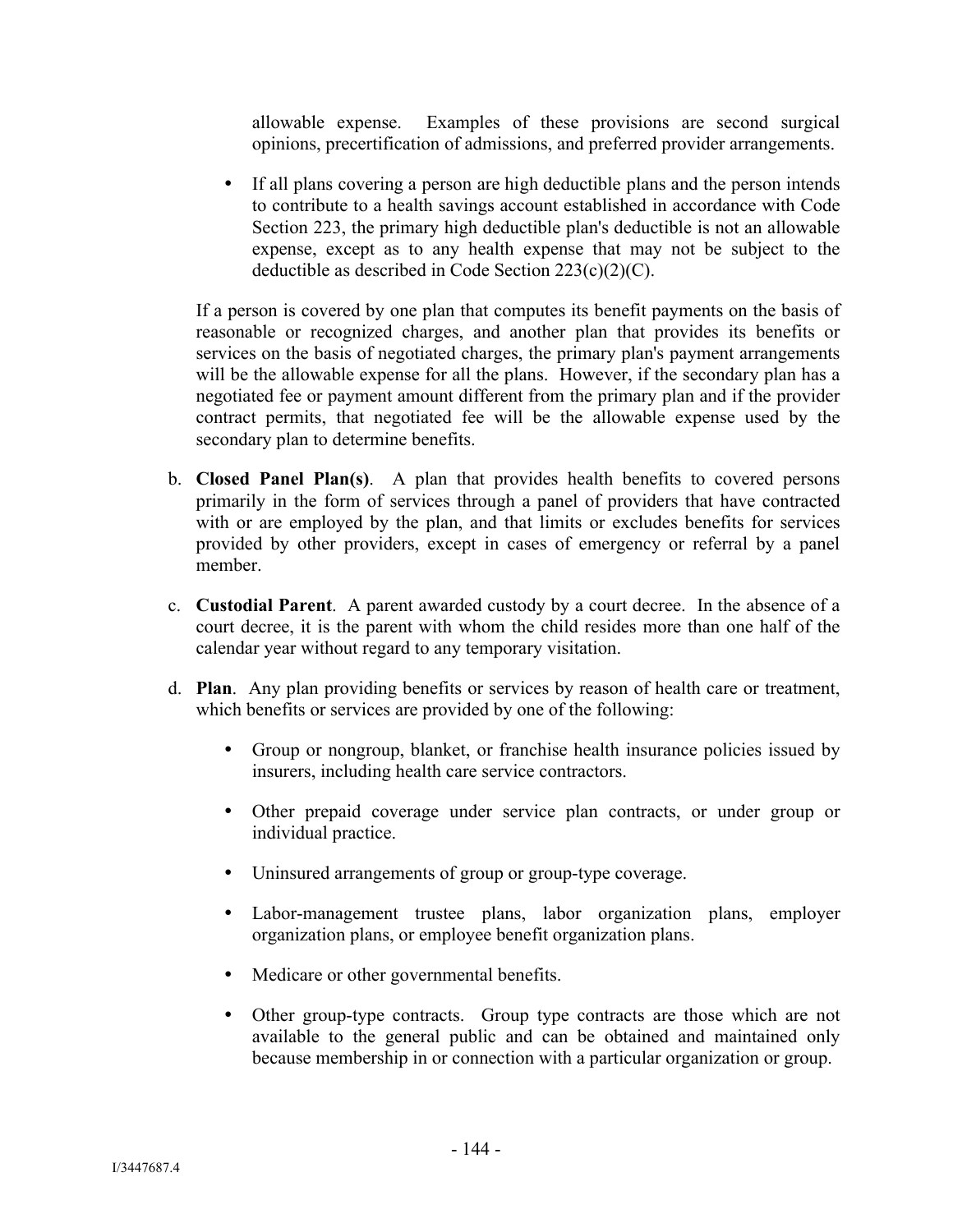If the plan includes medical, prescription drug, dental, and vision coverage, those coverages will be considered separate plans. For example, medical coverage will be coordinated with other medical plans and dental coverage will be coordinated with other dental plans.

The health plan is any part of the plan that provides benefits for health care expenses.

- e. **Primary Plan/Secondary Plan.** The order of benefit determination rules state whether the health plan is a primary plan or secondary plan as to another plan covering the person.
	- When the health plan is a primary plan, its benefits are determined before those of the other plan and without considering the other plan's benefits.
	- When the health plan is a secondary plan, its benefits are determined after those of the other plan and may be reduced because of the other plan's benefits.
	- When there are more than two plans covering the person, the health plan may be a primary plan as to one or more other plans, and may be a secondary plan as to a different plan or plans.

## **10.3. WHICH PLAN PAYS FIRST**

When two or more plans pay benefits, the rules for determining the order of payment are as follows:

- The primary plan pays or provides its benefits as if the secondary plan or plans did not exist.
- A plan that does not contain a coordination of benefits provision that is consistent with this provision is always primary. There is one exception: coverage that is obtained by virtue of membership in a group that is designed to supplement a part of a basic package of benefits may provide that the supplementary coverage will be excess to any other parts of the plan provided by the contract holder. Examples of these types of situations are major medical coverages that are superimposed over base plan hospital and surgical benefits, and insurance type coverages that are written in connection with a closed panel plan to provide outof-network benefits.
- A plan may consider the benefits paid or provided by another plan in determining its benefits only when it is secondary to that other plan.
- The first of the following rules that describes which plan pays its benefits before another plan is the rule to use: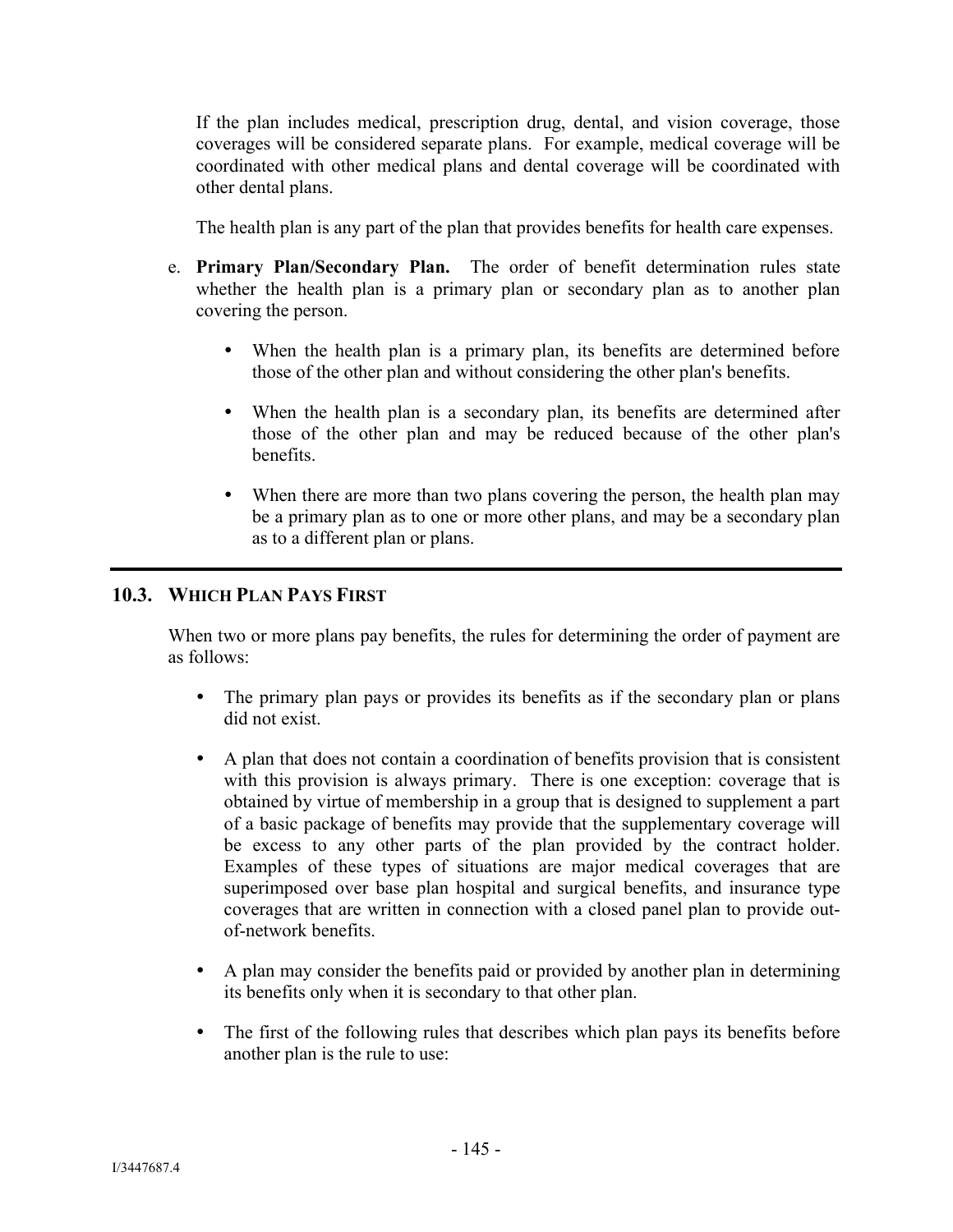- 1. Non-Dependent or Dependent. The plan that covers the person other than as a dependent, for example as an employee, member, subscriber or retiree is primary and the plan that covers the person as a dependent is secondary. However, if the person is a Medicare beneficiary and, as a result of Federal law, Medicare is secondary to the plan covering the person as a dependent; and primary to the plan covering the person as other than a dependent (*e.g.* a retired employee); then the order of benefits between the two plans is reversed so that the plan covering the person as an employee, member, subscriber or retiree is secondary and the other plan is primary.
- 2. Child Covered Under More than One Plan. The order of benefits when a child is covered by more than one plan is:
	- A. The primary plan is the plan of the parent whose birthday is earlier in the year if:
		- i. The parents are married or living together whether or not married.
		- ii. A court decree awards joint custody without specifying that one party has the responsibility to provide health care coverage or if the decree states that both parents are responsible for health coverage. If both parents have the same birthday, the plan that covered either of the parents longer is primary.
	- B. If the specific terms of a court decree state that one of the parents is responsible for the child's health care expenses or health care coverage and the plan of that parent has actual knowledge of those terms, that plan is primary. If the parent with responsibility has no health coverage for the dependent child's health care expenses, but that parent's spouse does, the plan of the parent's spouse is the primary plan.
	- C. If the parents are separated or divorced or are not living together whether or not they have ever been married and there is no court decree allocating responsibility for health coverage, the order of benefits is:
		- The plan of the custodial parent;
		- The plan of the spouse of the custodial parent;
		- The plan of the noncustodial parent; and then
		- The plan of the spouse of the noncustodial parent.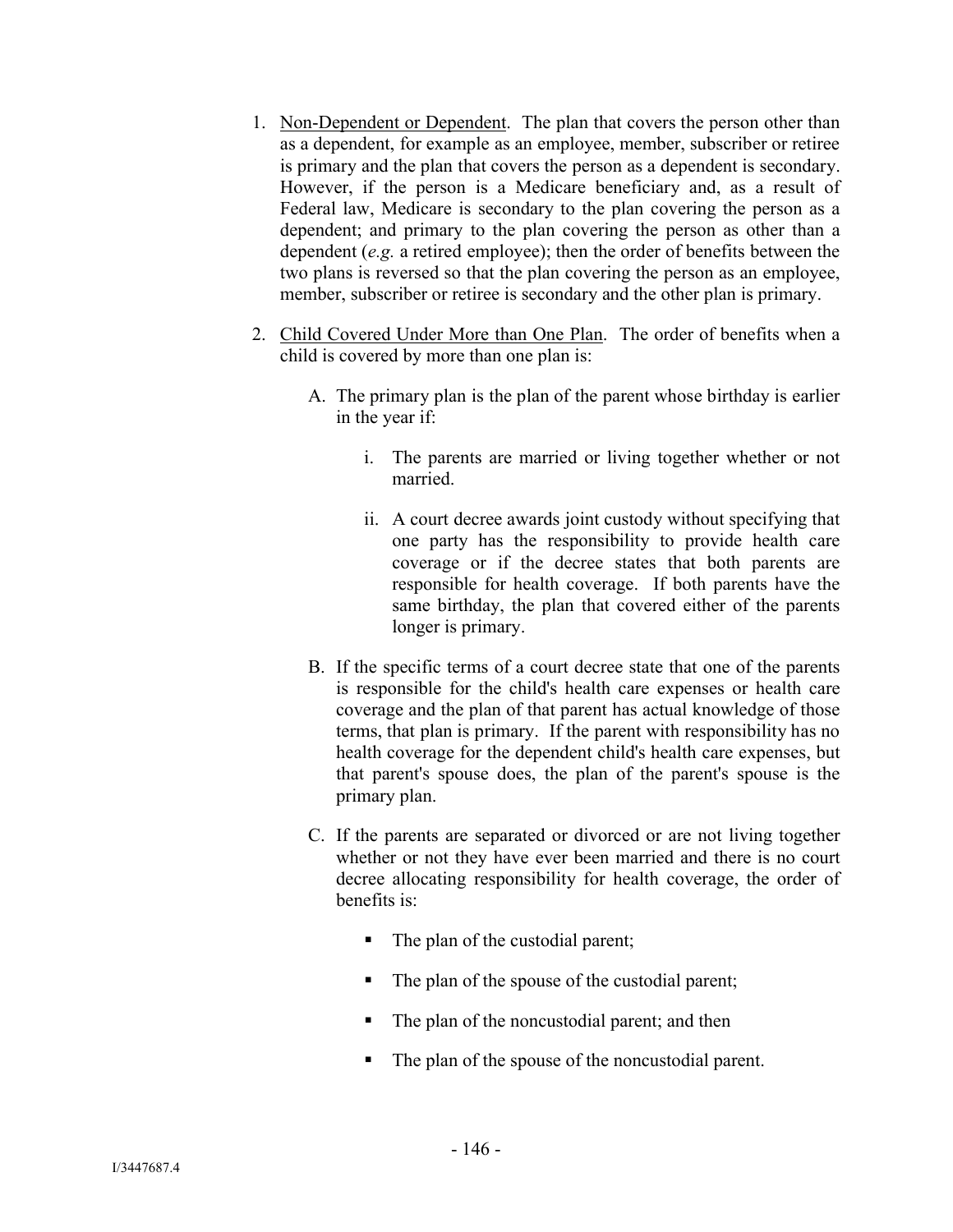For a dependent child covered under more than one plan of individuals who are not the parents of the child, the order of benefits should be determined as outlined above as if the individuals were the parents.

- 3. Active Employee or Retired or Laid off Employee. The plan that covers a person as an employee who is neither laid off nor retired from the employer who sponsors the plan or as a dependent of an active employee, is the primary plan. The plan covering that same person as a retired or laid off employee or as a dependent of a retired or laid off employee is the secondary plan. If the other plan does not have this rule, and if, as a result, the plans do not agree on the order of benefits, this rule is ignored. This rule will not apply if the non-dependent or dependent rules above determine the order of benefits.
- 4. Continuation Coverage. If a person whose coverage is provided under a right of continuation provided by federal or state law also is covered under another plan, the plan covering the person as an employee, member, subscriber or retiree (or as that person's dependent) is primary, and the continuation coverage is secondary. If the other plan does not have this rule, and if, as a result, the plans do not agree on the order of benefits, this rule is ignored. This rule will not apply if the non-dependent or dependent rules above determine the order of benefits.
- 5. Longer or Shorter Length of Coverage. The plan that covered the person as an employee, member, subscriber longer is primary.

If the preceding rules do not determine the primary plan, the allowable expenses will be shared equally between the plans meeting the definition of plan under this provision. In addition, the **plan** will not pay more than it would have paid had it been primary.

#### **10.4. HOW COORDINATION OF BENEFITS WORKS**

In determining the amount to be paid when the **medical plan** and **dental plan** is secondary on a claim, the secondary plan will calculate the benefits that it would have paid on the claim in the absence of other health insurance coverage and apply that amount to any allowable expense under the **medical plan** and **dental plan** that was unpaid by the primary plan. The amount will be reduced so that when combined with the amount paid by the primary plan, the total benefits paid or provided by all plans for the claim do not exceed 100 percent of the total allowable expense.

In addition, a secondary plan will credit to its plan deductible any amounts that would have been credited in the absence of other coverage.

Under the COB provision of the **medical plan** and **dental plan**, the amount normally reimbursed for covered benefits or expenses under the **medical plan** and **dental plan** is reduced to take into account payments made by other plans. The general rule is that the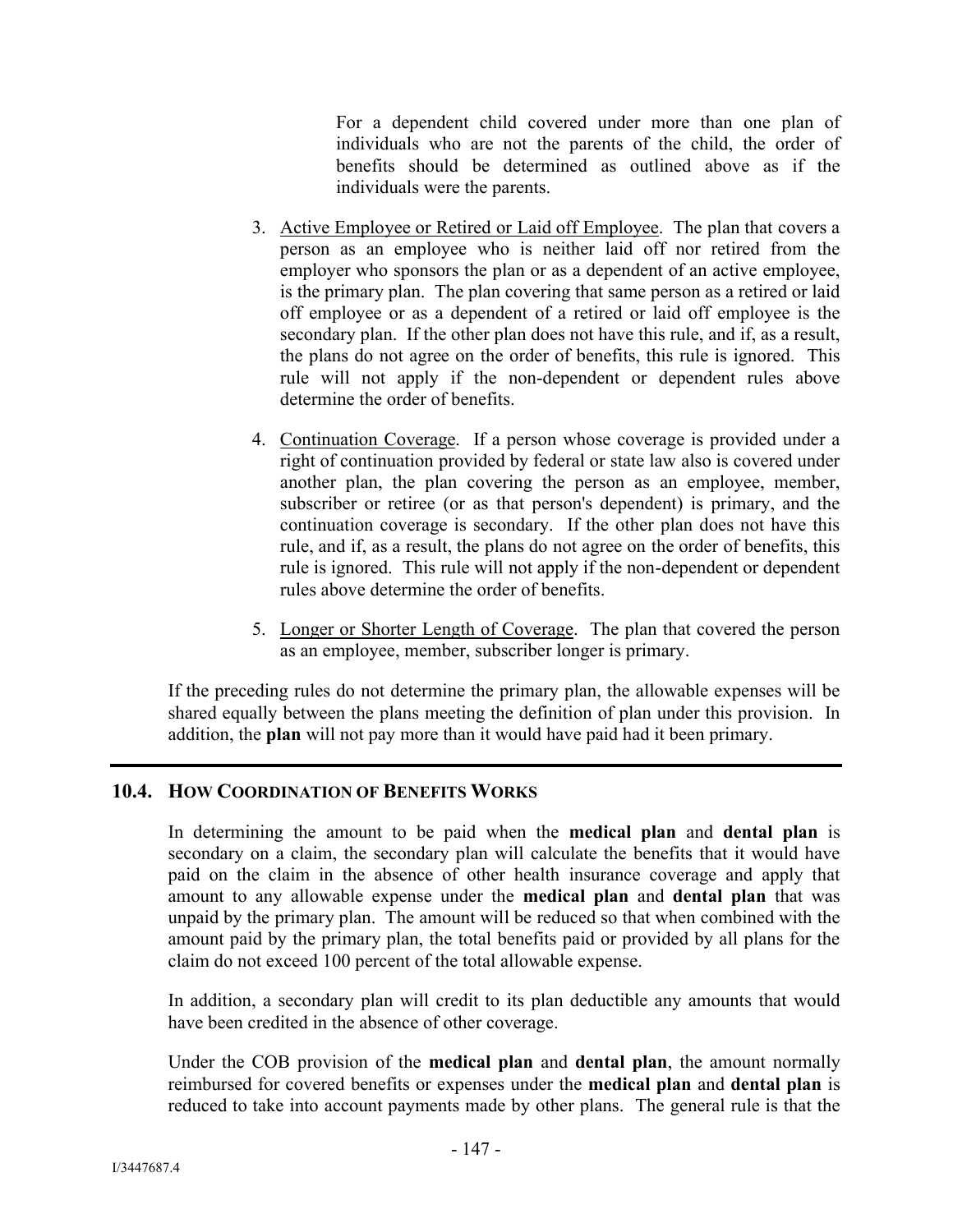benefits otherwise payable under the **medical plan** and **dental plan** for all covered benefits or expenses will be reduced by all other plan benefits payable for those expenses. When the COB rules of the **medical plan** and **dental plan** and another plan both agree that the **medical plan** and **dental plan** determines its benefits before such other plan, the benefits of the other plan will be ignored in applying the general rule above to the claim involved. Such reduced amount will be charged against any applicable benefit limit of this coverage.

If a covered person is enrolled in two or more closed panel plans, COB generally does not occur with respect to the use of panel providers. However, COB may occur if a person receives emergency services that would have been covered by both plans.

#### **10.5. RIGHT TO RECEIVE AND RELEASE NECESSARY INFORMATION**

Certain facts about health care coverage and services are needed to apply these COB rules and to determine benefits under the **medical plan** and **dental plan** and other plans. The **claims administrator** has the right to release or obtain any information and make or recover any payments it considers necessary in order to administer this provision.

## **10.6. FACILITY OF PAYMENT**

Any payment made under another plan may include an amount which should have been paid under the **medical plan** and **dental plan**. If so, the **claims administrator** may pay that amount to the organization which made that payment. That amount will then be treated as though it were a benefit paid under the **medical plan** and **dental plan**. The **claims administrator** will not have to pay that amount again. The term "payment made" means reasonable cash value of the benefits provided in the form of services.

#### **10.7. RIGHT OF RECOVERY**

If the amount of the payments made by the **claims administrator** is more than it should have paid under this COB provision, it may recover the excess from one or more of the persons it has paid or for whom it has paid, or any other person or organization that may be responsible for the benefits or services provided for the **covered person**. The amount of the payments made includes the reasonable cash value of any benefits provided in the form of services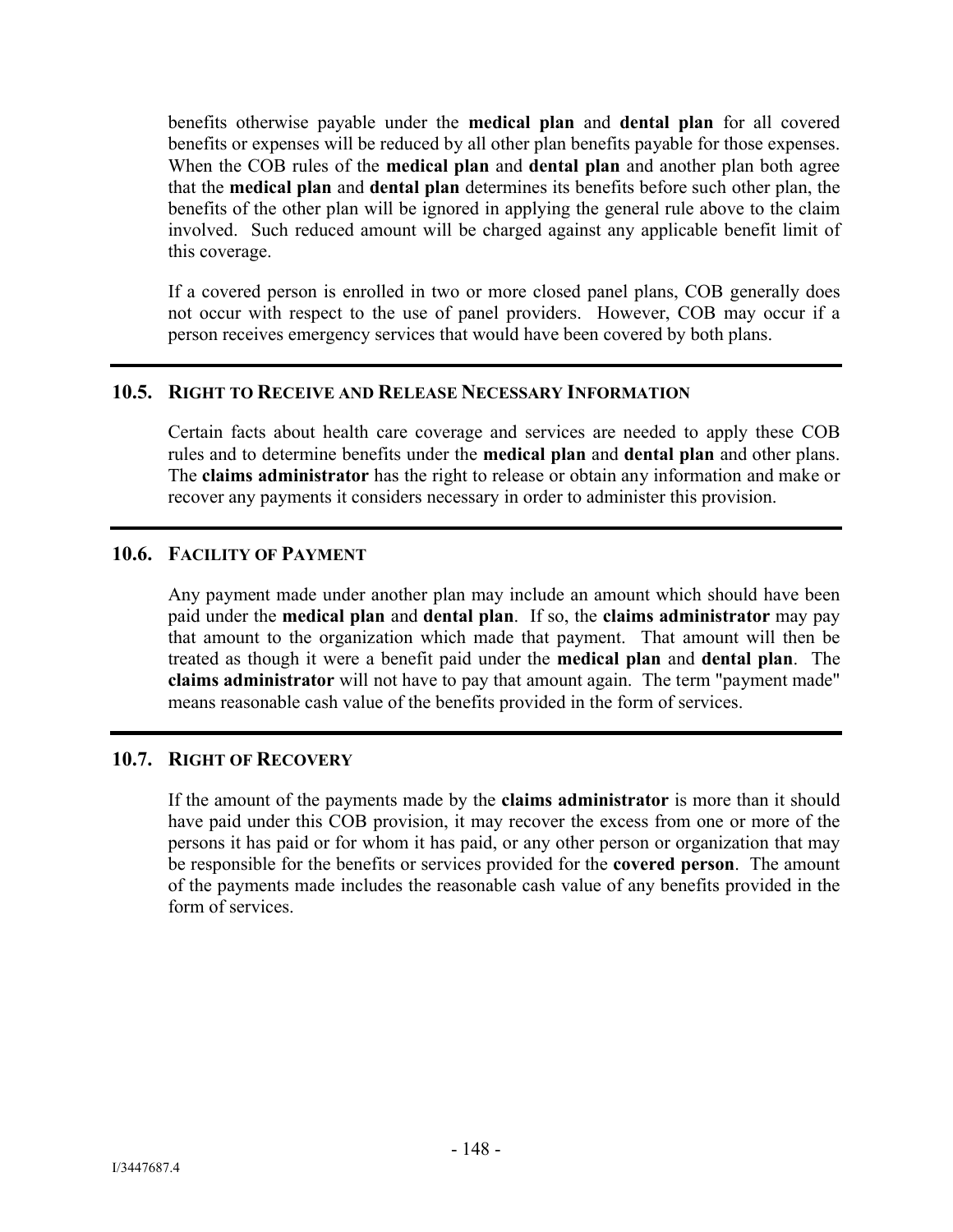#### **11.1. RIGHT OF SUBROGATION AND REIMBURSEMENT**

The **plan** has the right to full subrogation and reimbursement of any and all amounts paid by the **plan** to, or on behalf of, a **covered person**, for which a third party is allegedly responsible. The **plan** will have a lien against such funds, and the right to impose a constructive trust upon such funds, and will be reimbursed therefrom.

## **11.2. FUNDS TO WHICH SUBROGATION AND REIMBURSEMENT RIGHTS APPLY**

The **plan's** subrogation and reimbursement rights apply if the **covered person** receives, or has the right to receive, any sum of money, regardless of whether it is characterized as amounts paid for medical expenses or otherwise, paid or payable from any person, plan, or legal entity that is legally obligated to make payments as a result of a judgment, settlement, or otherwise, arising out of any act or omission of any third party (whether a third party or another **covered person** under the **plan**):

- who is allegedly wholly or partially liable for costs or expenses incurred by the **covered person**, in connection for which the **plan** provided benefits to, or on behalf of, such **covered person**; or
- whose act or omission allegedly caused **injur**y or **illness** to the **covered person**, in connection for which the **plan** provided benefits to, or on behalf of, such **covered person**.

## **11.3. AGREEMENT TO HOLD RECOVERY IN TRUST**

If a payment is made under the **plan**, and the person to or for whom it is made recovers monies from a third party as a result of settlement, judgment, or otherwise, that person will hold in trust for the **plan** the proceeds of such recovery and reimburse the **plan** to the extent of its payments.

#### **11.4. DISCLAIMER OF MAKE WHOLE DOCTRINE**

The **plan** has the right to be paid first and in full from any settlement or judgment, regardless of whether the **covered person** has been "made whole." The **plan's** right is a first priority lien. The **plan's** rights will continue until the **covered person's** obligations hereunder to the **plan** are fully discharged, even though the **covered person** does not receive full compensation or recovery for his or her injuries, damages, loss or debt. This right to subrogation *pro tanto* will exist in all cases.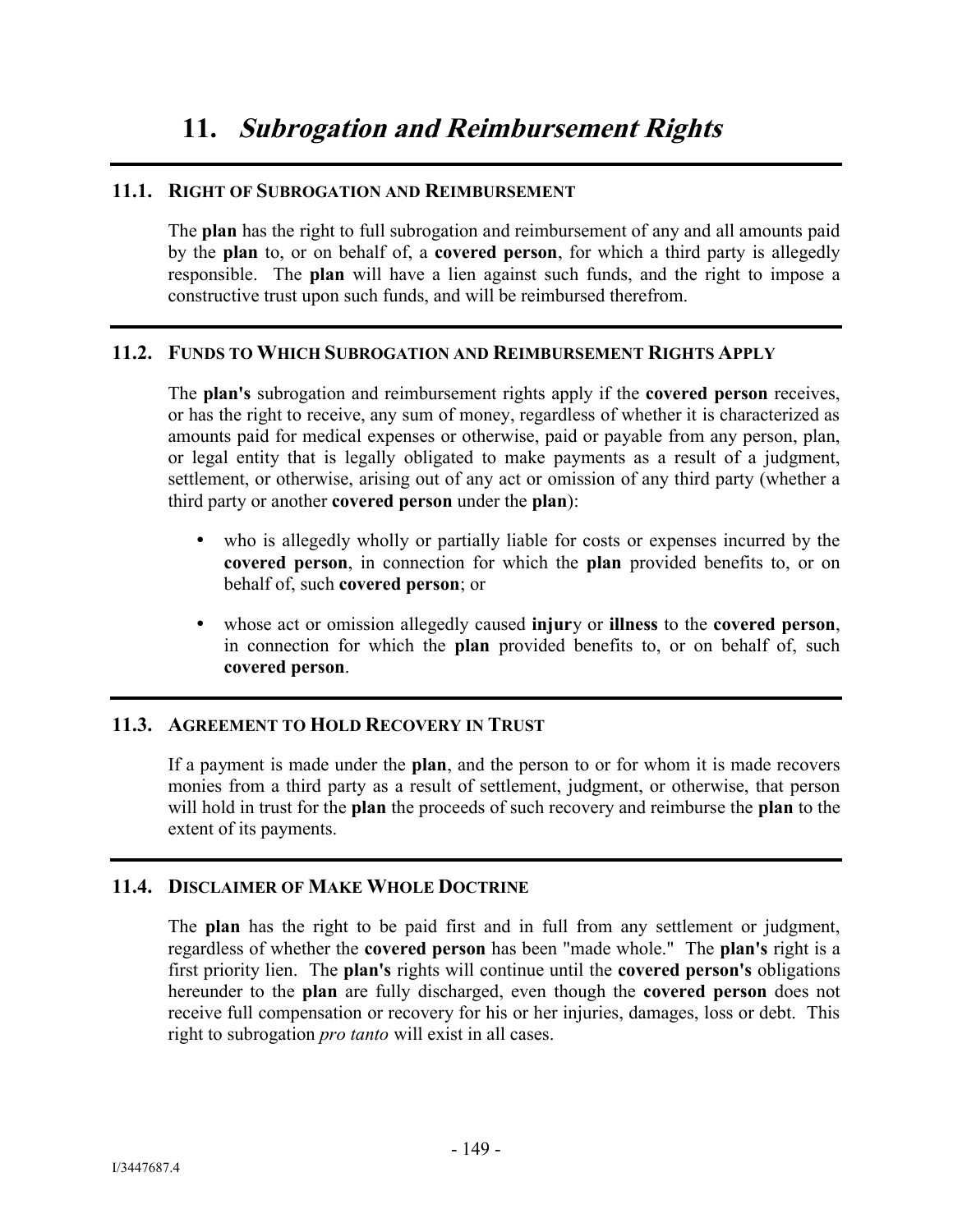#### **11.5. DISCLAIMER OF COMMON FUND DOCTRINE**

The **covered person** will be responsible for all expenses of recovery from such third parties or other persons, including but not limited to, all attorneys' fees incurred in collection of such third-party payments, or payments by other persons. Any attorneys' fees and/or expenses owed by the **covered person** will not reduce the amount of reimbursement due to the **plan**.

## **11.6. OBLIGATIONS OF THE COVERED PERSON**

The **covered person** will furnish any and all information and assistance requested by the **claims administrator**. If requested, the **covered person** will execute and deliver to the **claims administrator** a subrogation and reimbursement agreement before or after any payment of benefits by the **plan**. The **covered person** will not discharge or release any party from any alleged obligation to the **covered person** or take any other action that could impair the **plan's** rights to subrogation and reimbursement without the written authorization of the **claims** administrator.

## **11.7. PLAN'S RIGHT TO SUBROGATION**

If the **covered person** or anyone acting on his or her behalf has not taken action to pursue his or her rights against a third party described in section 11.2, *Funds to Which Subrogation and Reimbursement Rights Apply,* or any other persons to obtain a judgment, settlement or other recovery, the **claims administrator** or its designee, upon giving 30 days' written notice to the **covered person**, will have the right to take such action in the name of the **covered person** to recover that amount of benefits paid under the **plan**; provided, however, that any such action taken without the consent of the **covered person** will be without prejudice to such **covered person**.

#### **11.8. ENFORCEMENT OF PLAN'S RIGHT TO REIMBURSEMENT**

If a **covered person** fails or refuses to comply with these provisions by reimbursing the **plan** as required herein, the **plan** has the right to impose a constructive trust over any and all funds received by the **covered person**, or as to which the **covered person** has the right to receive. The **plan** has the authority to pursue any and all legal and equitable relief available to enforce the rights contained in this section, against any and all appropriate parties who may be in possession of the funds described herein. The **plan** also has the right to terminate coverage for the **covered person** under the **plan**.

#### **11.9. FAILURE TO COMPLY**

If a **covered person** fails to comply with the requirements under this section, the **covered person** will not be eligible to receive any benefits, services or payments under the **plan**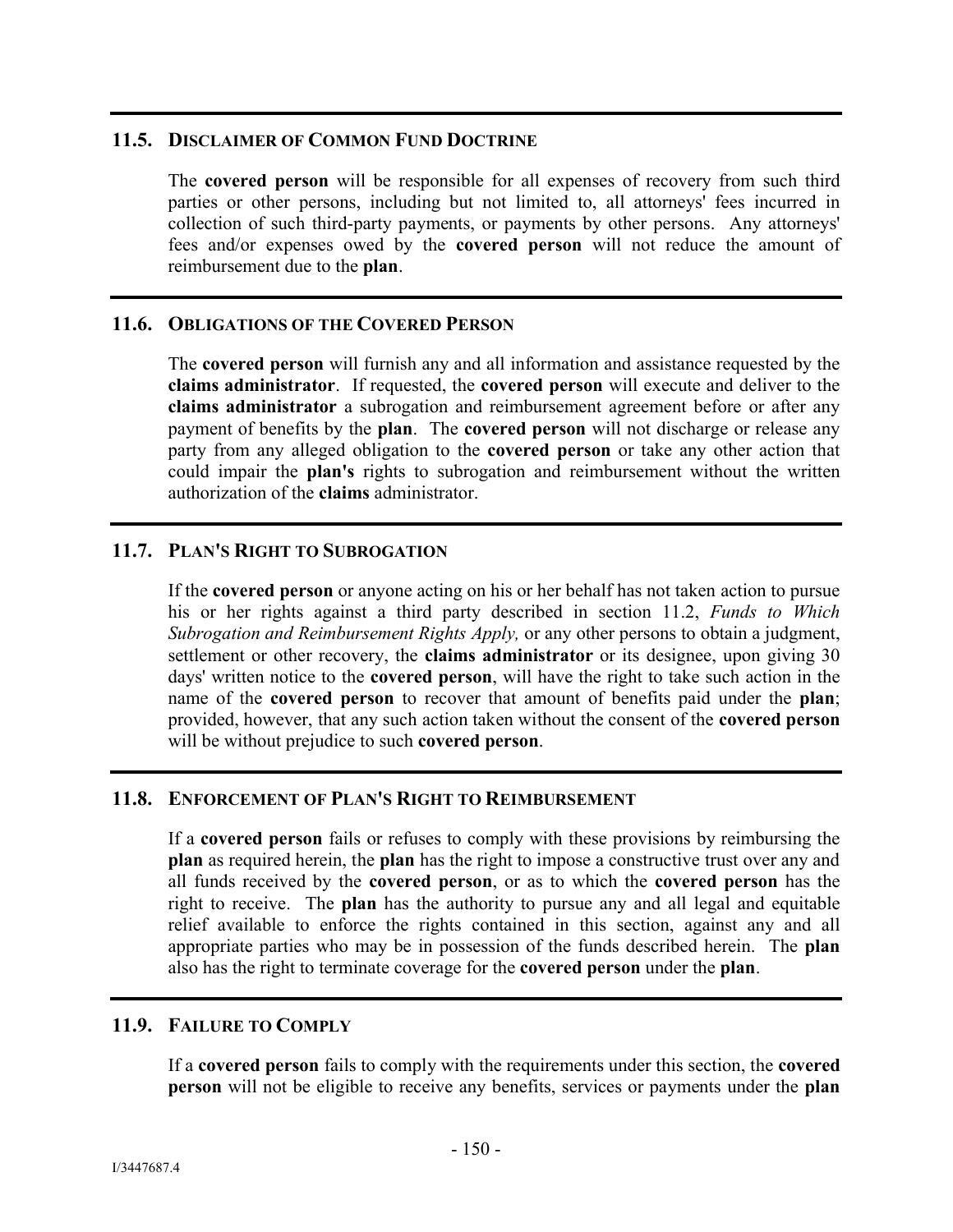for any **illness** or **injury** until there is compliance, regardless of whether such benefits are related to the act or omission of such third party or other persons.

#### **11.10. DISCRETIONARY AUTHORITY OF ADMINISTRATOR**

The **State** will have full discretionary authority to interpret the provisions of this section 11, *Subrogation and Reimbursement Rights*, and to administer and pursue the **health plan's** subrogation and reimbursement rights. It will be within the discretionary authority of the **State** to resolve, settle, or otherwise compromise its subrogation and reimbursement rights when appropriate. The **State** is under no legal obligation to reduce its lien or reimbursement rights unless, in its sole discretion, it determines that doing so is appropriate.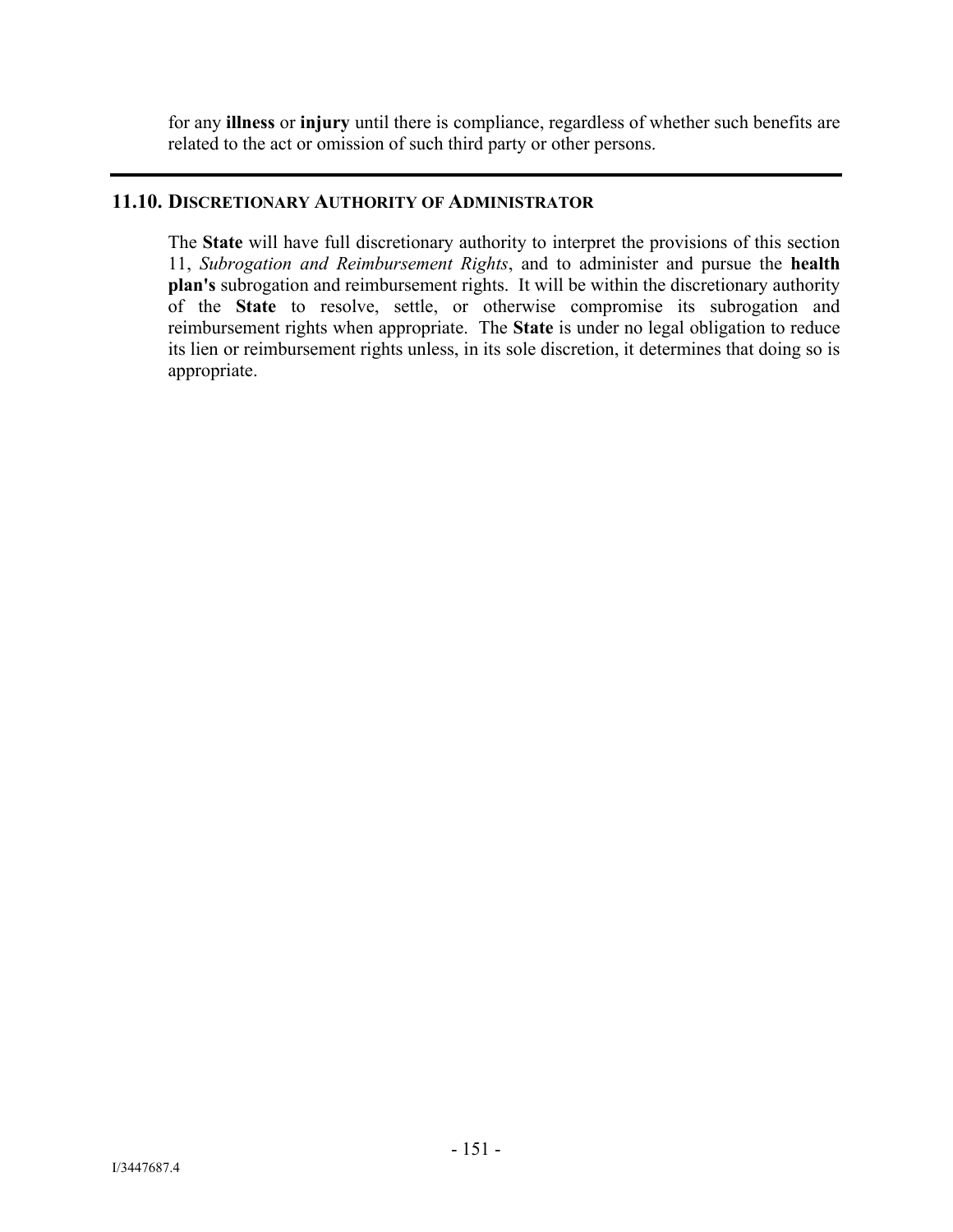# **12. Protected Health Information Under the Health Insurance Portability and Accounting Act (HIPAA)**

#### **12.1. USE AND DISCLOSURE OF PROTECTED HEALTH INFORMATION**

The **plan** will use and disclose **protected health information** to the extent of and in accordance with the uses and disclosures permitted by HIPAA, as set forth in the **Privacy Regulations**. Specifically, the **plan** will use and disclose **protected health information** for purposes related to health care treatment, **payment** for health care and **health care operations**.

## **12.2. PLAN DOCUMENTS**

In order for the **plan** to disclose **protected health information** to the **State** or to provide for or permit the disclosure of **protected health information** to the **State** by a health insurance issuer or HMO with respect to the **plan**, the **plan** must ensure that the **plan** documents restrict uses and disclosures of such information by the **State** consistent with the requirements of HIPAA.

#### **12.3. DISCLOSURES BY THE PLAN TO THE STATE**

The **plan** may:

- Disclose summary health information to the **State**, if the **State** requests the summary health information for the purpose of:
	- $\triangleright$  obtaining premium bids from health plans for providing health insurance coverage under the **plan**; or
	- modifying, amending, or terminating the **plan**.
- Disclose to the **State** information on whether an **individual** is participating in the **plan**, or is enrolled in or has disenrolled from a health insurance issuer offered by the **plan**.
- Disclose **protected health information** to the **State** to carry out plan administration functions that the **State** performs, consistent with the provisions of this section.
- With an authorization from the **covered person**, disclose **protected health information** to the **State** for purposes related to the administration of other employee benefit plans and fringe benefits sponsored by the **State**.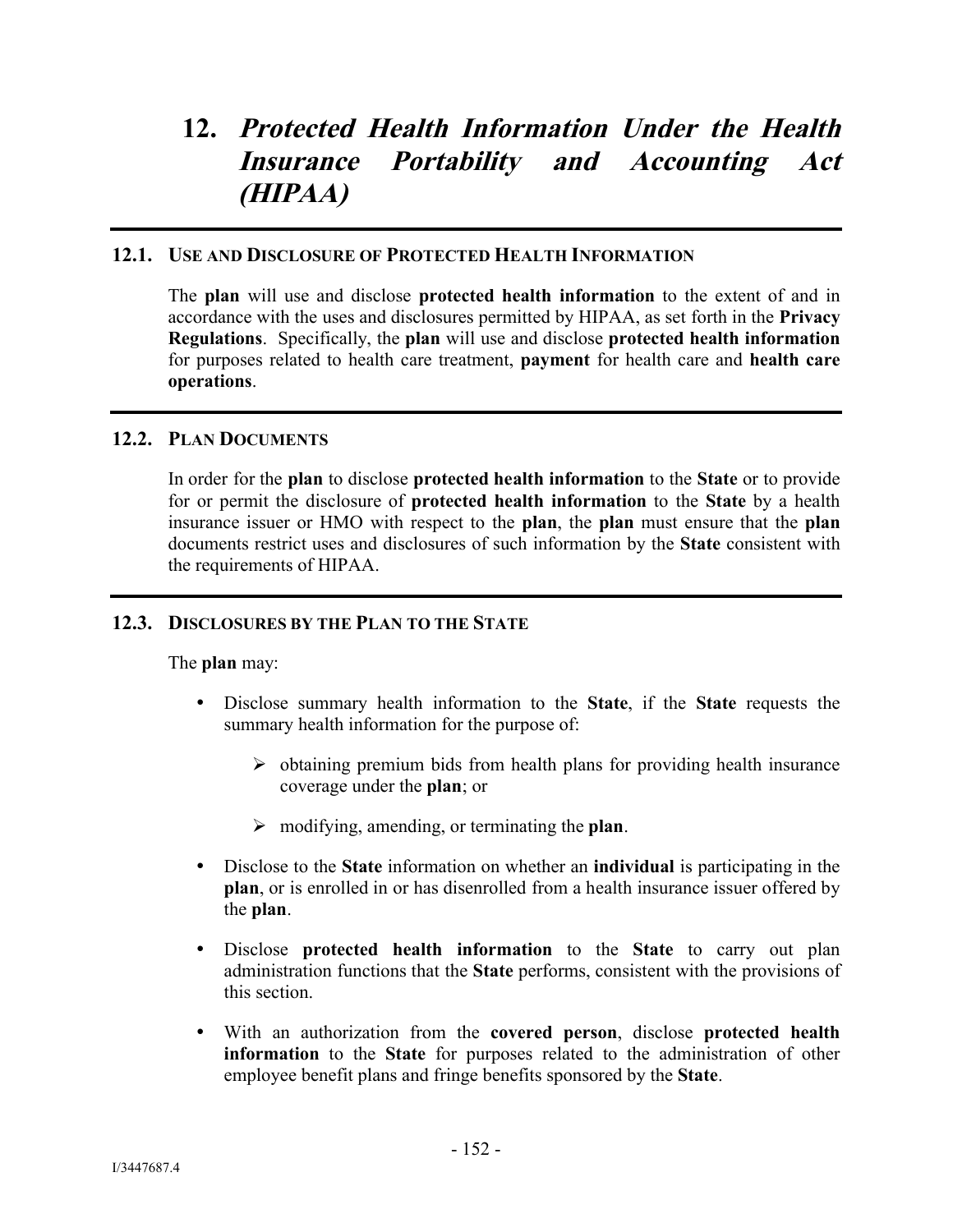- Not permit a health insurance issuer with respect to the **plan** to disclose **protected health information** to the **State** except as permitted by this section.
- Not disclose (and may not permit a health insurance issuer to disclose) **protected health information** to the **State** as otherwise permitted by this section unless a statement is included in the **plan's** notice of privacy practices that the **plan** (or a health insurance issuer with respect to the **plan**) may disclose **protected health information** to the **State**.
- Not disclose **protected health information** to the **State** for the purpose of employment-related actions or decisions or in connection with any other benefit or employee benefit plan of the **State**.
- Not disclose (and may not permit a health insurance issuer to disclose) **protected health information** that is genetic information about an individual for underwriting purposes as defined in Section 1180(b)(4) of the Social Security Act and underlying regulations.

#### **12.4. USES AND DISCLOSURES BY STATE**

The **State** may only use and disclose **protected health information** as permitted and required by the **plan**, as set forth within this section. Such permitted and required uses and disclosures may not be inconsistent with the provisions of HIPAA. The **State** may use and disclose **protected health information** without an authorization from a **covered person** for plan administrative functions including **payment** activities and **health care operations**. In addition, the **State** may also use and disclose **protected health information** to accomplish the purpose for which any disclosure is properly made pursuant to section 12.3, *Disclosures by the Plan to the State*.

## **12.5. CERTIFICATION**

The **plan** may disclose **protected health information** to the **State** only upon receipt of a certification from the **State** that the **plan** documents have been amended to incorporate the provisions provided for in this section and that the **State** so agrees to the provisions set forth therein

#### **12.6. CONDITIONS AGREED TO BY THE STATE**

The **State** agrees to:

- Not use or further disclose **protected health information** other than as permitted or required by the **plan** document or as required by law.
- Ensure that any agents, including a subcontractor, to whom the **State** provides **protected health information** received from the **plan** agree to the same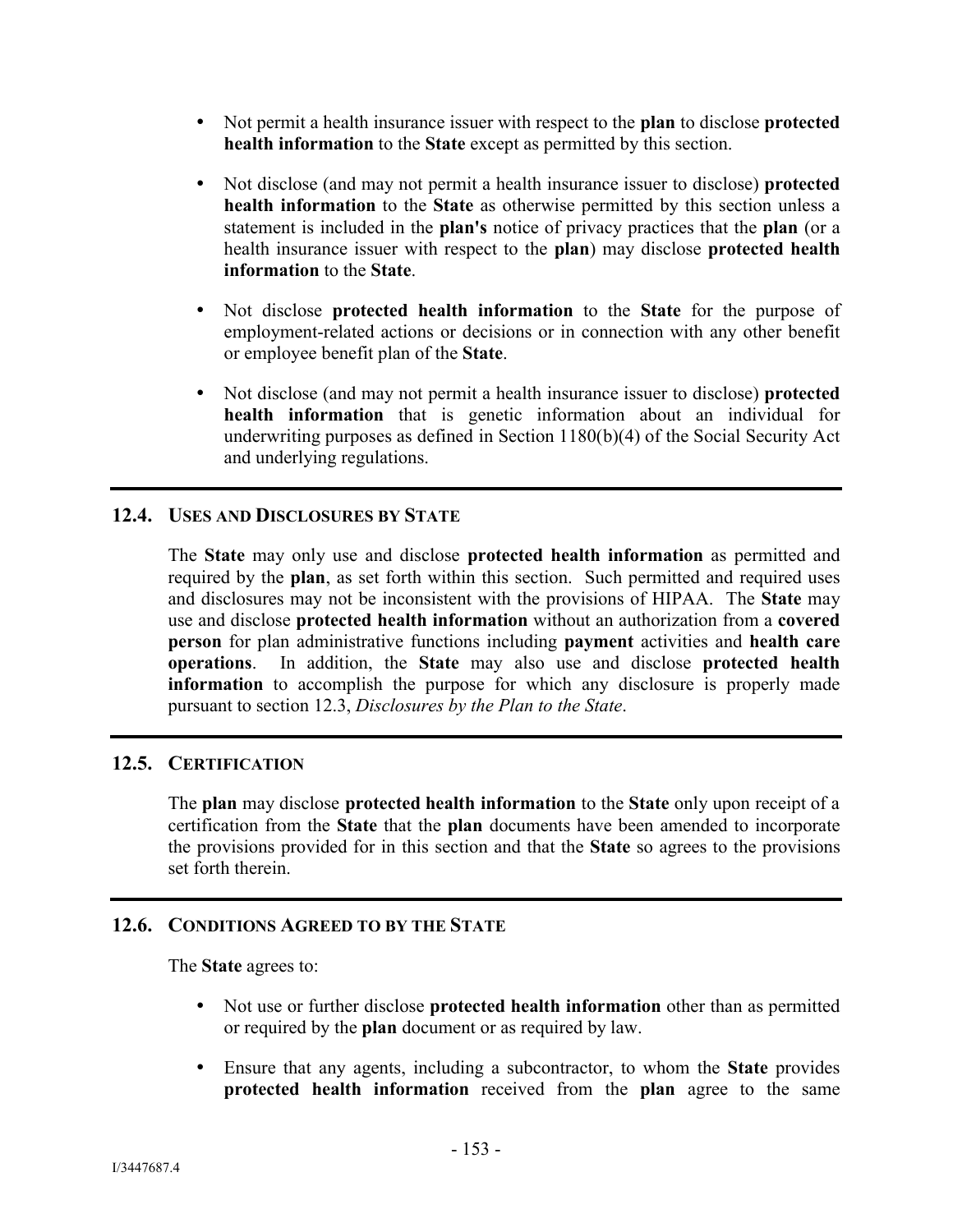restrictions and conditions that apply to the **State** with respect to such **protected health information**, and that any such agents or subcontractors agree to implement reasonable and appropriate security measures to protect any **electronic protected health information** belonging to the **plan** that is provided by the **State**.

- Not use or disclose **protected health information** for employment-related actions and decisions unless authorized by an **individual**.
- Not use or disclose **protected health information** in connection with any other benefit or employee benefit plan of the **State** unless authorized by an **individual**.
- Report to the **plan** any **protected health information** use or disclosure that is inconsistent with the uses or disclosures provided for by this section, or any **security incident** of which it becomes aware.
- Make **protected health information** available to an **individual** in accordance with HIPAA's access requirements pursuant to 45 CFR § 164.524.
- Make **protected health information** available for amendment and incorporate any amendments to **protected health information** in accordance with 45 CFR § 164.526.
- Make available the information required to provide an accounting of disclosures in accordance with 45 CFR § 164.528.
- Make internal practices, books and records relating to the use and disclosure of **protected health information** received from the **plan** available to the Secretary of the Department of Health and Human Services for the purposes of determining the **plan's** compliance with HIPAA.
- If feasible, return or destroy all **protected health information** received from the **plan** that the **State** still maintains in any form, and retain no copies of such **protected health information** when no longer needed for the purpose for which disclosure was made (or if return or destruction is not feasible, limit further uses and disclosures to those purposes that make the return or destruction infeasible).
- Implement administrative, physical, and technical safeguards that reasonably and appropriately protect the confidentiality, integrity, and availability of the **electronic protected health information** that it creates receives, maintains, or transmits on behalf of the **plan**.
- Ensure that the separation and requirements of sections 12.3, *Disclosures by the Plan to the State,* section 12.4, *Uses and Disclosures by State,* and section 12.5, *Certification* of the **plan** are supported by reasonable and appropriate security measures.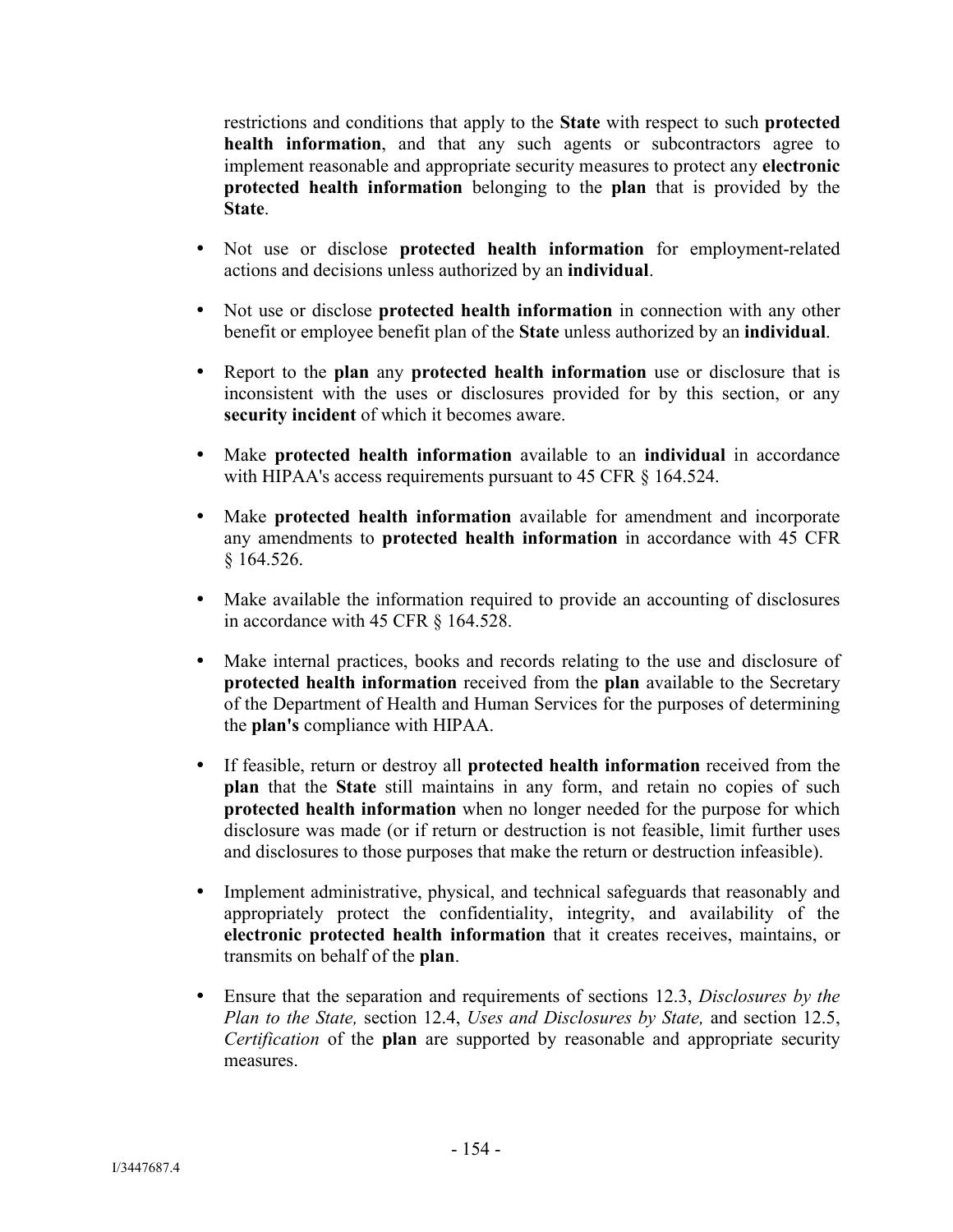#### **12.7. ADEQUATE SEPARATION BETWEEN THE PLAN AND THE STATE**

In accordance with HIPAA, only the persons identified in the **State**'s HIPAA policies and procedures may be given access to **protected health information**.

#### **12.8. LIMITATIONS OF ACCESS AND DISCLOSURE**

The persons described in section 12.3, *Disclosures by the Plan to the State*, may only have access to and use and disclose **protected health information** for **plan** administration functions that the **State** performs for the **plan**.

#### **12.9. NONCOMPLIANCE**

If the persons or classes of persons described in section 12.3, *Disclosures by the Plan to the State*, do not comply with this **plan** document, the **plan** and the **State** will provide a mechanism for resolving issues of noncompliance, including disciplinary sanctions.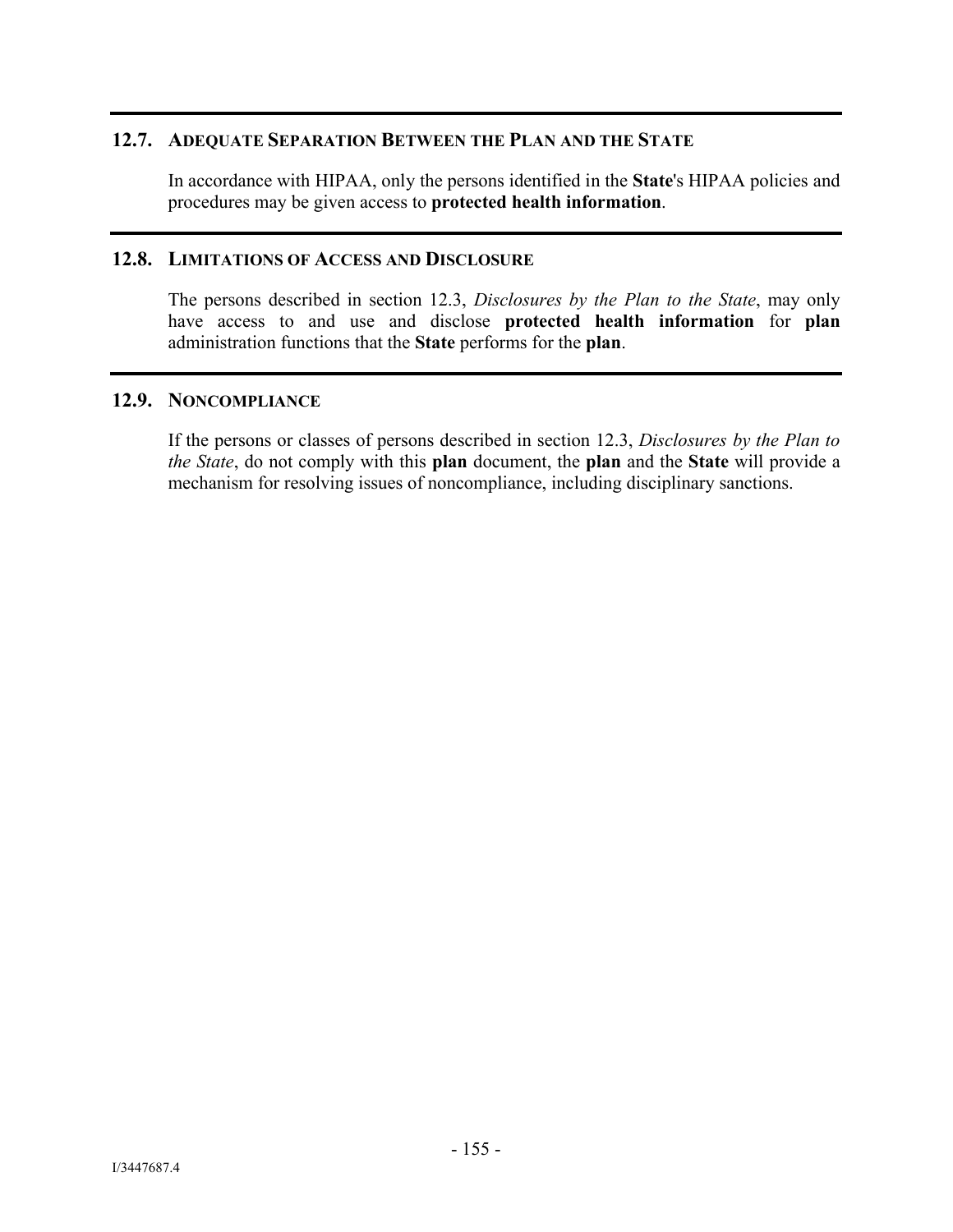## **13.1. GENETIC INFORMATION NONDISCRIMINATION ACT OF 2008 (GINA)**

The **plan** will comply with GINA, as amended, and any regulations issued thereunder, to the extent required thereunder, and to the extent not otherwise inconsistent with any Federal law or regulations governing the **plan**. As part of such compliance, the **plan** will not:

- Adjust plan contribution amounts or premiums on the basis of genetic information.
- Request or require a **covered person** or any of the **covered person**'s family members to undergo a genetic test.
- Request, require, or purchase genetic information for underwriting purposes during coverage or with respect to any **covered person**, prior to such individual's enrollment in the **plan**.

Under this section, "genetic information" includes your genetic tests, the genetic tests of your family members, and your family medical history.

# **13.2. STATEMENT OF RIGHTS UNDER THE NEWBORNS' AND MOTHERS' HEALTH PROTECTION ACT**

Group health plans and health insurance issuers generally may not, under Federal law, restrict benefits for any hospital length of **stay** in connection with childbirth for the mother or newborn **child** to less than 48 hours following a vaginal delivery, or less than 96 hours following a cesarean section. However, Federal law generally does not prohibit the mother's or newborn's attending **provider** (*e.g.*, your **physician**, nurse midwife, or **physician** assistant), after consulting with the mother, from discharging the mother or her newborn earlier than 48 hours (or 96 hours as applicable). In any case, plans and issuers may not, under Federal law, require that a **provider** obtain authorization from the **plan** for prescribing a length of **stay** that is 48 hours (or 96 hours) or less. However, to use certain **providers** or facilities, or to reduce your out-of-pocket costs, you may be required to obtain **precertification**. For information on **precertification**, contact **Aetna**.

Under Federal law, the **plan** may not set the level of benefits or out-of-pocket costs so that any later portion of the 48 hour (or 96 hour) **stay** is treated in a manner less favorable to the mother or newborn than any earlier portion of the **stay**.

#### **13.3. ELIGIBILITY FOR MEDICAID BENEFITS**

Benefits will be paid in accordance with any assignment of rights made by or on behalf of any **eligible employee** or **dependent** as required by a state plan for medical assistance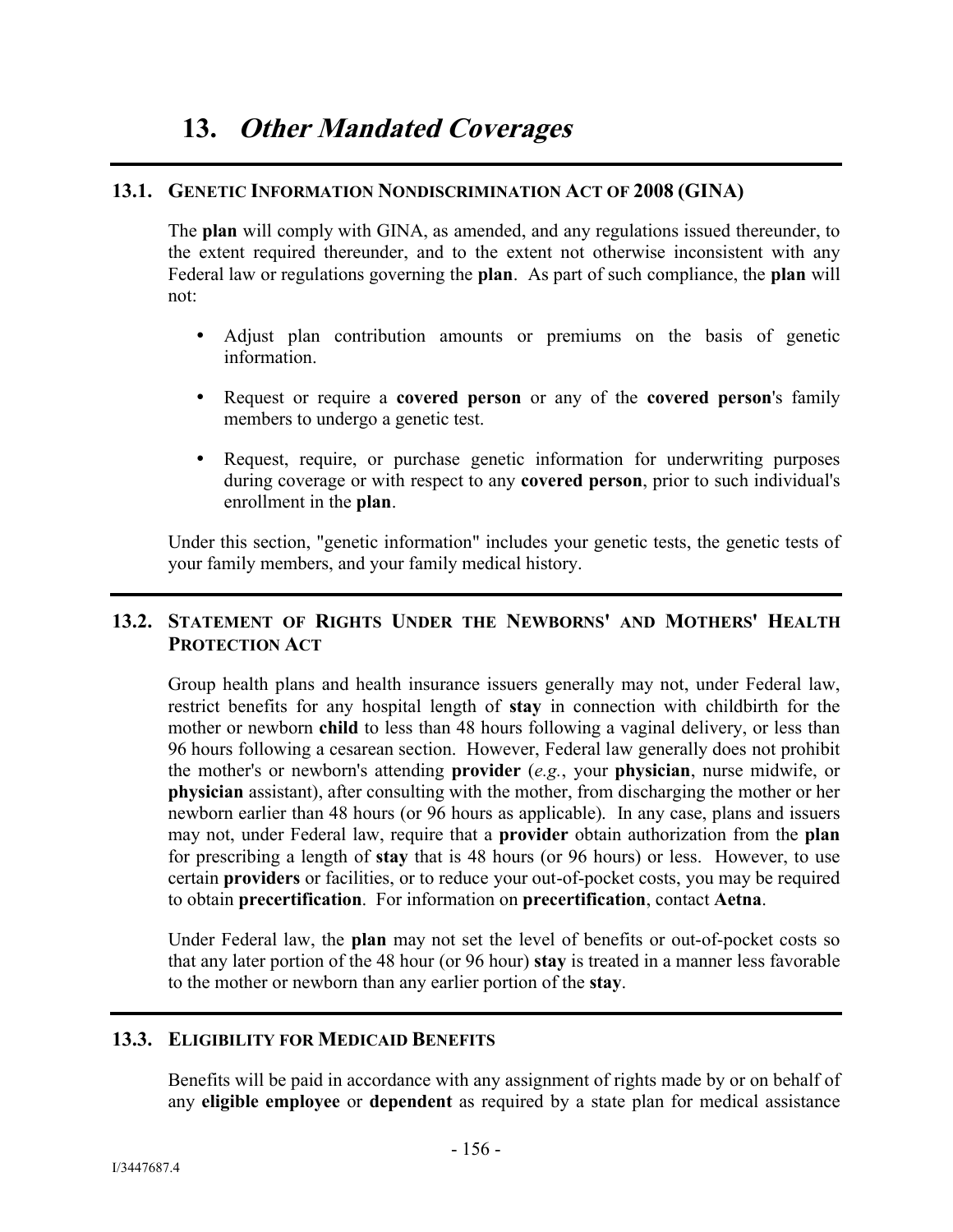approved under Title XIX, Section 1912(a)(1)(A) of the Social Security Act. For purposes of enrollment and entitlement to benefits, an **eligible employee's** or **dependent's** eligibility for or receipt of medical benefits under a state plan for medical assistance approved under Title XIX of the Social Security Act will not be taken into account. The **State** will have a right to any payment made under a state plan for medical assistance approved under Title XIX of the Social Security Act when the **plan** has a legal liability to make such payment.

## **13.4. PROHIBITION ON RESCISSIONS**

The **plan** will comply with Section 2712 of the Public Health Service Act, as added by Section 1001 of the PPACA and incorporated into Section 9815 of the Internal Revenue Code, and any regulations issued thereunder, to the extent required thereunder, and to the extent not otherwise inconsistent with any federal law or regulations governing the **plan**. As part of such compliance, the **plan** will not **rescind** your coverage or your **dependents**' coverage, except in the case where you or your **dependent** has performed an act or practice that constitutes fraud or makes an intentional misrepresentation of material fact, as prohibited by the terms of the **plan**. Failure to notify the **plan** of any change in status or other applicable events as required under the **plan** will be deemed by the plan to be an act that constitutes fraud and an intentional misrepresentation of material fact prohibited by the plan that may result in a retroactive termination of coverage. The **plan** will provide 30 days advance written notice to you or your **dependent**, as applicable, before rescinding your coverage. Notwithstanding the foregoing, the **plan** may still cancel or discontinue coverage effective retroactively to the extent it is attributable to a failure to timely pay required premiums or contributions towards the cost of coverage. Nothing in this section will prohibit the **plan** from cancelling or discontinuing such coverage prospectively for any reason provided under the **plan**.

#### **13.5. DEPENDENT STUDENTS ON MEDICALLY NECESSARY LEAVE OF ABSENCE**

The **plan** will comply with Michelle's Law of 2008, as amended from time to time, and any regulations issued thereunder, to the extent required thereunder and not otherwise inconsistent with any federal law or regulations governing the **plan**. As part of such compliance, the health plan will extend coverage for up to one year when a full-time student otherwise would lose eligibility if the full-time student takes a medically necessary leave of absence from a postsecondary educational institution. Coverage will continue for up to one year of leave, unless **dependent child** coverage ends earlier under another plan provision, such as the parent's termination of employment or the **dependent child's** age exceeding the **plan's** limit. A medically necessary leave of absence for purposes of full-time student medical leave occurs when a **child** who is a **dependent** and a full-time student (but who would not be a dependent if he or she were not a full-time student) takes a leave of absence from his or her educational institution or otherwise changes his or her enrollment status from full-time to part-time due to a serious illness or injury. The **plan** must receive written certification from the full-time student's **physician** confirming the serious illness or injury and the medical necessity of the leave or change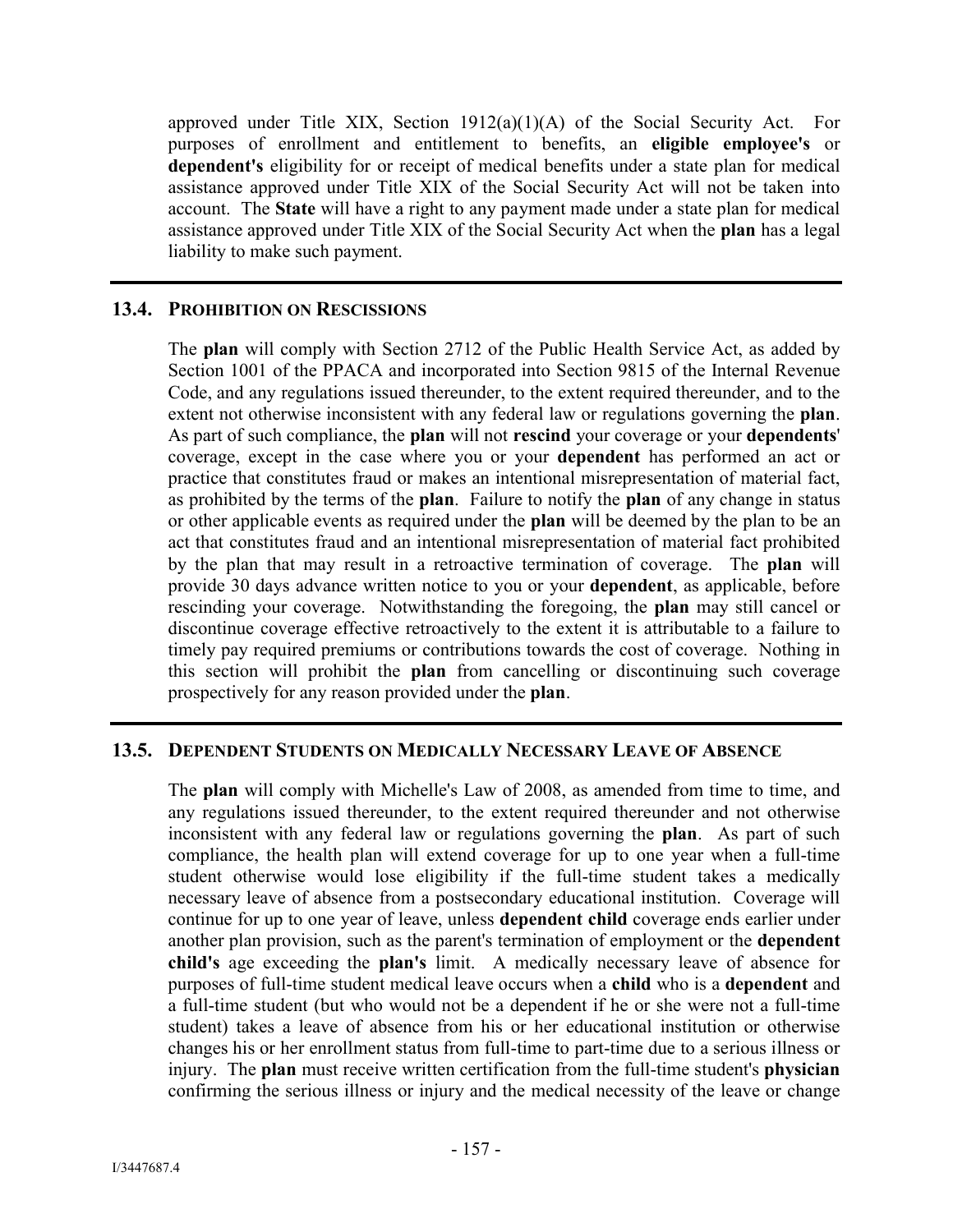in status. **Dependent** coverage will continue during the leave as if the **dependent child** had maintained full-time student status. This requirement applies even if the **plan** changes during the extended period of coverage.

#### **13.6. PATIENT PROTECTION AND AFFORDABLE CARE ACT OF 2010 (PPACA)**

The **plan** will comply with required provisions PPACA. The **State** believes the **plan** is a grandfathered health plan under PPACA. As permitted by PPACA, a grandfathered health plan can preserve certain basic health coverage that was already in effect when that law was enacted. Being a grandfathered health plan means that the **plan** may not include certain consumer protections of PPACA that apply to other plans, for example, the requirement for the provision of preventive health services without any cost sharing. However, grandfathered health plans must comply with certain other consumer protections in PPACA, for example, the elimination of lifetime limits on benefits.

You may contact the U.S. Department of Health and Human Services at www.healthreform.gov for information on which protections do and do not apply to grandfathered health plans.

# **13.7. HEALTH INSURANCE PORTABILITY AND ACCOUNTABILITY ACT OF 1996 (HIPAA)**

The **plan** will comply with HIPAA, as amended from time to time, and any regulations issued thereunder to the extent required thereunder and to the extent not otherwise inconsistent with any federal law or regulations governing the health plan. Such compliance will include (i) providing **eligible employees** certification of their coverage under the **plan** to the extent required by HIPAA and (ii) permitting eligible individuals to enroll in the **plan** during special enrollment periods upon the loss of other coverage or upon the acquisition of a new **dependent** to the extent required under HIPAA, or (iii) discrimination against any person in terms of eligibility, continued eligibility or level of required employee contribution based upon health status, medical condition (including both physical and mental illnesses, claims experience, receipt of health care, medical history, genetic information, evidence of insurability (including conditions arising out of acts of domestic violence), or disability.

# **13.8. CONTINUATION OF COVERAGE UNDER THE UNIFORMED SERVICES EMPLOYMENT AND REEMPLOYMENT RIGHTS ACT OF 1994 (USERRA)**

#### **a. Generally**

An **eligible employee** may be entitled to reemployment and other rights during and after a period of **service in the uniformed services** under USERRA. The **plan** will be administered in compliance with the requirements of USERRA to the extent applicable.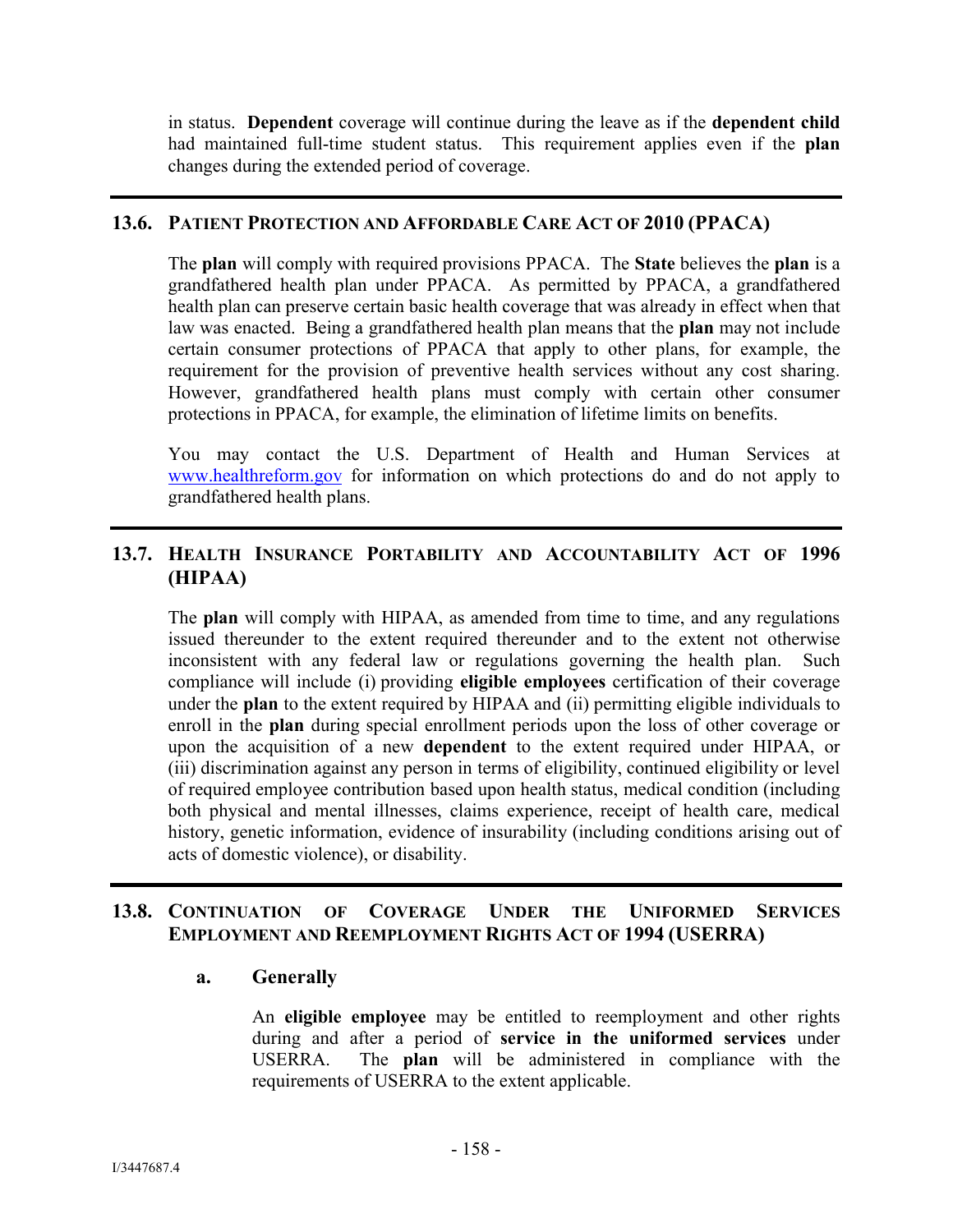To be eligible for such USERRA benefits, before leaving for military service, the **eligible employee** is generally required to give the employer advance notice that such **eligible employee** is leaving the job for **service in the uniformed services**. When such **eligible employee** returns from military service, he or she must timely submit an application for reemployment with the employer and request information regarding such **eligible employee's**  reemployment rights. Time limits for returning to work will depend on the length of time of such military service.

## **b. Continuation of Coverage**

If an **eligible employee** is absent from a position of employment with the employer by reason of **service in the uniformed services** (whether voluntary or involuntary) and was covered under the **plan** immediately prior to his or her absence due to **service in the uniformed services**, such **eligible employee** will then be entitled to elect to continue health care coverage under the **plan** for the **eligible employee** and his or her covered **dependents** for the time period allowed under the **plan**. Thereafter, coverage will continue for a period equal to the lesser of (i) the 24 month period beginning on the date on which such **eligible employee** is absent from employment with the employer by reason of **service in the uniformed services** or (ii) the day following the date on which the **eligible employee** fails to apply for or return to a position of employment with the employer as determined pursuant to USERRA Section 4312(e). **Eligible employees** may elect to discontinue coverage under the **plan** during **service in the uniformed services** by submitting the applicable forms to the **Division.**

#### **c. Election of USERRA Continuation Coverage**

Continuation coverage does not begin unless it is elected by the **eligible employee.**

The **eligible employee** may elect to continue coverage described in section 1.3.1, *Eligible Employees* by reason of **service in the uniformed services** for himself or herself and his or her covered **dependents**. **Dependents** do not have an independent right to elect USERRA continuation coverage. The election period for continued coverage will begin on the date the **eligible employee** gives the employer advance notice that he or she is required to report for **uniformed service** (whether such service is voluntary or involuntary) and will end 60 days after the date the **eligible employee** would otherwise lose coverage under the applicable **plan**.

If the **eligible employee** is unable to give advance notice of **uniformed service**, the **eligible employee** may still be able to elect continuation coverage under this section if the failure to give advance notice was because giving such notice was impossible, unreasonable, or precluded by military necessity. In such a case, the election period will begin on the date the **eligible employee**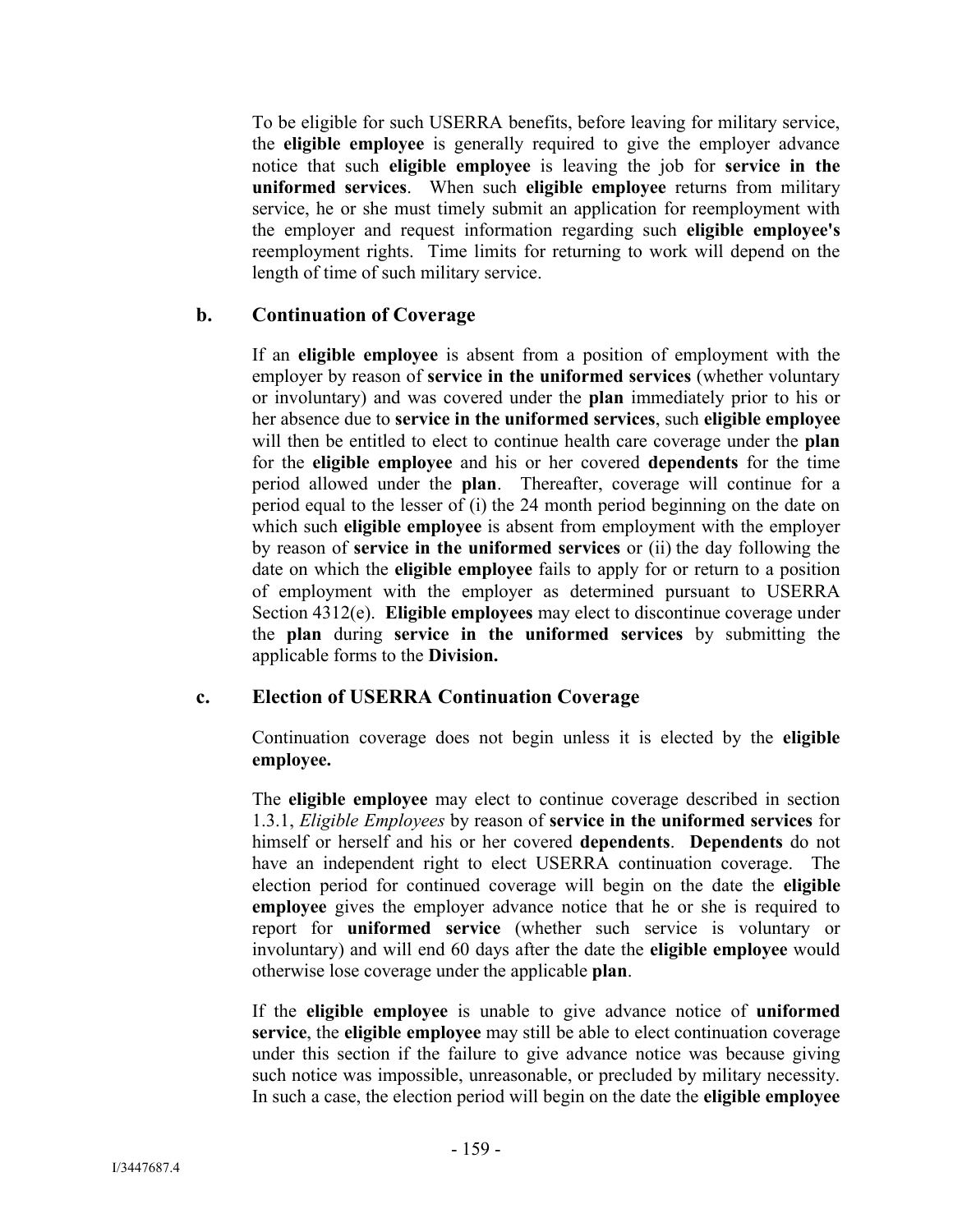leaves for **uniformed service** and will end on the earlier of: (i) the 24 month period beginning on the date on which the **eligible employee's** absence for the **uniformed service** begins; or (ii) the date on which the **eligible employee** fails to return from **uniformed service** or apply for a position of employment. For these purposes, "military necessity" occurs only when deemed to be so by a designated military authority as described in 20 CFR § 1002.86 and may include situations where a mission, operation, exercise or requirement is classified, or could be compromised or otherwise adversely affected by public knowledge. It may be impossible or unreasonable to give advance notice under certain circumstances such as when the employer is unavailable or the **eligible employee** is required to report for **uniformed service** in an extremely short period of time.

The election of USERRA continuation coverage must be made on a form provided by the **claims administrator** and made within the sixty (60) day period described herein. An election is considered to be made on the date it is sent to the **claims administrator**. If timely elected pursuant to this section, coverage will be reinstated as of the date the **eligible employee** lost coverage due to absence for **service in the uniformed service** and will last for the period set forth in paragraph b; provided that the **eligible employee** pays all unpaid costs for the coverage pursuant to paragraph d.

## **d. Cost of USERRA Continuation Coverage**

If an **eligible employee** elects USERRA continuation coverage for himself or herself and, if applicable, his or her eligible covered **dependent(s),** such **eligible employee** will be required to pay 102% of the full premium cost for such coverage; provided, however, with respect to such **eligible employee's** initial 31 days of **service in the uniformed services**, he or she will not be required to pay more for such coverage than is otherwise required for eligible persons.

Premiums are due on the first day of each month for which continuation coverage is desired. Failure to pay premiums on a timely basis will result in termination of coverage as of the date the premium is due. Payment of any premium, other than that referred to below, will only be considered to be timely if made within 30 days after the date due. A premium must also be paid for the cost of continuation coverage for the time period between the date that continuation coverage commences and the date continuation coverage is elected. This payment must be made within 45 days after the date of election. Failure to pay this premium on the date due will result in cancellation of coverage back to the initial date coverage would have terminated.

#### **e. Coordination with COBRA**

An **eligible employee** who is absent from work by reason of **service in the uniformed services** may be eligible for continuation coverage under section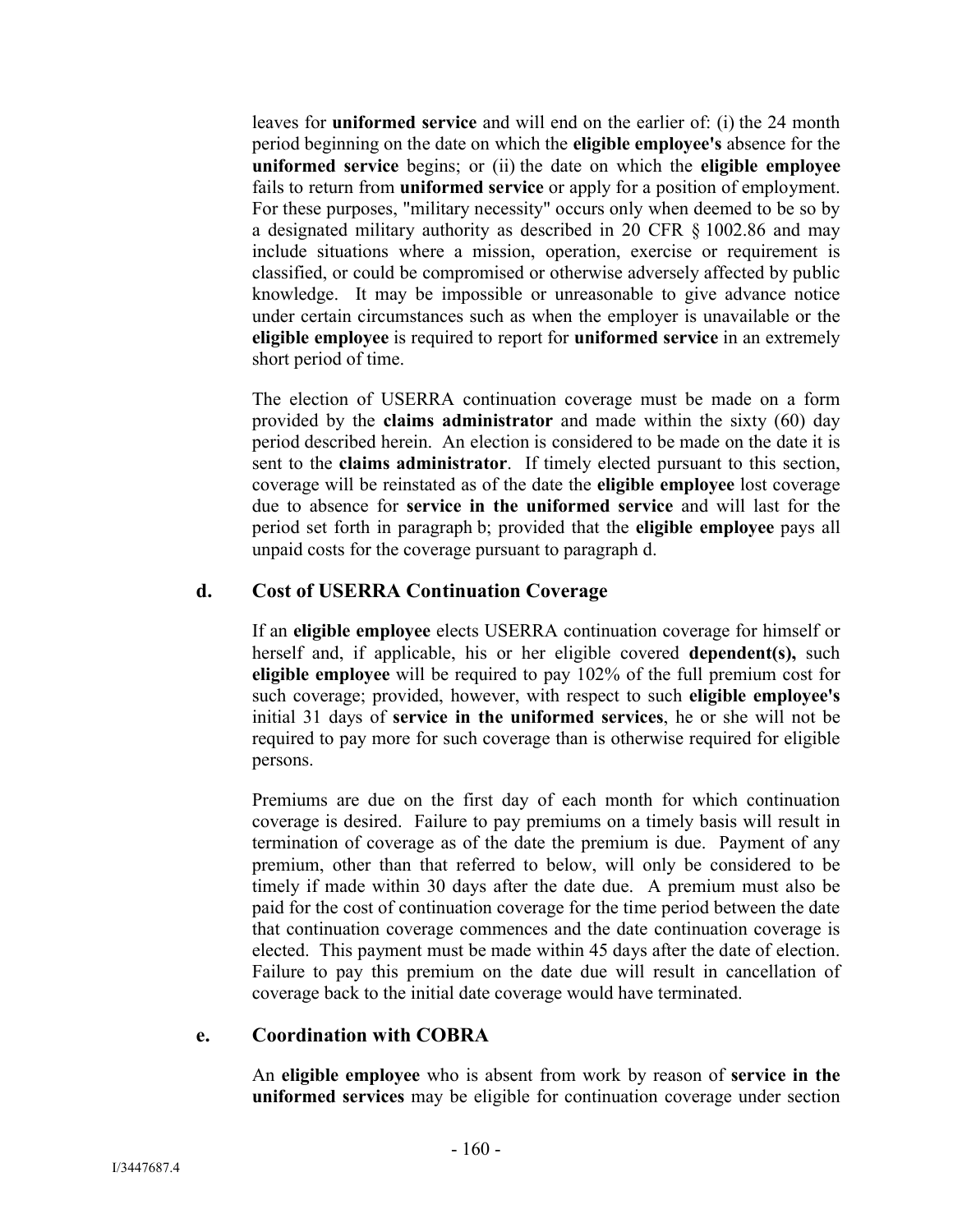8, *Consolidated Omnibus Budget Reconciliation Act* (*COBRA) and Extended Health Coverage*. The continuation coverage provided in this section will not limit or otherwise interfere with those continuation coverage rights; provided, however, any continuation coverage provided under this section will run concurrently with any continuation coverage available under section 8, *Consolidated Omnibus Budget Reconciliation Act* (*COBRA) and Extended Health Coverage*.

# **f. USERRA Continuation Health Benefits Provided**

The continuation coverage provided to an **eligible employee** serving in the **uniformed services** who elects continued coverage (and his or her covered **dependents**) will be identical to the coverage provided under the group health coverage to similarly situated persons covered by the group health coverage who are active. If coverage is modified under the group health coverage for any group of similarly situated beneficiaries, such coverage will also be modified in the same manner for all individuals who are covered under USERRA continuation coverage. Continuation coverage may not be conditioned on evidence of good health. If the group health plan coverage under the **health plan** provides an open enrollment period during which similarly situated active employees may choose to be covered under another group health plan or under another benefit package within the group health plan coverage under the **health plan**, or to add or eliminate coverage of family members, the group health plan coverage under the **health plan** will provide the same opportunity to individuals who have elected USERRA continuation coverage.

## **g. Waiting Period and Exclusions Upon Reemployment**

Notwithstanding any other provision herein, an **eligible employee** and his or her eligible covered **dependent**s whose benefit coverage is terminated by reason of **service in the uniformed services** will not be subject to any exclusion or waiting period upon reinstatement of such coverage under the group health coverage under the **health plan** following **service in the uniformed services**; provided, however, the above will not apply to any condition determined by the Secretary of Veterans Affairs to have been incurred in or aggravated during the performance of **service in the uniformed services**.

## **h. Reinstatement of Coverage Upon Reemployment**

The **Division** will promptly reinstate the coverage under the **plan** at reemployment upon request.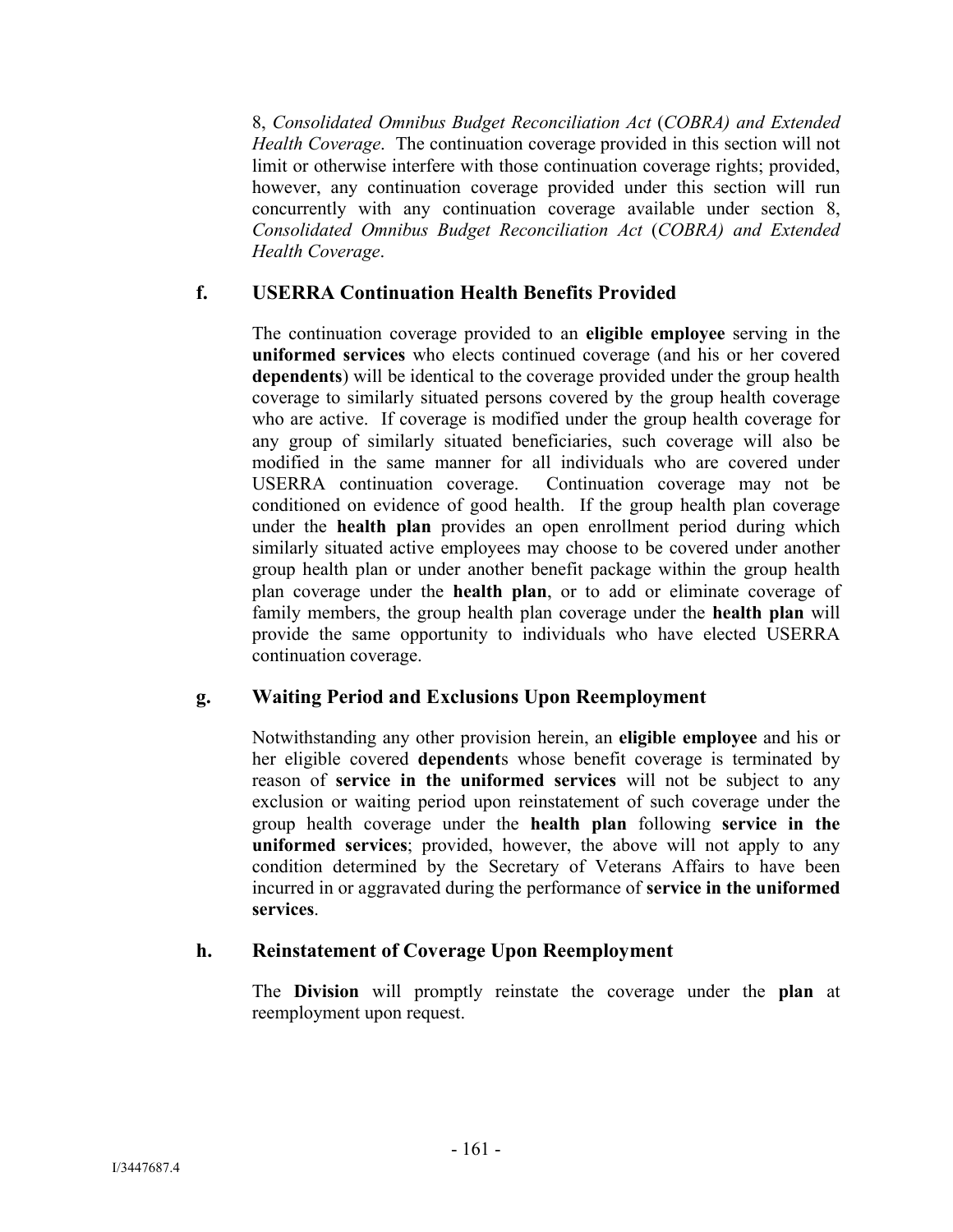## **i. Rights, Benefits, and Obligations of Employees Absent from Employment by Reason of Service in the Uniformed Services**

An **eligible employee** who is absent from employment with the **State** by reason of **service in the uniformed services** will be considered on furlough or leave of absence while performing such service and will be entitled to such other rights and benefits as are generally provided by the **State** to **eligible employees** having similar status and pay who are on furlough or leave of absence; provided, however, an **eligible employee** who knowingly provides written notice of intent not to return to employment with the **State** will cease to be entitled to such rights and benefits. Furthermore, an **eligible employee** who is absent from employment with the **State** by reason of **service in the uniformed services** will be permitted to apply any accrued paid vacation, annual or similar leave while on such leave by reason of **service in the uniformed services**.

# **13.9. FAMILY AND MEDICAL LEAVE ACT (FMLA)**

#### **a. Generally**

The FMLA generally allows certain employees who worked at least 1,250 hours during the preceding 12 months the right to take an unpaid leave (or a paid leave if it has been earned) for a period of up to 12 work weeks during a 12 month period because of:

- The birth of a child and to care for such child.
- The placement of a child for adoption or foster care, and to care for such child.
- The need to care for a family member (child, spouse, or parent) with a "serious health condition" as defined under the FMLA.
- An employee's own "serious health condition" that makes the employee unable to do his or her job.
- Any "qualifying exigency" (as defined under the FMLA) arising out of the fact that the employee's spouse, son, daughter, or parent is a covered military member on active duty (or has been notified of an impending call or order to active duty) in support of a contingency operation.

In addition, any spouse, son, daughter, parent, or nearest blood relative ("next of kin") of a "covered servicemember" will be granted leave not to exceed a total of 26 work weeks during a single 12 month period to care for the "covered servicemember." During the single 12 month period described above, an employee may be granted a combined total of 26 work weeks of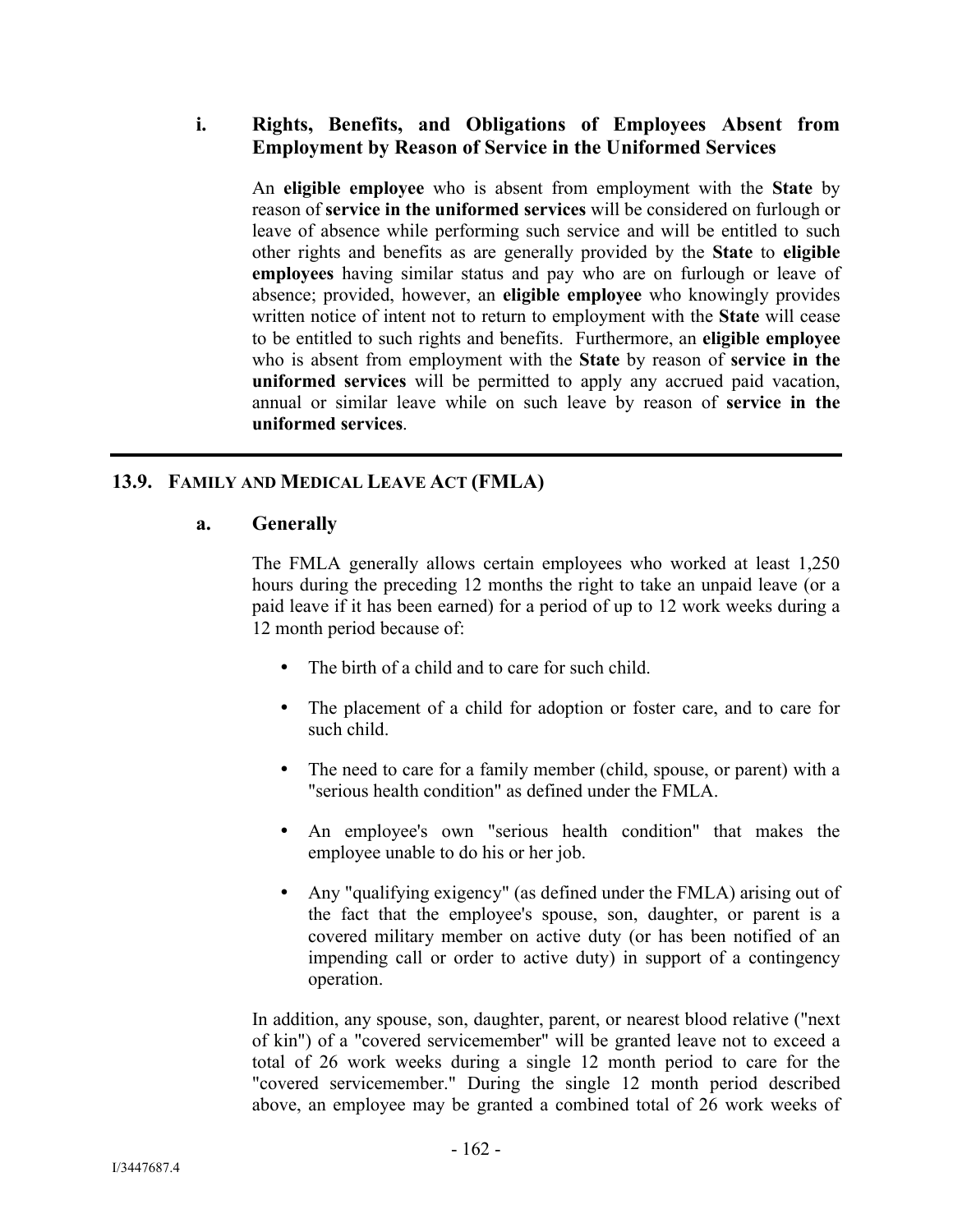leave for any combination of leaves under the FMLA. For purposes of this policy, the phrase "covered servicemember" means a member of the Armed Forces, including a member of the National Guard or Reserves, who:

- is undergoing medical treatment, recuperation, or therapy;
- is otherwise in an "outpatient status" (as defined by regulations); or
- is otherwise on the temporary disability retired list, for a "serious injury or illness" (as defined by regulations).

## **b. Continuation Coverage**

Notwithstanding any other provisions in the **plan**, under the FMLA, an **eligible employee** who is covered under the **plan** is entitled to continue health benefit coverage under the **plan** during the period the **eligible employee** is on a FMLA leave. If paid leave runs concurrently with FMLA leave, employee contributions must be made by payroll deduction under the HFSA or by whatever alternative method is normally utilized for making such contributions when the **eligible employee** is on paid leave.

If the FMLA leave is unpaid leave, employee contributions must be paid at the same time as the contribution would be made if by payroll deduction, or as otherwise agreed to in writing between the **State** and the **eligible employee**. Failure of an **eligible employee** to pay his or her share of contributions within 30 days after the due date will result in termination of coverage, subject to this section. The **plan** coverage provided pursuant to the FMLA is the same as would be provided if the **eligible employee** had been employed during the leave period. The **eligible employee** may choose not to continue **plan** coverage during the FMLA leave. If the **eligible employee** chooses to discontinue coverage during the FMLA leave (or if coverage ends due to the failure to make timely contributions), the **eligible employee** will be immediately reinstated to **plan** coverage when the **eligible employee** returns from the FMLA leave without regard to any waiting period. The **eligible employee's** right to continue coverage for non-health benefits will be governed by the right to continue such coverages during non-FMLA type leaves. The **eligible employee** will be notified of such right, if any, to continue other benefit coverage during a FMLA leave.

## **c. Termination of FMLA Continuation Coverage**

Except as provided under this section, FMLA benefit coverage will terminate when:

- The **eligible employee** informs the **State** of his or her intent not to return from FMLA leave.
- The **eligible employee** fails to return from the FMLA leave.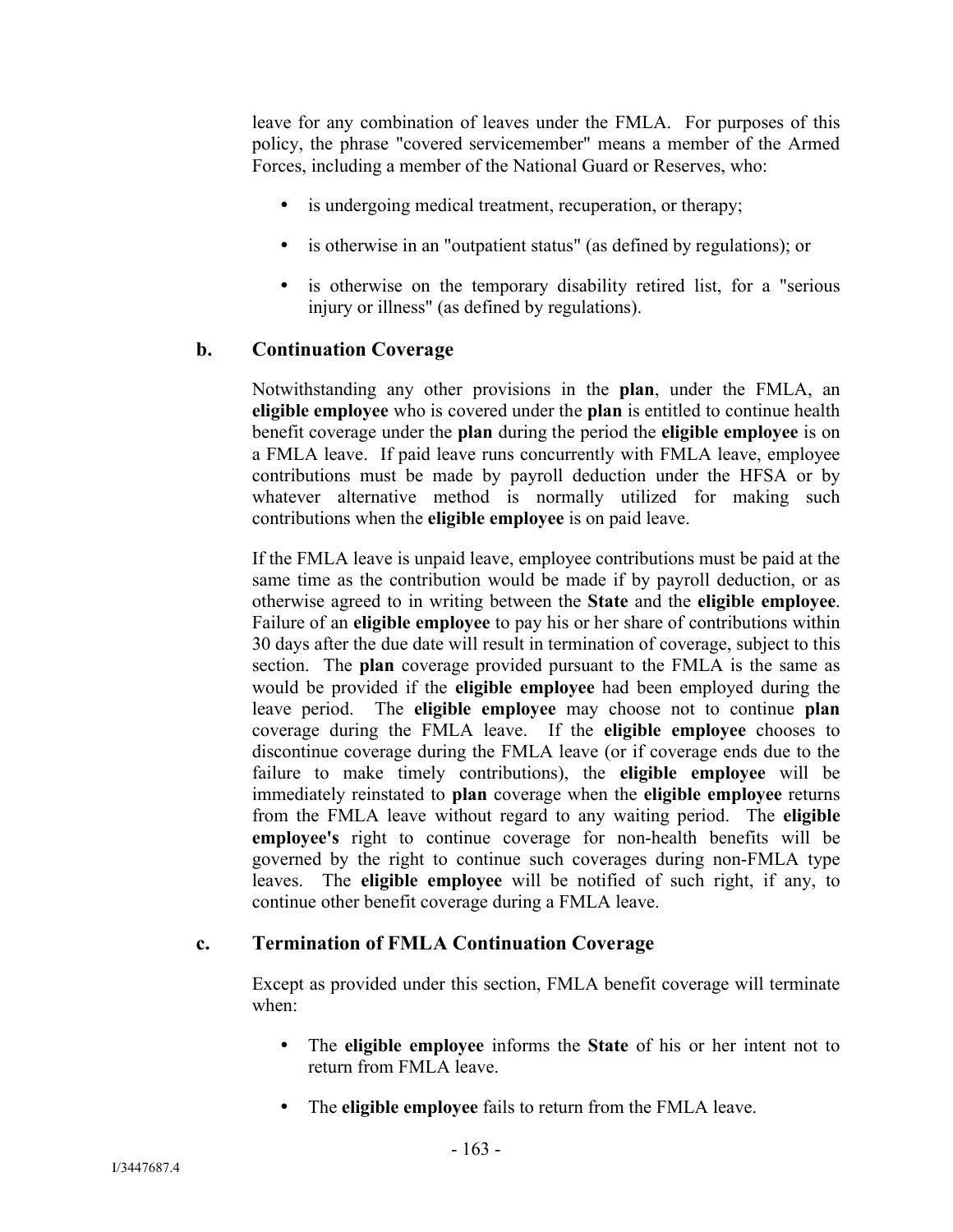- The **eligible employee** exhausts his or her FMLA leave.
- The employment relationship would have been terminated if the **eligible employee** had not taken FMLA leave.

After the last day of FMLA leave, an **eligible employee** may be eligible for continuation of health coverage at the **eligible employee's** own expense under Federal law as described in section 8, *Consolidated Omnibus Budget Reconciliation Act* (*COBRA) and Extended Health Coverage*.

#### **d. Employee Contributions**

**Eligible employees** will pay any applicable employee contributions under the **health plan**.

The **State** may recover from the **eligible employee**: (i) contributions made by the **State** during a period of unpaid FMLA leave for maintaining the **eligible employee's** health benefit coverage if the **eligible employee** fails to return to work after the FMLA leave has been exhausted, unless the failure to return to work is due to a serious health condition of the **eligible employee** or a family member, or a serious injury or illness of a covered servicemen which would otherwise entitle the **eligible employee** to FMLA leave, or other circumstances beyond the **eligible employee's** control; or (ii) the **eligible employee's** share of contributions the **eligible employee** was obligated to make but which the **State** elected to make on the **eligible employee's** behalf in order to maintain the **eligible employee's** health benefit coverage (or nonhealth benefit coverage, as appropriate), regardless of whether the **eligible employee** returns from such leave.

## **13.10. STATEMENT OF RIGHTS UNDER THE WOMEN'S HEALTH AND CANCER RIGHTS ACT OF 1998 (WHCRA)**

If you have had or are going to have a mastectomy, you may be entitled to certain benefits under the WHCRA. For individuals receiving mastectomy-related benefits, coverage will be provided in a manner determined in consultation with the attending **physician** and the patient, for:

- all stages of reconstruction of the breast on which the mastectomy was performed;
- surgery and reconstruction of the other breast to produce a symmetrical appearance;
- prostheses; and
- treatment of physical complications of the mastectomy, including lymphedema.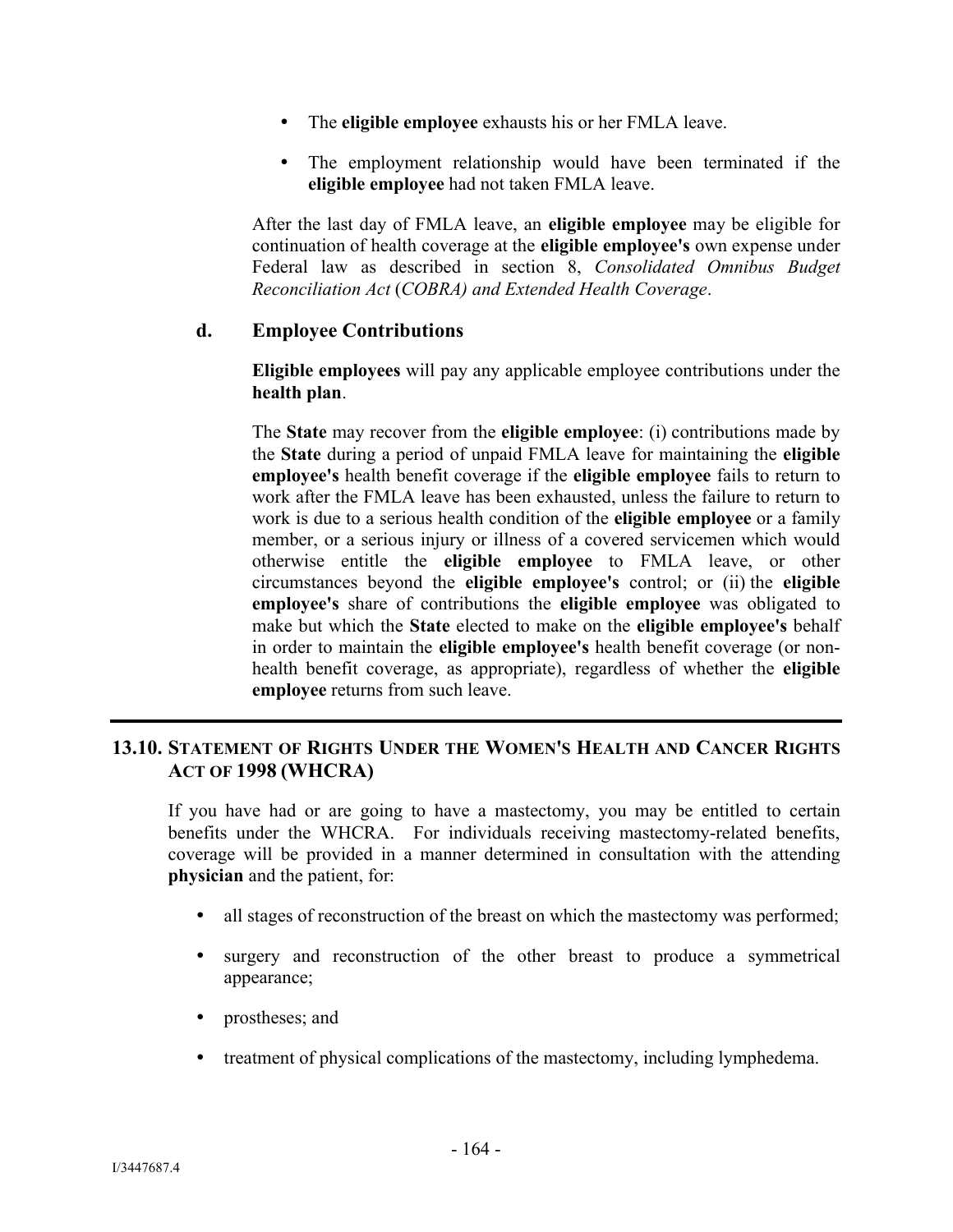These benefits will be provided subject to the same **deductibles** and **coinsurance** applicable to other medical and surgical benefits provided under the **plan**. See section 2.1.1, *Medical Benefit Schedule*.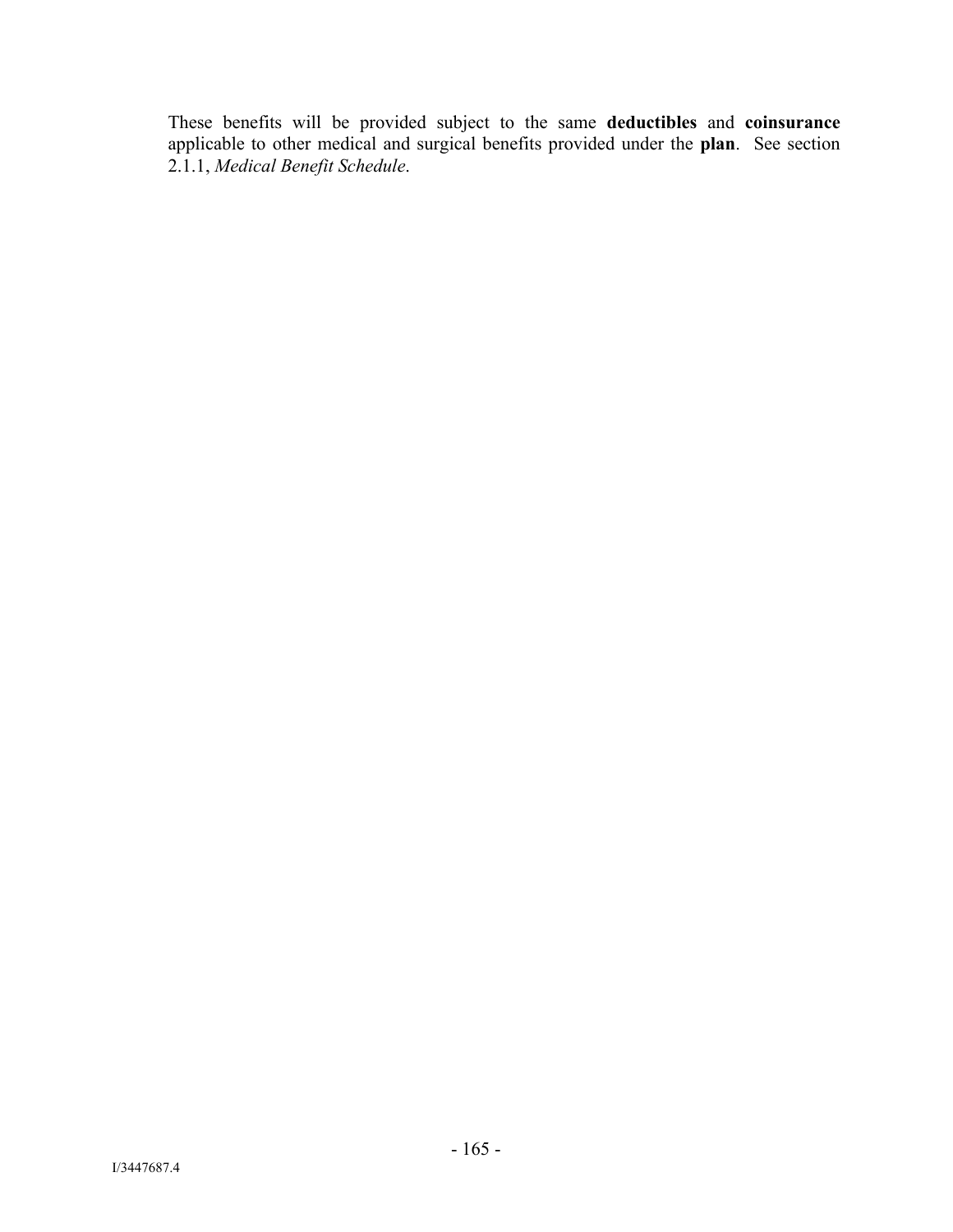#### **14.1. ACCESS TO RECORDS**

All **covered persons** under the **plan** consent to and authorize all **providers** to examine and copy any portions of the **hospital** or medical records requested by the **plan** when processing a claim, **precertification**, or claim **appeal**.

## **14.2. PLAN LIABILITY**

The full extent of liability under the **plan** and benefits conferred, including recovery under any claim of breach, will be limited to the actual cost of **hospital** and health services as described herein and will specifically exclude any claim for general or special damages that includes alleged "pain, suffering, or mental anguish."

## **14.3. FREE CHOICE OF HOSPITAL AND PROVIDER**

You may select any **hospital** that meets the criteria in section 3.5.6, *Hospital Expenses.*  You may select any **provider** who meets the definition of **provider** in section 15, *Definitions*.

The payments made under the **plan** for services that a **provider** renders are not construed as regulating in any way the fees that the **provider** charges.

Under the **plan**, payments may be made, at the discretion of the **claims administrator**, to the **provider** furnishing the service or making the payment, or to the **eligible employee**, or to such **provider** and the **eligible employee** jointly.

The **hospitals** and **providers** that furnish **hospital** care and services or other benefits to **covered persons** do so as independent contractors. The **plan** is not liable for any claim or demand from damages arising from or in any way connected with any **injuries** that **covered persons** suffer while receiving care in any **hospital** or services from any **provider**.

## **14.4. PLAN MUST BE EFFECTIVE**

Health coverage is expense-incurred coverage only and not coverage for the **illness** or **injury** itself. This means that the **plan** will pay benefits only for expenses incurred while this coverage is in force. Except as described in section 8, *Consolidated Omnibus Budget Reconciliation Act* (*COBRA) and Extended Health Coverage,* no benefits are payable for health expenses incurred before coverage has commenced or after coverage has terminated, even if the expenses were incurred as a result of an **accident**, **injury**, or **illness** which occurred, commenced or existed while coverage was in force. An expense for a service or supply is incurred on the date the service or supply is furnished.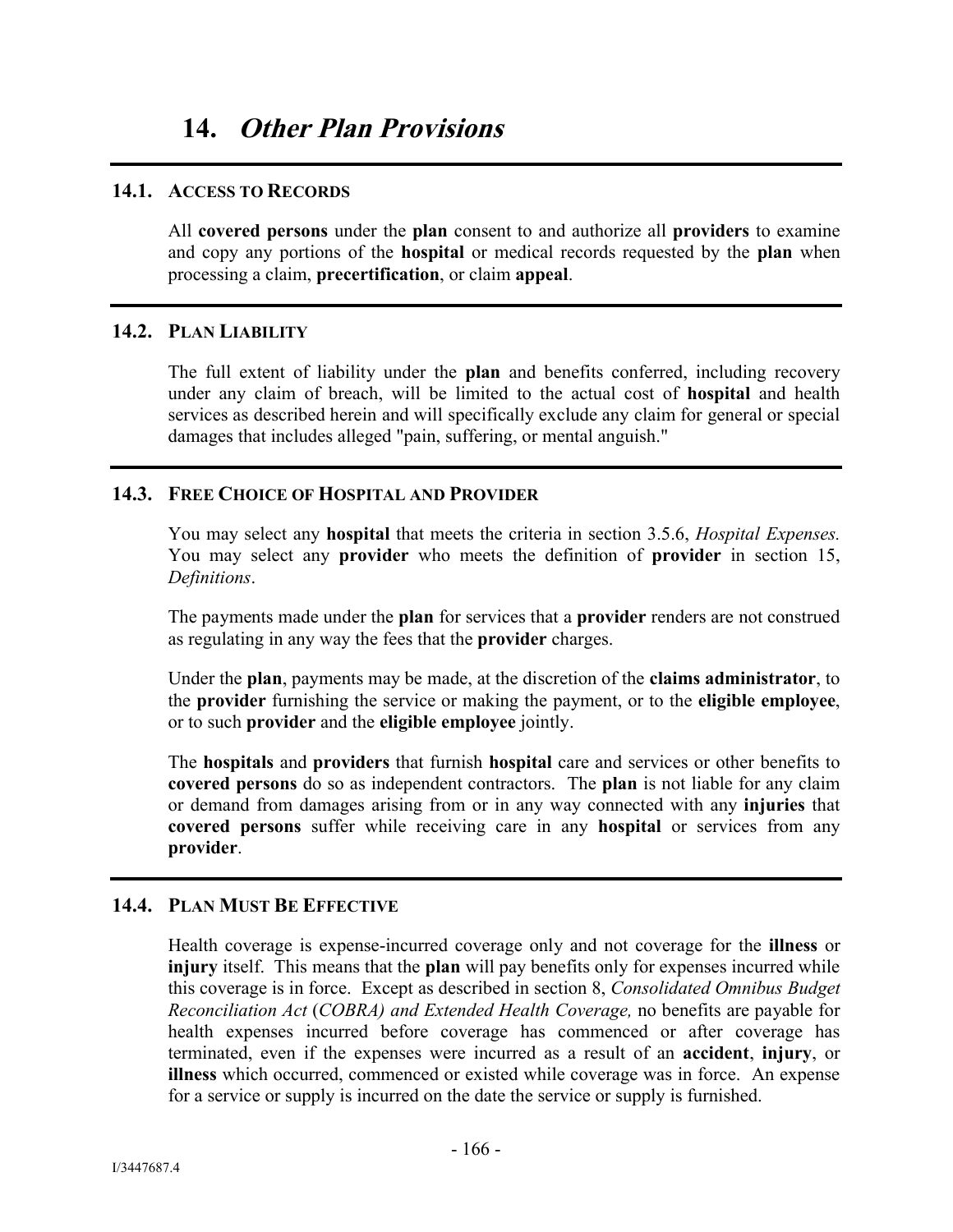## **14.5. MEDICAL OUTCOMES**

Neither the **State** nor the **claims administrator** makes any express or implied warranties nor assumes any responsibility for the outcome of any covered services or supplies.

## **14.6. EPIDEMICS AND PUBLIC DISASTERS**

The services this **plan** provides are subject to the availability of **hospital** facilities and the ability of **hospitals**, **hospital** employees, **physicians** and surgeons, and other **providers** to furnish services. The **plan** does not assume liability for epidemics, public disasters, or other conditions beyond its control which make it impossible to obtain the services that the **plan** provides.

## **14.7. VESTED RIGHTS**

Except as cited in section 8, *Consolidated Omnibus Budget Reconciliation Act* (*COBRA) and Extended Health Coverage*, the **plan** does not confer rights beyond the date that coverage is terminated or the effective date of any change to the plan provisions, including benefits and eligibility provisions. For this reason, no rights from the **plan** can be considered vested rights. You are not eligible for benefits or payments from the **plan**  for any services, treatment, medical attention, or care rendered after the date your coverage terminates.

## **14.8. AMENDMENT OR TERMINATION PROCEDURE**

The following provisions will apply to the amendment and termination of the **plan**. To the extent that a benefit does not address amendment or termination of the benefit, the following provisions will also apply to such benefit. The **State**, through appropriate action of the **Commissioner** to take such action, will have the right in its sole discretion to amend the **plan**, the schedule of benefits or any underlying benefit, as applicable, at any time and from time to time and to any extent that it may deem advisable. Such modification or amendment will be duly incorporated in writing. The **State**, through appropriate action of the **Commissioner** to take such action, will have the right in its sole discretion to terminate the **plan** or any underlying benefit at any time and to the extent that it may deem advisable. Any amendment or termination of the **plan**, the schedule of benefits or underlying benefit will be effective as of the date the **State**, through the **Commissioner**, may determine in connection therewith. To the extent allowed by Internal Revenue Code and applicable **State** law, any such amendment may be effective retroactively.

# **14.9. CANCELLATION**

The **State** may cancel any portion of the contract with the **claims administrator** without the consent of the **covered persons.**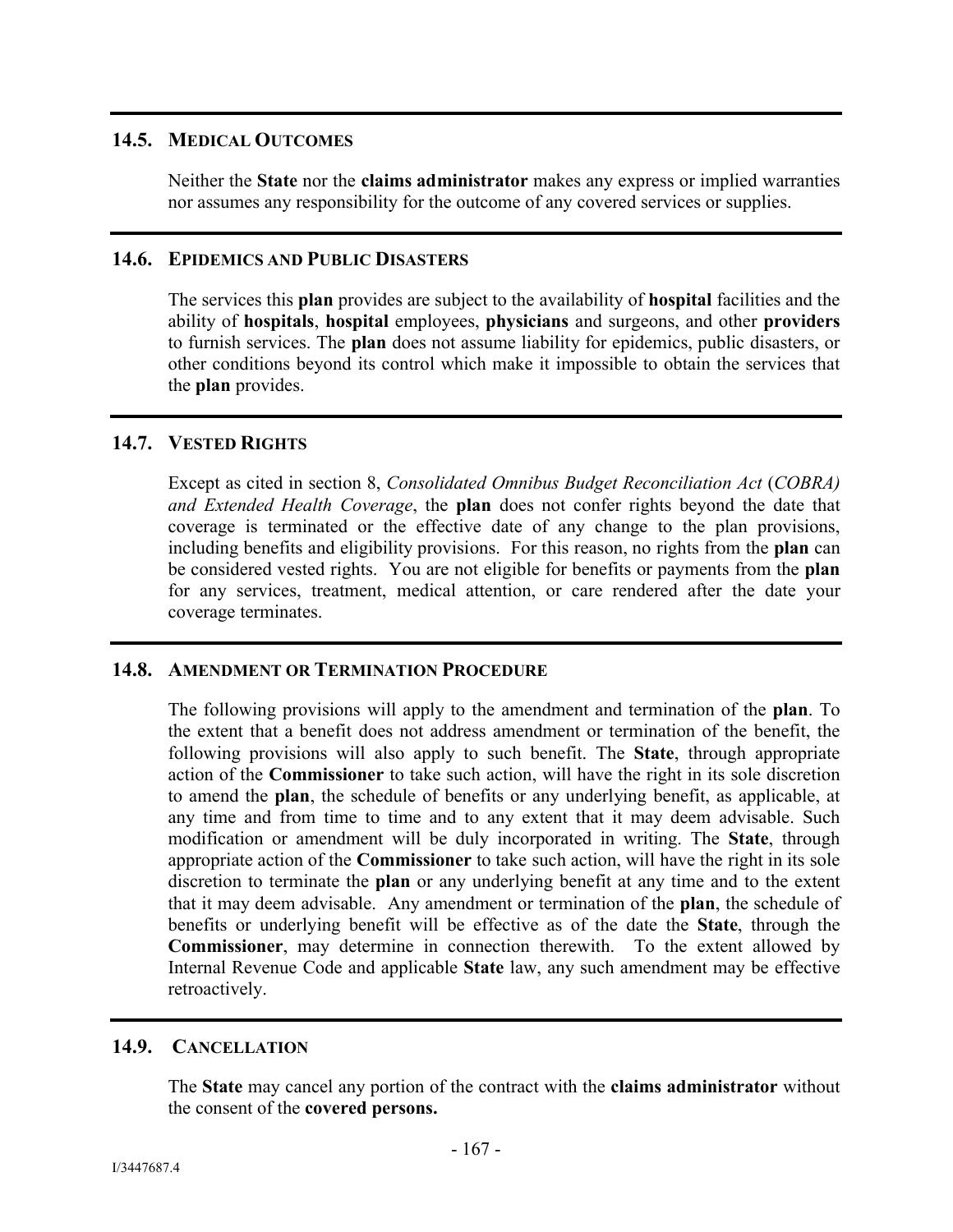## **14.10. RIGHT TO RECEIVE AND RELEASE NECESSARY INFORMATION**

The **plan** may release or obtain information from any other plan it considers relevant to a claim made under this **plan.** This information may be released or obtained without the consent of or notice to you or any other person or organization. You must furnish the **plan** with information necessary to implement the **plan** provisions.

## **14.11. NONALIENATION**

Except as otherwise required pursuant to a qualified medical child support, no benefit under the **plan** and underlying benefit prior to actual receipt thereof by any **eligible employee**, **spouse**, **same-sex partner,** or his or her beneficiary will be subject to any debt, liability, contract, engagement, or tort of any **eligible employee**, **spouse**, **same-sex partner**, or his or her beneficiary, nor subject to anticipation, sale, assignment (except in the case of medical benefits), transfer, encumbrance, pledge, charge, attachment, garnishment, execution, alienation, or any other voluntary or involuntary alienation or other legal or equitable process, nor transferable by operation of law except as may be provided in the benefit.

## **14.12. ADDITIONAL TAXES OR PENALTIES**

If there are any taxes or penalties payable by the **State** on behalf of any **covered person**, such taxes or penalties will be payable by the **covered person** to the employer to the extent such taxes would have been originally payable by the **covered person** had this **plan** not been in existence.

## **14.13. NO GUARANTEE OF TAX CONSEQUENCES**

Neither the **claims administrators** nor the **State** makes any commitment or guarantee that any amounts paid to or for the benefit of a **covered person** under the **plan** will be excludable from the **covered person's** gross income for federal, state, or local income tax purposes or for Social Security tax purposes, or that any other federal or state tax treatment will apply to or be available to any **covered person**. It will be the obligation of each **covered person** to determine whether payment under the **plan** is excludable from the **covered person** gross income for federal, state, and local income tax purposes, and Social Security tax purposes, and to notify the **State** if the **covered person** has reason to believe that any such payment is not excludable.

### **14.14. EMPLOYMENT OF CONSULTANTS**

The **State**, or a fiduciary named by the **State** pursuant to the **plan**, may employ one or more persons to render advice with regard to their respective responsibilities under the **plan**.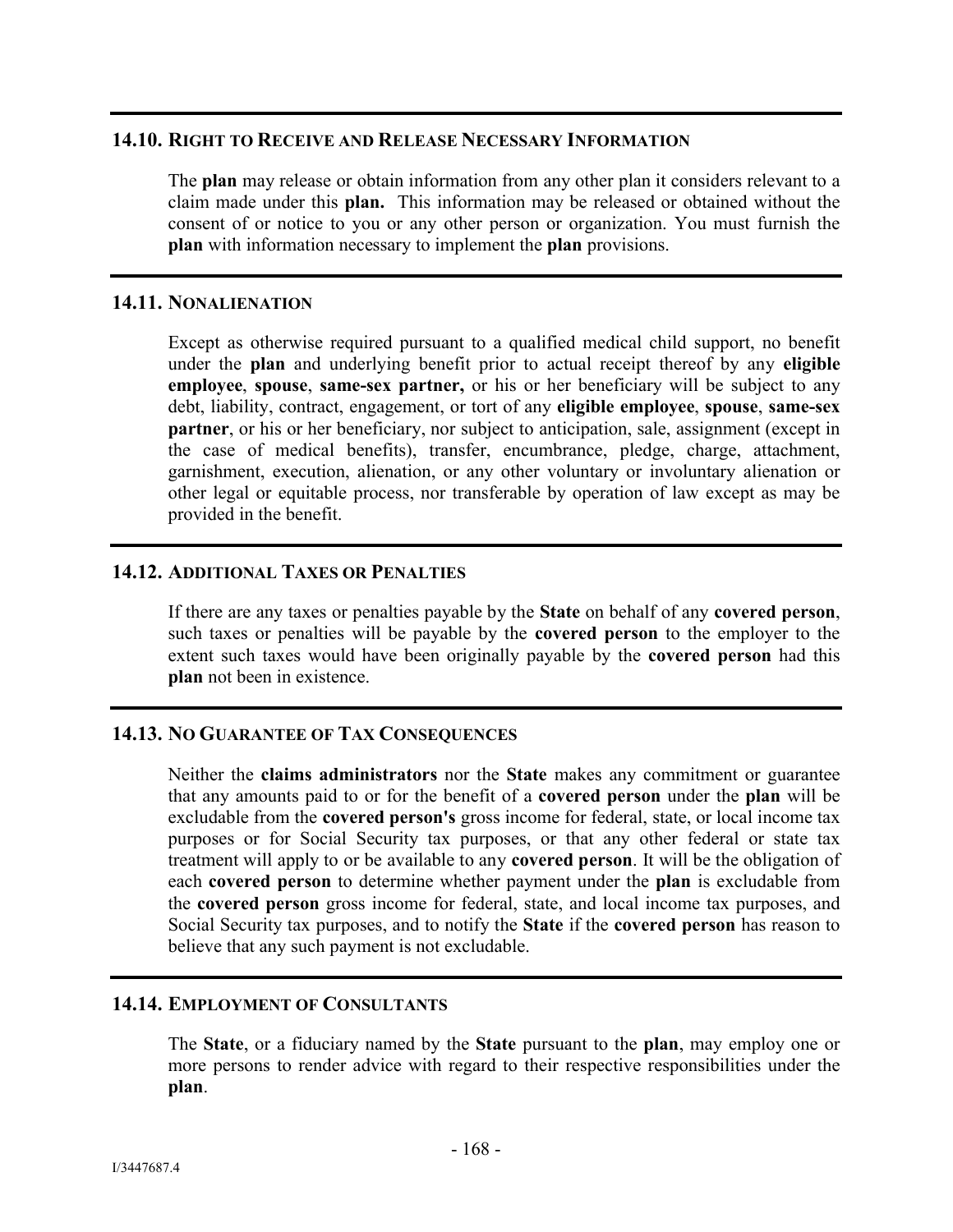#### **14.15. DESIGNATION OF FIDUCIARIES**

The **State** may designate another person or persons to carry out any fiduciary responsibility of the **State** under the **plan**. The administrator will not be liable for any act or omission of such person in carrying out such responsibility, except as may be otherwise provided under applicable law.

## **14.16. FIDUCIARY RESPONSIBILITIES**

To the extent permitted under applicable law, no fiduciary of the **plan** will be liable for any act or omission in carrying out the fiduciary's responsibilities under the **plan**.

#### **14.17. ALLOCATION OF FIDUCIARY RESPONSIBILITIES**

To the extent permitted under applicable law, each fiduciary under the **plan** will be responsible only for the specific duties assigned under the **plan** and will not be directly or indirectly responsible for the duties assigned to another fiduciary.

## **14.18. LIMITATION OF RIGHTS AND OBLIGATIONS**

Neither the establishment nor maintenance of the **plan** nor any amendment thereof, nor the purchase of any benefit, including any benefit **plan** or insurance policy, nor any act or omission under the **plan** or resulting from the operation of the **plan** will be construed:

- as conferring upon any **covered person**, beneficiary, or any other person any right or claim against the **State**, or **claims administrator**, except to the extent that such right or claim will be specifically expressed and provided in the **plan** or provided under applicable law;
- as creating any responsibility or liability of the **State** or the **claims administrator** for the validity or effect of the **plan**; or
- as a contract or agreement between the **State** and any **covered person** or other person.

## **14.19. NOTICE**

Any notice given under the **plan** will be sufficient if given to the **State** as administrator, when addressed to its office; if given to the **claims administrator**, when addressed to its office; or if given to a **covered person**, when addressed to the **covered person**, at his or her address as it appears in the records of the administrator or the **claims administrator**.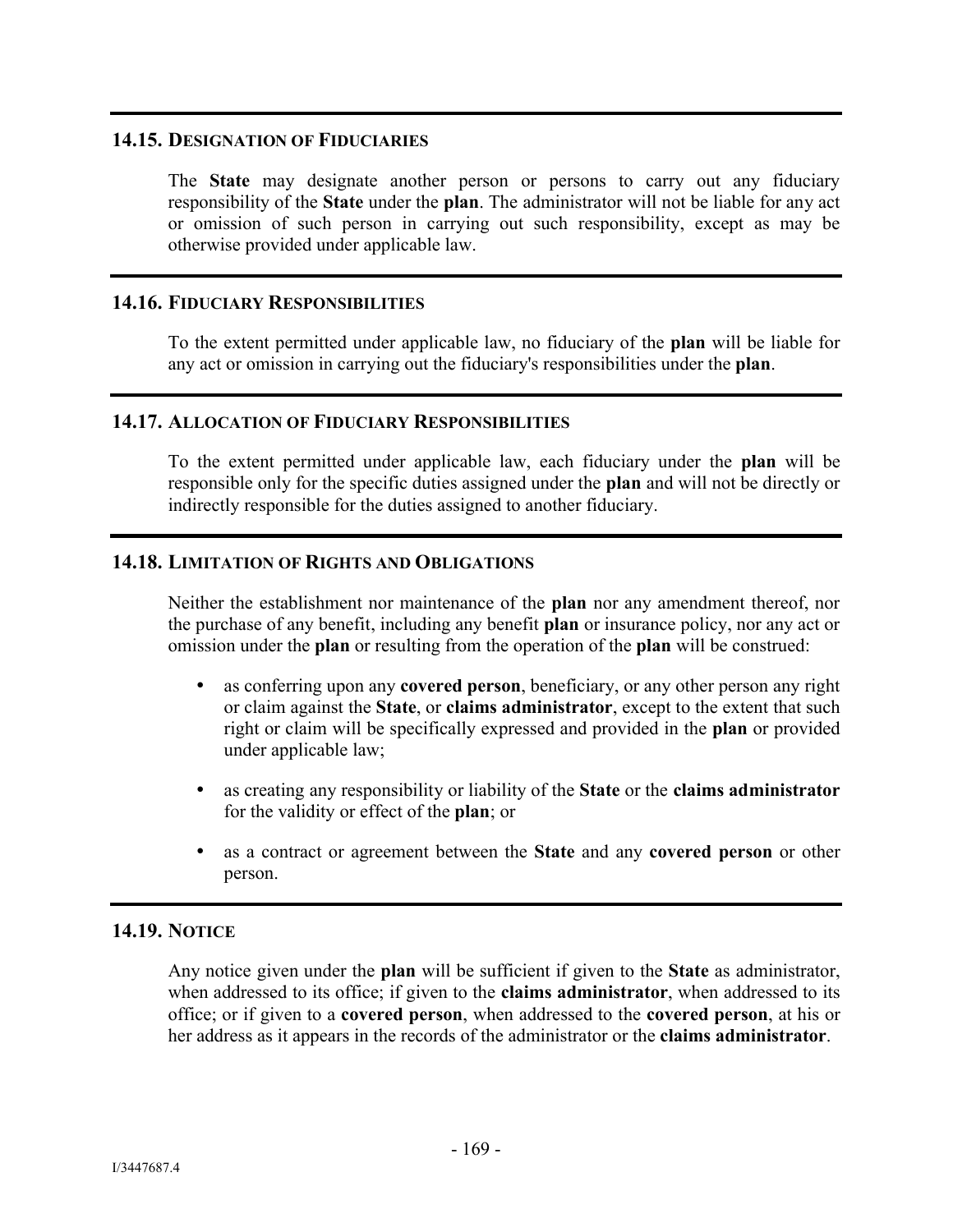### **14.20. DISCLAIMER OF LIABILITY**

Nothing contained herein will confer upon a **covered person** any claim, right, or cause of action, either at law or at equity, against the **plan**, the **State** or the **claims administrator** for the acts or omissions of any **provider** of services or supplies for any benefits provided under the **plan**.

## **14.21. RIGHT OF RECOVERY**

If the **State** or the **claims administrator** makes any payment that according to the terms of the **plan** and the benefits provided hereunder should not have been made, the **State** or the administrator may recover that incorrect payment, whether or not it was made due to the **State's** or the **claims administrator's** own error, from the person to whom it was made, or from any other appropriate party. If any such incorrect payment is made directly to a **covered person**, then the **State** or the **claims administrator** may deduct it when making future payments directly to that **covered person**.

## **14.22. LEGAL COUNSEL**

The **State** may from time to time consult with counsel, who may be counsel for the **State**, and will be fully protected in acting upon the advice of such counsel.

## **14.23. EVIDENCE OF ACTION**

All orders, requests, and instructions to the **State** or the **claims administrator** by the **State** or by any duly authorized representative, will be in writing and the administrator will act and will be fully protected in acting in accordance with such orders, requests, and instructions.

#### **14.24. PROTECTIVE CLAUSE**

Neither the **State** nor the **claims administrator** will be responsible for the validity of any contract of insurance or other benefit contract or policy by any benefit **provider** issued to the **State** or for the failure on the part of any insurance company or other benefit **provider** to make payments thereunder.

## **14.25. RECEIPT AND RELEASE**

Any payments to any **covered person** will, to the extent thereof, be in full satisfaction of the claim of such **covered person** being paid thereby, and the **State** may condition payment thereof on the delivery by the **covered person** of the duly executed receipt and release in such form as may be determined by the **State**.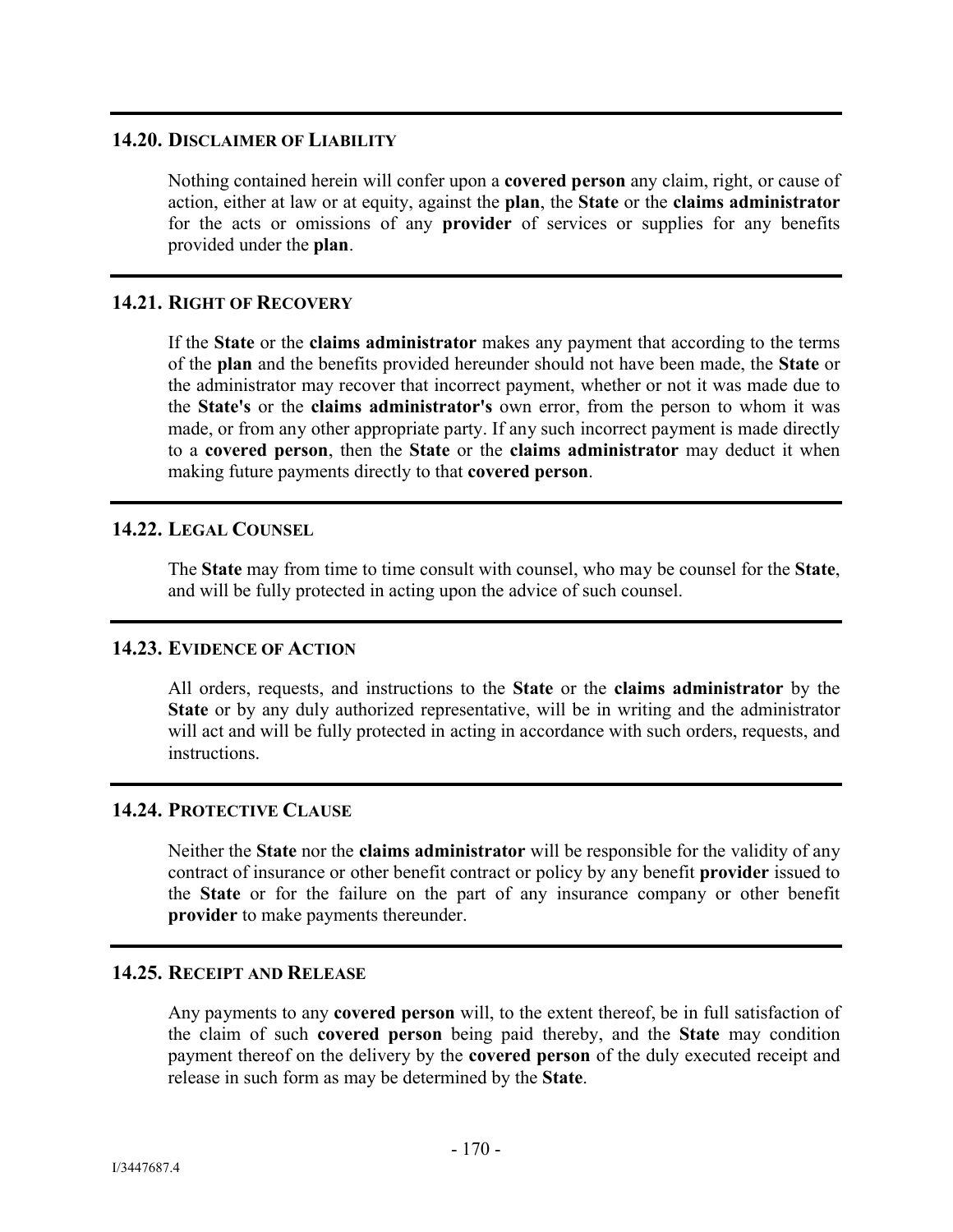### **14.26. LEGAL ACTIONS**

If the **State** is made a party to any legal action regarding the **plan**, except for a breach of fiduciary responsibility of such person or persons, any and all costs and expenses, including reasonable attorneys' fees, incurred by the **State** in connection with such proceeding will be paid from the assets of the **plan** unless paid by the **State**.

No legal action can be brought to recover under any benefits after three years from the deadline for filing claims.

## **14.27. RELIANCE**

The **State** will not incur any liability in acting upon any notice, request, signed letter, telegram, or other paper or document believed by the **State** to be genuine or to be executed or sent by an authorized person.

## **14.28. MISREPRESENTATION**

Any material misrepresentation on the part of the **covered person** making application for coverage or receipt of benefits, will render the coverage null and void. Each **covered person** is required to notify the **State** or **claims administrator** of any change in status or other applicable events as required under this **plan** or the applicable benefit. Any failure to notify the **State** or c**laims administrator** of any change in status or other applicable events will be deemed by the **State** to be an act that constitutes fraud and an intentional misrepresentation of material fact prohibited by the **plan** that may result in a retroactive termination of coverage.

#### **14.29. ENTIRE PLAN**

The **plan** document and the documents, if any, incorporated by reference herein will constitute the only legally governing documents for the **plan**. No oral statement or other communication will amend or modify any provision of the **plan** as set forth herein.

## **14.30. APPLICABLE LAW AND VENUE**

This **plan** is established and administered in the **State**, and is governed by the laws of the **State**. Any and all suits or legal proceedings of any kind that are brought against the **State** must be filed in the First Judicial District, Juneau, Alaska.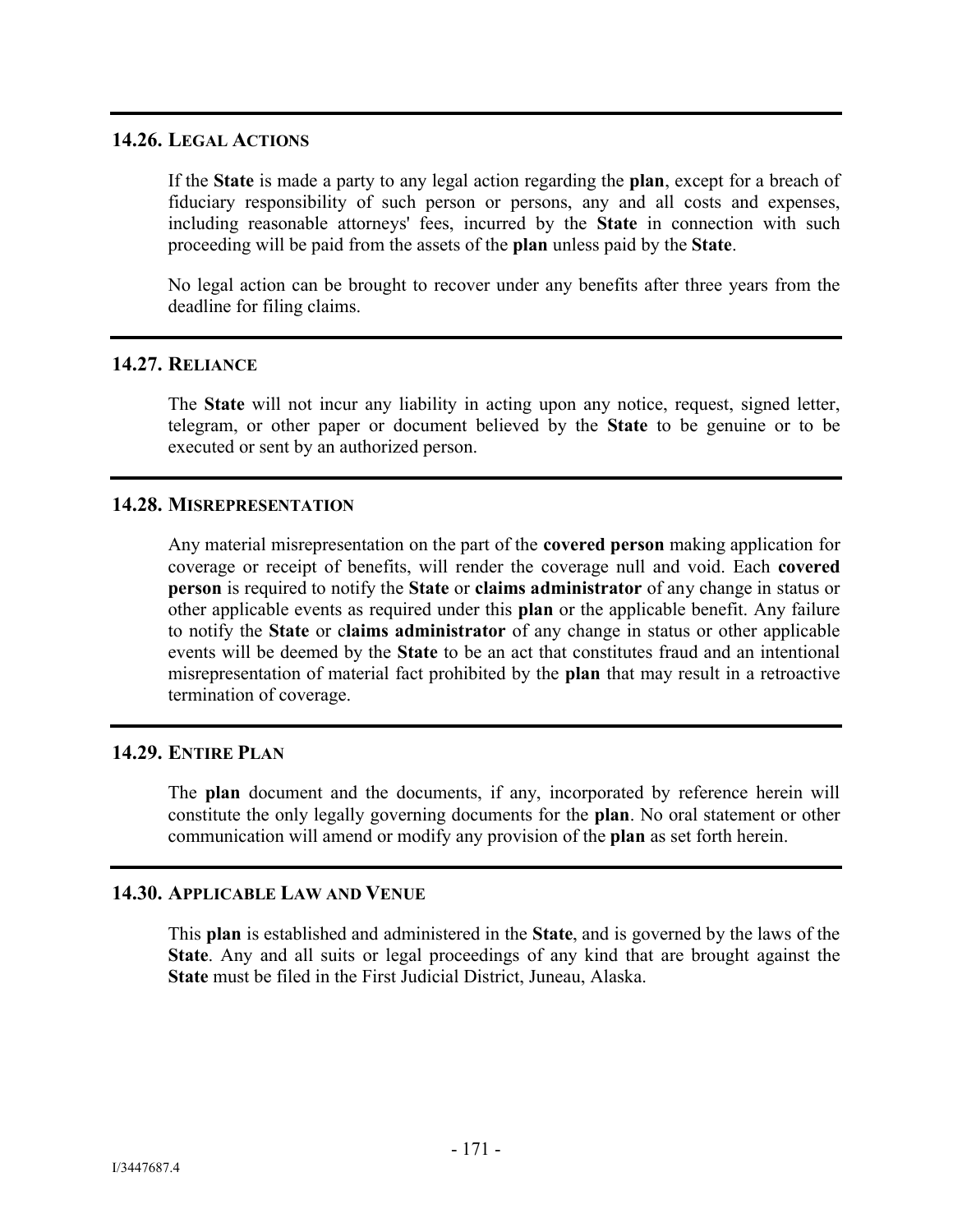## **14.31. CHANGES TO THE PLAN**

Neither the **claims administrator** nor any agent of the **claims administrator** is authorized to change the form or content of this **plan** in any way except by an amendment that becomes part of the **plan** over the signature of the **Commissioner**.

## **14.32. FACILITY OF PAYMENT**

Whenever payments which should have been made under this **plan** are made under other programs, this **plan** has the right, at its discretion, to pay over to any organizations making other payments, any amounts it determines are warranted. These amounts are considered benefits paid under this **plan**, and, to the extent of such payments, this **plan** is fully discharged from liability.

#### **14.33. PREMIUMS**

The amount of the monthly premium may change. If you fail to pay any required premiums, your rights under this **plan** will be terminated, except as provided under disability extended benefits. Benefits will not be available until you have been reinstated under the provisions of the **plan** as defined in this **plan**.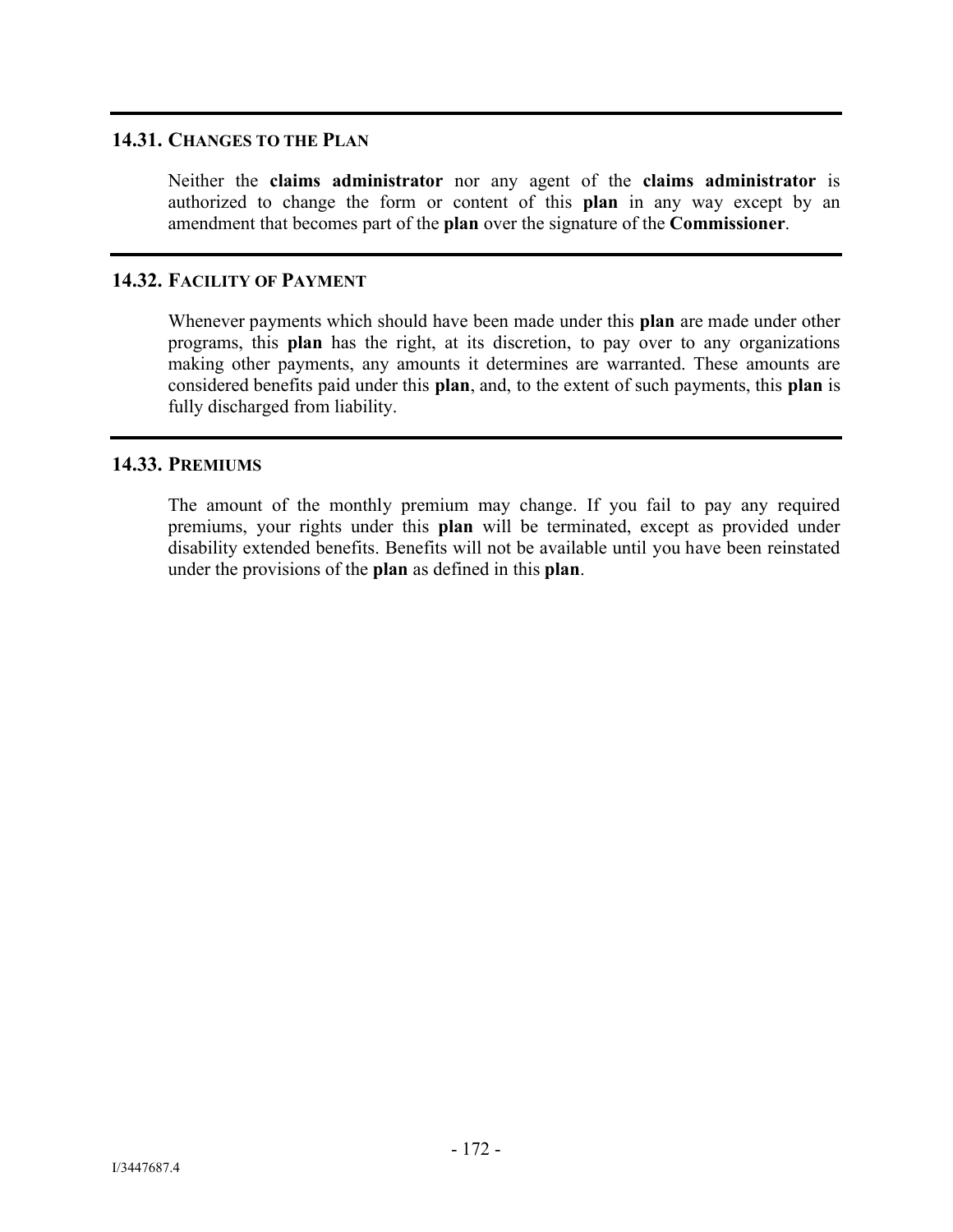The following words have the defined meanings when used in the **plan**:

- "**Accident**" means a sudden, unexpected, and unforeseen, identifiable occurrence or event producing, at the time, objective symptoms of a bodily **injury**. The **accident** must occur while the person is covered under the **plan**. The occurrence or event must be definite as to time and place. It must not be due to, or contributed by, an **illness** or disease of any kind.
- "**Aetna**" means Aetna Life Insurance Company, an affiliate of **Aetna**, or a third party vendor under contract with **Aetna**. **Aetna** is the third party administrator of the **medical plan**.
- **"Affiliate providers"** means **providers** of covered services and materials who are not contracted as **VSP doctors** but who have agreed to bill **VSP** directly for vision services under the **vision plan**. Some affiliate providers may be unable to provide all vision services under the **vision plan**. **Covered persons** should discuss requested services with their **provider** or contact **VSP** for more information.
- "**Alveoloplasty**" is the surgical shaping of the bone of the upper or the lower jaw. It is performed most commonly in conjunction with the removal of a tooth or multiple teeth to have the gums heal smoothly for the placement of partial denture or denture.
- "**Ambulance**" means a professional land, water or air vehicle staffed with medical personnel and specially equipped to transport **injured** or sick people to a destination capable of caring for them upon arrival. Specially equipped means that the vehicle contains the appropriate stretcher, oxygen, and other medical equipment necessary for patient care en route.
- "**Anterior**" means teeth located at the front of the mouth.
- "**Appeal**" means review by the **claims administrator** of a **denial**.
- **"Average wholesale price (AWP)"** means the current average wholesale price of a **prescription drug** listed in the Facts and Comparisons weekly price updates (or any other similar publication designated by the **claims administrator**) on the day that a **pharmacy** claim is submitted for adjudication.
- "**Behavioral health provider**" means a licensed organization or professional providing diagnostic, therapeutic, or psychological services for behavioral health conditions.
- "**Benefit credits**" mean the amount that the **State** contributes toward the cost of **benefit options** under the **plan**.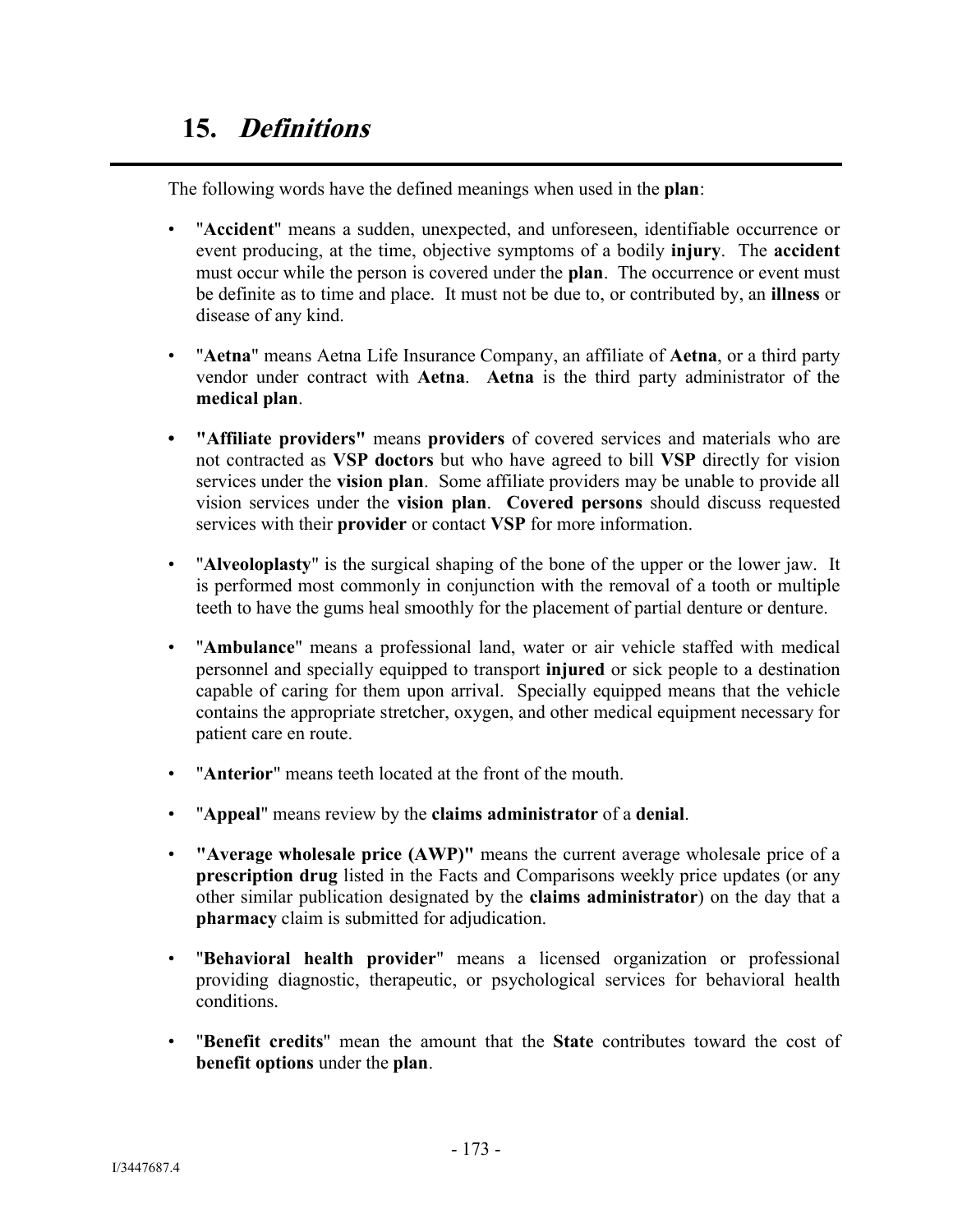- "**Benefit option**" means the **medical plan**, **dental plan**, **vision plan**, and health flexible spending account (HFSA).
- "**Benefit year**" means January 1 through December 31.
- "**Birthing center**" means a freestanding facility that meets all of the following requirements:
	- $\triangleright$  Meets licensing standards.
	- $\triangleright$  Is set up, equipped and run to provide prenatal care, delivery and immediate postpartum care.
	- $\triangleright$  Charges for its services.
	- Is directed by at least one **physician** who is a specialist in obstetrics and gynecology.
	- Has a **physician** or certified nurse midwife present at all births and during the immediate postpartum period.
	- Extends staff privileges to **physicians** who practice obstetrics and gynecology in an area **hospital**.
	- $\triangleright$  Has at least two beds or two birthing rooms for use by patients while in labor and during delivery.
	- $\triangleright$  Provides, during labor, delivery and the immediate postpartum period, full-time **skilled nursing care** directed by a registered nurse or certified nurse midwife.
	- $\triangleright$  Provides, or arranges with a facility in the area for, diagnostic X-ray and lab services for the mother and **child**.
	- $\triangleright$  Has the capacity to administer a local anesthetic and to perform minor surgery. This includes episiotomy and repair of perineal tear.
	- Is equipped and has trained staff to handle **emergency** medical conditions and provide immediate support measures to sustain life if complications arise during labor or a **child** is born with an abnormality which impairs function or threatens life.
	- $\triangleright$  Accepts only patients with low-risk pregnancies.
	- Has a written agreement with a **hospital** in the area for **emergency** transfer of a patient or a **child**. Written procedures for such a transfer must be displayed and the staff must be aware of them.
	- $\triangleright$  Provides an ongoing quality assurance program. This includes reviews by **physicians** who do not own or direct the facility.
	- Keeps a medical record on each patient and **child**.
- **"Body mass index"** or **"BMI"** is a practical marker that is used to assess the degree of obesity and is calculated by dividing the weight in kilograms by the height in meters squared.
- "**Brand name prescription drug**" is a **prescription drug** with a proprietary name assigned to it by the manufacturer or distributor and so indicated by Medi-Span or any other similar publication designated by **Aetna**.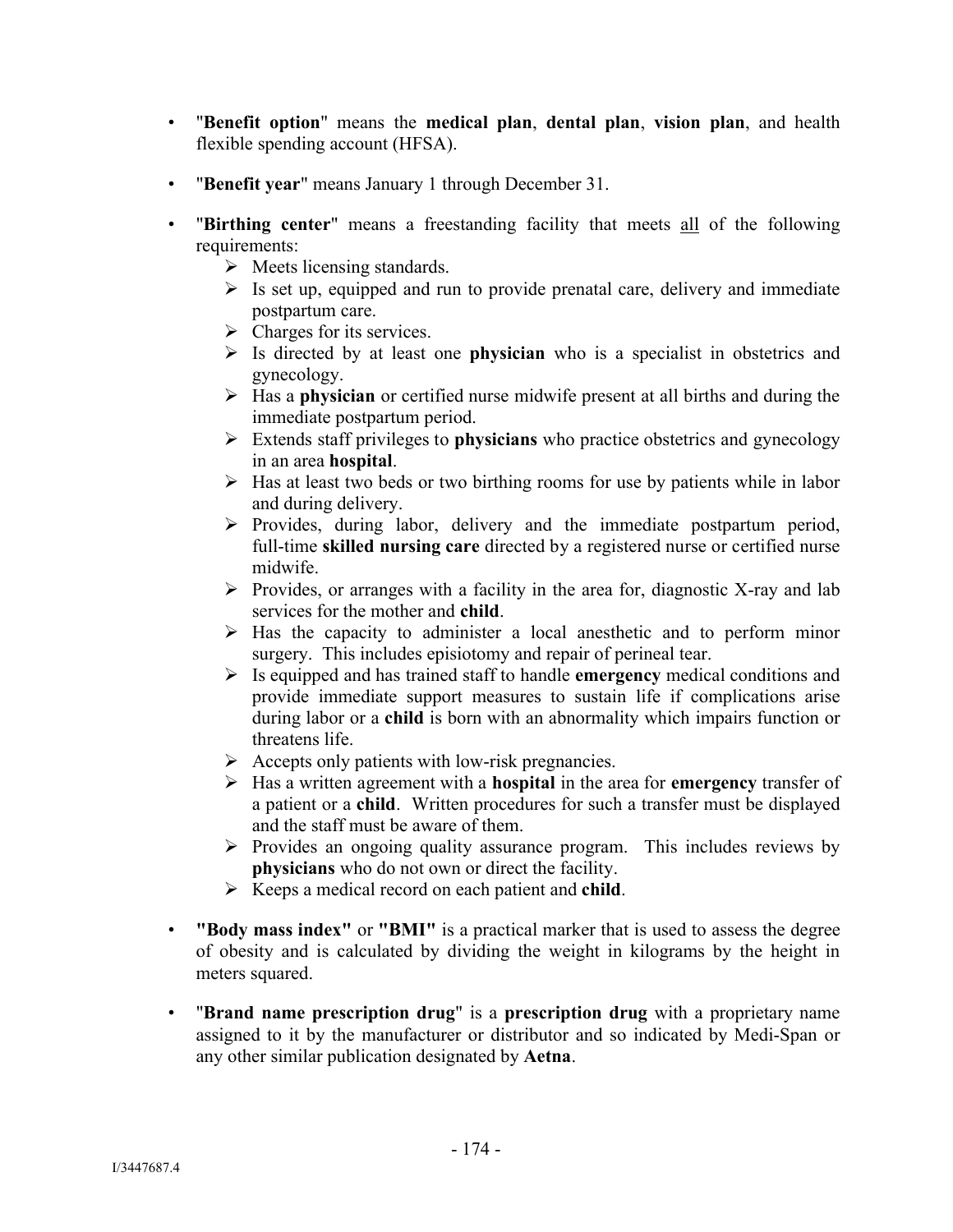- "**Bridge**" means a fixed partial denture. A **bridge** replaces one or more missing teeth using a **pontic** (false tooth or teeth) permanently attached to the adjacent teeth. **Retainer** crowns (crowns placed on adjacent teeth) are considered part of the **bridge**.
- "**Broken**" is the description of a tooth that has a piece or pieces that have been completely separated from the rest of the tooth. Note that cracks are not the same as **broken**.
- "**Cast restoration**" means crowns, inlays, onlays, and any other **restoration** to fit a specific **covered person's** tooth that is made at a laboratory and cemented into the tooth.
- "**Child**" or **"children"** means the **eligible employee's**, **spouse's**, or **same-sex partner's** (i) natural child, (ii) stepchild, (iii) legally adopted child, (iv) child who is in the physical custody of the **eligible employee**, **spouse** or **same-sex partner** and for whom bona fide adoption proceedings are underway, or (v) child who is placed with the **eligible employee**, **spouse** or **same-sex partner** by an authorized placement agency or by judgment, decree, or other order of any court of competent jurisdiction.
- "**Claims administrator**" means a person, firm, or company which has agreed to provide technical or administrative services and advice in connection with the operation of all or a part of a benefit provided for under the **plan**, and perform such other functions, including processing and payment of claims, as may be delegated to it under such contract. The **claims administrator** may review claims **appeals** and, if applicable, coordinate external reviews, as provided by the **plan**.
- "**Coinsurance**" means the percentage of **covered expenses** which the **plan** pays after application of any applicable **deductible**.
- "**Commissioner**" means the Commissioner of the State of Alaska Department of **Administration**
- "**Copayment**" means the specific dollar amount required to be paid by you or on your behalf under the **plan**.
- "**Cosmetic**" means services or supplies that alter, improve or enhance appearance.
- "**Covered expense**" means the medical, prescription drug, dental, or vision services and supplies shown as covered under the **plan**.
- "**Covered person**" means each **eligible employee** and **dependent** who is covered under the **plan**.
- "**Custodial care**" means services and supplies, including **room and board** and other institutional services, that are primarily intended to help you meet personal needs. **Custodial care** can be prescribed by a **physician** or given by trained medical personnel. It may involve artificial methods such as feeding tubes, ventilators or catheters. Examples of **custodial care** include: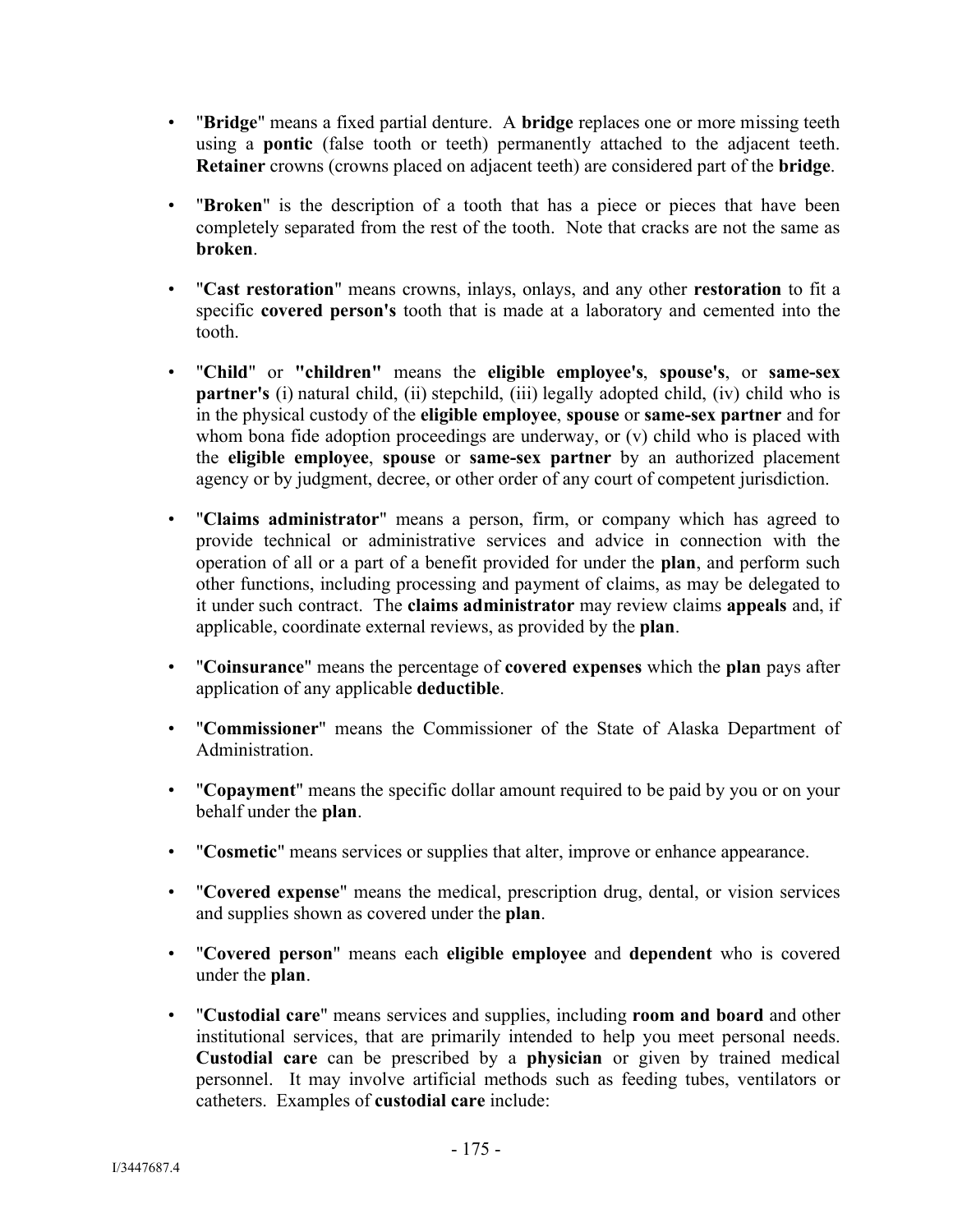- $\triangleright$  Routine patient care such as changing dressings, periodic turning and positioning in bed, administering medications.
- $\triangleright$  Care of a stable tracheostomy (including intermittent suctioning).
- $\triangleright$  Care of a stable colostomy/ileostomy.
- $\triangleright$  Care of stable gastrostomy/jejunostomy/nasogastric tube (intermittent or continuous) feedings.
- $\triangleright$  Care of a stable indwelling bladder catheter (including emptying/changing containers and clamping tubing).
- $\triangleright$  Watching or protecting you.
- $\triangleright$  Respite care, adult (or child) day care, or convalescent care.
- Institutional care, including **room and board** for rest cures, adult day care and convalescent care.
- $\triangleright$  Help with the daily living activities, such as walking, grooming, bathing, dressing, getting in or out of bed, toileting, eating or preparing foods.
- $\triangleright$  Any service that can be performed by a person without any medical or paramedical training.
- "**Day care treatment**" means a **partial confinement treatment** program to provide treatment for you during the day. The **hospital**, **psychiatric hospital** or **residential treatment facility** does not make a room charge for **day care treatment.** Such treatment must be available for at least four hours, but not more than 12 hours in any 24-hour period.
- "**Debridement**" means the removal of excess plaque. A periodontal "pre-cleaning" procedure done when there is too much plaque for the **dentist** to perform an exam.
- "**Deductible**" means the amount of **covered expenses** for which you are responsible each **benefit year** before any benefits are payable under the **plan**.
- "**Delta Dental**" means Delta Dental of Alaska. Delta Dental of Alaska is a business name used by Oregon Dental Service, which is a not-for-profit health insurer licensed in Alaska. **Delta Dental** is the **claims administrator** of the **dental plan**.
- "**Denial**" means any of the following: a denial, reduction, termination, or failure to provide or make payment (in whole or in part) for a benefit, including determinations based on eligibility, and, with respect to benefits under the **plan,** a denial, reduction, termination or failure to provide or make payment for a benefit based on utilization review or a failure to cover a benefit because it is determined to be **experimental or investigational** or not **medically necessary**. With respect to the **medical plan** and **dental plan**, it also means a **rescission** of coverage whether or not, in connection with the **rescission**, there is an adverse effect on any particular health benefit at the time.
- "**Dental care provider**" means a dentist, registered hygienist or certified dental therapist who is operating within the scope of his or her license, certification or registration.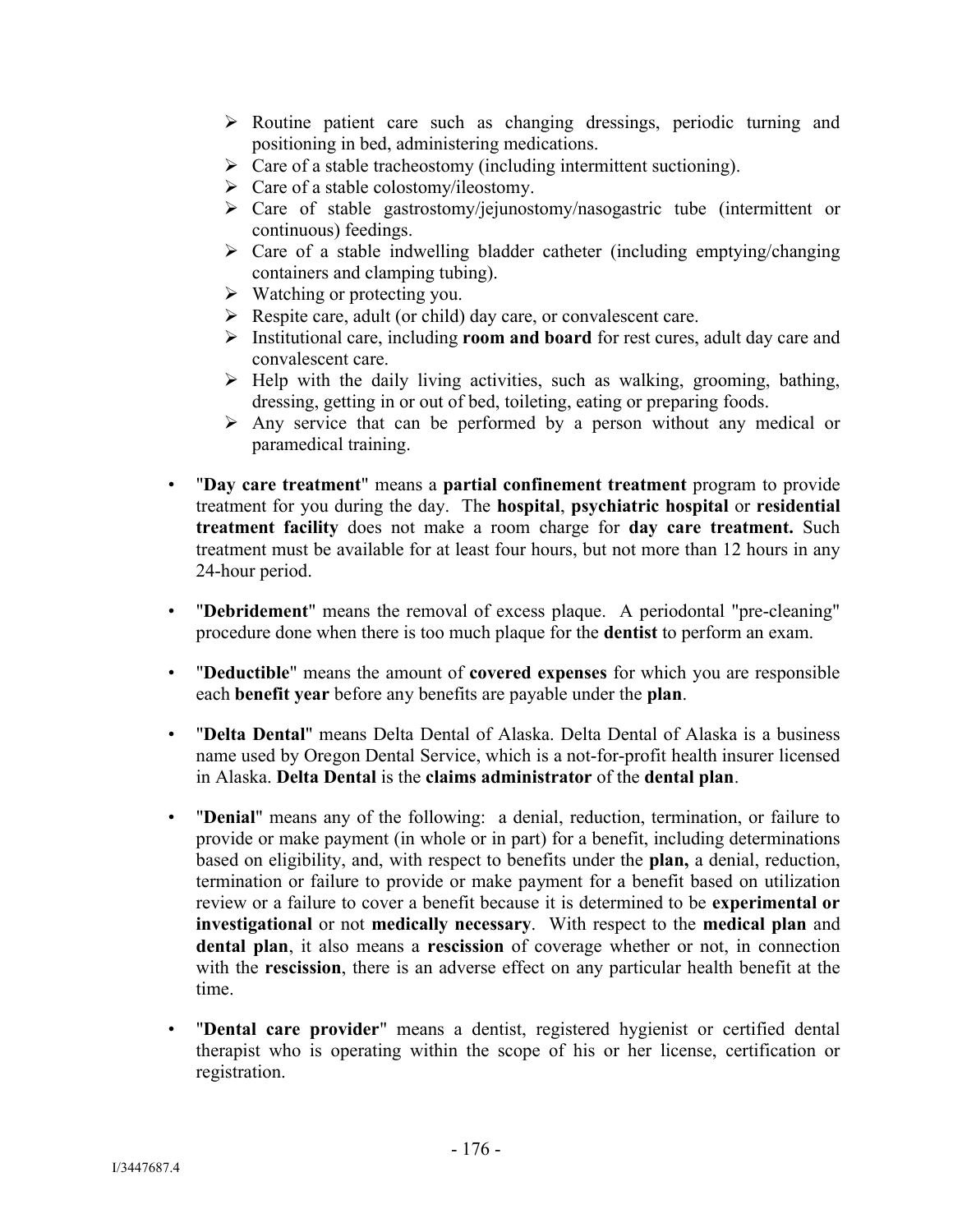- **"Dental plan"** means dental benefits under the **plan**, as set forth in section 4, *Dental Plan*.
- "**Dentally necessary**" means services that:
	- are established as necessary for the treatment or prevention of a dental **injury** or disease otherwise covered under the **dental plan**;
	- are appropriate with regard to standards of good dental practice in the **service area**;
	- $\triangleright$  have a good prognosis; and/or
	- $\triangleright$  are the least costly of the alternative supplies or levels of service that can be safely provided. For example, coverage would not be allowed for a crown when a filling would be adequate to restore the tooth appropriately.

The fact that a **dentist** may recommend or approve a service or supply does not make the charge **dentally necessary.**

- "**Dentist**" means a licensed **dentist** or a **physician** licensed to do the dental work he or she performs, who is operating within the scope of his or her license as required under law within the state of practice.
- "**Dependent**" means an **eligible employee's spouse, same-sex partner**, or **child**.
- **"Detoxification"** means the process by which an alcohol-intoxicated or drug-intoxicated, or an alcohol-dependent or drug-dependent person is medically managed through the period of time necessary to eliminate, by metabolic or other means, the:
	- $\triangleright$  intoxicating alcohol or drug;
	- $\triangleright$  alcohol or drug-dependent factors; or
	- $\triangleright$  alcohol in combination with drugs;

as determined by a **physician**. The process must keep the physiological risk to the patient at a minimum, and take place in a facility that meets any applicable licensing standards established by the jurisdiction in which it is located.

- "**Division**" means the State of Alaska, Division of Retirement and Benefits.
- "**Durable medical equipment**" means equipment and the accessories needed to operate it that is:
	- made for and mainly used in the treatment of an **illness** or **injury**;
	- $\triangleright$  suited for use in the home;
	- not normally of use to persons who do not have an **illness** or **injury**;
	- $\triangleright$  not for use in altering air quality or temperature; and
	- $\triangleright$  not for exercise or training.

Durable medical equipment does not include equipment such as whirlpools, portable whirlpool pumps, sauna baths, massage devices, over bed tables, elevators, communication aids, vision aids, and telephone alert systems.

• "**Electronic protected health information**" means "electronic protected health information" as defined at 45 CFR § 160.103, which generally means **protected**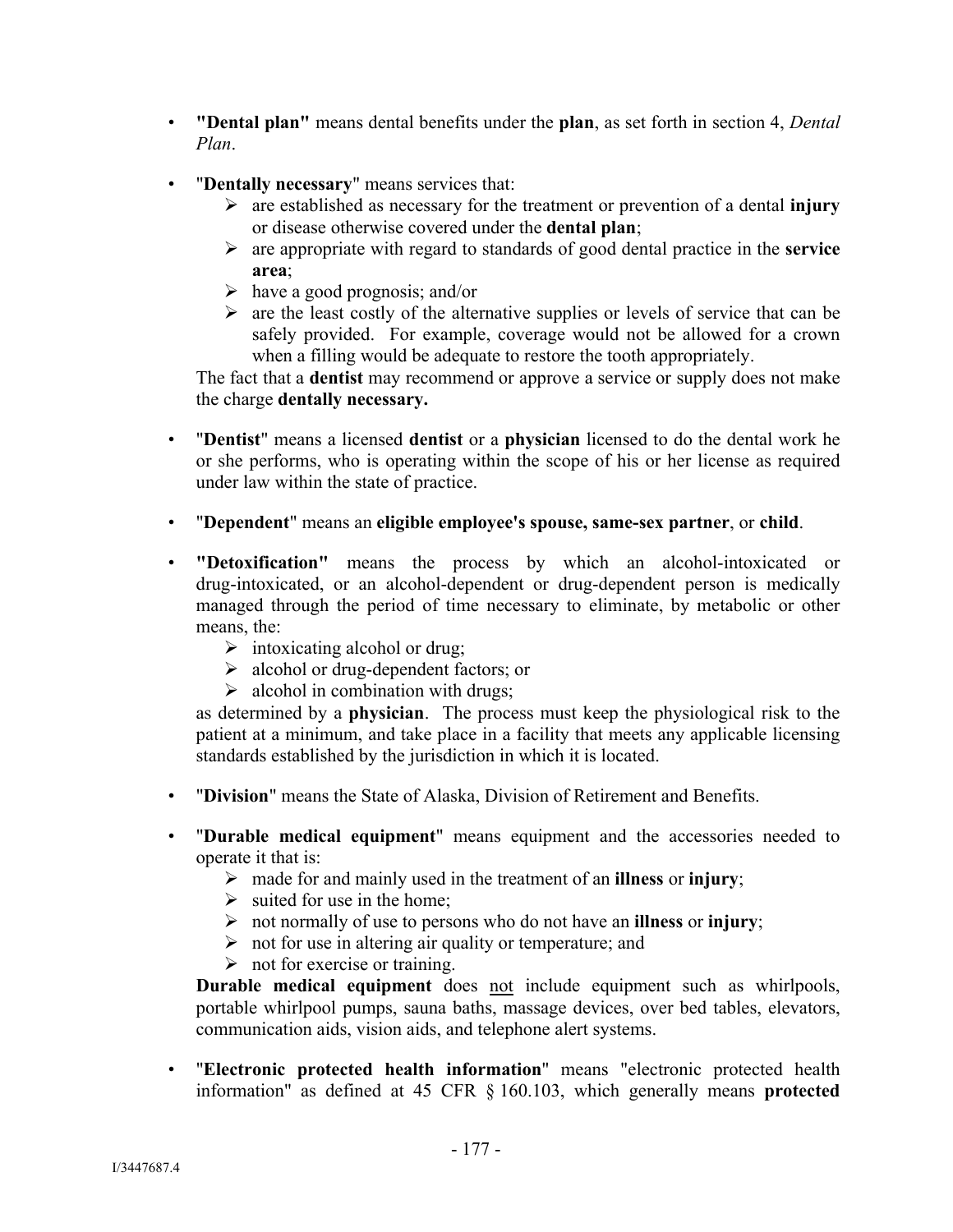**health information** that is transmitted by, or maintained in, electronic media. For these purposes, "electronic media" means: (i) electronic storage media including memory devices in computers (hard drives) and any removable/transportable digital memory medium, such as magnetic tape or disk, optical disk, or digital memory card; or (ii) transmission media used to exchange information already in electronic storage media (*e.g.*, the internet, extranet, leased lines, dial up lines, private networks, and the physical movement of removable/transportable electronic storage media).

- "**Eligible employee**" means a permanent or long-term nonpermanent **employee** of the **State** whose bargaining unit or employee group participates in the **plan** and who meets the criteria set forth in section 1.3.1, *Eligible Employees*. An **eligible employee** does not include temporary employees, leased employees, or employees who are scheduled to work less than 15 hours per week.
- "**Emergency"** means a sudden and unexpected change in a person's condition, including severe pain, such that a prudent layperson, who possesses average knowledge of health and medicine, could reasonably expect the absence of immediate medical attention to result in loss of life or limb, significant impairment to bodily function or permanent dysfunction of a body part, or with respect to a pregnant woman, the health of the woman and her unborn child.
- "**Emergency care"** means the treatment given in a **hospital'**s emergency room to evaluate and treat an **emergency** medical condition.
- "**Employee**" means a common law employee of the **State** who is actively at work and receiving earnings.
- "**EOB**" means an *Explanation of Benefits* form.
- "**Experimental or investigational**" means, except as provided for under any clinical trials benefit provision, a drug, a device, a procedure, or treatment where:
	- $\triangleright$  there is not enough outcomes data available from controlled clinical trials published in the peer-reviewed literature to substantiate its safety and effectiveness for the **illness** or **injury** involved;
	- $\triangleright$  approval required by the FDA has not been granted for marketing;
	- $\triangleright$  a recognized national medical or dental society or regulatory agency has determined, in writing, that it is **experimental or investigational** or for research purposes;
	- $\triangleright$  it is a type of drug, device or treatment that is the subject of a Phase I or Phase II clinical trial or the experimental or research arm of a Phase III clinical trial, using the definition of "phases" indicated in regulations and other official actions and publications of the FDA and Department of Health and Human Services; or
	- $\triangleright$  the written protocols or informed consent used by the treating facility or any other facility studying substantially the same drug, device, procedure or treatment, states that it is **experimental or investigational**, or for research purposes.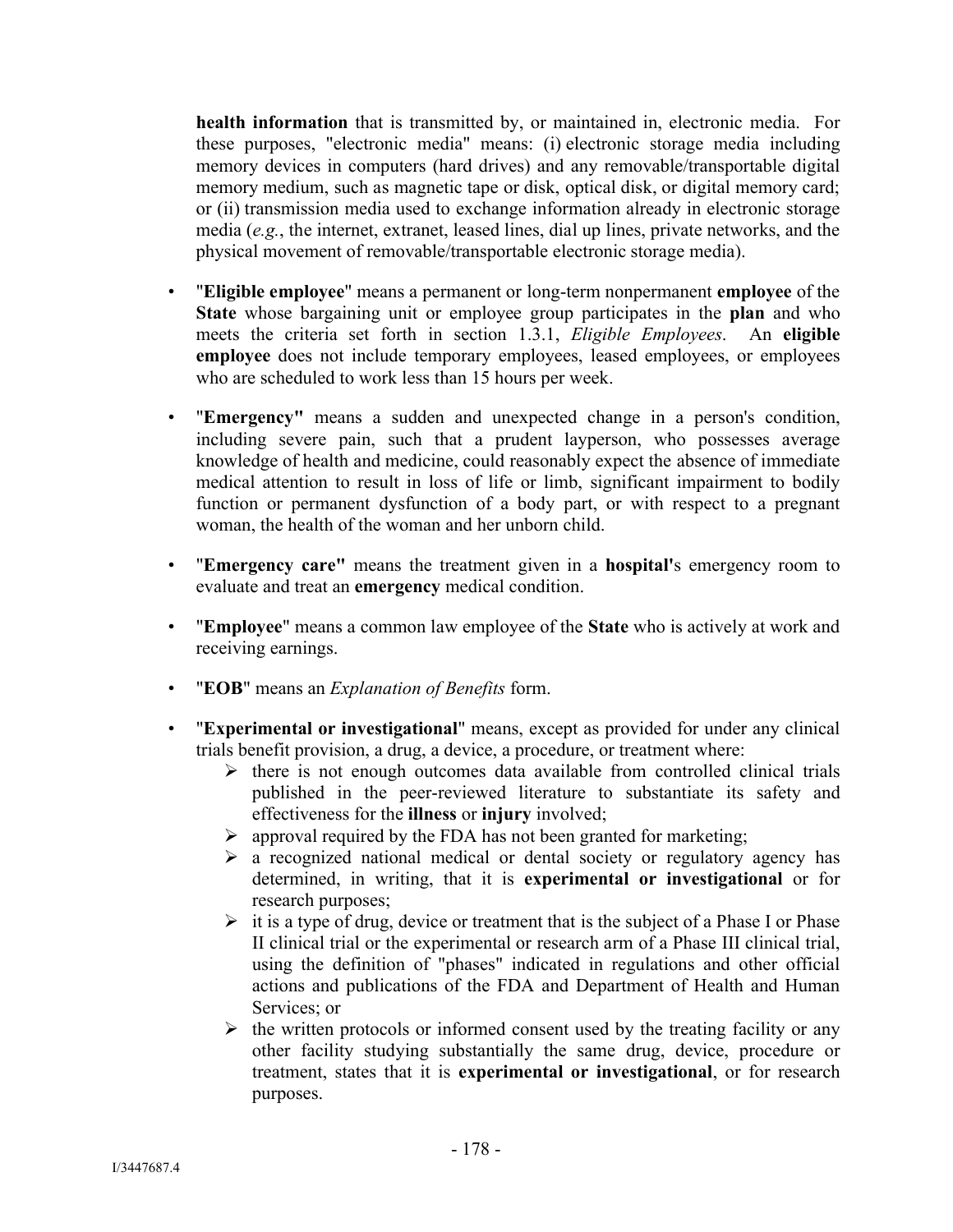- "**Final denial**" means a denial of benefits under the **medical plan** or **dental plan** that has been upheld by the **claims administrator** at the completion of the internal appeals process or a **denial** of benefits under the **medical plan** or **dental plan** with respect to which the internal **appeals** process has been deemed exhausted (a "deemed **final denial**").
- "**Generic prescription drug**" means a **prescription drug**, whether identified by its chemical, proprietary, or nonproprietary name, that is accepted by the U.S. Food and Drug Administration as therapeutically equivalent and interchangeable with drugs having an identical amount of the same active ingredient and so indicated by Medispan or any other publication designated by **Aetna**.
- "**Geographic area**" means an expense area grouping defined by the first three digits of the U.S. Postal Service zip codes. If the volume of charges in a single three digit zip code is sufficient to produce a statistically valid sample, an expense area is made up of a single three digit zip code. If the volume of charges is not sufficient to produce a statistically valid sample, two or more three digit zip codes are grouped to produce a statistically valid sample. When it is necessary to group three digit zip codes, the grouping never crosses state lines.
- "**Health care operations**" means "health care operations" as defined by 45 CFR § 164.501, as amended. Generally, **health care operations** include, but are not limited to, the following activities taken by or on behalf of the **plan**:
	- **►** Quality assessment.
	- $\triangleright$  Population-based activities relating to improving health or reducing health care costs, protocol development, case management and care coordination, disease management, contacting health care **providers** and patients with information about treatment alternatives and related functions.
	- Rating provider and plan performance, including accreditation, certification, licensing or credentialing activities.
	- $\triangleright$  Underwriting, premium rating and other activities relating to the creation, renewal or replacement of a contract of health insurance or health benefits, and ceding, securing or placing a contract for reinsurance of risk relating to health care claims (including stop-loss insurance and excess of loss insurance).
	- $\triangleright$  Conducting or arranging for medical review, legal services and auditing functions, including fraud and abuse detection and compliance programs.
	- $\triangleright$  Business planning and development, such as conducting cost-management and planning-related analyses related to managing and operating the **plan**, including formulary development and administration, development or improvement of **payment** methods or coverage policies.
	- Business management and general administrative activities of the **plan**, including, but not limited to:
		- Management activities relating to the implementation of and compliance with HIPAA's administrative simplification requirements.
		- Customer service, including the provision of data analyses for policyholders, plan sponsors or other customers.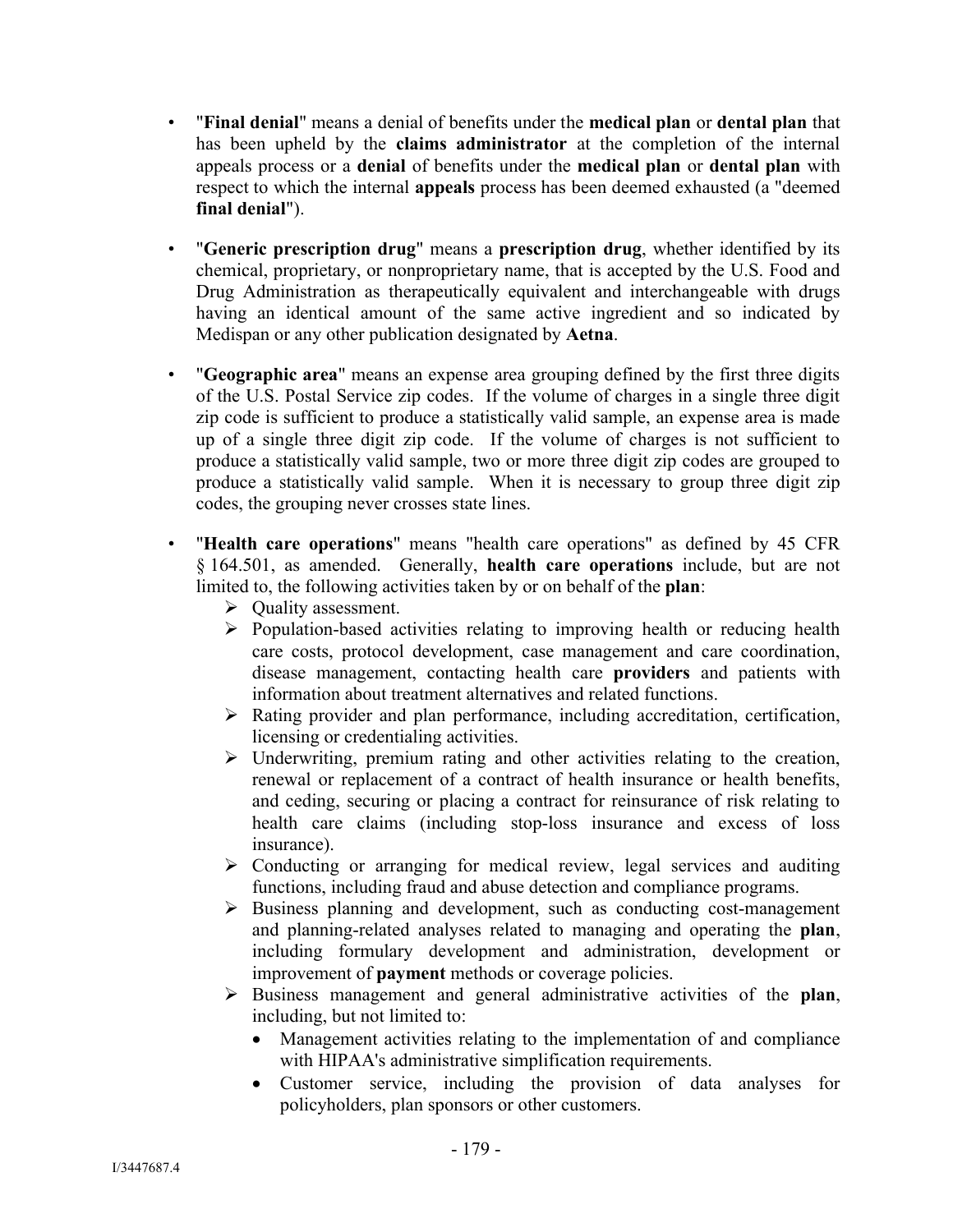- Resolution of internal grievances.
- Due diligence in connection with the sale or transfer of assets to a potential successor in interest, if the potential successor in interest is a "covered entity" under HIPAA or, following completion of the sale or transfer, will become a covered entity.
- Any other activity considered to be a "health care operation" activity pursuant to 45 CFR § 164.501.
- "**Health care professional**" means a **physician** or other health care professional licensed, accredited, or certified to perform health services consistent with state law.
- "**Home health care agency**" means an organization that meets all of the following requirements:
	- provides **skilled nursing services** and other therapeutic services in the patient's home;
	- $\triangleright$  is associated with a professional policy-making group (of at least one **physician** and one full-time supervising registered nurse) which makes policy;
	- has full time supervision by a **physician** or registered nurse;
	- $\triangleright$  keeps complete medical records on each patient;
	- $\triangleright$  is staffed by an administrator; and
	- $\triangleright$  meets licensing standards.
- "**Home health care plan**" means a plan that provides for continued care and treatment of an **illness** or **injury** in a place of confinement other than a **hospital** or **skilled nursing facility**. The attending **physician** must prescribe care treatment in writing.
- "**Homebound**" means that you are confined to your place of residence:
	- $\triangleright$  due to an **illness** or **injury** which makes leaving the home medically contraindicated; or
	- $\triangleright$  decause the act of transport would be a serious risk to your life or health.

Situations where you would not be considered **homebound** include, but are not limited to, the following:

- $\triangleright$  you do not often travel from home because of feebleness or insecurity brought on by advanced age (or otherwise); or
- $\triangleright$  you are wheelchair bound but could safely be transported via wheelchair accessible transport.
- "**Hospice care**" means care given to a **terminally ill** person by or under arrangements with a **hospice care agency**. The care must be part of a **hospice care program**.
- "**Hospice care agency**" means an agency or organization that meets all of the following requirements:
	- Has **hospice care** available 24 hours a day.
	- $\triangleright$  Meets any licensing or certification standards established by the jurisdiction where it is located.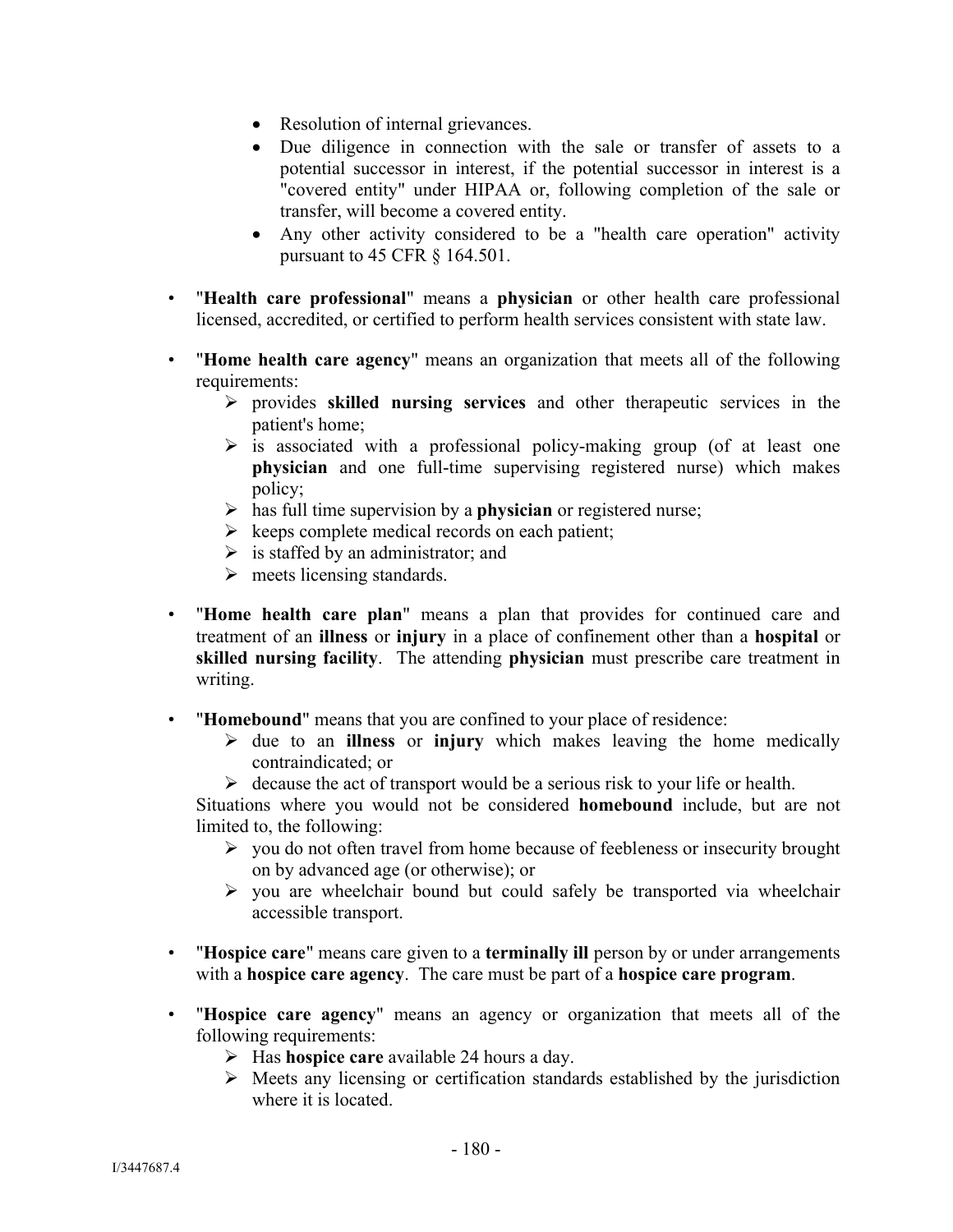- $\triangleright$  Provides:
	- Skilled nursing services;
	- Medical social services; and
	- Psychological and dietary counseling.
- $\triangleright$  Provides, or arranges for, other services which include:
	- **Physician** services;
	- Physical and occupational therapy;
	- Part time home health aide services which mainly consist of caring for **terminally ill** people; and
	- Inpatient care in a facility when needed for pain control and acute and chronic symptom management.
- $\triangleright$  Has at least the following personnel:
	- One **physician**;
	- One registered nurse; and
	- One licensed or certified social worker employed by the agency.
- Establishes policies about how **hospice care** is provided.
- $\triangleright$  Assesses the patient's medical and social needs.
- Develops a **hospice care program** to meet those needs.
- $\triangleright$  Provides an ongoing quality assurance program. This includes reviews by **physicians**, other than those who own or direct the agency.
- $\triangleright$  Permits all area medical personnel to utilize its services for their patients.
- $\triangleright$  Keeps a medical record on each patient.
- Uses volunteers trained in providing services for non-medical needs.
- $\triangleright$  Has a full time administrator.
- "**Hospice care program**" is a written plan of **hospice care** which meets all of the following requirements:
	- $\triangleright$  Is established by and reviewed from time to time by a **physician** attending the person, and appropriate personnel of a **hospice care agency**.
	- Is designed to provide palliative and supportive care to **terminally ill** persons, and supportive care to their families.
	- $\triangleright$  Includes an assessment of the person's medical and social needs; and a description of the care to be given to meet those needs.
- "**Hospice facility**" means a facility, or distinct part of one, that meets all of the following requirements:
	- Mainly provides inpatient hospice care to **terminally ill** persons.
	- $\triangleright$  Charges patients for its services.
	- $\triangleright$  Meets any licensing or certification standards established by the jurisdiction where it is located.
	- $\triangleright$  Keeps a medical record on each patient.
	- $\triangleright$  Provides an ongoing quality assurance program including reviews by physicians other than those who own or direct the facility.
	- Is run by a staff of **physicians**. At least one staff **physician** must be on call at all times.
	- $\triangleright$  Provides 24-hour-a-day nursing services under the direction of a registered nurse.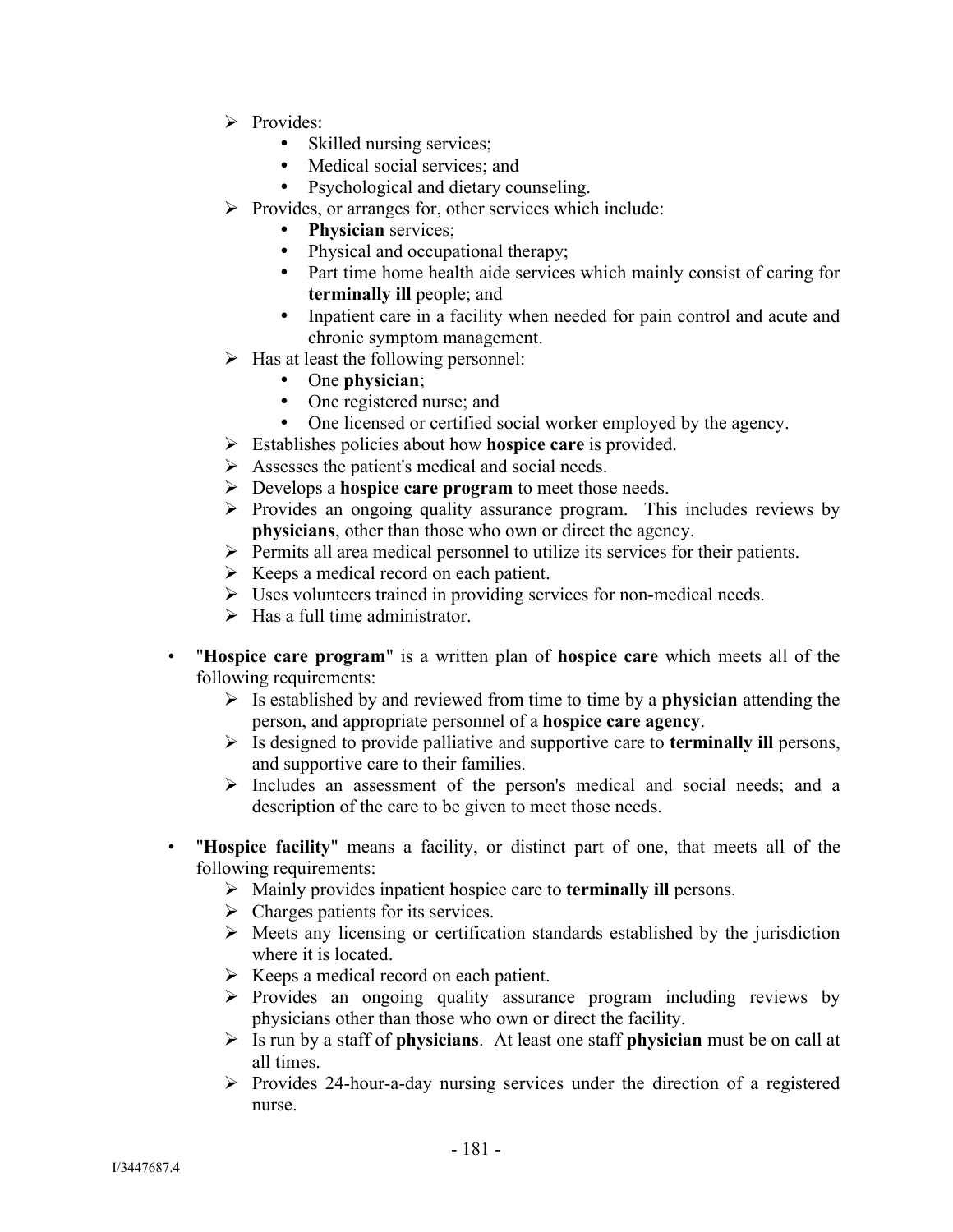- $\triangleright$  Has a full-time administrator.
- "**Hospital**" means an institution providing inpatient medical care and treatment of sick and **injured** people. It must:
	- $\triangleright$  be accredited by the Joint Commission on the Accreditation of Healthcare Organizations; be a medical care, psychiatric, or tuberculosis hospital as defined by Medicare; or have a staff of qualified **physicians** treating or supervising treatment of the sick and **injured**; and
	- $\triangleright$  have diagnostic and therapeutic facilities for surgical and medical diagnosis on the premises; 24-hour-a-day nursing care provided or supervised by registered graduate nurses; and continuously maintain facilities for operative surgery on the premises.

In no event does **hospital** include a convalescent nursing home or any institution or part of one which is used principally as a convalescent facility, rest facility, nursing facility, facility for the aged, extended care facility, intermediate care facility, **skilled nursing facility**, hospice, rehabilitative hospital, or facility primarily for rehabilitative or custodial services.

- "**Illness**" means a pathological condition of the body that presents a group of clinical signs and symptoms and laboratory findings peculiar to the findings set the condition apart as an abnormal entity differing from other normal or pathological body states.
- "**Implant**" is an artificial, permanent tooth root replacement used to replace a missing tooth or teeth. It is surgically placed into the upper or lower jaw bone and supports a single crown, fixed **bridge**, or partial or full denture.
- "**Implant abutment**" is an attachment used to connect an **implant** and an **implant supported prosthetic** device.
- "**Implant supported prosthetic**" means a crown, **bridge**, or removable partial or full denture that is supported by or attached to an **implant**.
- "**Individual**" means any person who is the subject of **protected health information**.
- "**Infertility**" or **"infertile"** means the condition of a presumably healthy **covered person** who is unable to conceive or produce conception after:
	- *for a woman who is under 35 years of age*: one year or more of timed, unprotected coitus, or 12 cycles of artificial insemination; or
	- *for a woman who is 35 years of age or older*: six months or more of timed, unprotected coitus, or 6 cycles of artificial insemination.
- "**Injury**" means an accidental bodily injury that is the sole and direct result of an unexpected or reasonably unforeseen occurrence or event, or the reasonable unforeseeable consequences of a voluntary act by the person.
- "**Mail order pharmacy**" means an establishment where **prescription drugs** are legally given out by mail or other carrier.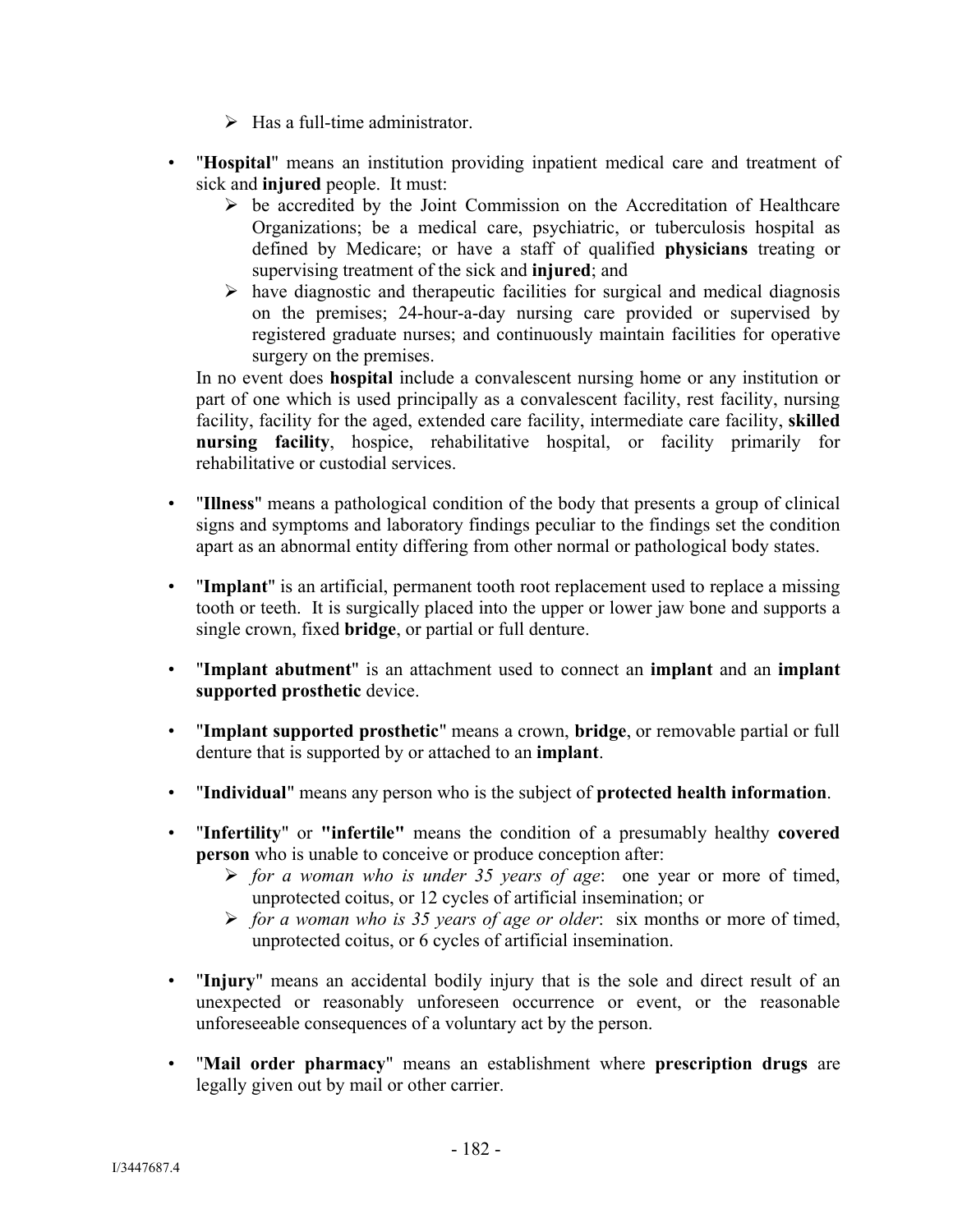- "**Maintenance care**" means care made up of services and supplies that:
	- $\triangleright$  are given mainly to maintain, rather than to improve, a level of physical, or mental function; and
	- $\triangleright$  give a surrounding free from exposures that can worsen the person's physical or mental condition.
- "**Medical plan**" means medical, prescription drug, and employee assistance benefits under the **plan**, as set forth in section 3, *Medical Plan*.
- "**Medically necessary**" or "**medical necessity**" has the meaning set forth in section 3.5.1, *Medically Necessary Services and Supplies*.
- "**Mental disorder**" means an **illness** commonly understood to be a **mental disorder**, whether or not it has a physiological or organic basis, and for which treatment is generally provided by or under the direction of a **behavioral health provider** such as a **psychiatric physician**, a psychologist or a psychiatric social worker. A **mental disorder** includes but is not limited to:
	- $\triangleright$  Schizophrenia
	- $\triangleright$  Bipolar disorder (manic/depressive)
	- $\triangleright$  Pervasive Mental Development Disorder (Autism)
	- $\triangleright$  Panic disorder
	- $\triangleright$  Major depressive disorder
	- $\triangleright$  Psychotic depression
	- $\triangleright$  Obsessive compulsive disorder
	- $\triangleright$  Anorexia/bulimia nervosa
	- $\triangleright$  Psychotic disorders/delusional disorder
	- $\triangleright$  Schizo-affective disorder
- "**Negotiated charge**" means the maximum charge that a **network provider** has agreed to make as to any service or supply for the purpose of benefits under the **plan**.
- "**Network pharmacy**" means a p**harmacy** that has contracted with **Aetna** to furnish services or supplies for the **plan**.
- "**Network provider**" means a health care **provider** or **pharmacy** that has contracted with a **claims administrator** to furnish services or supplies for the **plan**, but only if the **provider** is a **network provider** for the service or supply involved.
- "**Network service(s) or supply(ies)"** means health care service(s) or supply(ies) that is/are furnished by a **network provider**.
- "**Night care treatment**" means a **partial confinement treatment** program provided when you need to be confined during the night. A room charge is made by the **hospital**, **psychiatric hospital**, or **residential treatment facility**. Such treatment must be available at least eight hours in a row at a night and five nights per week.
- "**Other health care**" means a health care service or supply that is neither **network service(s) or supply(ies)** nor out-of-**network service(s) and supply(ies). Other**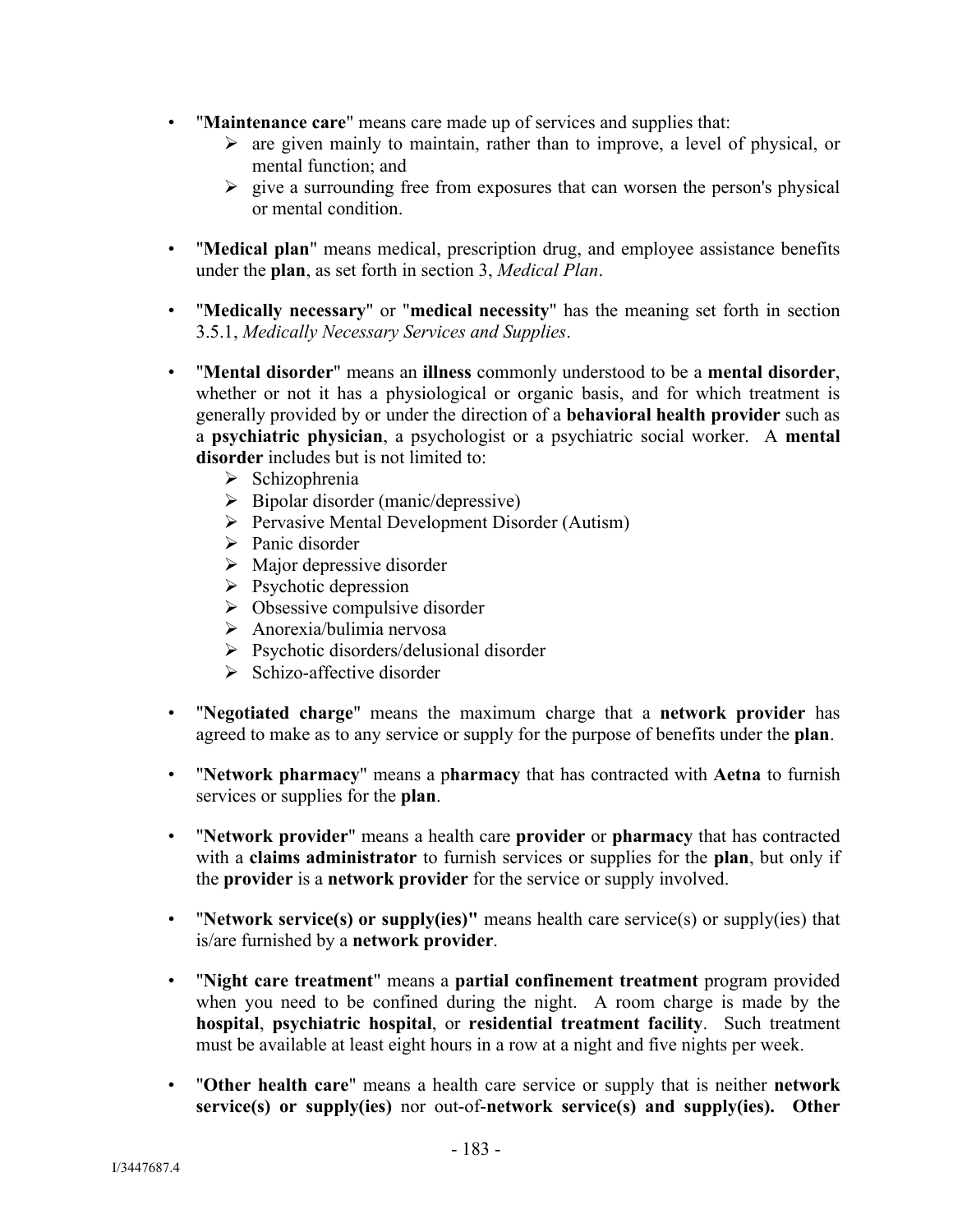**health care** can include care given by a **provider** who does not fall into any of the categories in your **provider** directory or in DocFind® at www.aetna.com/docfind/custom/alaskacare.

- "**Out-of-pocket limit**" means the maximum amount you are responsible to pay for benefits under the **plan** each **benefit year**, including **coinsurance** not paid by the **plan**. Expenses applied towards a **deductible**, premiums, charges over the **recognized charge**, **precertification** benefit reductions, and non-**covered expenses** do not accrue toward the **out-of-pocket limit**. A separate **out-of-pocket limit** applies with respect to the medical benefit portion and **prescription** benefit portion of the **medical plan.**
- "**Partial confinement treatment**" means a plan of medical, psychiatric, nursing, counseling or therapeutic services to treat **substance abuse** or **mental disorders** which meets all of the following requirements:
	- It is carried out in a **hospital**, **psychiatric hospital**, or **residential treatment facility** on less than a full-time inpatient basis.
	- $\triangleright$  It is in accord with accepted medical practice for the condition of the person.
	- $\triangleright$  It does not require full-time confinement.
	- It is supervised by a **psychiatric physician** who weekly reviews and evaluates its effect.

**Day care treatment** and **night care treatment** are considered **partial confinement treatment**.

- "**PayFlex**" means PayFlex Systems USA, Inc., the flexible spending account and COBRA **claims administrator** under the **plan**.
- "**Payment**" means "payment" as defined by 45 § CFR 164.501, as amended. Generally, **payment** activities include, but are not limited to, activities undertaken by the **plan** to obtain premiums or determine or fulfill its responsibility for coverage and provision of **plan** benefits that relate to an **individual** to whom health care is provided. These activities include, but are not limited to, the following:
	- $\triangleright$  Determination of eligibility, coverage and cost sharing amounts (for example, cost of a benefit, plan maximums and **copayments** as determined for an **individual's** claim).
	- $\triangleright$  Coordination of benefits.
	- Adjudication of health benefit claims (including **appeals** and other payment disputes).
	- $\triangleright$  Subrogation of health benefit claims.
	- Establishing **eligible employee** contributions.
	- Risk adjusting amounts due based on an **eligible employee's** health status and demographic characteristics.
	- $\triangleright$  Billing, collection activities and related health care data processing.
	- $\triangleright$  Claims management and related health care data processing, including auditing payments, investigating and resolving payment disputes and responding to an **eligible employee's** inquiries about payments.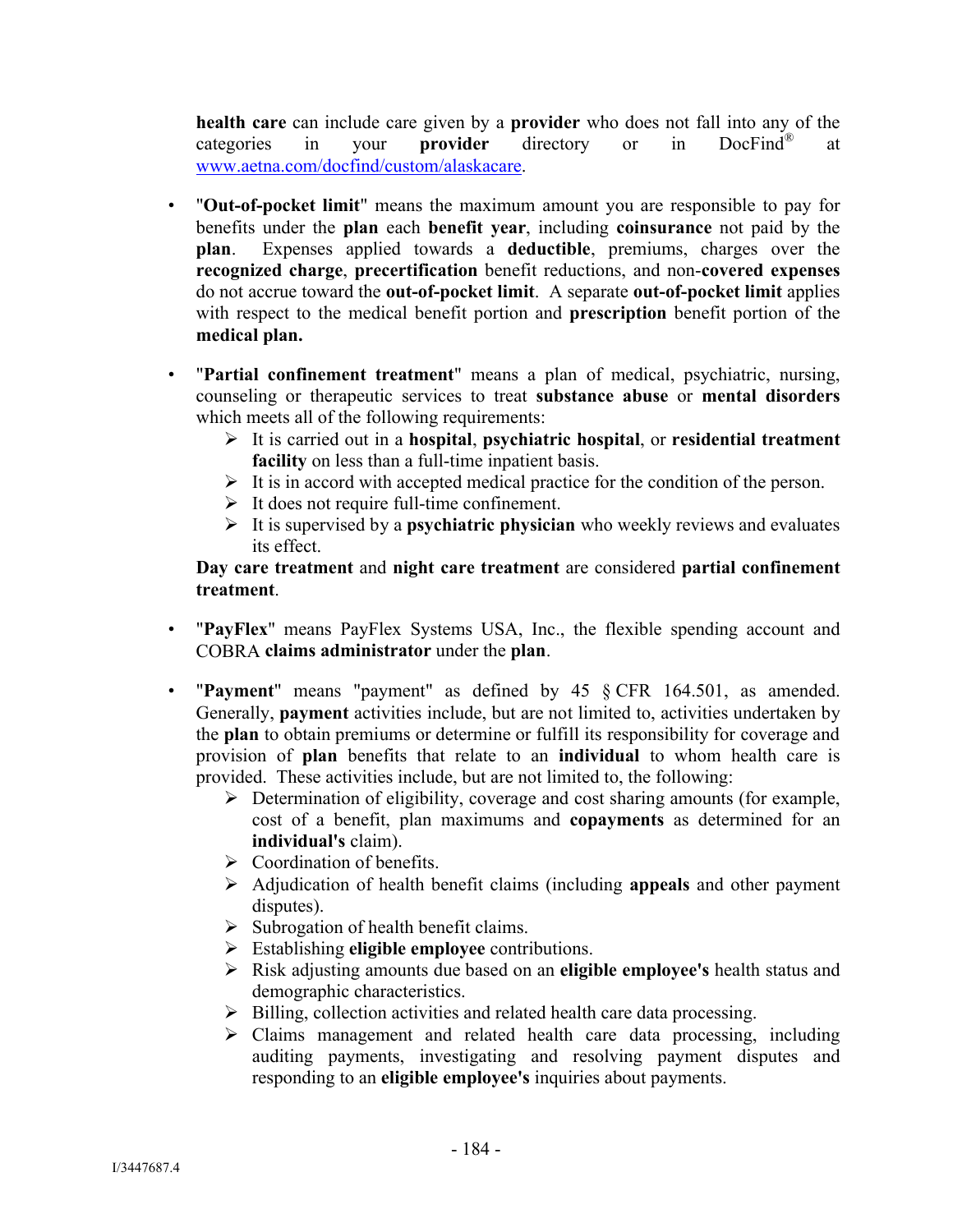- $\triangleright$  Obtaining payment under a contract for reinsurance (including stop-loss and excess of loss insurance).
- **Medical necessity** reviews or reviews of appropriateness of care or justification of charges.
- Utilization review, including **precertification**, preauthorization, concurrent review and retrospective review.
- $\triangleright$  Disclosure to consumer reporting agencies related to the collection of premiums or reimbursement (the following **protected health information** may be disclosed for **payment** purposes: name and address, date of birth, Social Security number, payment history, account number and name and address of the provider and/or **plan**).
- Reimbursement to the **plan.**
- Any other activity considered to be a "**payment**" activity pursuant to 45 CFR § 164.501.
- "**Periodontal maintenance**" is a periodontal procedure for **covered persons** who have previously been treated for periodontal disease. In addition to cleaning the visible surfaces of the teeth (as in **prophylaxis**), surfaces below the gum line are also cleaned. This is a more comprehensive service than a regular cleaning (**prophylaxis**).
- "**Pharmacy**" means an establishment where **prescription drugs** are legally dispensed. **Pharmacy** includes a retail **pharmacy**, **mail order pharmacy** and **specialty pharmacy network pharmacy**.
- "**Physician**" means a duly licensed member of a medical profession who:
	- $\triangleright$  has an M.D. or D.O. degree;
	- $\triangleright$  is properly licensed or certified to provide medical care under the laws of the jurisdiction where the individual practices; and
	- $\triangleright$  provides medical services which are within the scope of his or her license or certificate.
	- A **physician** also includes a health professional who:
		- $\triangleright$  is properly licensed or certified to provide medical care under the laws of the jurisdiction where he or she practices;
		- $\triangleright$  provides medical services which are within the scope of his or her license or certificate;
		- under applicable insurance law is considered a **physician** for purposes of this coverage;
		- $\triangleright$  has the medical training and clinical expertise suitable to treat your condition;
		- specializes in psychiatry, if your **illness** or **injury** is caused, to any extent, by alcohol abuse, **substance abuse** or a **mental disorder**; and
		- $\triangleright$  is not you or related to you.
- "**Plan**" means the AlaskaCare Employee Health Plan, the terms of which are set forth in this document, as may be amended from time to time.
- "**Pontic**" is an artificial tooth that replaces a missing tooth and is part of a **bridge**.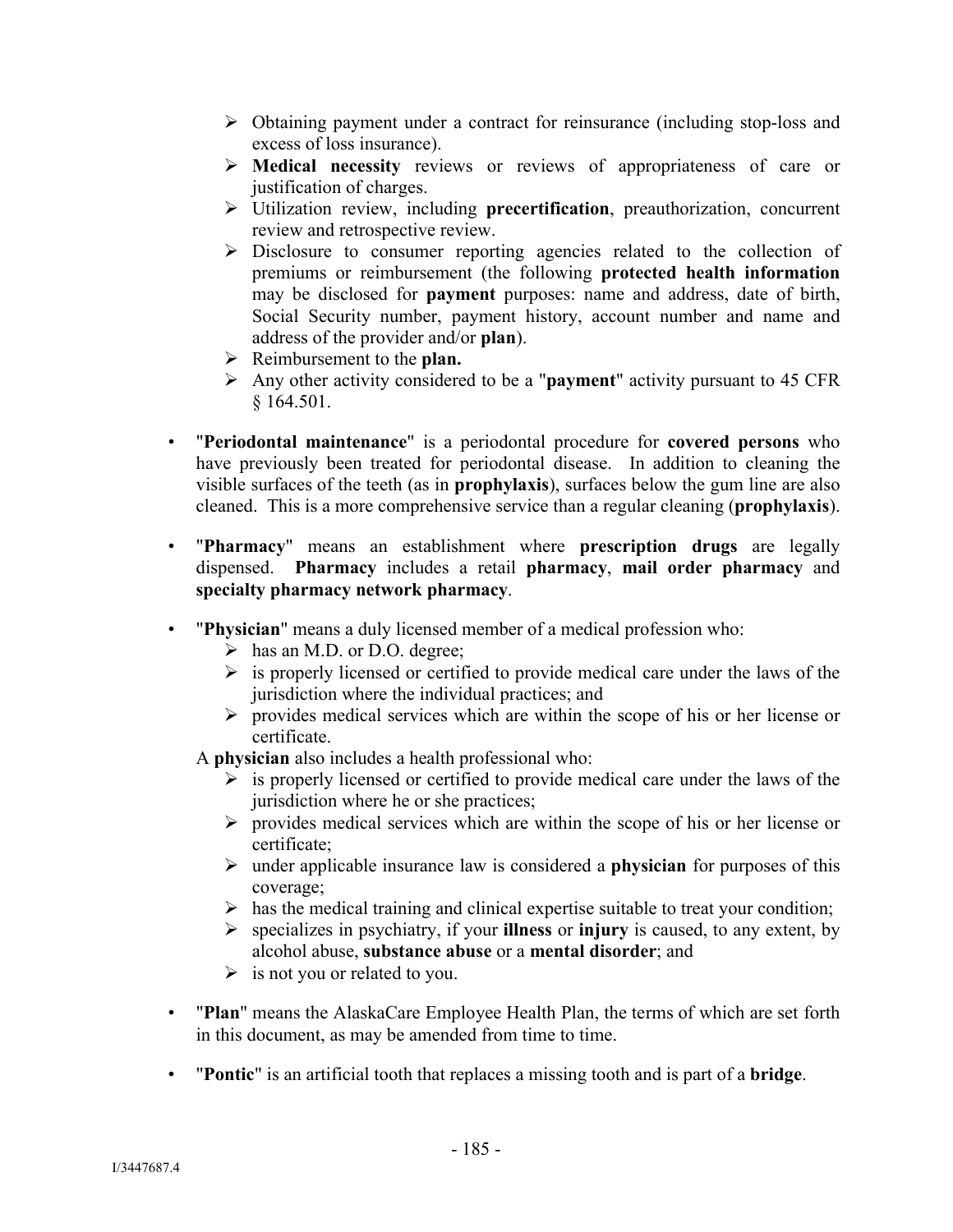- "**Post-service claim**" means any claim for a medical benefit that is not an **urgent care claim** or a **pre-service claim.**
- "**Pre-service claim**" means any claim for a medical benefit the **health plan** conditions receipt of such benefit, in whole or in part, on approval of the benefit prior to obtaining medical care.
- "**Precertification**" or "**precertify**" means a process where the **claims administrator**  is contacted before certain services are provided. It is not a guarantee that benefits will be payable.
- "**Prescription**" means an order for the dispensing of a **prescription drug** by a **physician** or **dentist,** acting within the scope of his or her license, who has the legal authority to write an order for a **prescription drug**. If it is an oral order, it must be promptly put in writing by the **pharmacy**.
- "**Prescription drug**" means a drug, biological, or compounded **prescription** which, by state and Federal law, may be dispensed only by **prescription** and which is required to be labeled "Caution: Federal law prohibits dispensing without prescription." This includes a **self-injectable drug** prescribed to be self-administered or administered by any other person except one who is acting within his or her capacity as a paid **health care professional**. Covered **self-injectable drugs** include injectable insulin.
- "**Prevailing charge rate**" means rates reported by FAIR Health, a nonprofit company, in their database. FAIR Health reviews and, if necessary, changes these rates periodically. **Aetna** updates its systems with these changes within 180 days after receiving them from FAIR Health.
- "**Privacy Regulations**" mean the regulations under the Standards for Privacy of Individually Identifiable Health Information (45 CFR Parts 160 and 164, as amended).
- "**Prophylaxis**" is cleaning and polishing of all teeth.
- "**Protected health information**" means "protected health information" as defined at 45 CFR § 164.501 which, generally, means information (including demographic information) that (i) identifies an **individual** (or with respect to which there is a reasonable basis to believe the information can be used to identify an **individual**), (ii) is created or received by a health care **provider**, a health plan, or a health care clearinghouse, and (iii) relates to the past, present, or future physical or mental health or condition of an **individual**; the provision of health care to an **individual**; or the past, present, or future **payment** for the provision of health care to an **individua**l.
- "**Provider**" means any recognized **health care professional**, **pharmacy** or facility providing services within the scope of its license.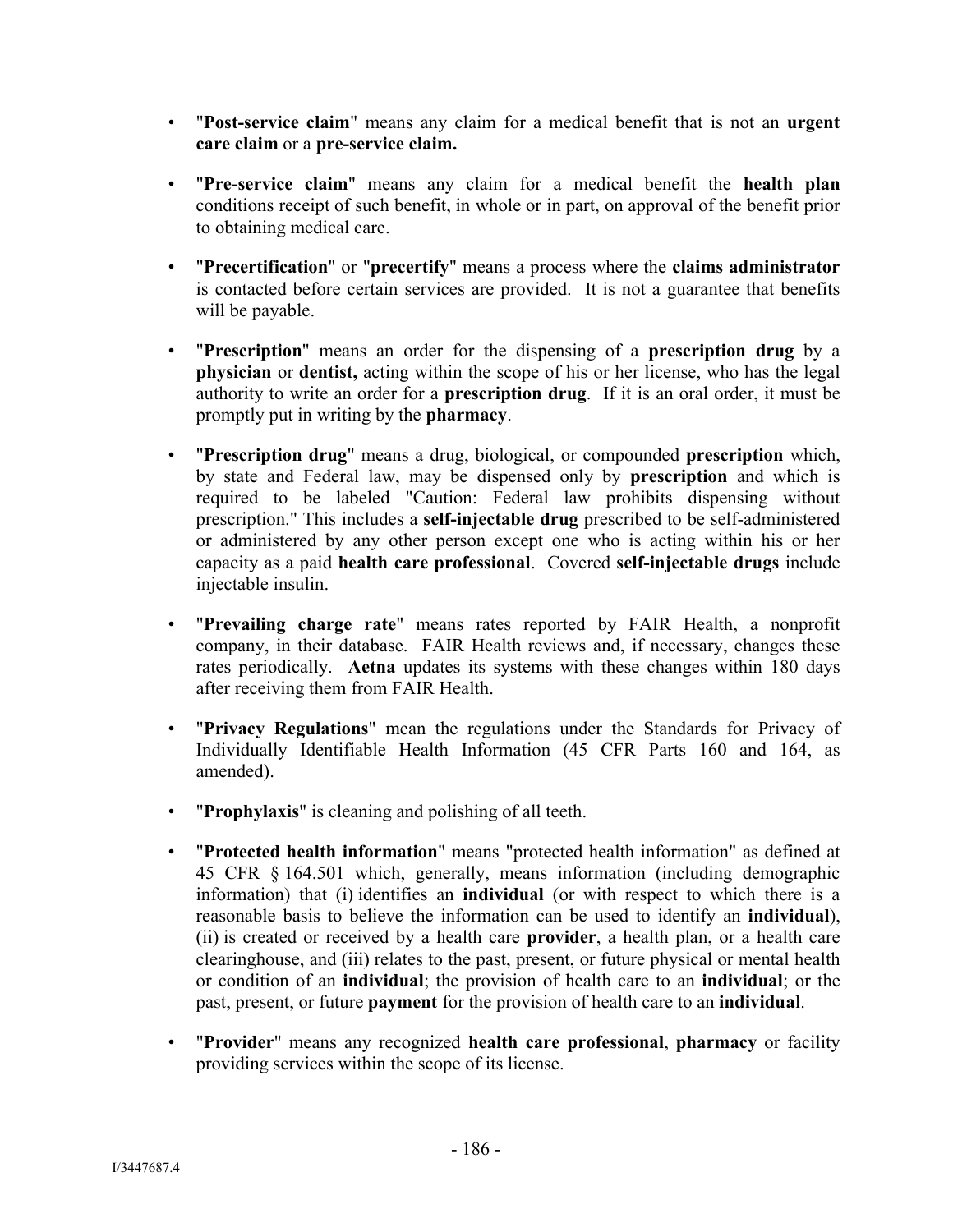- "**Psychiatric hospital**" means an institution that meets all of the following requirements:
	- $\triangleright$  Mainly provides a program for the diagnosis, evaluation, and treatment of alcoholism, **substance abuse** or **mental disorders**.
	- $\triangleright$  Is not mainly a school or a custodial, recreational or training institution.
	- $\triangleright$  Provides infirmary-level medical services.
	- Provides, or arranges with a **hospital** in the area for, any other medical service that may be required.
	- Is supervised full-time by a **psychiatric physician** who is responsible for patient care and is there regularly.
	- Is staffed by **psychiatric physicians** involved in care and treatment.
	- Has a **psychiatric physician** present during the whole treatment day.
	- $\triangleright$  Provides, at all times, psychiatric social work and nursing services.
	- Provides, at all times, **skilled nursing care** by licensed nurses who are supervised by a full-time registered nurse.
	- Prepares and maintains a written plan of treatment for each patient based on medical, psychological and social needs. The plan must be supervised by a **psychiatric physician**.
	- $\triangleright$  Makes charges.
	- $\triangleright$  Meets licensing standards.
- "**Psychiatric physician**" means a **physician** who:
	- $\triangleright$  Specializes in psychiatry; or
	- $\triangleright$  Has the training or experience to do the required evaluation and treatment of alcoholism, **substance abuse** or **mental disorders**.
- "**Recognized charge**" means the **negotiated charge** contained in an agreement the **claims administrator** has with the **provider** either directly or through a third party. If there is no such agreement, the **recognized charge** is determined in accordance with the provisions of this section. An out-of-**network provider** has the right to bill the difference between the **recognized charge** and the actual charge. This difference will be the **covered person's** responsibility.

# **Medical Expenses**

As to medical services or supplies, the **recognized charge** for each service or supply is the lesser of:

- what the **provider** bills or submits for that service or supply; or
- the 90th percentile of the **prevailing charge rate**; for the **geographic area** where the service is furnished as determined by **Aetna** in accordance with **Aetna** reimbursement policies.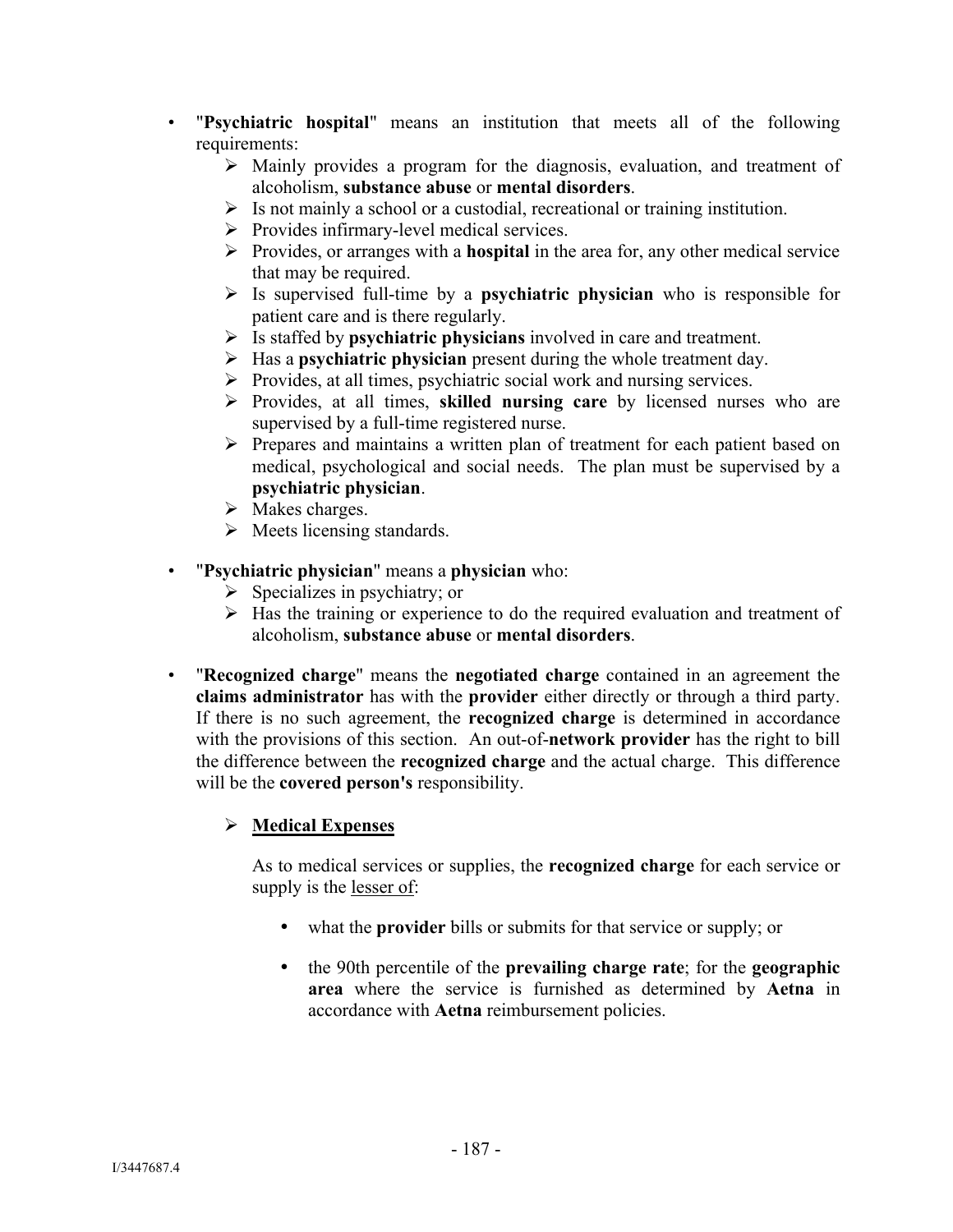## **Prescription Drug Expenses**

As to **prescription drug** expenses, the **recognized charge** for each service or supply is the lesser of:

- what the **provider** bills or submits for that service or supply; or
- 110% of the **average wholesale price** or other similar resource.

## **Dental Expenses**

As to dental expenses, the **recognized charge** for each service or supply provided by a network **dentist**, is the lesser of: 100% of the **covered expense**, 100% of the **dentist's** accepted filed fee with **Delta Dental**, or 100% of the **dentist's** billed charge.

For out-of-network **dentists** or **dental care providers** in the **State**, the **recognized charge** is the lesser of:

- what the **dentist** bills or submits for that service or supply; or
- 75% of the 80th percentile of the **prevailing charge rate** as determined by **Delta Dental** in accordance with its reimbursement policies.

For out-of-network **dentists** or **dental care providers** outside the **State**, the **recognized charge** is the lesser of:

- what the **dentist** bills or submits for that service or supply; or
- the **prevailing charge rate** as determined by **Delta Dental** in accordance with its reimbursement policies.

## **Vision Expenses**

As to vision expenses, the **recognized charge** for a service or supply is the amount billed by the **provider**.

# **Medical/Dental/Vision/Prescription Drug Expenses**

A service or supply (except as otherwise provided in this section) will be treated as a **covered expense** under the **other health care** benefits category when **Aetna** determines that a **network provider** is not available to provide the service or supply. This includes situations in which you are admitted to a **network hospital** and non-**network physicians**, who provide services to you during your **stay**, bill you separately from the network **hospital.** In those instances, the **recognized charge** for that service or supply is the lesser of:

what the **provider** bills or submits for that service or supply; and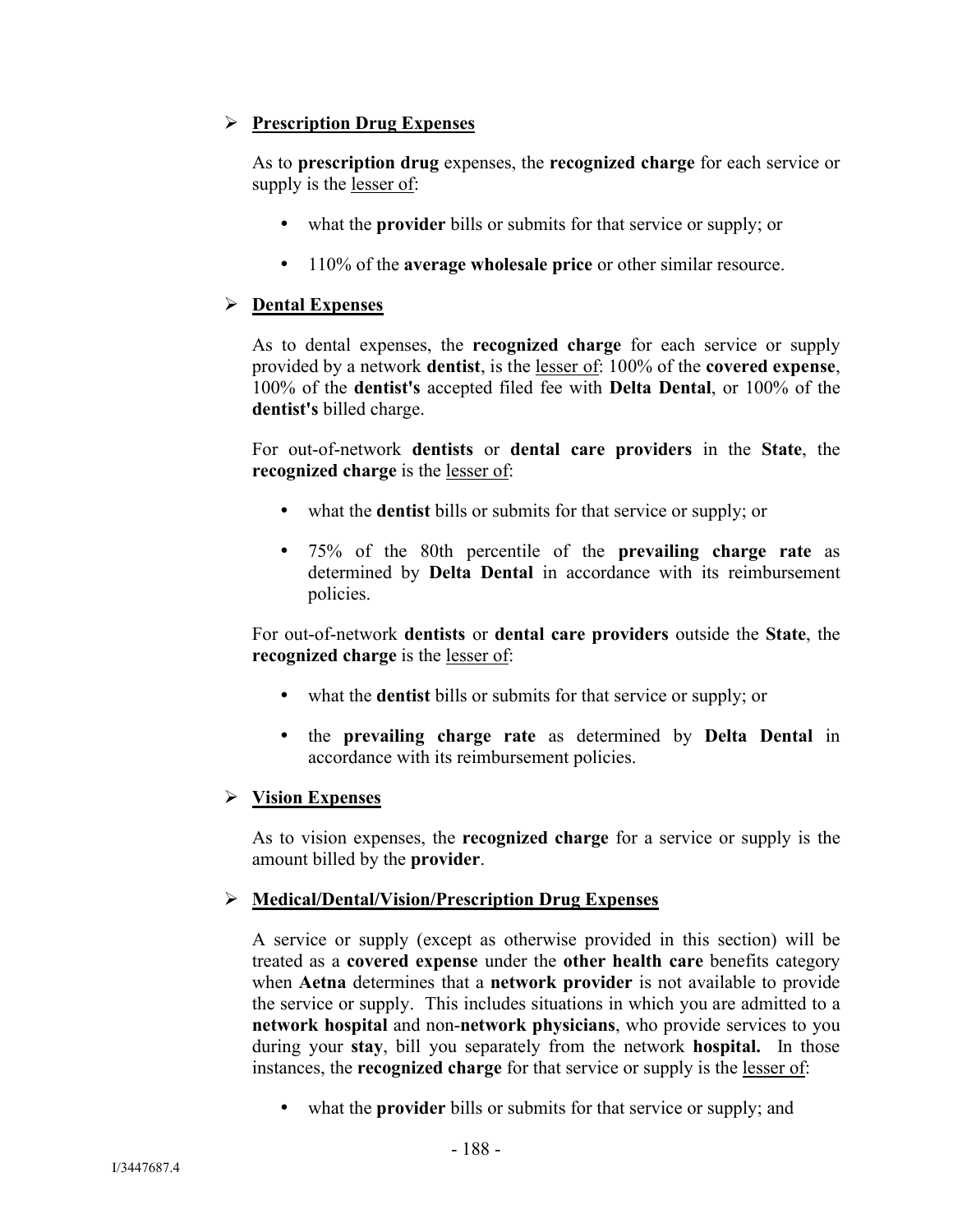for professional services: the 80th percentile of the **prevailing charge rate**; for the **geographic area** where the service is furnished as determined by **Aetna** in accordance with **Aetna** reimbursement policies.

If **Aetna** has an agreement with a **provider** (directly, or indirectly through a third party) which sets the rate that **Aetna** will pay for a service or supply, then the **recognized charge** is the rate established in such agreement.

**Aetna** may also reduce the **recognized charge** by applying **Aetna**  reimbursement policies. **Aetna** reimbursement policies address the appropriate billing of services, taking into account factors that are relevant to the cost of the service such as:

- $\bullet$  the duration and complexity of a service;
- whether multiple procedures are billed at the same time, but no additional overhead is required;
- whether an assistant surgeon is involved and necessary for the service;
- if follow up care is included;
- whether there are any other characteristics that may modify or make a particular service unique; and
- when a charge includes more than one claim line, whether any services described by a claim line are part of or incidental to the primary service provided.

**Aetna** reimbursement policies are based on **Aetna's** review of: the policies developed for Medicare; the generally accepted standards of medical and dental practice, which are based on credible scientific evidence published in peer-reviewed literature generally recognized by the relevant medical or dental community or which is otherwise consistent with **physician** or dental specialty society recommendations; and the views of **physicians** and **dentists** practicing in the relevant clinical areas. **Aetna** uses a commercial software package to administer some of these policies.

**Aetna** periodically updates its systems with changes made to the **prevailing charge rates**. What this means to you is that the **recognized charge** is based on the version of the rates that is in use by **Aetna** on the date that the service or supply was provided.

## **Additional Information**

**Aetna's** website www.aetna.com may contain additional information which may help you determine the cost of a service or supply. Log on to **Aetna** Navigator to access the "Estimate the Cost of Care" feature. Within this feature, view our "Cost of Care" and "Member Payment Estimator" tools, or contact our Customer Service Department for assistance.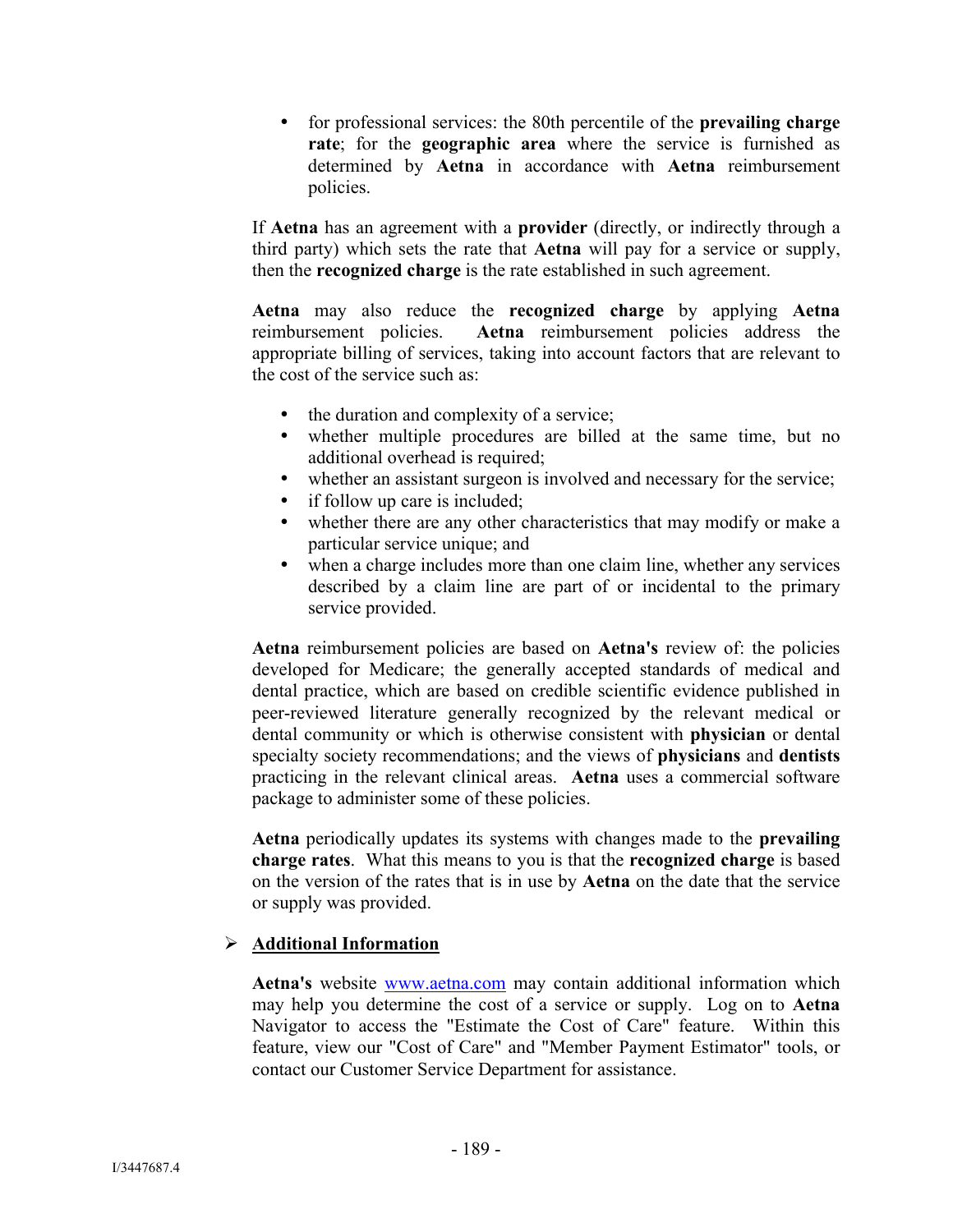- "**Rehabilitation facility**" means a facility, or a distinct part of a facility which provides **rehabilitative care**, meets any licensing or certification standards established by the jurisdiction where it is located, and makes charges for its services.
- "**Rehabilitative care**" means the combined and coordinated use of medical, social, educational and vocational measures for training or retraining if you are disabled by **illness** or **injury**.
- "**Reline**" means the process of resurfacing the tissue side of a denture with new base material.
- "**Rescission**" or "**rescind**" means a cancellation or discontinuance of coverage under the **medical plan** or **dental plan** that has retroactive effect. A rescission does not include the cancellation or discontinuance of coverage that has only a prospective effect or is effective retroactively to the extent it is attributable to a failure to timely pay required premiums or contributions toward the rest of coverage.
- "**Residential treatment facility (mental disorders)**" means an institution that meets all of the following requirements:
	- On-site licensed **behavioral health provider** 24 hours per day/7 days a week.
	- Provides a comprehensive patient assessment (preferably before admission, but at least upon admission).
	- Patient is admitted by a **physician**.
	- $\triangleright$  Patient has access to necessary medical services 24 hours per day/7 days a week.
	- $\triangleright$  Provides living arrangements that foster community living and peer interaction that are consistent with developmental needs.
	- Offers group therapy sessions with at least a registered nurse or Masters-Level Health Professional.
	- $\triangleright$  Has the ability to involve family/support systems in therapy (required for **children** and adolescents; encouraged for adults).
	- $\triangleright$  Provides access to at least weekly sessions with a psychiatrist or psychologist for individual psychotherapy.
	- $\triangleright$  Has peer oriented activities.
	- Services are managed by a licensed **behavioral health provider** who, while not needing to be individually contracted, needs to (1) meet **Aetna's** credentialing criteria as an individual practitioner, and (2) function under the direction/supervision of a licensed psychiatrist (Medical Director).
	- $\triangleright$  Has individualized active treatment plan directed toward the alleviation of the impairment that caused the admission.
	- $\triangleright$  Provides a level of skilled intervention consistent with patient risk.
	- $\triangleright$  Meets any and all applicable licensing standards established by the jurisdiction in which it is located.
	- Is not a Wilderness Treatment Program or any such related or similar program, school and/or education service.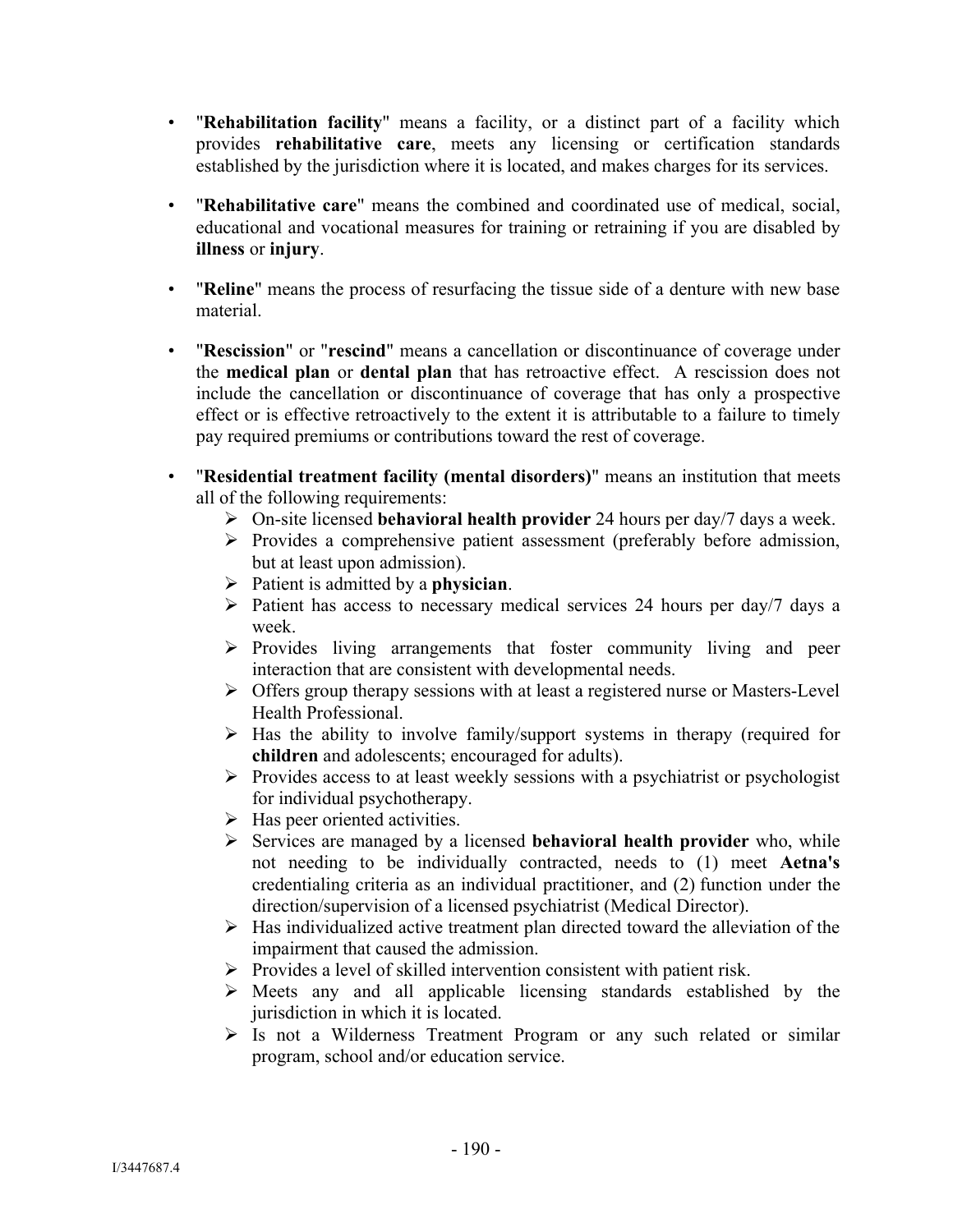- "**Residential treatment facility (substance abuse)**" means an institution that meets all of the following requirements:
	- On-site licensed **behavioral health provider** 24 hours per day/7 days a week.
	- $\triangleright$  Provides a comprehensive patient assessment (preferably before admission, but at least upon admission).
	- Patient is admitted by a **physician**.
	- $\triangleright$  Patient has access to necessary medical services 24 hours per day/7 days a week.
	- If the **covered person** requires **detoxification** services, must have the availability of on-site medical treatment 24 hours per day/7days a week, which must be actively supervised by an attending **physician**.
	- $\triangleright$  Provides living arrangements that foster community living and peer interaction that are consistent with developmental needs.
	- $\triangleright$  Offers group therapy sessions with at least a registered nurse or Masters-Level Health Professional.
	- $\triangleright$  Has the ability to involve family/support systems in therapy (required for **children** and adolescents; encouraged for adults).
	- $\triangleright$  Provides access to at least weekly sessions with a psychiatrist or psychologist for individual psychotherapy.
	- $\triangleright$  Has peer oriented activities.
	- Services are managed by a licensed **behavioral health provider** who, while not needing to be individually contracted, needs to (1) meet **Aetna's** credentialing criteria as an individual practitioner, and (2) function under the direction/supervision of a licensed psychiatrist (Medical Director).
	- $\triangleright$  Has individualized active treatment plan directed toward the alleviation of the impairment that caused the admission.
	- $\triangleright$  Provides a level of skilled intervention consistent with patient risk.
	- $\triangleright$  Meets any and all applicable licensing standards established by the jurisdiction in which it is located.
	- $\triangleright$  Is not a Wilderness Treatment Program or any such related or similar program, school and/or education service.
	- $\triangleright$  Has the ability to assess and recognize withdrawal complications that threaten life or bodily functions and to obtain needed services either on site or externally.
	- 24-hours per day/7 days a week supervision by a **physician** with evidence of close and frequent observation.
	- On-site, licensed **behavioral health provider**, medical or **substance abuse**  professionals 24 hours per day/7 days a week.
- "**Restoration**" means the treatment that repairs a **broken** or decayed tooth. **Restorations** include, but are not limited to, fillings and crowns.
- "**Retainer**" means a tooth used to support a prosthetic device (**bridges**, partial dentures or overdentures).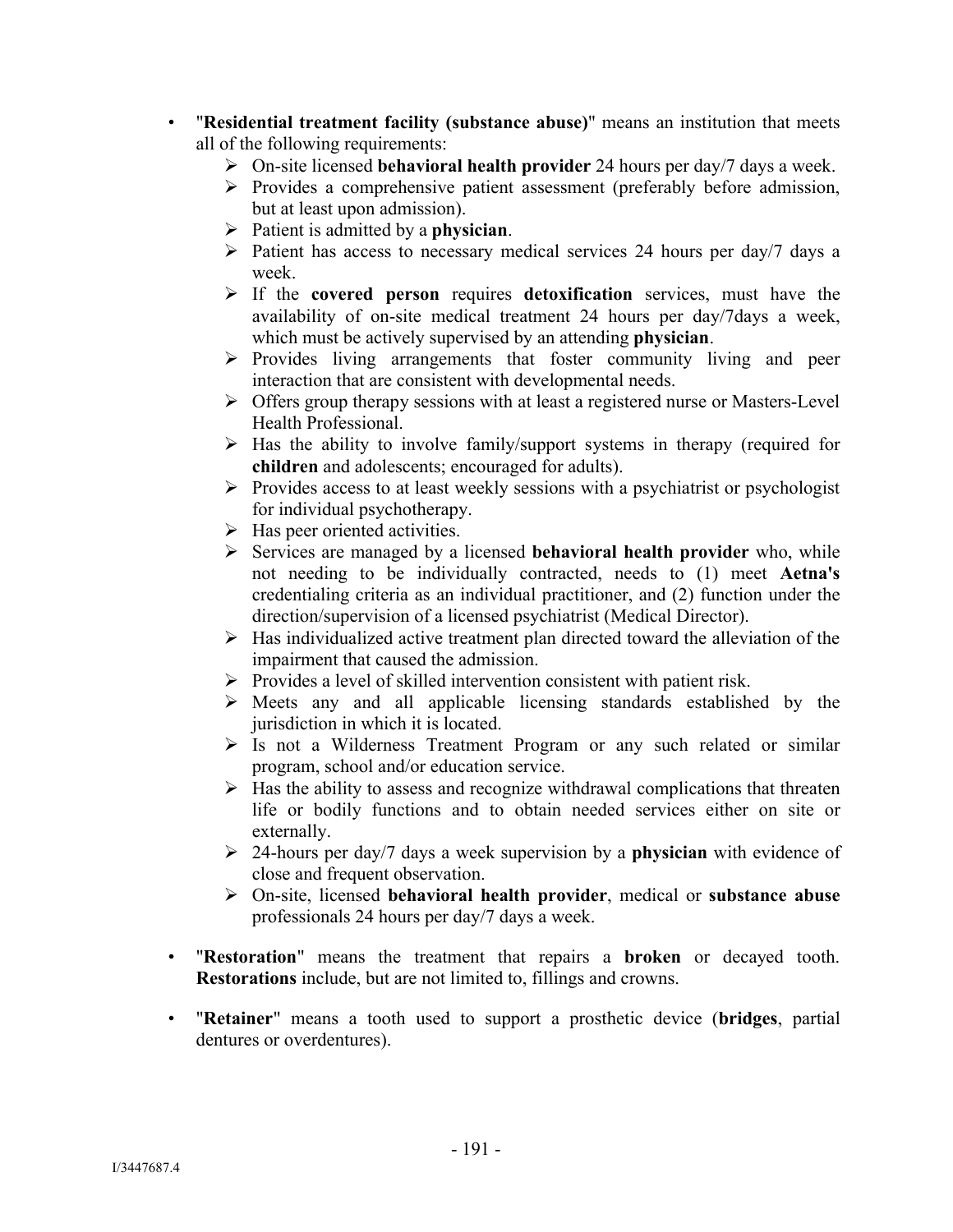- "**Room and board**" means charges made by an institution for **room and board** and other **medically necessary** services and supplies. The charges must be regularly made at a daily or weekly rate.
- "**Same-sex partner**" means an individual (other than a **spouse**) where the individual and an **eligible employee** together satisfy all of the following requirements:
	- $\triangleright$  Are the same gender.
	- $\triangleright$  Are at least 18 years old and competent to enter into a contract.
	- $\triangleright$  Have been in an exclusive, committed, and intimate relationship for the last consecutive 12 months and intend to continue that relationship indefinitely.
	- $\triangleright$  Have resided together at a common primary residence for the last 12 consecutive months and intend to reside together indefinitely.
	- $\triangleright$  Consider themselves to be members of each other's immediate family.
	- $\triangleright$  Are not related to each other to a degree of closeness that would preclude them from marrying each other in the **State** if they were of the opposite sex from each other.
	- $\triangleright$  Are not legally married to anyone else.
	- $\triangleright$  Have not executed an affidavit affirming same-sex partner status with anyone else within the last 12 months.
	- $\triangleright$  Are each other's sole same-sex partner and are each responsible for the common welfare of the other.
	- $\triangleright$  Share financial obligations, including joint responsibility for basic living expenses and health care costs.
	- Have completed and filed with the **Division** a Statement of Domestic Partnership as provided by the **Division**.
	- Have satisfied any other requirements required by law or the **Division**.
- "**Security incident**" means "security incident" as defined at 45 CFR § 164.304, which, generally, means the attempted or successful unauthorized access, use, disclosure, modification, or destruction of information or interference with system operations in an information system.
- "**Security Regulations**" mean the regulations under the Security Standards for the Protection of Electronic Protected Health Information (45 CFR Parts 160 and 164, as amended).
- "**Self-injectable drugs**" mean **prescription drugs** that are intended to be selfadministered by injection to a specific part of the body to treat certain chronic medical conditions.
- "**Service area**" means the **geographic area**, as determined by **Delta Dental**, in which **network providers** for the dental coverage portion under the **dental plan** are located.
- "**Service in the uniformed services**" means (i) the performance of a duty on a voluntary or involuntary basis in a uniformed service under competent authority and includes active duty, active duty for training, initial active duty for training, inactive duty training, and National Guard duty under Federal law, (ii) a period for which an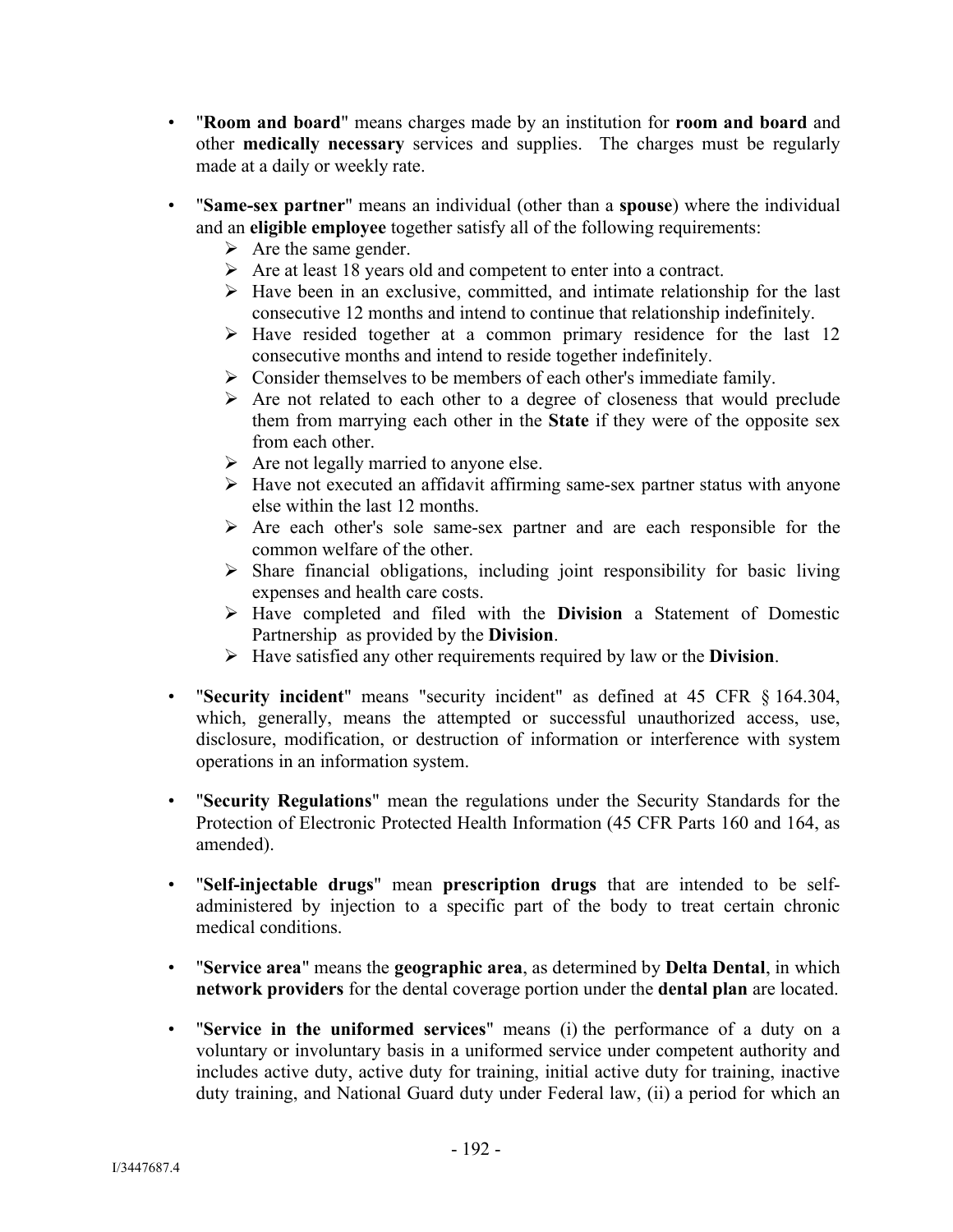**eligible employee** is absent from a position of employment for the purpose of an examination to determine the fitness of the **eligible employee** to perform any such duty, (iii) a period for which the **eligible employee** is absent from employment to perform funeral honors duty as authorized by law, and (iv) service as an intermittent disaster-response appointee upon activation of the National Disaster Medical System ("NDMS") or as a participant in an authorized training program.

- "**Skilled nursing care**" means:
	- $\triangleright$  Those services provided by a visiting registered nurse or licensed practical nurse for the purpose of performing specific skilled nursing tasks; and
	- $\triangleright$  Private duty nursing services provided by a registered nurse or licensed practical nurse if the patient's condition requires **skilled nursing care** and visiting nursing care is not adequate.
- "**Skilled nursing facility**" means an institution that meets all of the following requirements:
	- $\triangleright$  Licensed to provide, and does provide, the following on an inpatient basis for persons convalescing from **illness** or **injury**:
		- professional nursing care by an registered nurse or a licensed practical nurse directed by a full-time registered nurse; and
		- physical restoration services to help patients to meet a goal of self-care in daily living activities.
	- $\triangleright$  Provides 24 hour a day nursing care by licensed nurses directed by a full-time registered nurse.
	- Is supervised full-time by a **physician** or a registered nurse.
	- $\triangleright$  Keeps a complete medical record on each patient.
	- $\triangleright$  Has a utilization review plan.
	- $\triangleright$  Is not an institution for rest or care of the aged, drug addicts, alcoholics, people who are mentally incapacitated, or people with **mental disorders**.
	- $\triangleright$  Charges patients for its services.
	- $\triangleright$  An institution or a distinct part of an institution that meets all of the following requirements:
		- It is licensed or approved under state or local law.
		- Is primarily engaged in providing **skilled nursing care** and related services for residents who require medical or nursing care, or **rehabilitation services** for the rehabilitation of injured, disabled, or sick persons.
	- Qualifies as a **skilled nursing facility** under Medicare or as an institution accredited by:
		- The Joint Commission on Accreditation of Health Care Organizations;
		- The Bureau of Hospitals of the American Osteopathic Association; or
		- The Commission on the Accreditation of Rehabilitative Facilities.

**Skilled nursing facilities** also include rehabilitation **hospitals** (all levels of care, *e.g*. acute) and portions of a **hospital** designated for skilled or **rehabilitation services**. **Skilled nursing facilities** do not include institutions which provide only (i) minimal care, (ii) c**ustodial care** or educational care, (iii) ambulatory services, or (iv) part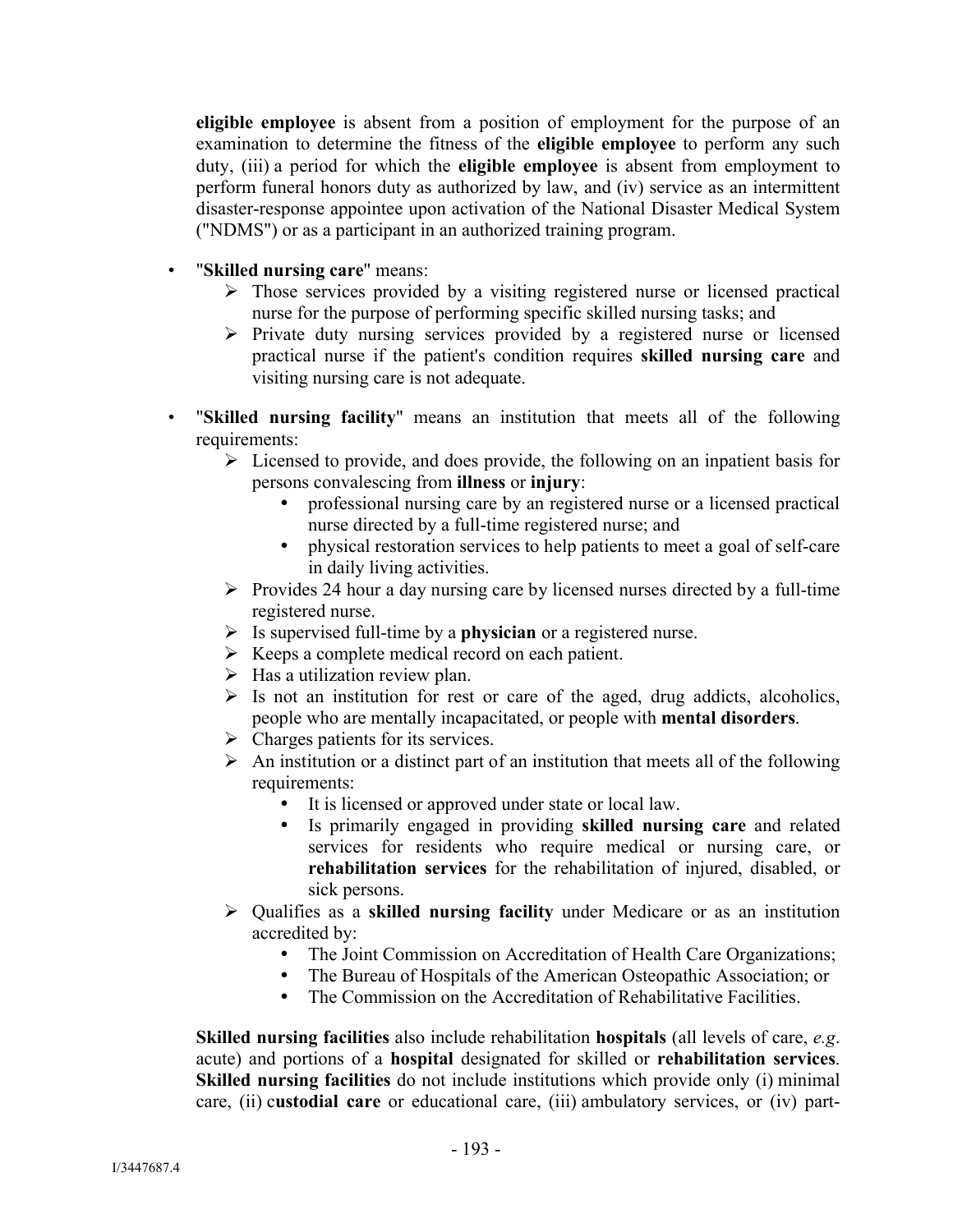time care services, or institutions which primarily provide for the care and treatment of alcoholism, **substance abuse** or **mental disorders**.

- "**Skilled nursing services**" means services that meet all of the following requirements:
	- $\triangleright$  The services require medical or paramedical training.
	- $\triangleright$  The services are rendered by a registered nurse or licensed practical nurse. within the scope of his or her license.
	- $\triangleright$  The services are not custodial.
- "**Specialty pharmacy network**" means a network of pharmacies designated to fill **specialty care drugs.**
- "**Specialty care drugs**" means **prescription drugs** that include injectable, infusion, and oral drugs prescribed to address complex, chronic disease with associated comorbidities such as cancer, rheumatoid arthritis, hemophilia, and multiple sclerosis, which are listed in the specialty care drug list.
- "**Spouse**" means the person to whom the **eligible employee** is married where the marriage was validly entered into in a state whose laws authorize the marriage, even if the **eligible employee** is domiciled in a state that does not recognize the validity of the marriage. A **spouse** includes a person to whom the **eligible employee** is legally separated, but not divorced.
- "**State**" means the State of Alaska.
- "**Stay**" means a full-time inpatient confinement for which a **room and board** charge is made.
- "**Substance abuse**" means a physical or psychological dependency, or both, on a controlled substance or alcohol agent (These are defined on Axis I in the Diagnostic and Statistical Manual of Mental Disorders (DSM) published by the American Psychiatric Association which is current as of the date services are rendered to you or your covered **dependents**.) This term does not include conditions not attributable to a **mental disorder** that are a focus of attention or treatment (the V codes on Axis I of DSM); an addiction to nicotine products, food or caffeine intoxication.
- **"Summary health information"** means "summary health information" as defined by 45 CFR § 164.504(a), as amended, which generally is information that may be individually identifiable health information, and:
	- $\triangleright$  that summarizes the claims history, claims expenses, or type of claims experienced by **individuals** for whom the **State** has provided health benefits under the **health plan**; and
	- $\triangleright$  from which the information described at § 164.514(b)(2)(i) of the **Privacy Regulations** has been deleted, except that the geographic information described in § 164.514(b)(2)(i)(B) of the **Privacy Regulations** need only be aggregated to the level of a five digit zip code.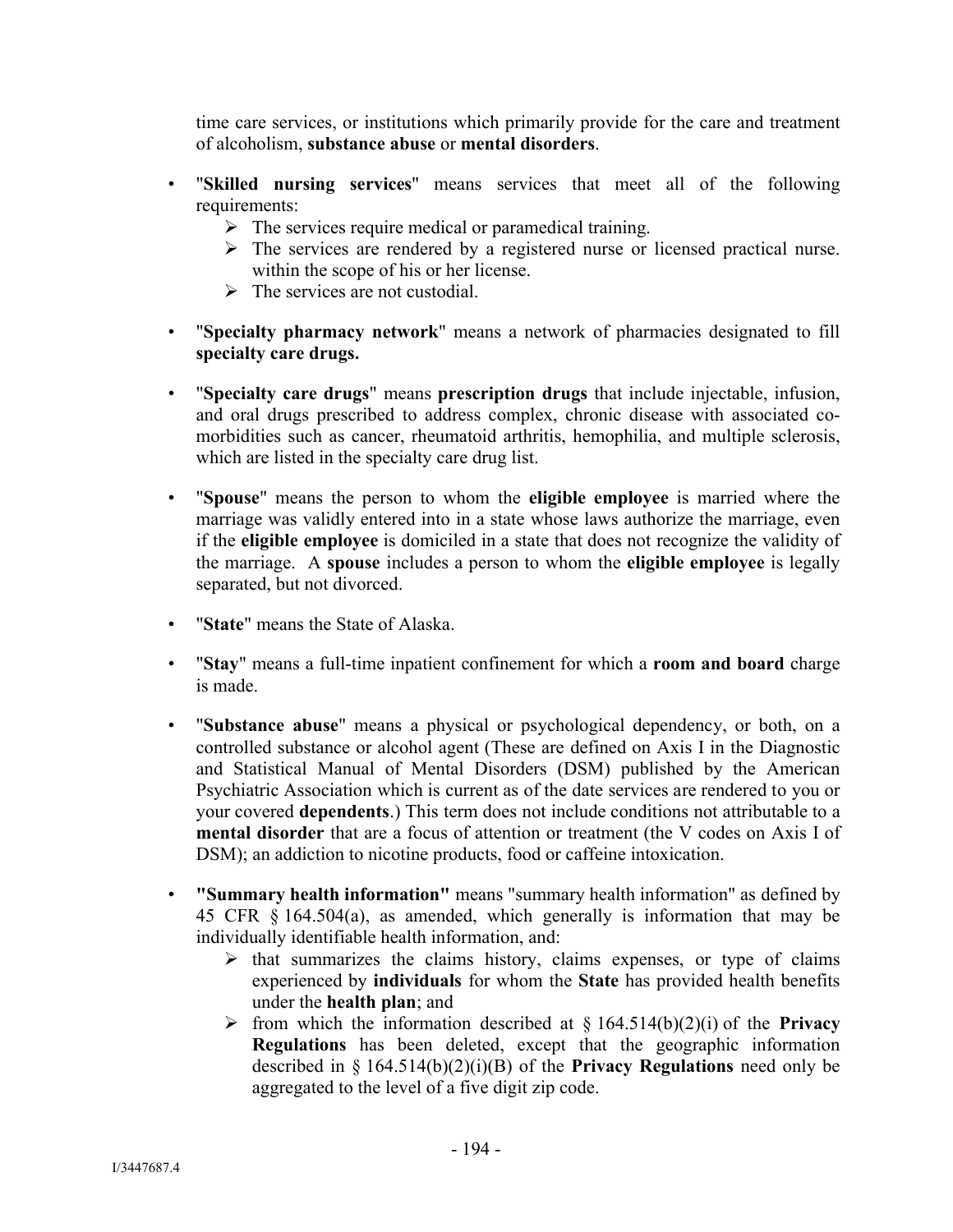- "**Surgery center**" means a freestanding ambulatory surgical facility that meets all of the following requirements:
	- $\triangleright$  Meets licensing standards.
	- $\triangleright$  Is set up, equipped and run to provide general surgery.
	- $\triangleright$  Charges for its services.
	- Is directed by a staff of **physicians**. At least one of them must be on the premises when surgery is performed and during the recovery period.
	- $\triangleright$  Has at least one certified anesthesiologist at the site when surgery requiring general or spinal anesthesia is performed and during the recovery period.
	- $\triangleright$  Extends surgical staff privileges to:
		- **Physicians** who practice surgery in an area **hospital**; and
		- **Dentists** who perform oral surgery.
	- > Has at least two operating rooms and one recovery room.
	- $\triangleright$  Provides, or arranges with a medical facility in the area for, diagnostic x-ray and lab services needed in connection with surgery.
	- $\triangleright$  Does not have a place for patients to stay overnight.
	- Provides, in the operating and recovery rooms, full-time **skilled nursing services** directed by a registered nurse.
	- Is equipped and has trained staff to handle **emergency** medical conditions.
	- $\triangleright$  Must have all of the following:
		- a **physician** trained in cardiopulmonary resuscitation;
		- a defibrillator;
		- a tracheotomy set; and
		- a blood volume expander.
	- Has a written agreement with a **hospital** in the area for immediate emergency transfer of patients.
	- $\triangleright$  Written procedures for such a transfer must be displayed and the staff must be aware of them.
	- $\triangleright$  Provides an ongoing quality assurance program. The program must include reviews by **physicians** who do not own or direct the facility.
	- $\triangleright$  Keeps a medical record on each patient.
- **"Terminally ill"** means a medical prognosis of 12 months or less to live.
- **"Totally disabled"** or "**total disability**" means, for purposes of extended coverage under the **medical plan**, your complete inability to perform everyday duties appropriate for your employment, age or sex. The inability may be due to disease, **illness**, **injury**, or pregnancy. The **State** reserves the right to determine **total disability** based upon the report of a duly qualified **physician** or **physicians** chosen by the **claims administrator**.
- "**Uniformed Service"** means the Armed Forces, the Army National Guard, the Air National Guard when engaged in active duty for training, inactive duty training, or full-time National Guard duty, the commission corps of the Public Health Service, and any other category of persons designated by the President of the United States of America in time of war or emergency. For purposes of USERRA coverage only, services as an intermittent disaster response appointee of the NDMS when federally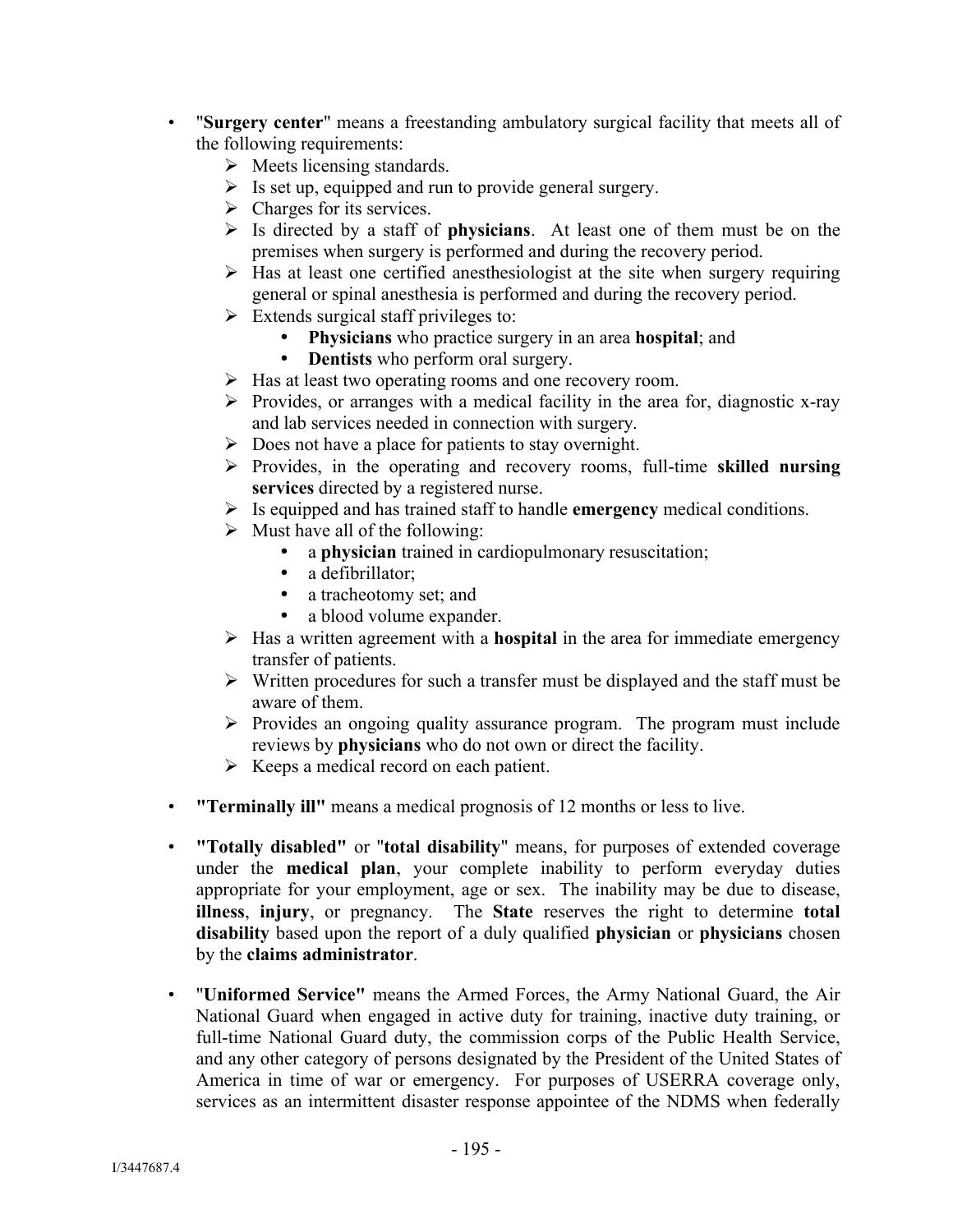activated or attending authorized training in support of their Federal mission is deemed service in the uniformed services, although such appointee is not a member of the "uniformed services" as defined by USERRA.

- "**Urgent admission**" means a **hospital** admission by a **physician** due to:
	- The onset of or change in an **illness**, the diagnosis of an **illness**, or an **injury**; and
	- $\triangleright$  The condition, while not needing an emergency admission, is severe enough to require confinement as an inpatient in a **hospital** within two weeks from the date the need for the confinement becomes apparent.
- "**Urgent care claim**" means any claim for medical care or treatment where the failure to make a non-urgent care determination quickly (i) could seriously jeopardize the life or health of the claimant or the ability of the claimant to regain maximum function or (ii) in the opinion of a **physician** with knowledge of the claimant's medical condition, would subject the claimant to severe pain that cannot be adequately managed without the care or treatment that is the subject of the claim.
- "**Urgent care provider**" means:
	- $\triangleright$  A freestanding medical facility that meets all of the following requirements.
		- Provides unscheduled medical services to treat an **urgent condition** if the person's **physician** is not reasonably available.
		- Routinely provides ongoing unscheduled medical services for more than 8 consecutive hours.
		- Makes charges.
		- Is licensed and certified as required by any state or Federal law or regulation.
		- Keeps a medical record on each patient.
		- Provides an ongoing quality assurance program. This includes reviews by **physicians** other than those who own or direct the facility.
		- Is run by a staff of **physicians**. At least one **physician** must be on call at all times.
		- Has a full time administrator who is a licensed **physician**.
	- A **physician's** office, but only one that:
		- Has contracted with **Aetna** to provide urgent care; and
		- Is, with **Aetna's** consent, included in the **directory** as a network **urgent care provider.**
	- It is not the emergency room or outpatient department of a **hospital**.
- "**Urgent condition**" means a sudden **illness**, **injury,** or condition that:
	- $\triangleright$  is severe enough to require prompt medical attention to avoid serious deterioration of your health;
	- $\triangleright$  includes a condition which would subject you to severe pain that could not be adequately managed without urgent care or treatment;
	- $\triangleright$  does not require the level of care provided in the emergency room of a **hospital**; and